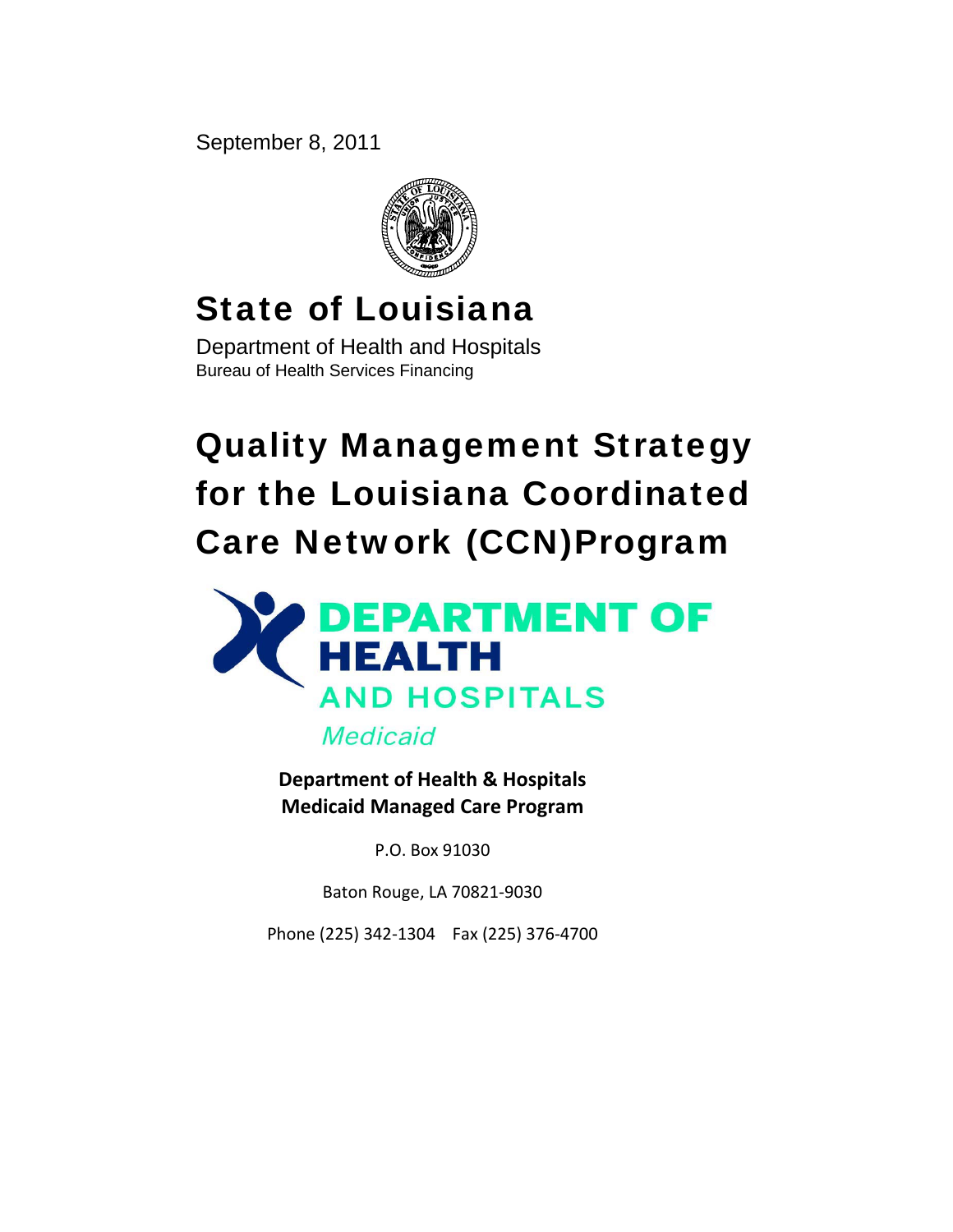| 1. |                                                                                      |  |
|----|--------------------------------------------------------------------------------------|--|
|    |                                                                                      |  |
|    | п                                                                                    |  |
|    | ٠                                                                                    |  |
|    | п                                                                                    |  |
|    |                                                                                      |  |
|    |                                                                                      |  |
|    |                                                                                      |  |
|    | 1. Procedures for Race, Ethnicity, Primary Language and Data Collection 19           |  |
|    | 2. Mechanisms the State Uses to Identify Persons with Special Health Care Needs<br>ш |  |
|    |                                                                                      |  |
|    |                                                                                      |  |
|    | п                                                                                    |  |
|    | 5. Performance Measures and Performance Improvement Projects 26<br>п                 |  |
|    | Е                                                                                    |  |
|    | ш                                                                                    |  |
|    |                                                                                      |  |
|    |                                                                                      |  |
|    |                                                                                      |  |
|    | $\blacksquare$                                                                       |  |
|    |                                                                                      |  |
|    |                                                                                      |  |
| 4. |                                                                                      |  |
|    |                                                                                      |  |
|    |                                                                                      |  |
|    | п                                                                                    |  |
|    |                                                                                      |  |
| 5. |                                                                                      |  |
|    |                                                                                      |  |
|    | п                                                                                    |  |
|    | п                                                                                    |  |
|    | п                                                                                    |  |
|    | п                                                                                    |  |
| 6. |                                                                                      |  |
|    |                                                                                      |  |
|    |                                                                                      |  |
|    |                                                                                      |  |
|    |                                                                                      |  |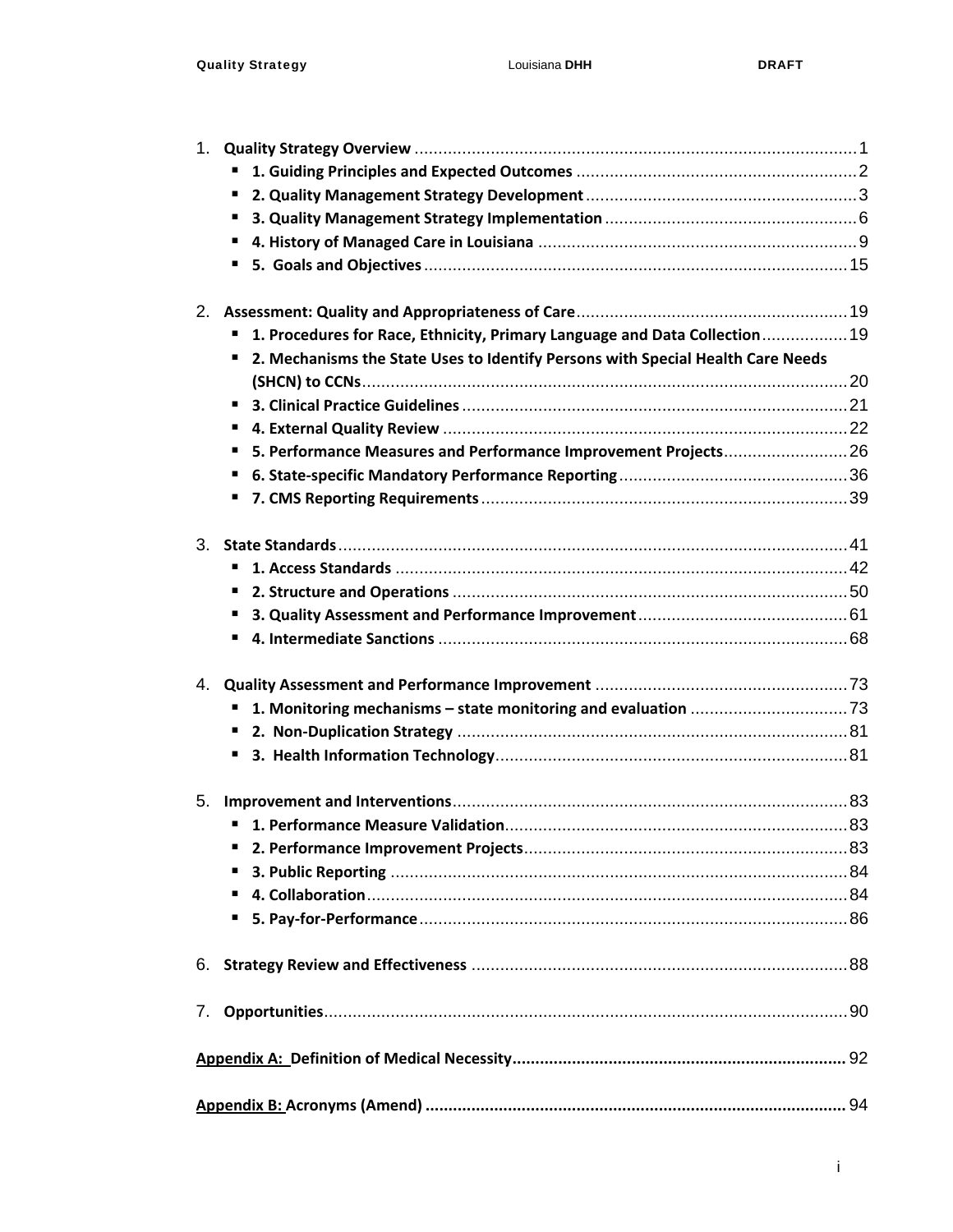

## **Quality Strategy Overview**

The Louisiana Department of Health and Hospitals (DHH) is committed to "Making Medicaid Better" for Louisiana residents, providers and the State through an improved system of care supported by a strong quality improvement structure and processes. The Louisiana Quality Management Strategy (QMS) is a comprehensive plan incorporating monitoring, assessment, coordination and ongoing quality improvement processes to continually improve Medicaid/Children's Health Insurance Program (CHIP) care and services. The QMS is a vehicle to communicate the vision, goals and monitoring strategies addressing issues of health care quality, timely access and efficiency. The QMS also serves to meet the requirements specified by the Code of Federal Regulations (CFR) 438.202, which requires the development and maintenance of a Medicaid Quality Strategy.

The purposes of the strategy include:

- Articulating guiding principles for developing and implementing a quality strategy and prioritizing activities related to quality;
- Describing activities in the development, evaluation and updating of the strategy to reflect stakeholder input and continuous improvement;
- Providing structure and assignment of responsibilities for implementing the activities as described in the QMS;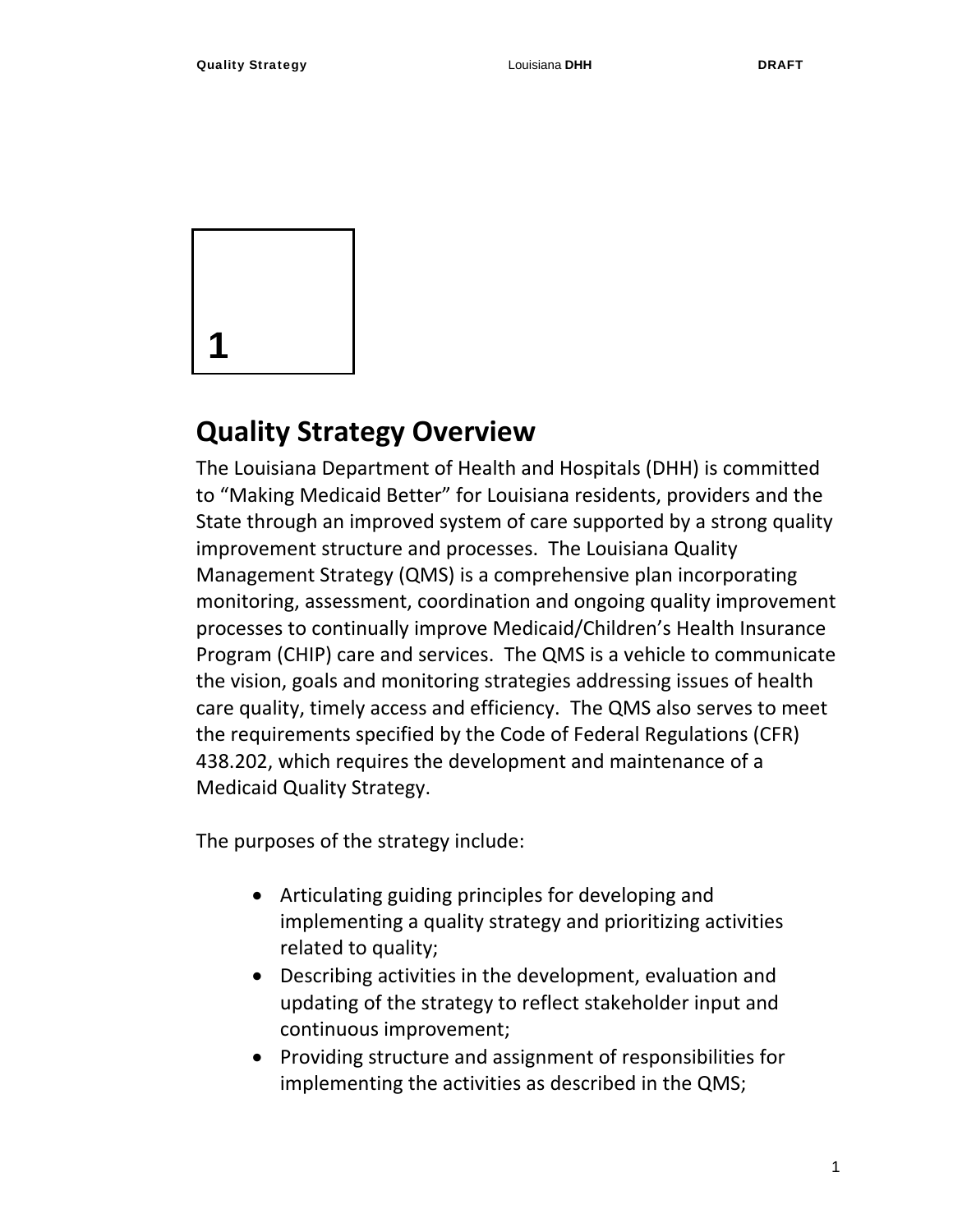- Identifying procedures for assessment of quality and appropriateness of care;
- Monitoring to ensure the services provided to Medicaid members conform to professionally recognized standards of practice, State and national rules and regulations; and
- Identifying and pursuing opportunities for improvements in health outcomes, accessibility, efficiency, member and provider satisfaction with care and service and promotion of the patient‐centered home model of care delivery.

The Louisiana DHH is transitioning from the current fee‐for‐service (FFS) delivery system (which rewards volume over value) to integrated care models that place accountability on the coordinated care network entity in DHH's Medicaid Coordinated Care Network Program.

DHH has defined its mission in the Coordinated Care Network Program as providing statewide leadership to most effectively utilize resources to promote the health and well‐being of Louisianans in Prepaid Coordinated Care Network (CCN‐P) and Shared Savings Coordinated Care Network (CCN‐S) programs. The State intends to promote and further its mission by defining measurable objectives that will improve Medicaid and Medicaid‐expansion CHIP enrolled individuals' access and satisfaction, maximize program efficiency, effectiveness and responsiveness and reduce operational and service costs.

## **1. Guiding Principles and Expected Outcomes**

The guiding principles and expected outcomes have been developed throughout a lengthy Medicaid reform process. The Medicaid Reform Advisory Group, established in 2008, the Medicaid Advisory Committee and stakeholders were given an opportunity to review and provide feedback and comments through multiple public meetings held throughout the state, the Administrative Rulemaking process and postings on public websites. The guiding principles and expected outcomes of the Medicaid Coordinated Care Network Program include the following:

• Improved coordination of care;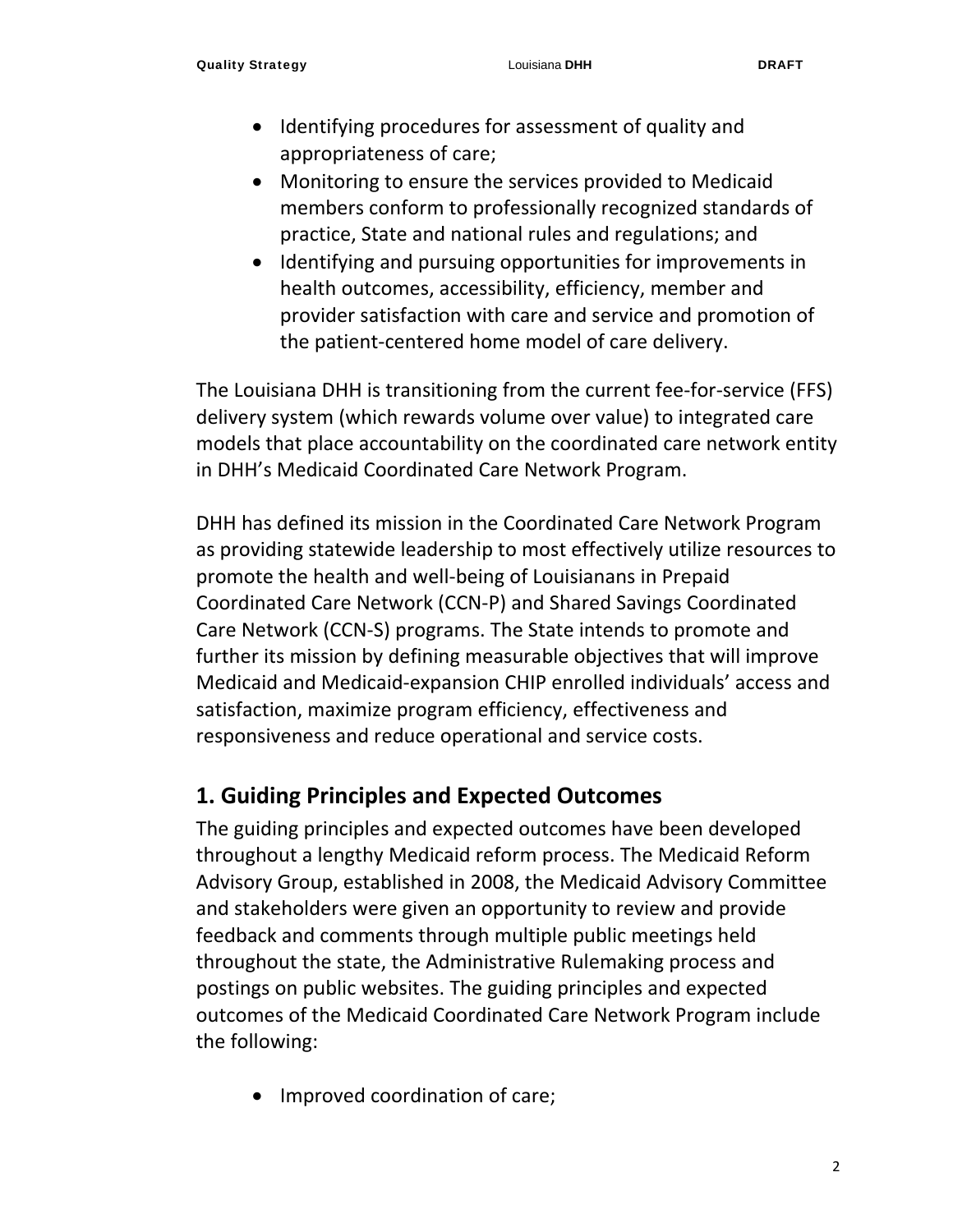- A patient-centered medical home for Medicaid recipients;
- Better health outcomes;
- Increased quality of care as measured by metrics, such as the Healthcare Effectiveness Data and Information Set (HEDIS);
- Greater emphasis on disease prevention and management of chronic conditions;
- Earlier diagnosis and treatment of acute and chronic illness;
- Improved access to essential specialty services;
- Outreach and education to promote healthy behaviors;
- Increased personal responsibility and self management;
- A reduction in the rate of avoidable hospital stays and readmissions;
- A decrease in fraud, abuse and wasteful spending;
- Greater accountability for the dollars spent;
- A more financially sustainable system; and
- Net savings to the State, when compared to the existing (FFS) Medicaid delivery system.

## **2. Quality Management Strategy Development**

The Louisiana QMS is a comprehensive plan incorporating quality assurance monitoring and ongoing quality improvement processes to coordinate, assess and continually improve the delivery of quality care and services to recipients in the CCN programs. The QMS provides a framework for the State of Louisiana (State) to communicate the vision, objectives and monitoring strategies for attaining quality, timely access and cost effectiveness. It encompasses an integrated collaborative approach with input from enrollees, advocacy groups, providers, governmental agencies and legislators. Unless otherwise specified, CCN encompasses both the Managed Care Organization (MCO) prepaid program (CCN–P) and the primary care case management with shared savings program (CCN‐S). Those items that apply only to the CCN‐P or CCN‐S are duly noted.

The program planning and day‐to‐day operations of the CCN program are the responsibility of the Medicaid Managed Care Program (MMCP). The Medicaid Managed Care Quality Team (MMCQT) of DHH, which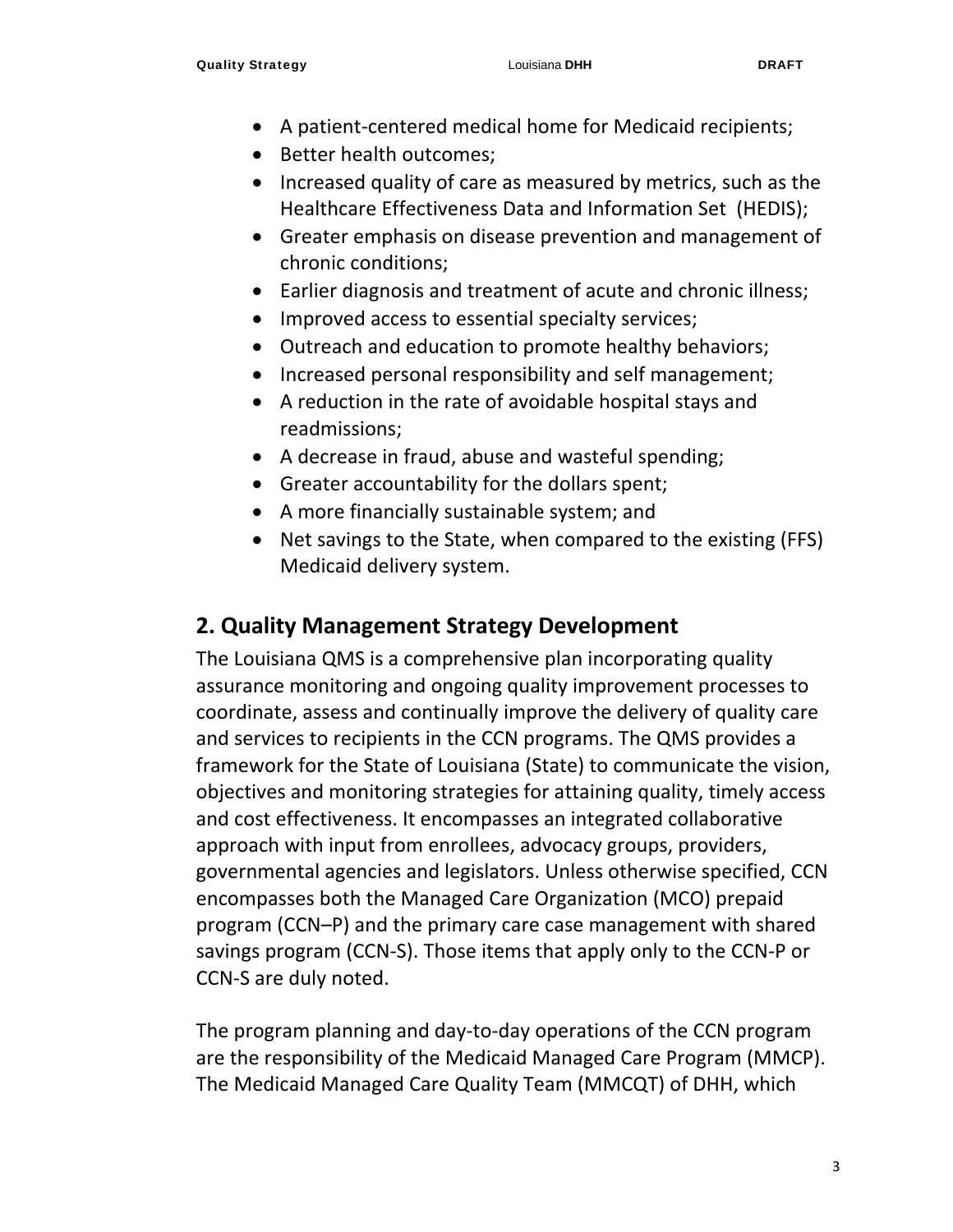includes the CCN Quality Manager, CCN Quality Strategy Manager, CCN Health Plan Managers, CCN subject matter experts as well as other DHH program areas as needed, is responsible for the development of the Louisiana QMS and for providing oversight of both the implementation and evaluation of the QMS. DHH's Medicaid Managed Care Leadership Team, which consists of the Medicaid Director, Medicaid Medical Director, DHH Undersecretary, DHH Chief of Staff, Medicaid Deputy Director for Managed Care and Medicaid Managed Care Program Manager(s), provides direction and oversight of the entire CCN program, including the QMS.

#### *A. Enrollee and Advocacy Groups*

DHH held nine Making Medicaid Better Forums across the State in November and December of 2010, hosted by the Secretary of the Department, to discuss plans for transforming Medicaid. These forums generated considerable press coverage. Stakeholders and other interested parties attended, asked questions and made suggestions about the Department's proposal for managing care for Medicaid enrollees. Some who provided input included Advocacy Center, Louisiana *Covering Kids & Families*, Louisiana Consumer Healthcare Coalition, Health Law Advocates of Louisiana, Families Helping Families, the Developmental Disabilities Council and the Children's Cabinet. The department also provided information to the State's four federally recognized Native American tribes in Louisiana: Chitimacha, Coushatta, Jena Band of Choctaw and Biloxi‐Tunica. DHH provided videos, presentations and other resources from each forum through online web links for those who were unable to attend. The public was invited to submit comments or questions about the coordinated care plan through submission online to www.makingmedicaidbetter.com.

#### *B. Providers*

Louisiana Medicaid providers have been afforded the opportunity, both formally and informally, throughout the process to provide input into the design of the CCN Program. Presentations were made to and/or meetings held with provider associations, including Louisiana State Medical Society, Louisiana Chapter of the American Academy of Pediatricians, Medicine Louisiana, Louisiana Primary Care Association,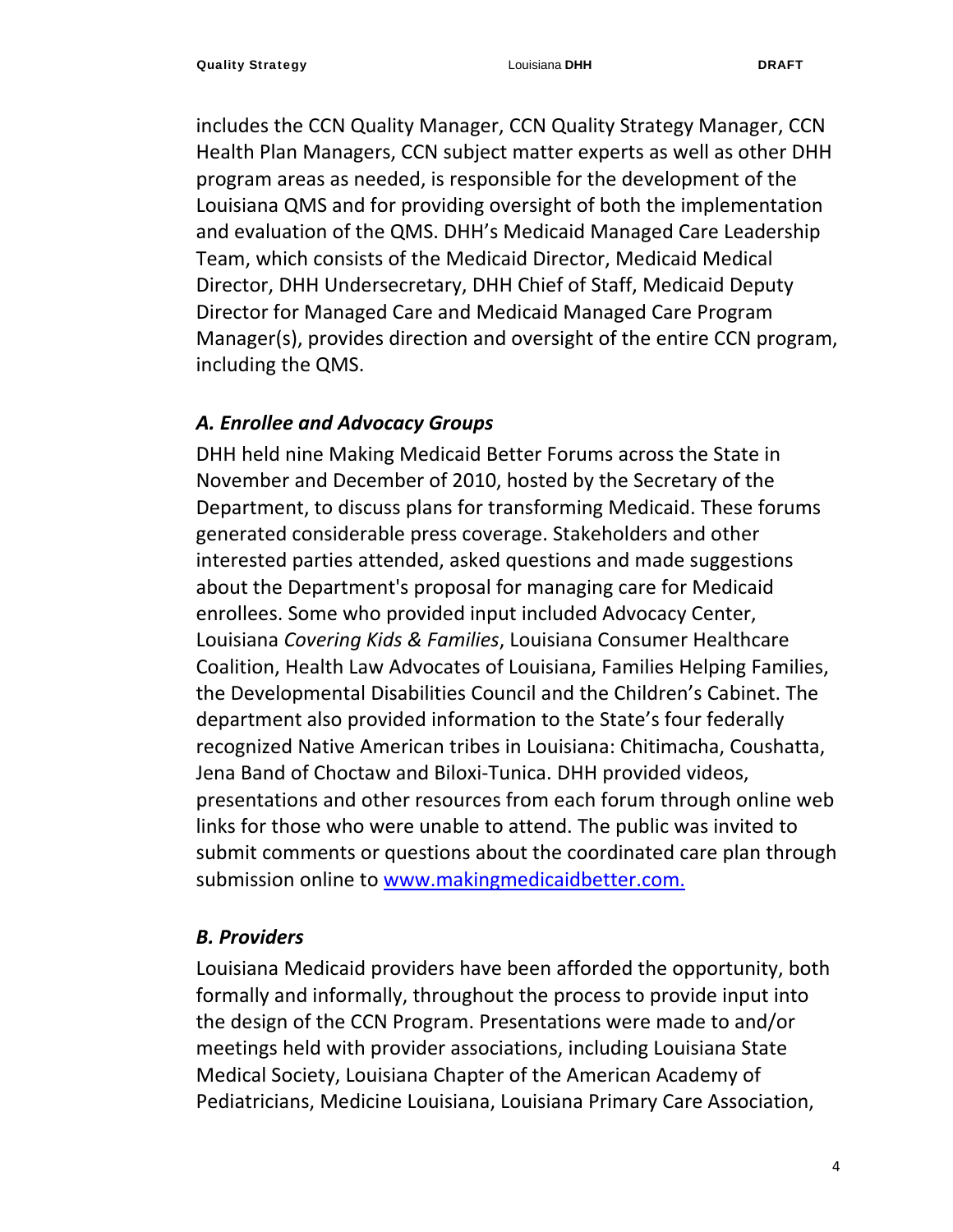Louisiana Nurses Association, Louisiana Assembly on School Based Health Clinics, Louisiana Hospital Association, Metropolitan Hospital Association, Rural Hospital Coalition, Louisiana Office of Public Health, Louisiana State University Healthcare Services Division, Franciscan Missionaries of Our Lady, Christus Health System and Louisiana Independent Physician's Association.

#### *C. Governmental Agencies and Legislatures*

Hearings were held before legislative committees, including House Health and Welfare and Senate Health and Welfare. DHH conferred with the Department of Children and Families and the Office of Juvenile Justice, as well as sister agencies within DHH, including the Office for Citizens with Developmental Disabilities, the Office of Aging and Adult Services, the Office of Public Health and the Office of Behavioral Health.

#### *D. Public Input*

The State will place the 2011 QMS on the DHH website at www.makingmedicaidbetter.com**,** indicating a 30‐day period for public input. Suggested revisions to the proposed quality strategy and improvement goals will be considered as appropriate prior to submission of the final draft to CMS. Following approval by DHH, any amendments to the quality strategy will be shared with the Centers for Medicare and Medicaid Services (CMS). The final QMS will also be published on the DHH website.

The QMS will be reviewed annually by DHH's MMCQT and the Medicaid Managed Care Leadership Team. The MMCQT will receive and address comments on the QMS from stakeholders, advocacy groups, consumer groups and others that review the document on an ongoing basis; public comments will be reviewed and updates/changes reflected in the next subsequent revision of the QMS. This process will include workgroups that will establish strategic partnerships among stakeholders to obtain input on the State's quality assessment and improvement strategies.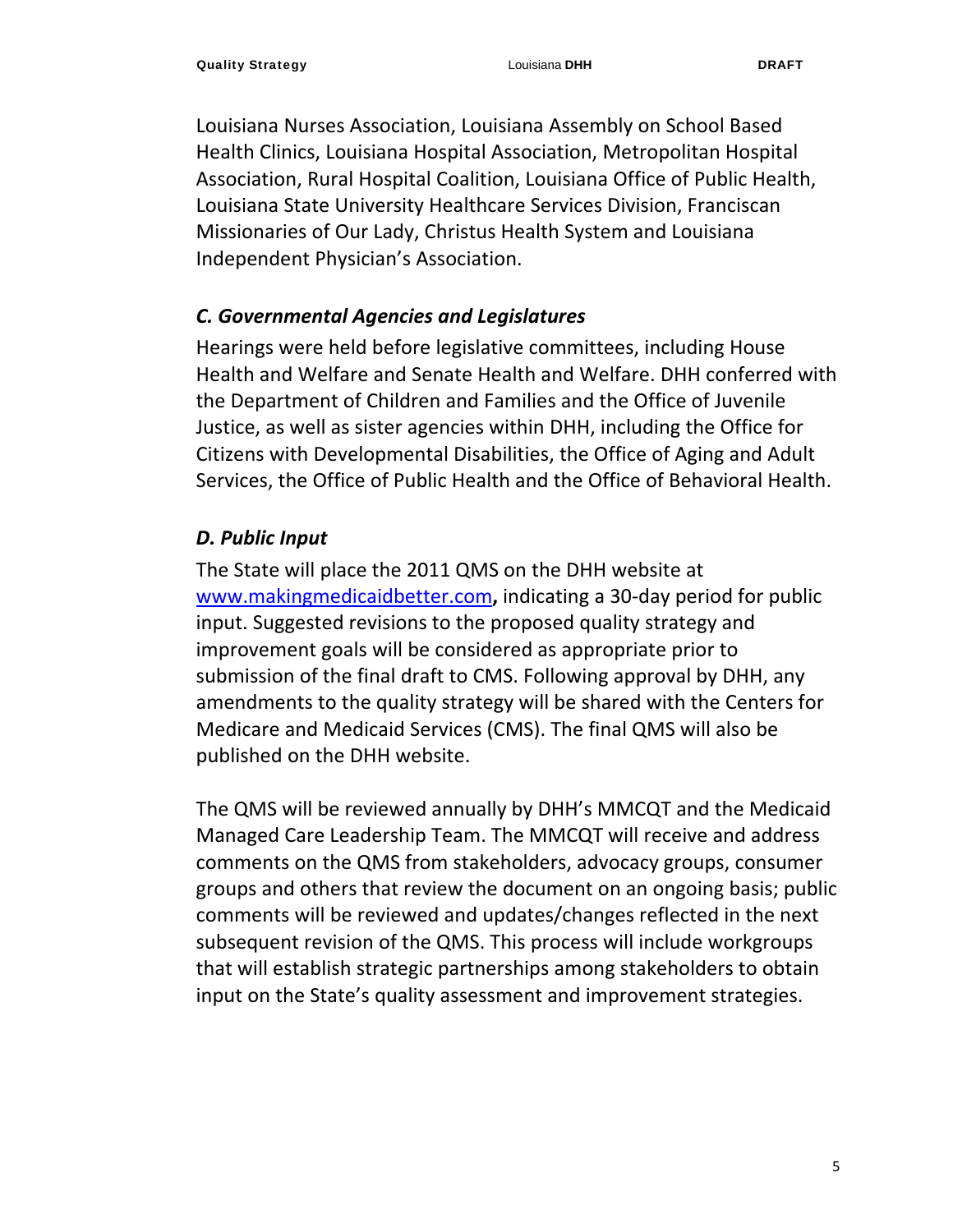#### *E. External Quality Review Report*

The external quality review (EQR) technical report will provide detailed information regarding the regulatory compliance of Medicaid CCNs, as well as results of performance improvement projects (PIPs) and performance measures (PMs). Report results will provide information regarding the effectiveness of the CCN Program by identifying strengths and weaknesses and by providing information about problems or opportunities for improvement. This information will be utilized for modifications to the QMS and for the development and advancement of quality improvement projects.

## **3. Quality Management Strategy Implementation**

The Medicaid Managed Care Quality Team is responsible for the implementation and evaluation of the Louisiana QMS and for the quality oversight process for the CCN programs. The Managed Care Leadership Team oversees various DHH staff and committees that track/trend and report information from the CCNs and provides recommendations for improvement and corrective actions. The MMCQT receives input on the implementation of the QMS. The DHH organization is depicted in the chart on the following page. The structure is developed to maximize integration, seek opportunities for collaboration and ensure a rigorous oversight process is in place.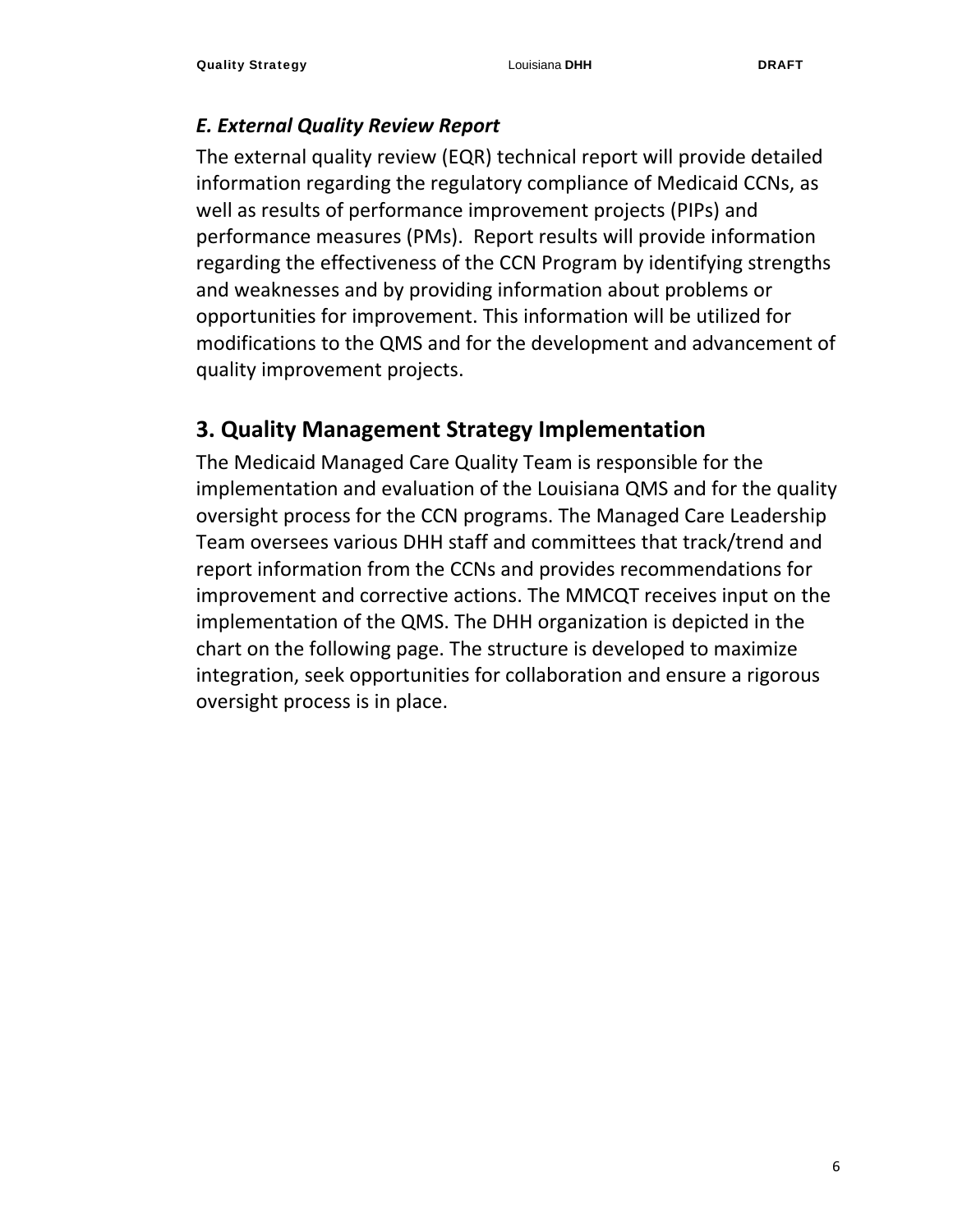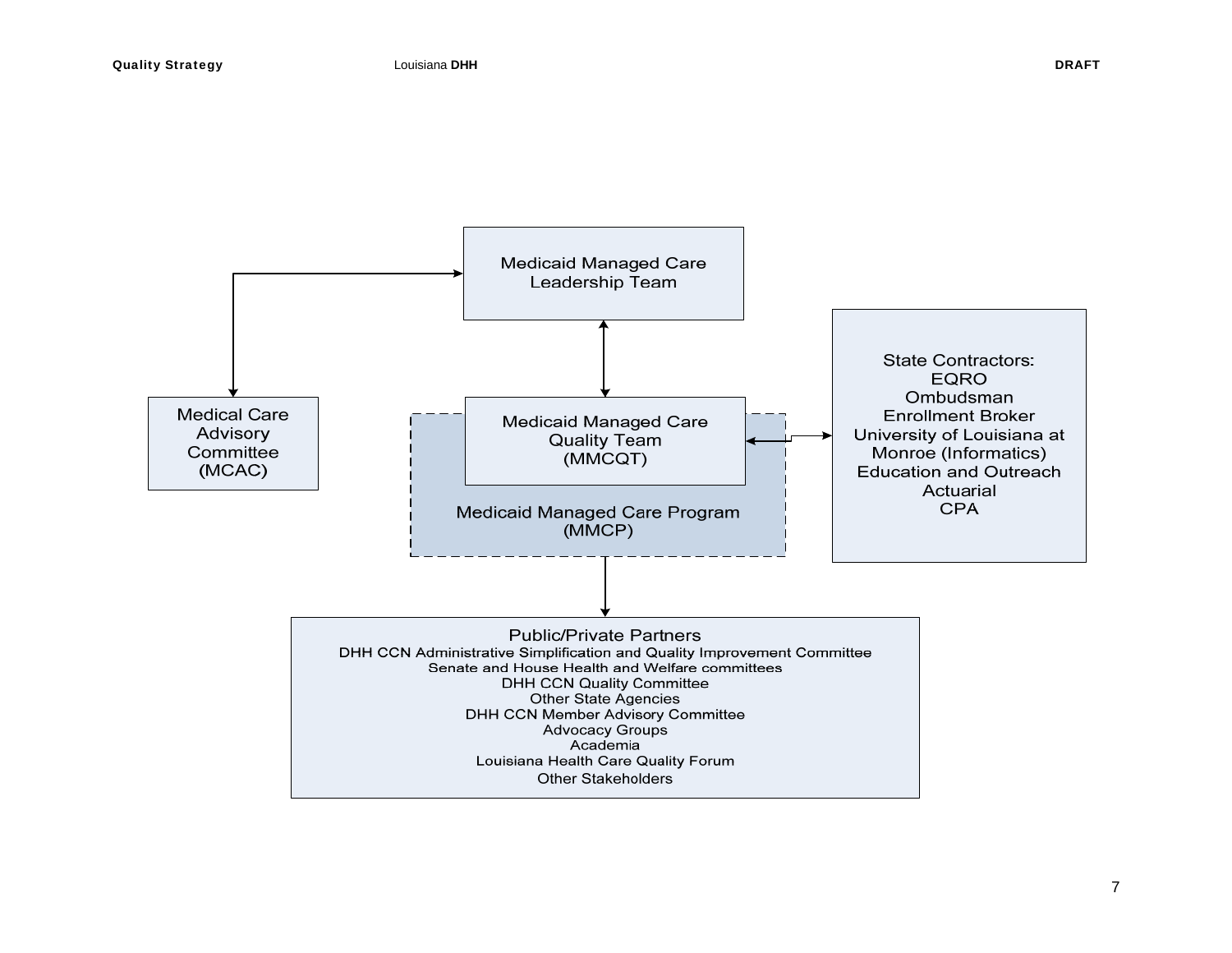The Medicaid Managed Care Program staff and/or the MMCQT receives and reviews all monitoring and quality reporting from CCNs and the External Quality Review Organization (EQRO). Findings from reporting will be presented to the appropriate monitor on the contractually required schedule. The MMCQT meetings will utilize quality improvement processes that include review of analysis of data and root cause analysis, all within the context of the "Plan, Do, Study, Act" cycle. The MMCQT will provide feedback to the CCNs throughout the process and specifically when corrective action will be requested. The MMCQT will also utilize extended workgroups of subject matter experts and stakeholders on an as needed basis to address specific topical issues.

The Managed Care Program Leadership Team or staff will hold weekly meetings with the CCNs during the implementation and immediate post‐implementation of the program .The meetings are anticipated to transition to bi‐weekly or monthly as the program matures. The Health Plan Managers will continue to have weekly calls with the CCN they are assigned for ongoing monitoring. There will be ongoing and *ad hoc* calls to provide a mechanism for dialogue on particular topics (i.e., information technology systems, third party liability, Patient Centered Medical Home, clinical practice standards), feedback and review of PIPs and identification of best practices.

The following table illustrates the Louisiana Quality Management Integrated Model roles and responsibilities.

| <b>Entities</b>                            | <b>Membership</b>                                                                                                                                                                                                             | <b>Roles and Responsibilities</b>                                                                                                                                                                                                                                                                   |
|--------------------------------------------|-------------------------------------------------------------------------------------------------------------------------------------------------------------------------------------------------------------------------------|-----------------------------------------------------------------------------------------------------------------------------------------------------------------------------------------------------------------------------------------------------------------------------------------------------|
| <b>Coordinated Care</b><br>Leadership Team | DHH Chief of Staff<br>$\bullet$<br><b>DHH Undersecretary</b><br>$\bullet$<br><b>Medicaid Director</b><br>$\bullet$<br><b>Medicaid Medical</b><br>$\bullet$<br>Director<br><b>Medicaid Deputy</b><br>$\bullet$<br>Director for | Direction and oversight of the CCN<br>program, including the QMS<br>Forum for input from key stakeholders into<br>quality efforts and clinical management<br>concerns.<br>Forum for input on State policy for health<br>care delivery to Medicaid enrollees,<br>including the Medical Care Advisory |

## **Table 1: Quality Management Integrated Model: Oversight Roles and Responsibilities**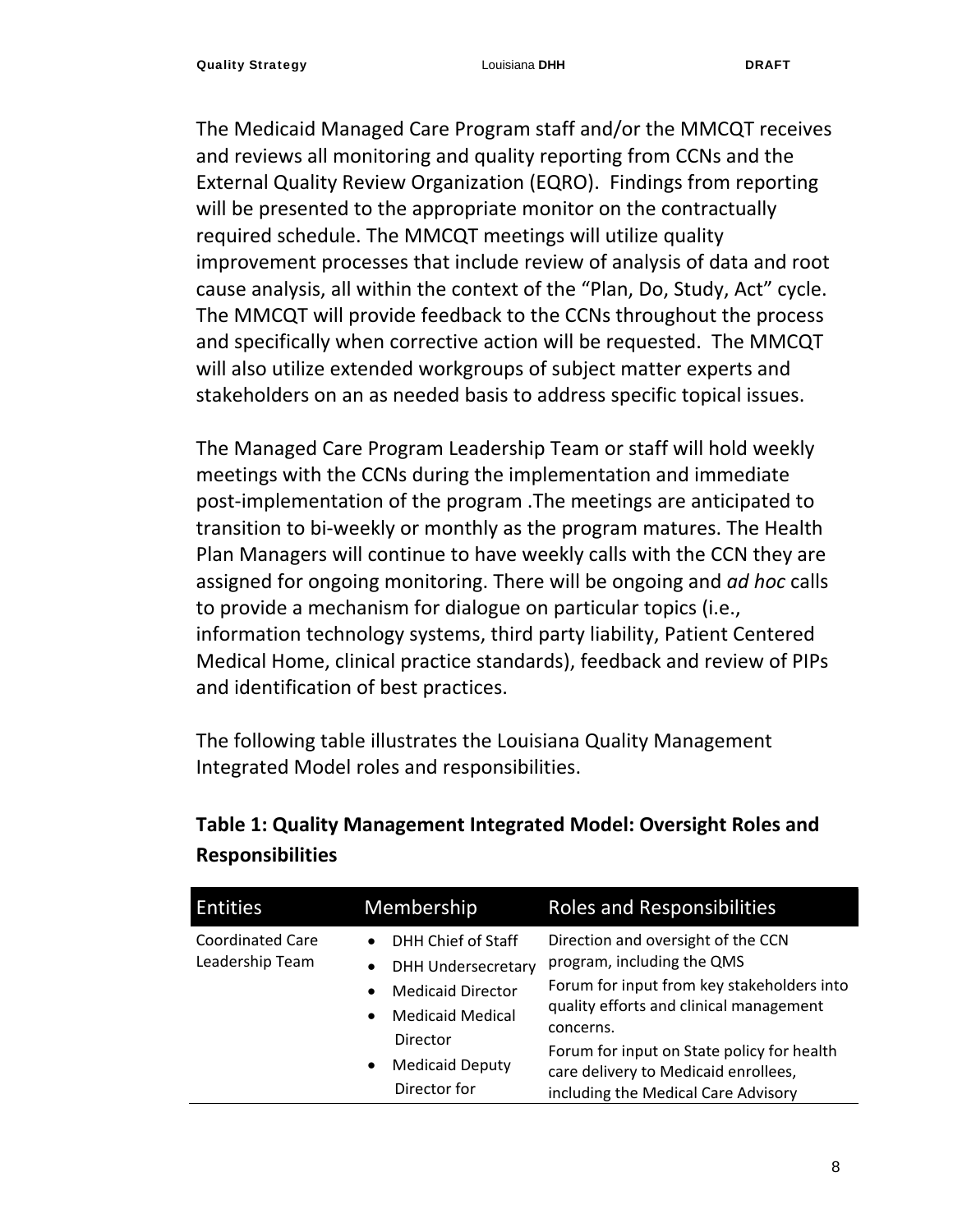#### Quality Strategy Louisiana **DHH** DRAFT

| <b>Entities</b>                              | Membership                                                                                                                                        | <b>Roles and Responsibilities</b>                                                                                                                                                                                                                                                                                                                                                                                                                                             |
|----------------------------------------------|---------------------------------------------------------------------------------------------------------------------------------------------------|-------------------------------------------------------------------------------------------------------------------------------------------------------------------------------------------------------------------------------------------------------------------------------------------------------------------------------------------------------------------------------------------------------------------------------------------------------------------------------|
|                                              | <b>Managed Care</b><br><b>Medicaid Managed</b><br>$\bullet$<br>Care Program<br>Manager                                                            | Committee (MCAC).                                                                                                                                                                                                                                                                                                                                                                                                                                                             |
| <b>Medicaid Managed</b><br>Care Quality Team | • CCN Quality Manager<br>• CCN Quality Strategy<br>Manager<br>• CCN Health Plan<br><b>Managers</b><br>• CCN Subject Matter<br>Experts (as needed) | Development and implementation of<br>quality strategy<br>Oversight and technical support<br>Provide feedback for the:<br>Establishment of priorities<br>Identification, design, and<br>implementation of quality reporting<br>and monitoring<br>Development of remediation strategies<br>Reporting to Medical Director and<br>Administrative Team (MDAT)<br>Communication and support to<br>stakeholders<br>Provides Summary Reports and Dashboards<br>to the Leadership Team |
| <b>Quality Work Groups</b><br>(QWG)          | DHH and external<br><b>Subject Matter Experts</b>                                                                                                 | Topic-specific quality issues<br>Reporting to MMCQT                                                                                                                                                                                                                                                                                                                                                                                                                           |

## **4. History of Managed Care in Louisiana**

The Louisiana Medicaid program was implemented in 1966. Since that time, the program has experienced significant growth in the cost of providing basic medical services, as well as in the number of eligibility categories and the number and types of services offered. Enrollment in Medicaid continued to increase for State Fiscal Year 2010 to approximately 27% of Louisiana's population; payments were made on behalf of 1,303,984 recipients during this period.

CommunityCARE, Louisiana's primary care case management program (PCCM) was implemented in the 1990's. Operating under a waiver of Freedom of Choice under the authority of Section 1915(b)(1) of the Social Security Act and under a waiver of Statewideness (Section 1902(a)(1) of the Social Security Act, the program linked Medicaid recipients to a primary care physician in 20 rural parishes across the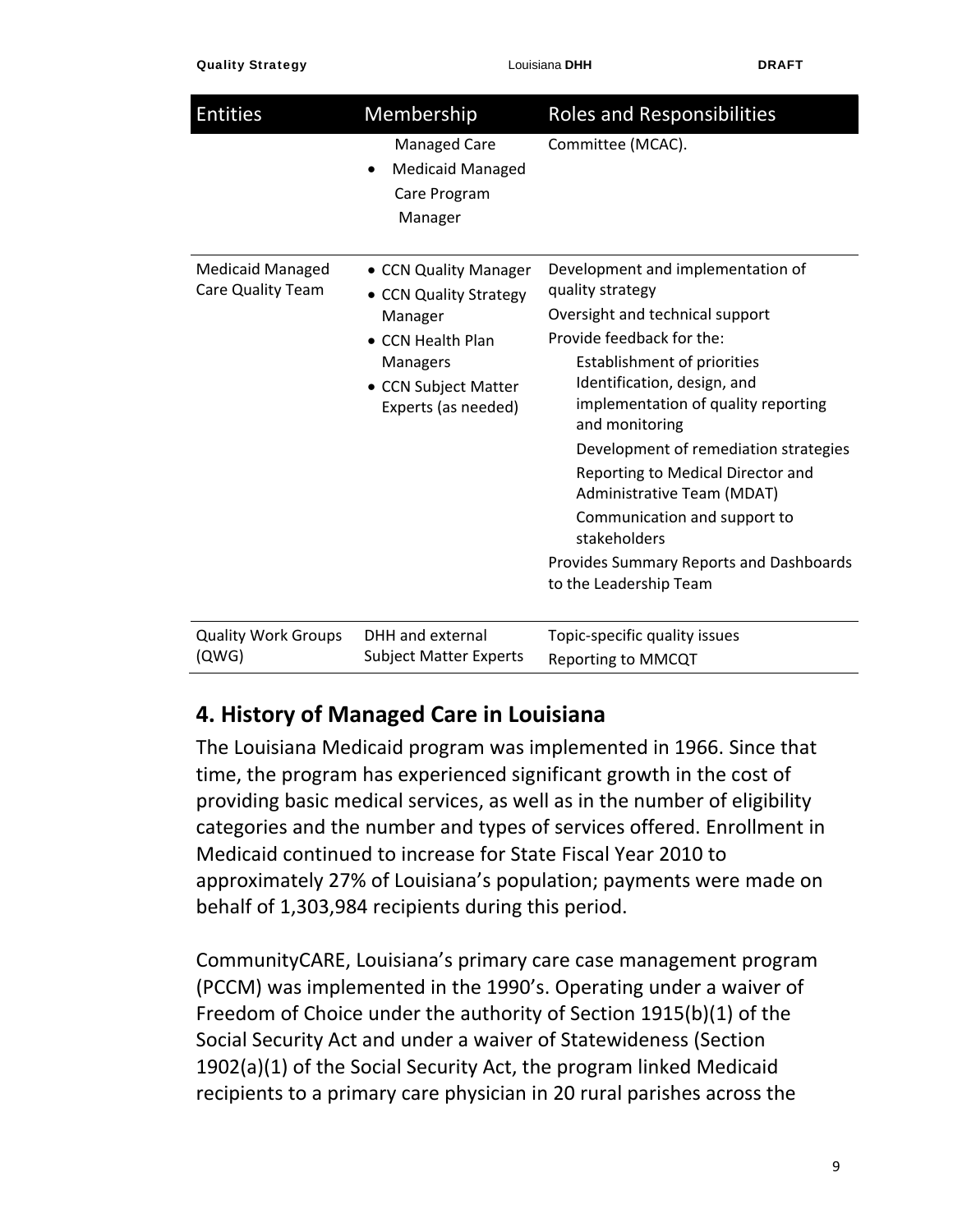State. Each primary care provider was reimbursed a per‐member‐per– month (PMPM) care management fee for care coordination and referrals.

Late in the 1990's, a managed care program was developed and a Request for Proposals (RFP) was released for bid. As a result of the low Medicaid reimbursement rates at the time, DHH was unable to contract with any health plan, and the program was never implemented.

Subsequently, the decision was made to expand CommunityCARE statewide, so that all enrollees would have a "medical home" for primary care services and the provision of care coordination and referrals to specialty services, and the phased‐in expansion was completed in December of 2003. In 2006, a Section 1902(A)(1) State Plan Amendment was approved, and CommunityCARE has operated under State Plan rather than waiver authority since that time.

Effective January 1, 2011 DHH made changes to CommunityCARE to make part of the monthly care management fee to the approximately 850 primary care provider (PCP) sites contingent on meeting certain measures intended to improve quality: 1) attestation that the PCP will seek National Committee for Quality Assurance (NCQA) patient centered medical home recognition by October 1, 2011; 2)offer extended hours each week; 3)conduct early and periodic screening, diagnosis and treatment (EPSDT) screenings rather than contracting with another entity to do so; and 4) be in the lower quartiles for percentage of their CommunityCARE panel that had low level (99281, 99282) emergency room visits. An online tool was made available so that PCPs could determine the HEDIS scores for their panel on selected measures and compare that to not only the Louisiana statewide average, but the average in their Louisiana geographic region.

Despite expansion of the CommunityCARE program and the best efforts of many dedicated health care professionals, Louisiana leadership acknowledged the service gaps and system inadequacies of the existing FFS and basic PCCM systems of care. Louisiana continually places in the bottom tier of national health ratings.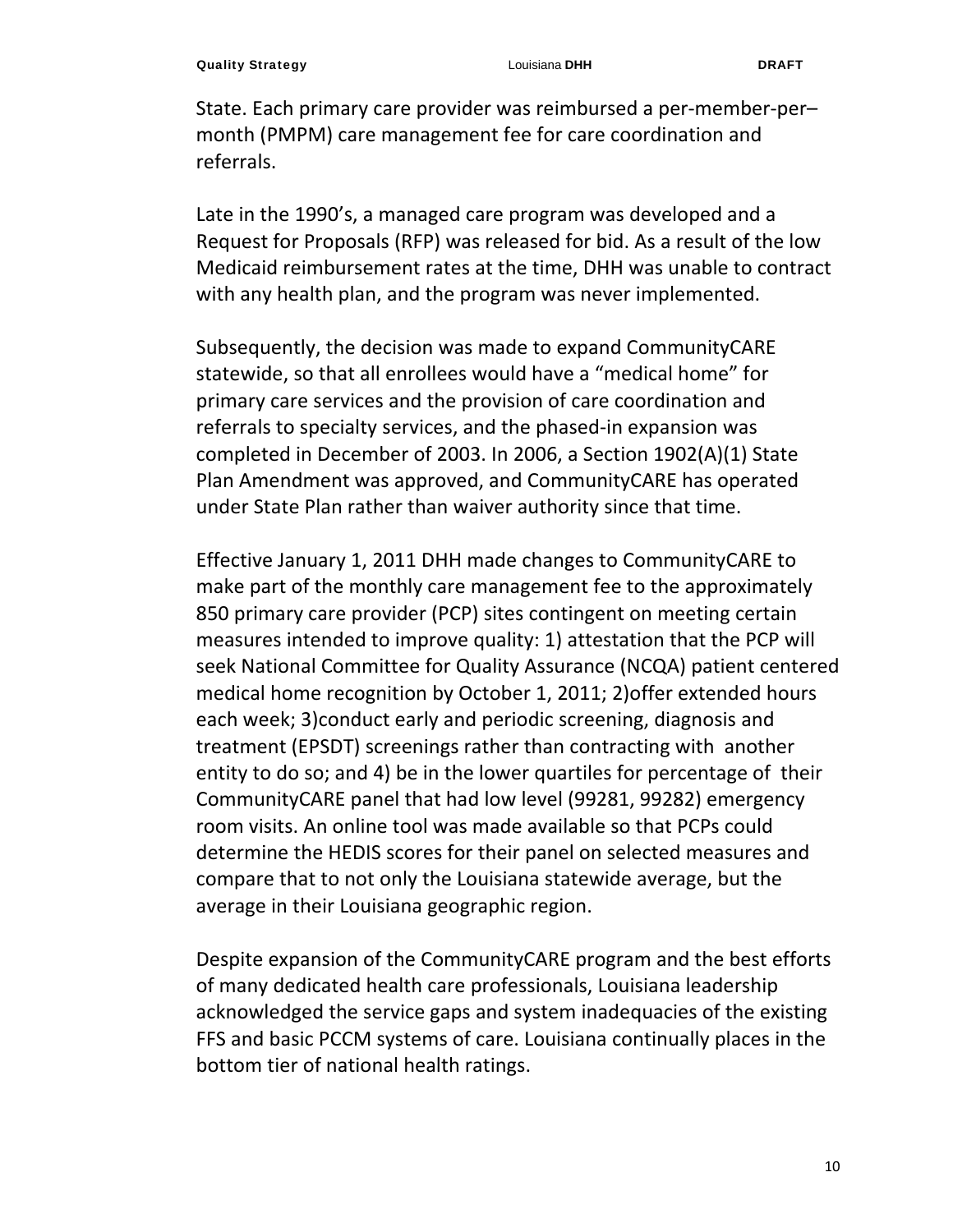While the basic PCCM model has achieved the goal of providing a primary care medical home for every enrollee, it has its limitations. Changes in enrollee behavior  $-$  a frequent theme among providers during the Medicaid reform summits held throughout the State – will require major rebalancing of the Medicaid and CHIP dollars spent, with greater investment in education and prevention. The basic PCCM model of Medicaid managed care does not address access to specialty care, as providers are still reimbursed according to the FFS rate schedule.

In December of 2008, the State submitted a request for a Section 1115 Research and Demonstration waiver to CMS. Louisiana Health First, in addition to introducing MCO and PCCM with shared savings models of coordinated care initially in four regions of the state, also included a coverage pilot for enrollees to 200% of the Federal Poverty Level (FPL) in the Lake Charles geographic region and would have expanded eligibility for parents to 50% of the FPL. The State did not pursue the waiver because of the economic downturn and ensuing availability of additional State dollars that would have been required for the eligibility expansions.

Although Medicaid reimburses for approximately 70% of all births in Louisiana, we have one of the highest rates of low birth weight babies and infant mortality. An increased focus on access to and coordination of medically necessary care – particularly in preventive, primary and specialty care – was identified as a vital component in reforming the Medicaid program and improving overall health outcomes for our Medicaid recipients.

Beginning in the fall of 2009, DHH initiated development of an improved statewide service delivery system for Medicaid and Medicaid‐expansion CHIP through the development of the CCN Model. Input on the development and design of the program was gathered through a series of 35 meetings that included providers, hospitals, stakeholders, consumers, the general public and advocates from January 2010 through May 2011. DHH established a website (www.makingmedicaidbetter.com) to keep the public informed during the design of the CCN Program and provide current information on progress toward implementation. The website is a "one‐stop shop" for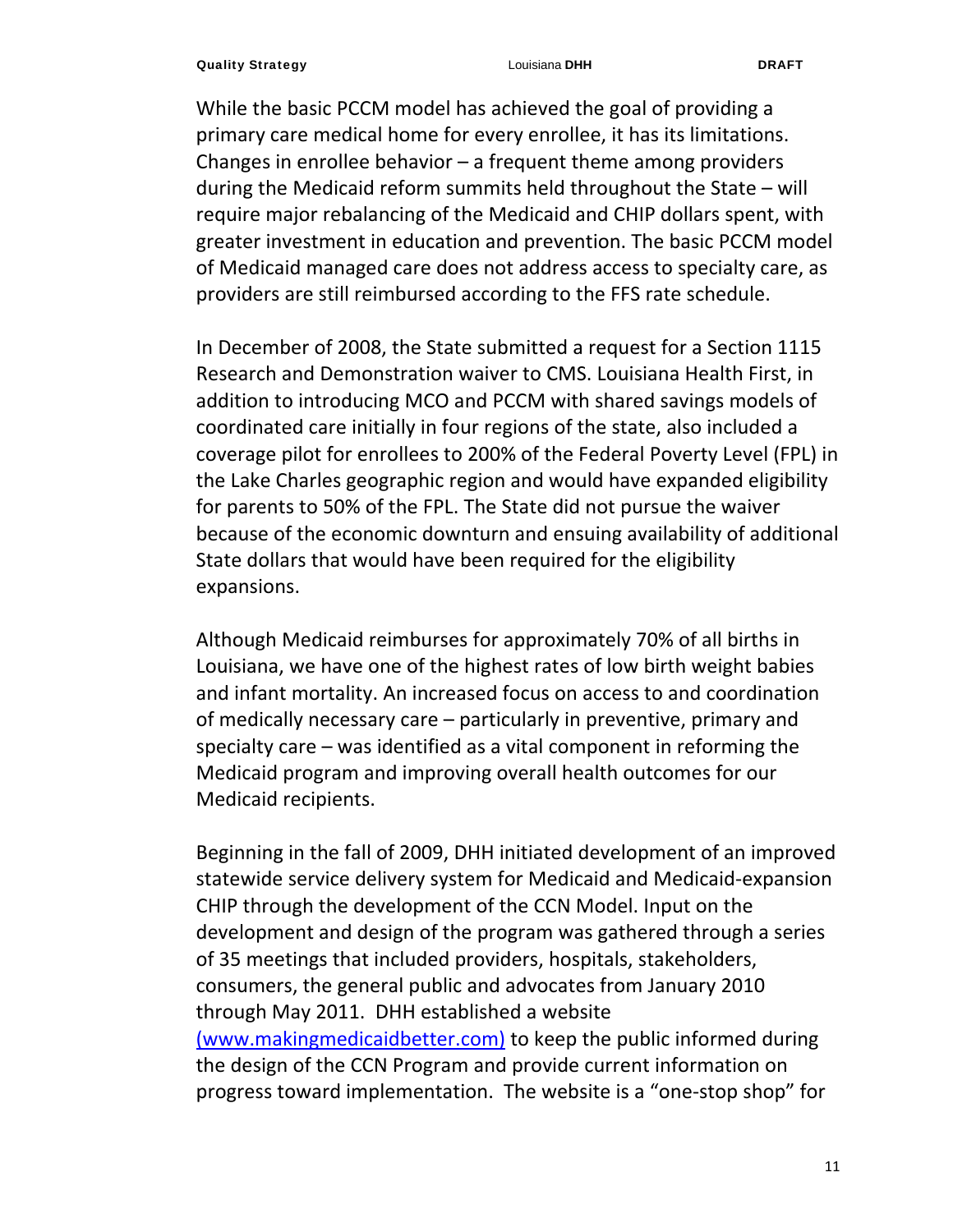documents and information regarding CCNs and includes an online form that interested parties could submit electronically to provide suggestions or ask questions.

As a result of these efforts, a coordinated system of care was designed and included two Medicaid managed care models, which will be implemented simultaneously:

- The CCN‐P is a traditional capitated MCO Medicaid managed care model in which entities establish a robust network of providers and receive a monthly payment (PMPM) for each enrollee to guarantee access to specified Medicaid State Plan services (referred to as core benefits and services) and care management services. The CCN‐P will also provide additional services not included in the Medicaid State Plan and provider incentive programs to their network providers.
- The CCN‐S is an enhanced PCCM Medicaid managed care model in which the entity receives a monthly per-member fee to provide enhanced PCCM services and PCP care management, with opportunities for that CCN entity to share in any cost savings realized from coordinating care with PCPs. Each CCN will be required to share a portion of savings with the PCPs. The amount and criteria for sharing savings with the PCPs will be determined by the CCN and approved by DHH.

An emergency rule creating the CCN model was published in the eight major daily newspapers in Louisiana in September 2010, but was withdrawn to obtain greater public input. After obtaining additional input from stakeholders, the Notice of Intent (NOI) was published on February 20, 2011 in the *Louisiana Registry*. The NOI outlined the:

- Participation criteria and responsibilities of each model of Coordinated Care Network in the Medicaid Managed Care Program;
- Medicaid recipient eligibility criteria for both mandatory and voluntary participation in the program;
- Enrollment and disenrollment criteria;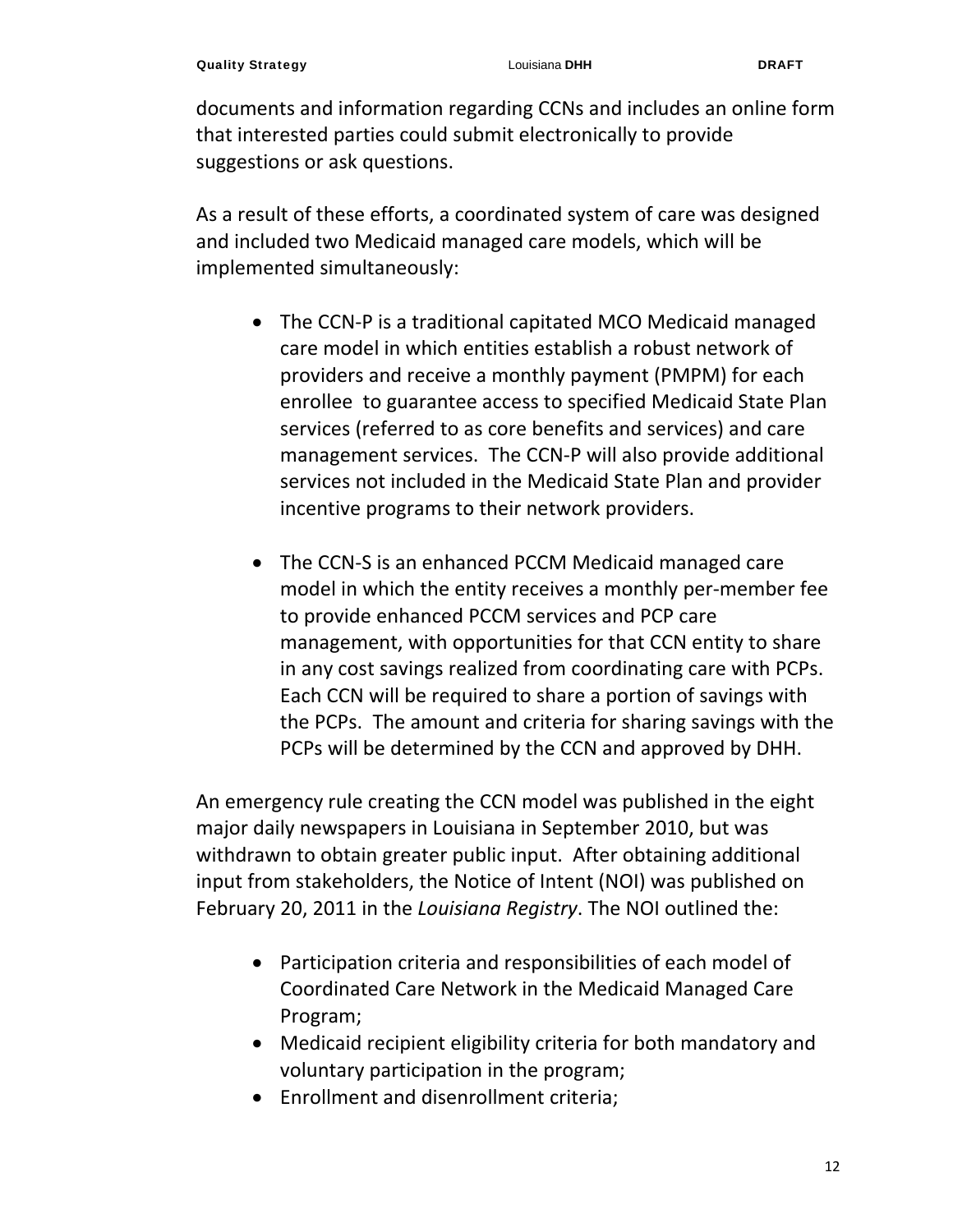- Network access standards and guidelines;
- Benefits and services to be provided by each model;
- Reimbursement methodologies;
- CCN-S preprocessing and CCN-P prompt pay requirements;
- Enrollee grievance and appeals process for each model; and
- Sanctions if DHH determines the CCN is deficient or non‐compliant with requirements specified by DHH.

Based on the feedback from providers and stakeholders, revisions were made, and a final rule was published on June 20, 2011.

After applying to CMS, DHH is anticipating receiving approval for CCN implementation under Section 1932 (1) (A) authority beginning January 1, 2012.

#### *Rationale for Managed Care*

According to a U.S. Government Spending Report, Louisiana government spent \$7.4 billion in 2010 on health care. $1$  Louisiana's Medicaid program currently provides coverage for approximately 25% of its population<sup>2</sup>, reimburses for approximately 70% of the births annually and accounts for approximately 30% of the health care dollars spent in Louisiana. It has a huge impact on health outcomes, but squanders an opportunity for a positive impact. Louisiana has a fragmented Medicaid service delivery system that operates almost exclusively in a fee‐for‐service system environment that has little to no coordination, uneven quality of care, inequitable access to care and unpredictable costs. The Louisiana health care system was designed to provide episodic and acute care for heart attacks, pneumonia, appendicitis, stroke, flu, accidents and other conditions where people break, then mend. $3$  The system was not

http://www.statehealthfacts.org/profileind.jsp?cmprgn=20&cat=4&rgn=38&ind=199&sub=52

 $<sup>1</sup>$  U.S. Government Spending,</sup>

http://usgovernmentspending.com/spend.php?span=usgs302&year=2010&view=1&expand= 10&expandC=&units=b&fy=fy12&local=s&state=LA&pie=#usgs302.

 $2$  Medicaid Enrollment as a Percent of Total Population, 2007, Kaiser Family Foundation, Statehealthfacts.org,

<sup>3</sup> *A New Blueprint for Health Care Reform (an Executive Summary), Louisiana Business Group on Health, June, 2006.*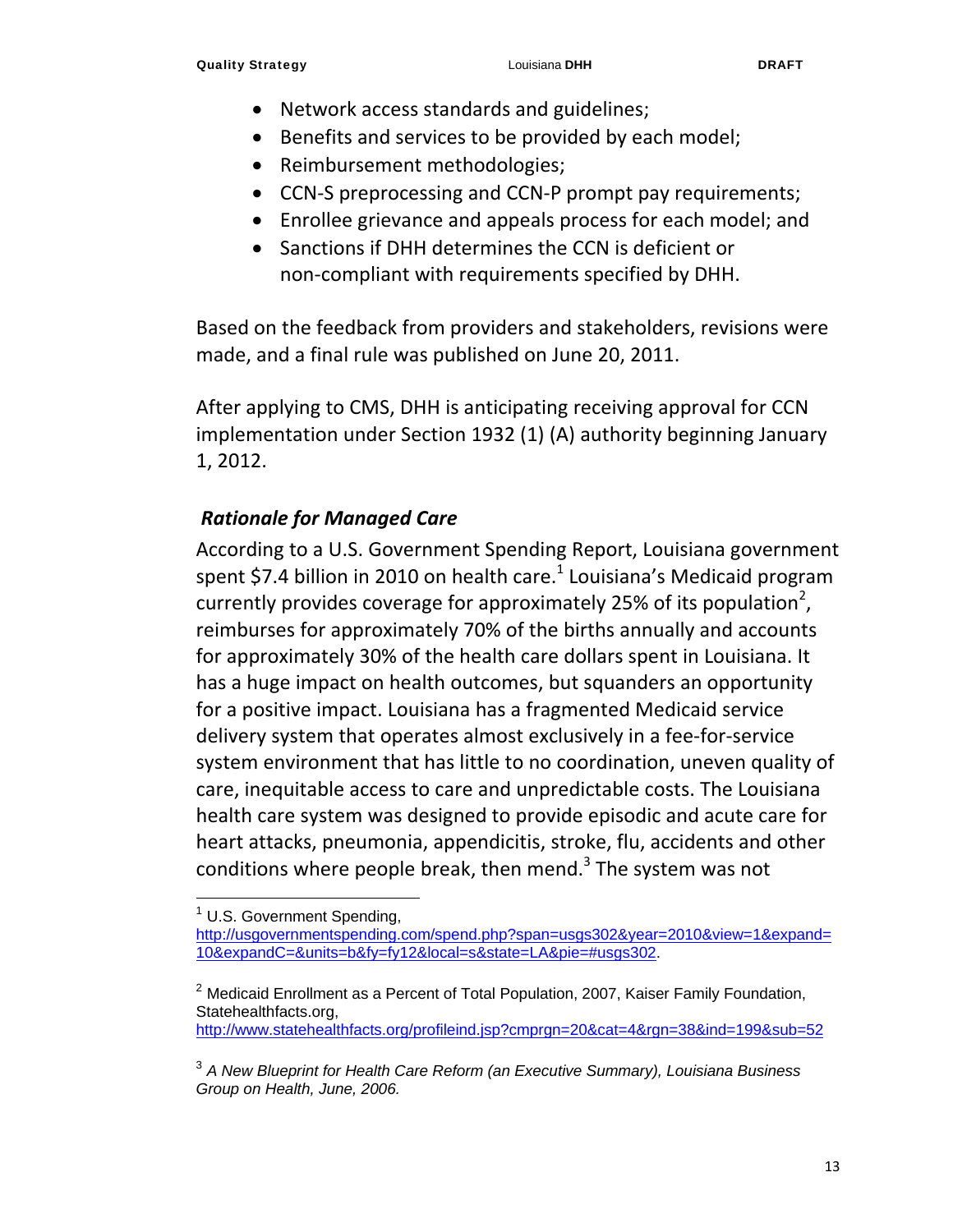designed to promote and maintain health. According to the United Health Foundation's 2010 America's Health Rankings, Louisiana ranks 49th in the nation, based on 22 health determinants and health outcomes measures.<sup>4</sup> According to Annie E. Casey Foundation's 2010 KIDS COUNT Data Book, Louisiana ranks 49th in the nation, based on ten measures that profile the well-being of children.<sup>5</sup> Louisiana's challenge is twofold: designing and implementing a system of care that will be able to improve its health outcomes and move the State from the perpetual state of being at or near the bottom of the nation in health rankings, while dealing with a projected budget deficit and a mandate to downsize government.

A large body of evidence exists regarding the benefits of the Medicaid coordinated care model. The Lewin Group's report, *Medicaid Managed Care Cost Savings – A Synthesis of 24 Studies*, concludes, "...the studies present compelling evidence that Medicaid managed care programs can yield savings." Furthermore, both access and continuity of care are positively impacted. "In the overwhelming majority of cases, the state Medicaid managed care programs were found to have improved Medicaid beneficiaries' access to services and both the programs and individual managed care organizations (MCOs) have earned high satisfaction ratings from enrollees."<sup>6</sup> The savings estimates depend on the populations served, the comprehensiveness of services managed and degree to existing care coordination and range from 0.5% to 20%.

Based on extensive research and stakeholder input, DHH is transitioning Louisiana's Medicaid program to a managed care delivery system through the development of CCNs. DHH has carefully studied the experiences of other states, identifying best practices and practices to

<sup>4</sup> *America's Health Rankings: Louisiana, 2010. United Health Foundation. http://www.americashealthrankings.org/yearcompare/2009/2010/LA.aspx*

<sup>5</sup> *KIdCount Data Center: Louisiana. Annie E. Casey Foundation, 2010. http://datacenter.kidscount.org/data/bystate/StateLanding.aspx?state=LA*

<sup>6</sup> *Medicaid Managed Care Cost Savings – A Synthesis of 24 Studies*, Prepared for America's Health Insurance Plans, The Lewin Group, July 2004, Updated March 2009.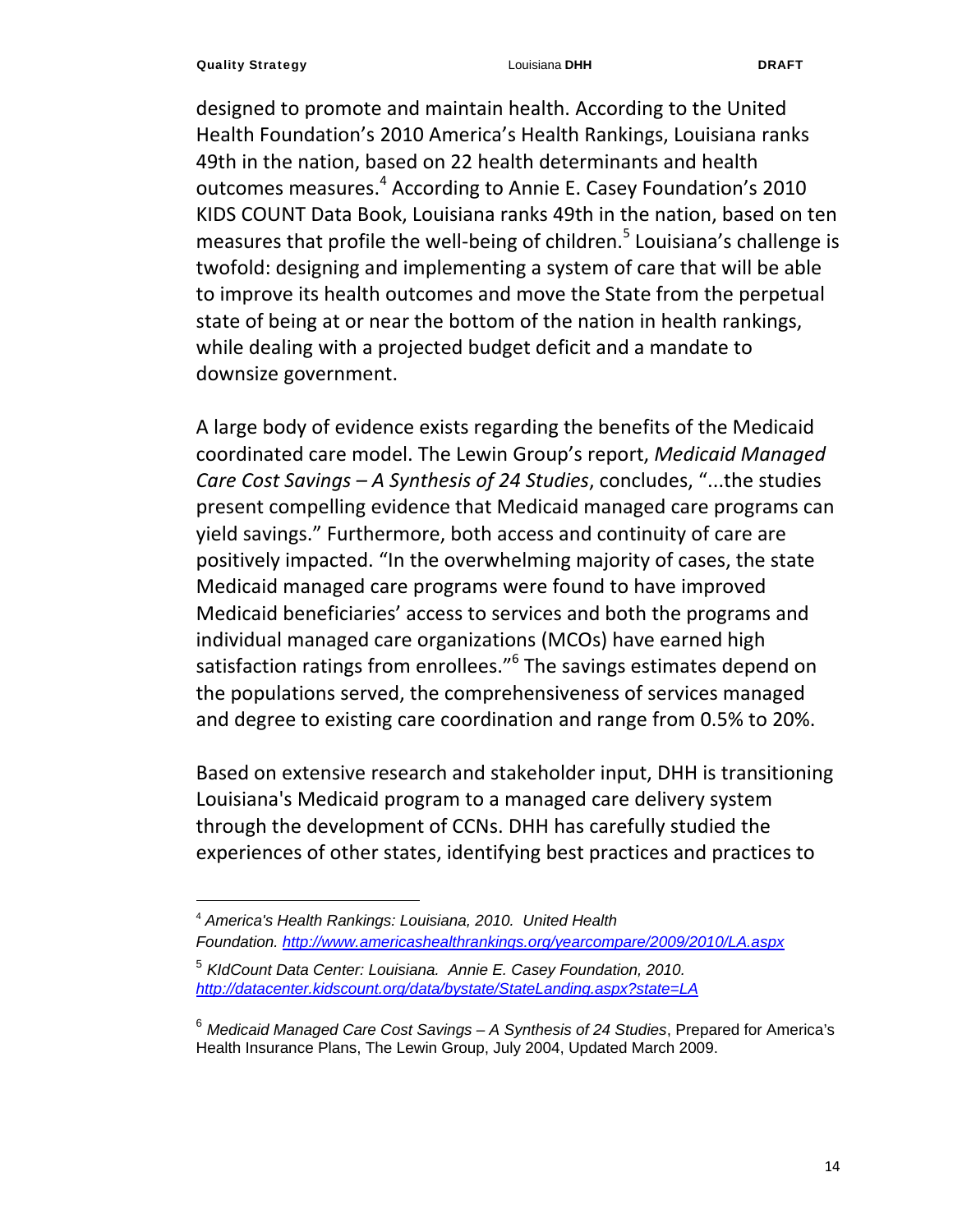be avoided, and has consulted with experts and stakeholders across the State and the country. We have used those "lessons learned" to develop two models of managed care that represent the best evidenced practices for: 1) improving health outcomes for our population, 2) increasing access to quality care and 3) providing fiscal sustainability. The department is currently negotiating contracts for CCNs and related services. Initial operations are scheduled to begin in January 2012, with the phased statewide rollout to be completed by May of 2012.

The State intends to promote and further its mission by defining measurable results that will improve Medicaid and CHIP enrolled individuals' access and satisfaction, maximize program efficiency, effectiveness and responsiveness and reduce operational and service costs. The following methods are intended to support the achievement of this mission:

- Provide a patient-centered medical home for Medicaid and CHIP eligibles to promote continuity of care;
- Emphasize prevention and self‐management to improve quality of life;
- Supply providers and members with evidence-based information and resources to support optimal health management; and
- Utilize data management and feedback to improve health outcomes for the State.

## **5. Goals and Objectives**

The following goals and objectives reflect the State's priorities and areas of concern for the population covered by the CCNs. Quantifiable performance driven objectives and annual improvement targets for performance measures to demonstrate success or identify challenges in meeting intended outcomes will be determined by DHH in conjunction with the University of Louisiana at Monroe (ULM) in August 2012 through an analysis of calendar year 2011 baseline data.

**Goal 1:** To improve birth outcomes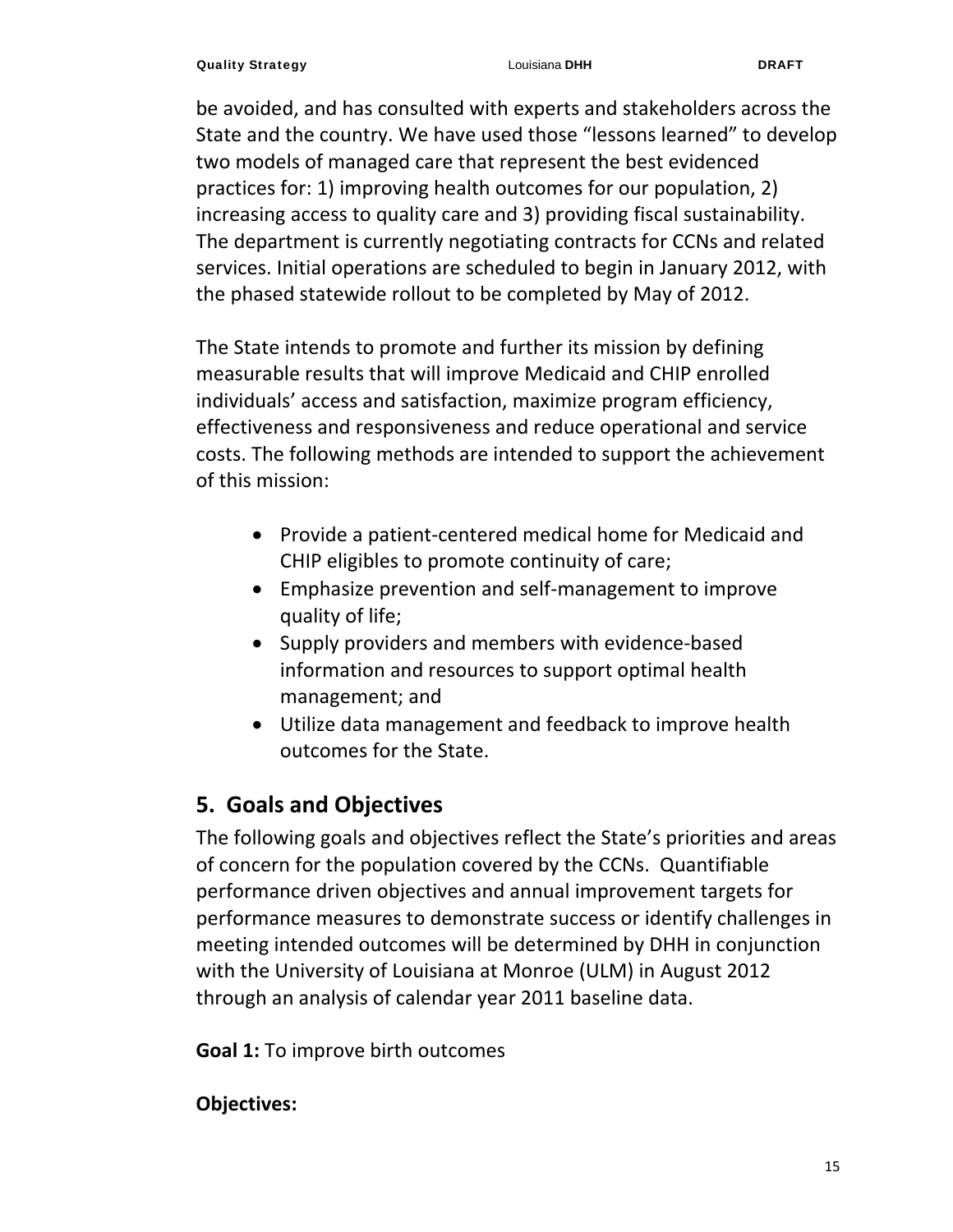- Increase the timeliness of early prenatal and postpartum care
- Decrease Cesarean rate for low-risk first-birth women
- Increase the number of eligible women who receive 17-OH progesterone during pregnancy, and decrease the percent of preterm births at fewer than 37 weeks
- Decrease percentage of live births weighing less than 2,500 grams

**Goal 2:** To improve accessibility to care and use of services for adults and children, with an emphasis on obtaining appropriate preventive and primary care.

#### **Objectives:**

- Increase access to preventive/ambulatory health services for adults
- Increase access to primary care practitioners for children and adolescents
- Increase timeliness of postpartum care
- Increase percentage of children who have at least six well visits within the first 15 months of life
- Increase percentage of children receiving well child visits in third, fourth , fifth and sixth years of life
- Increase percentage of adolescents receiving well visits
- Increase the frequency of ongoing prenatal care

**Goal 3**: Improve effectiveness and quality of care.

- Decrease Cesarean rate for low-risk first-birth women
- Increase the percentage of pregnant women who are screened for tobacco usage and secondhand smoke exposure and are offered an appropriate and individualized intervention
- Increase percentage of women receiving breast cancer screening
- Increase percentage of women receiving cervical cancer screening
- Increase immunization rates of children and adolescents
- Increase weight assessment and counseling for nutrition and physical activity in children and adolescents
- Increase appropriate testing for children with pharyngitis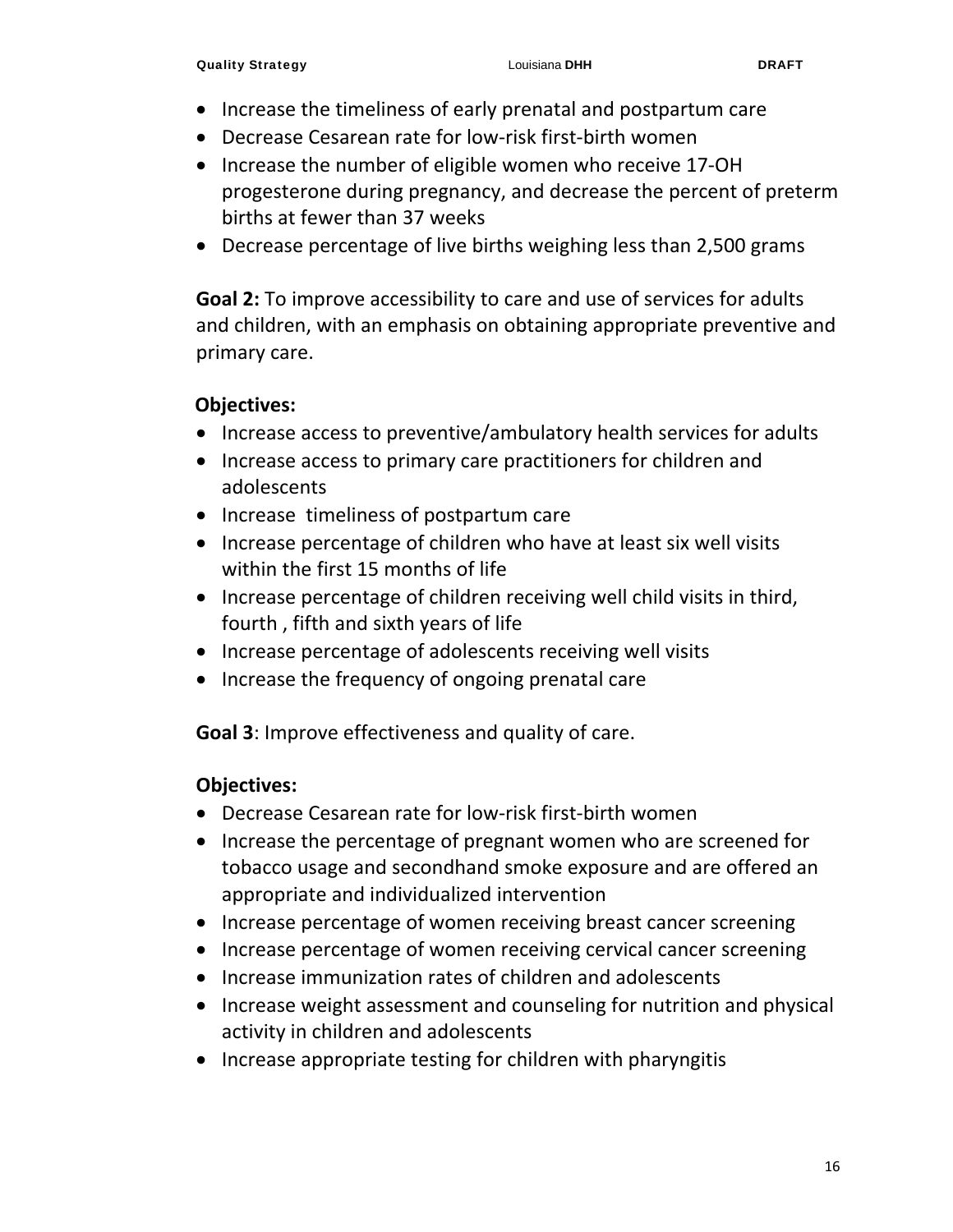- Increase follow-up care rates for children prescribed attention deficit hyperactivity disorder (ADHD) medication
- Increase HbA1C testing in all children and adolescents diagnosed with diabetes
- Decrease Otis Media Effusion rates for pediatric members
- Decrease pediatric central-line associated bloodstream infection
- Increase percentage of 5-56 year olds identified as having persistent asthma, who were appropriately prescribed asthma medication
- Increase controlling high blood pressure rates for members with hypertension
- Increase comprehensive diabetes screening rates for members with diabetes

**Goal 4:** Improve cost effectiveness through reducing potentially preventable hospital admissions and emergency room admissions.

#### **Objectives**:

- Decrease emergency room utilization rates
- Decrease adult asthma admission rate
- Decrease the annual number of asthma patients (one year old) with one asthma‐related emergency room (ER) visit
- Decrease uncontrolled diabetes admission rates
- Decrease congestive heart failure (CHF) admission rates
- Decrease inpatient hospital (all plan) readmissions

**Goal 5:** Increase coordination and continuity of services.

- Increase the number of PCPs with NCQA Patient-Centered Medical Home Certification or Joint Commission Primary Care Medical Home Accreditation
- Increase adoption and utilization of electronic medical records
- Increase patient and provider satisfaction (as measured from the Consumer Assessment of Healthcare Providers and Systems (CAHPS) and provider surveys)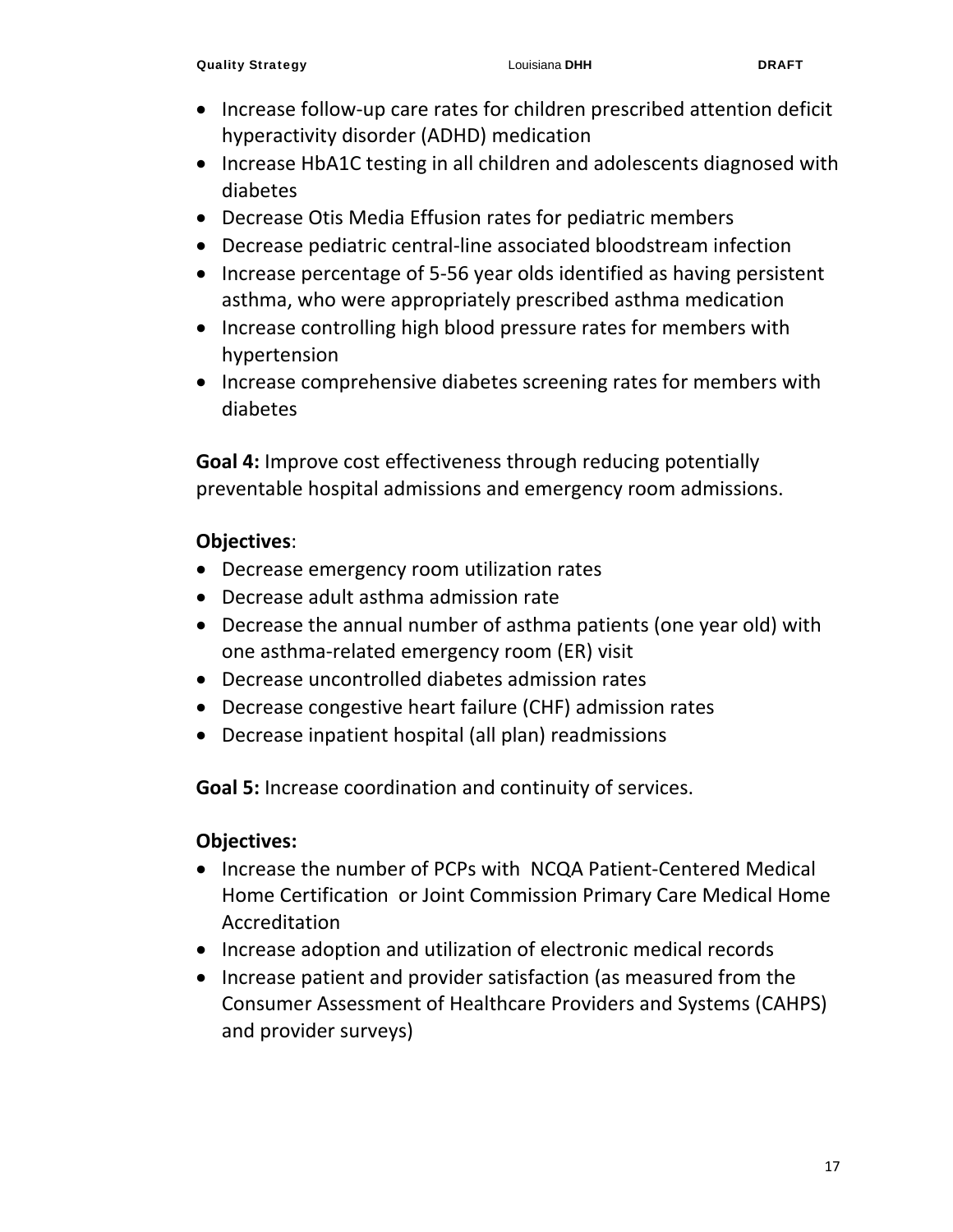**Goal 6:** Increase transparency and accountability.

- Increase public reporting of performance data, including EQRO reports and findings
- Reduce fraud and abuse by providing and executing a clearly articulated policy of providing financial disincentives and sanctions as appropriate
- Ensure adherence to contract reporting and compliance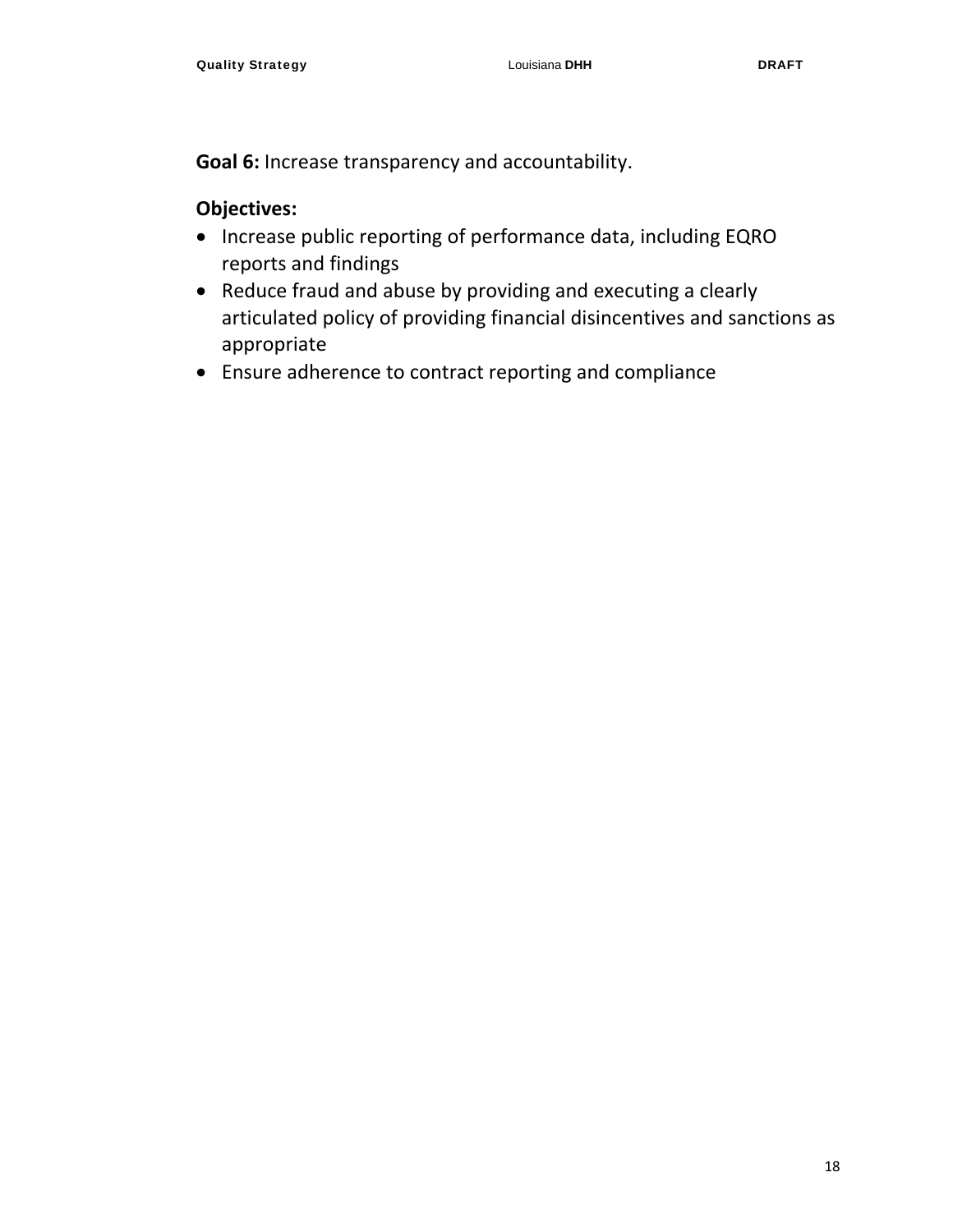

## **Assessment: Quality and Appropriateness of Care**

## **1. Procedures for Race, Ethnicity, Primary Language and Data Collection**

The RFP, which is a part of the CCN contract, includes language requirements compliant with federal regulations.

#### *A. Data Collection*

The five racial categories for which data are gathered are: American Indian/Alaskan Native, Asian, Native Hawaiian/Pacific Islander, Black/African American and White. The two ethnic categories are: Hispanic or Latino and Non‐Hispanic or Latino. When individuals fail to self-identify, alternative system checks and follow-up with households are executed. If a racial and/or ethnic category cannot be obtained, the identification defaults to "Unknown". Medicaid enrollees, who are a member of any federally recognized American Indian or Alaskan Native tribe, may voluntarily elect to enroll in the CCN Program.

During the Medicaid and CHIP application process, the applicant may identify race, ethnicity and primary spoken language. The data collected for race and language is processed through the Medicaid Eligibility Data System (MEDS) and downloaded nightly into the Medical Management Information System (MMIS) Recipient Subsystem. The applicant's preferred language is also identified and forwarded to the MMIS. Because this is a voluntary disclosure, until the Medicaid eligibility process implements mandatory disclosure of race/ethnicity and primary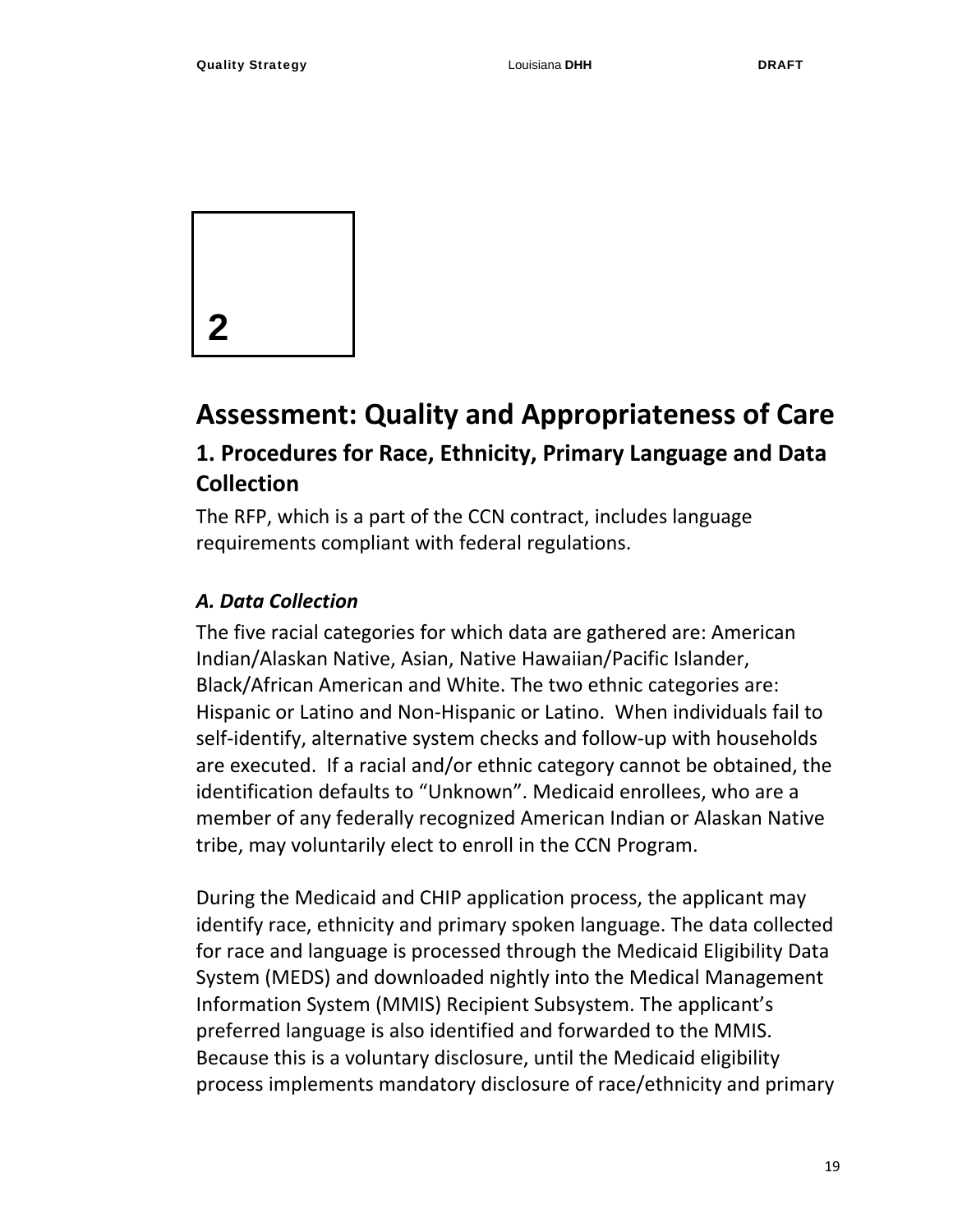language, the State relies on demographic updates to the eligibility system. Although this method does not collect 100% of the required data, there are data for a significant portion of the population served. Louisiana has determined through ten years of collecting data via the Medicaid/CHIP application form on preferred spoken and written languages that Spanish and Vietnamese are the two most common foreign languages in which written materials are requested. The CCN contractors are required to ensure that translation services are provided for written marketing and member education materials for any language that is spoken as a primary language for 200 or more members of a CCN within the geographic service area (GSA). The State requires that the CCN and any contractors have translation services for those who speak **any** foreign language. The Enrollment Broker will provide multi‐lingual interpreters and enrollment material in other alternate formats (large print, and/or Braille) when needed.

#### *B. Communication with CCN*

DHH contracts with an Enrollment Broker, who is responsible for the CCN Program's enrollment and disenrollment process for all Medicaid and CHIP potential enrollees and enrollees. The Enrollment Broker will make available to the CCN daily, via electronic media, updates on members newly enrolled into the CCN and will notify each CCN, at specified times each month, of the Medicaid eligibles that are enrolled, re-enrolled or disenrolled from their CCN for the following month. The Enrollment Broker will provide DHH a listing of current CCN members, via electronic media, on a monthly basis. The CCN or its administrator will be capable of uniquely identifying each member across multiple systems within its span of control. To facilitate care delivery appropriate to client needs, the enrollment file includes race/ethnicity, primary language spoken and selective health information. The CCN will utilize this information to provide interpreter services and facilitate enrollee needs in the context of their cultural and language requirements.

## **2. Mechanisms the State Uses to Identify Persons with Special Health Care Needs (SHCN) to CCNs**

A member with SHCN is an individual of any age with a mental disability, physical disability or other circumstances that place his or her health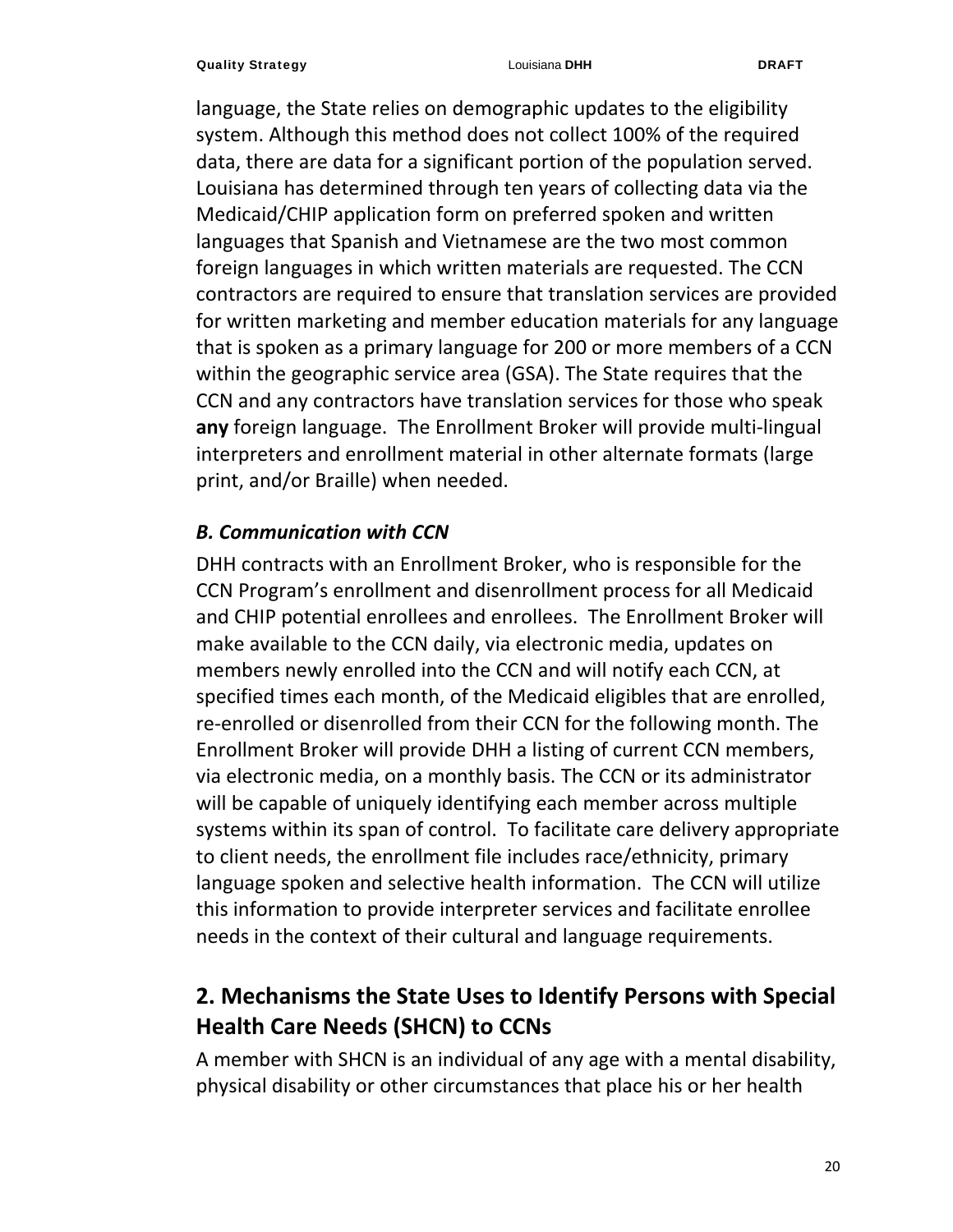and ability to fully function in society at risk, requiring individualized health care requirements.

- The CCN will use historical claims data (if available) to identify members who meet CCN, DHH‐approved guidelines for meeting SHCN criteria. The CCN must identify members with SHCN within 90 days of receiving the member's historical claims data. During the initial phase‐in implementation of the CCN Program, DHH will extend the identification timeframe requirement to 180 days from the enrollment effective date.
- The PCP can identify members with SHCN at any time. An appropriate healthcare professional must conduct an assessment of those members within 90 days of identification. If an assessment determines a course of treatment or regular care monitoring, referral for case management will be provided.
- Members may also self identify as SHCN to either the Enrollment Broker or the CCN.

## **3. Clinical Practice Guidelines**

The application of evidence‐based clinical practice guidelines has proven to reduce variation in treatment, resulting in improved quality. The use of evidence‐based clinical practice guidelines is expected, and guidelines must be based upon valid and reliable clinical evidence given the needs of the CCN enrollees. The guidelines can be adapted or adopted from national professional organizations or developed in a collaborative manner with community provider input. All practice guidelines must be adopted in consultation with contracting health care professionals and reviewed and updated in a clinically appropriate manner. The CCNs will coordinate the development of clinical practice guidelines with other CCNs to avoid providers receiving conflicting practice guidelines. Clinical guidelines are expected to represent the range of health care needs serviced by the CCN.

The CCN will use clinical care standards and/or practice guidelines to objectively evaluate the care the CCN delivers or fails to deliver for the targeted clinical conditions. The CCN will utilize evidence‐based clinical guidelines and identify the source of the guidelines. These guidelines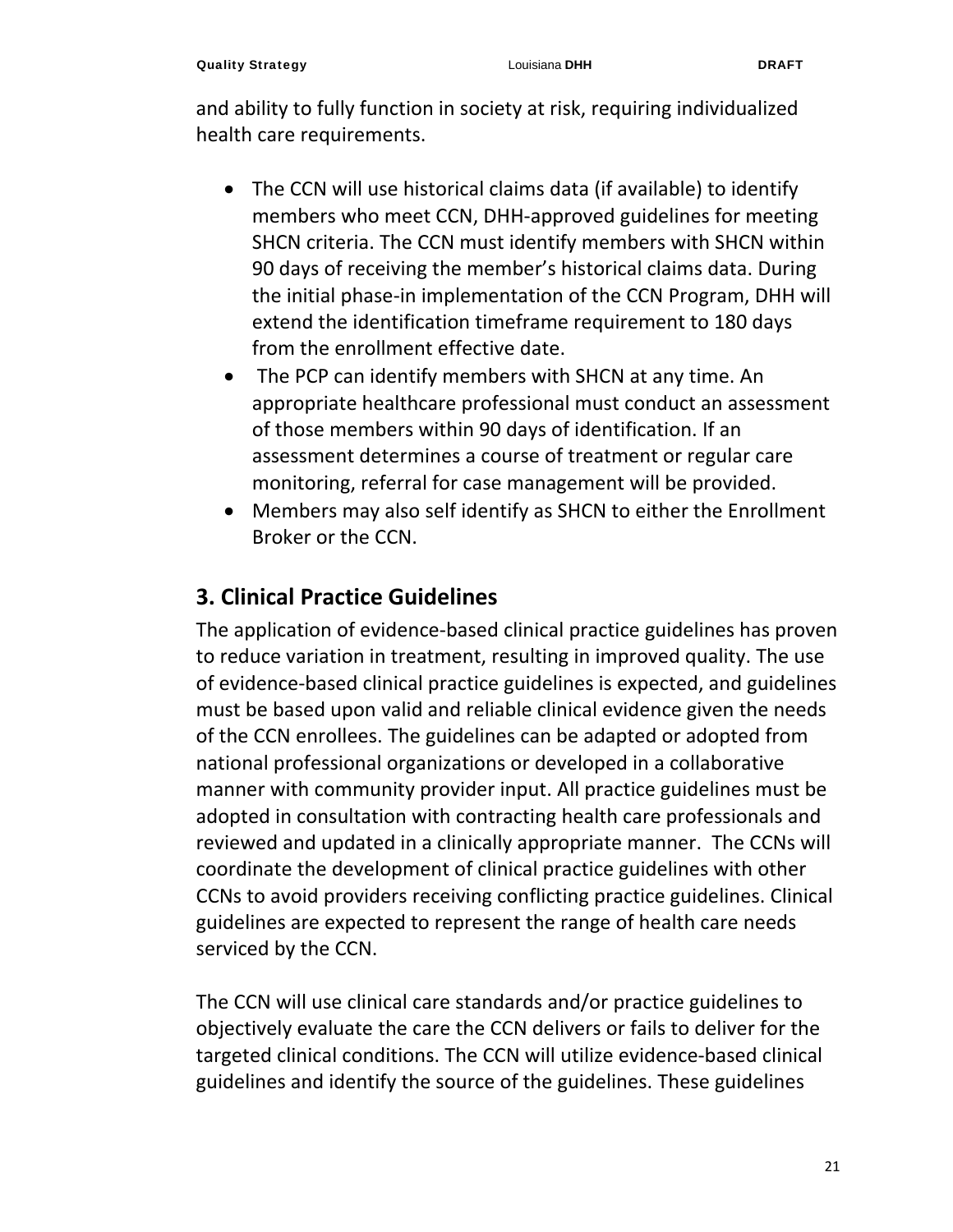and/or clinical care standards will be formally adopted by the CCN's Quality Assurance/Quality Improvement (QA/PI) Committee, including, but not limited to, those addressing:

- Asthma
- Diabetes
- Congestive heart failure
- NCQA Patient-Centered Medical Home Standards
- Joint Commission Primary Care Medical Home Accreditation
- Children's Health Insurance Program Reauthorization Act (CHIPRA) measures, including a focus on EPSDT services

Each CCN will disseminate the guidelines to all affected providers and, upon request, to enrollees and potential enrollees. Decisions for utilization management, enrollee education, coverage of services and other areas to which the guidelines apply must be consistent with the guidelines. CCNs will monitor adherence to practice guidelines by medical record reviews and performance measure outcomes and submit biannual performance measure outcome updates and quarterly medical record review data to DHH.

## **4. External Quality Review**

The federal and State regulatory requirements and performance standards, as they apply to CCNs, will be evaluated annually by the State, in accordance with 42 CFR 438.204, by an independent EQRO, including review of the services covered under each CCN contract for timeliness, outcomes and accessibility, using definitions contained in 42 CFR 438.320.

The scope of the annual EQR conducted by the State for CCNs, as mentioned in 42 CFR 438.310(b), includes: a) criteria used to select entities to perform the reviews, b) specification of activities to be performed by the EQRO, c) the circumstances in which the EQR may use other accreditation review results and d) standards for availability of review results. The annual EQR will be conducted each calendar year, with the first EQR report including any months prior to the first full calendar year of operation.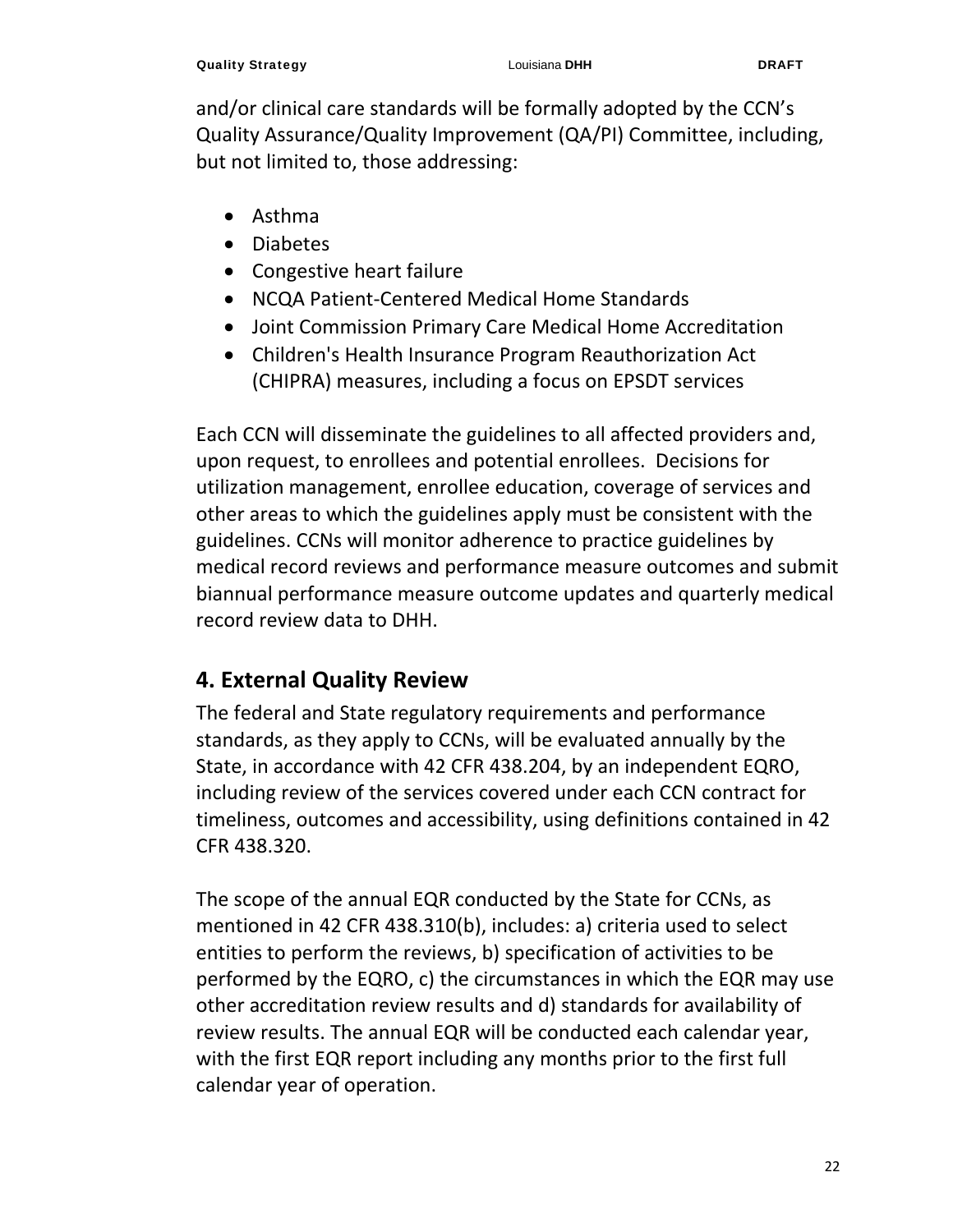The EQRO competence and independence requirements are used as criteria in selecting an entity to perform the review, as mentioned in 42 CFR 438.354 and 42 CFR 438.356(b) and (d), using the rates, as described in 42 CFR 433.15(b)10 and 42 CFR 438.370. To ensure competence, the EQRO must have staff with demonstrated experience and knowledge of the Medicaid program, managed care delivery systems, quality management methods and research design and statistical analysis. The EQRO must have sufficient resources to conduct needed activities and other skills necessary to carry out activities or supervise any subcontractors. To ensure independence, the EQRO must not be: an entity that has Medicaid purchasing or managed care licensing authority; governed by a body in which the majority of its members are government employees; reviewing a CCN in which the EQRO has a control position or financial relationship by stock ownership, stock options, voting trusts, common management or contractual relationships; delivering any services to Medicaid recipients or conducting other activities related to the oversight of the quality of CCN services, except for those specified in 438.358. EQROs are permitted to use subcontractors; however, the EQRO is accountable for, and must oversee, all subcontractor functions, as mentioned in 42 CFR 438.356(c).

The specification of activities to be performed by the EQRO broadly includes: measurement of quality and appropriateness of care and services; synthesis of results compared to the standards and recommendations based on the findings. The EQRO will meet these obligations by utilizing the EQR protocols developed by CMS to perform the mandatory activities required of EQROs, as mentioned in 42 CFR 438.352 and 438.358, including data to be gathered, data sources, activities to ensure accuracy, validity and reliability of data, proposed data analysis and interpretation methods and documents and/or tools necessary to implement the protocol. The State will ensure the EQRO has sufficient information for the review from the mandatory and optional EQR‐related activities described in the regulation, as mentioned in 42 CFR 438.350. This information will be obtained through methods consistent with established protocols, include the elements described in the EQR results section, and results will be made available, as specified in the regulation.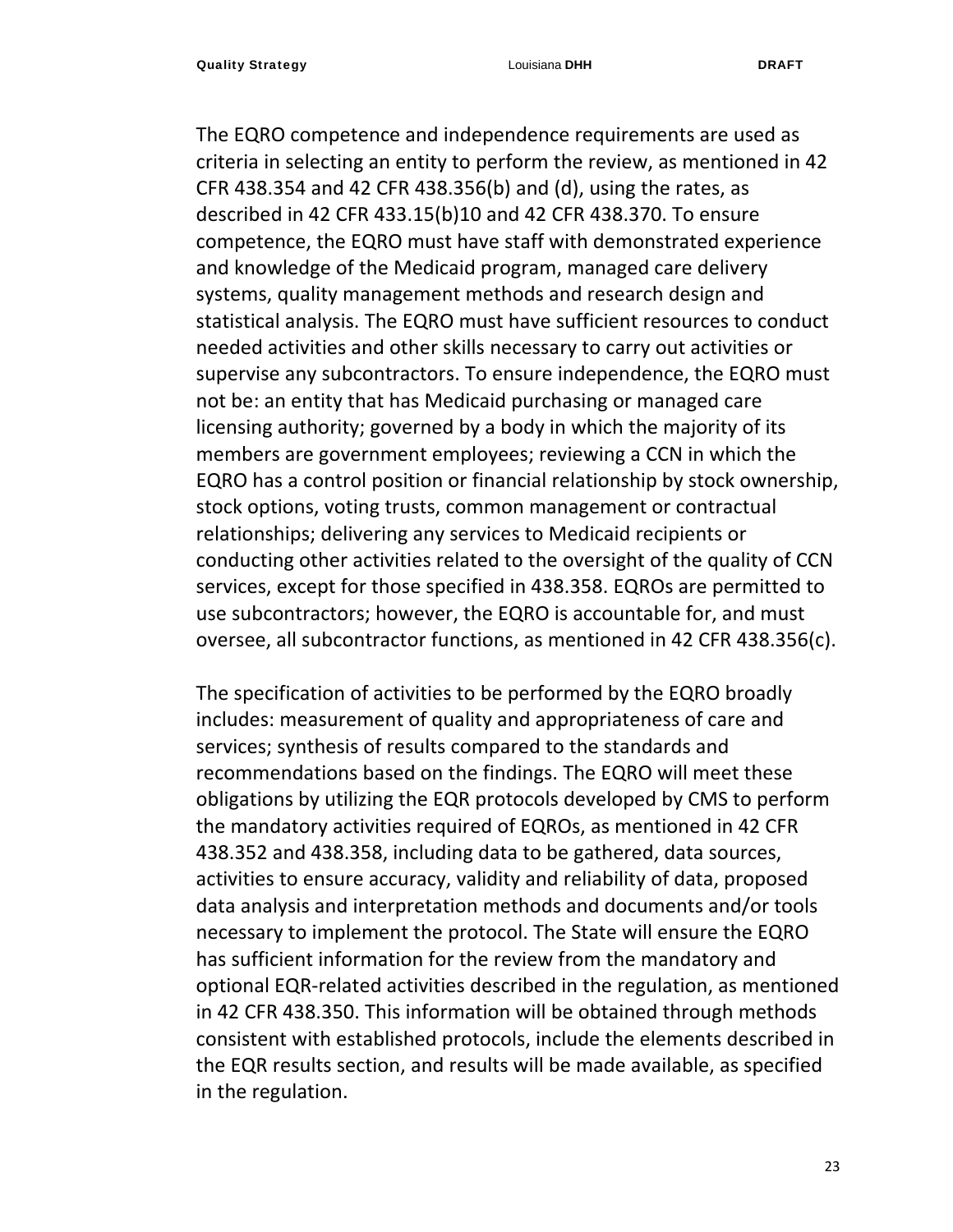CMS‐published protocols are utilized by the organization conducting the EQR activities.

CMS Mandatory EQRO activities conducted by the Louisiana EQRO, as mentioned in 42 CFR 438.358, include:

- Desk compliance review of all policies and procedures, program descriptions, committee minutes, manuals, handbooks and quality data
- On‐site compliance visit conducted in the CCNs' Louisiana office(s) to review credentialing files, medical records, conduct staff interviews and provide feedback
- Validate PIPs required by the State
- Validate PMs required by the State
- Review each CCN's compliance with the State's standards for access, structure and operations, and quality measurement and improvement

Methods outlined in the EQR protocol include:

- Medical chart reviews
- CCN case management file reviews
- Provider surveys
- NCQA results
- Data analysis
- Administrative oversight and quality assessment and improvement review
- Focused studies of certain aspects of care

CMS optional EQRO activities that DHH has elected to have the EQRO perform include:

- Validation of encounter data
- Validate consumer and provider surveys on quality of care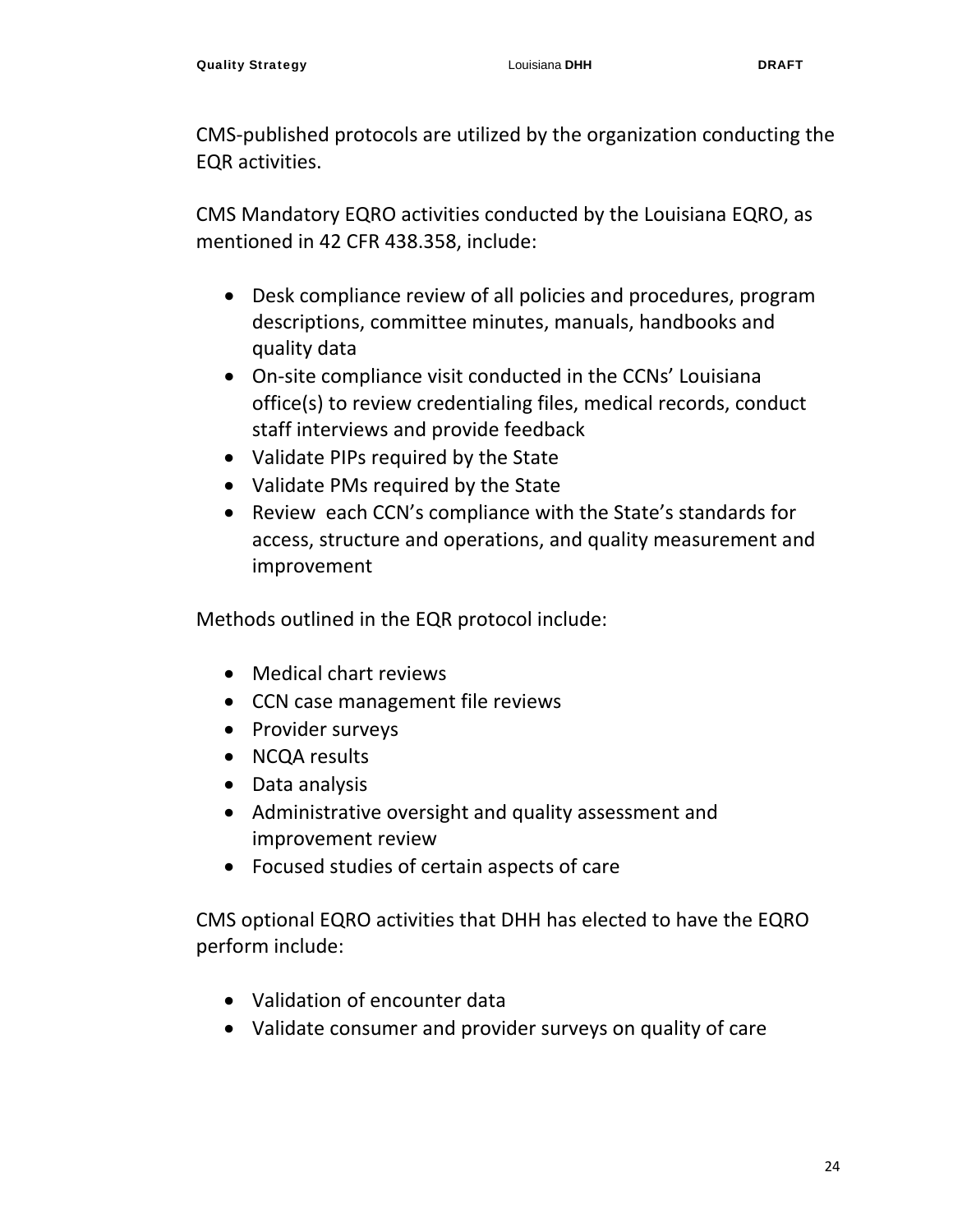- Provide written recommendations as to whether certain activities/expenditures meet the definition of "quality activities" for Medical Loss Ratio calculation purposes
- Provide technical assistance to CCNs through development of a Quality Companion Guide and annual CCN comparison study

The EQRO produces, at least, the following information, as required in 42 CFR 438.364(a), without disclosing the identity of any patient, as mentioned in 42 CFR 438.364(c):

- A detailed technical report describing data aggregation and analysis and the conclusions (including an assessment of strengths and weaknesses) that were drawn as to the quality, timeliness and access to care furnished by the CCN. For each activity conducted, the report does include objectives, technical methods of data collection and analysis, description of data obtained and conclusions drawn from the data.
- Recommendations for improving the quality of health care services furnished by the CCN.
- An assessment of the degree to which the CCN effectively addresses previous EQRO review recommendations. The EQRO does provide this information by:
	- o Holding a review exit conference with the State and CCN administrative and clinical management staff to address findings and recommendations
	- o Providing a written summary of reports, including findings and recommendations to the State and CCN

The State provides copies of the EQRO results and reports, upon request, to interested parties through print or electronic media or alternative formats for persons with sensory impairments, as mentioned in 42 CFR 438.364(b). The State will provide copies of the EQRO results and reports to CMS. In addition, summary results and findings will be included in reports to the legislature and to the public as appropriate.

EQR results and technical reports are reviewed by the MMCP and ULM. Ongoing EQR status reports and final technical and project reports are communicated through the Making Medicaid Better website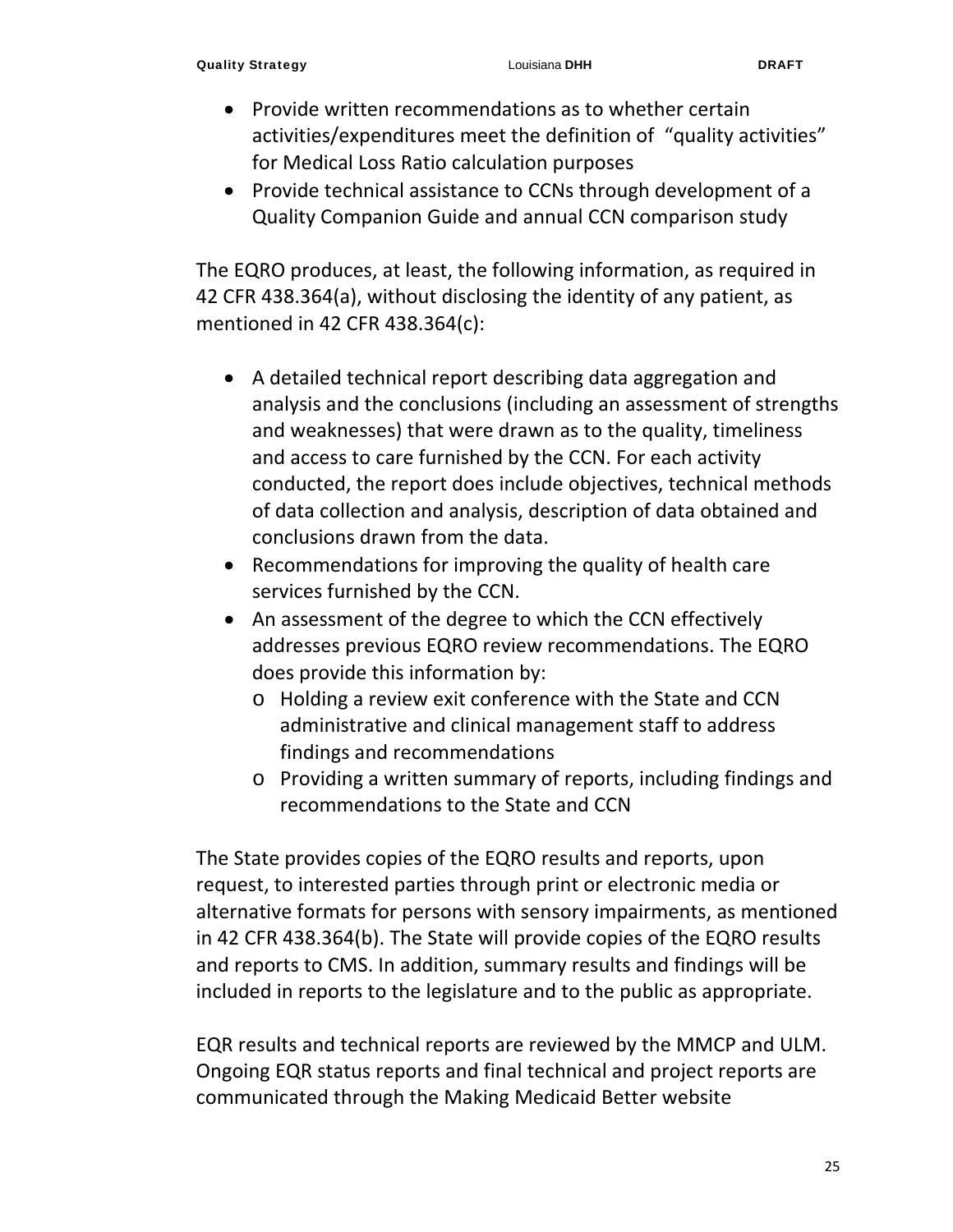(www.makingmedicaidbetter.com) and through report cards which will be formatted and disseminated to key stakeholders as well as posted on the website. Report results, including data and recommendations, are analyzed and used to identify opportunities for process and system improvements, as well as improvements to PIPs and PMs. Report results are also used to determine levels of compliance with requirements and to assist in identifying next steps.

The EQR technical report provides detailed information regarding the regulatory compliance of the CCN, as well as results of PIPs and PMs. Report results provide information regarding the effectiveness of the quality management organization's program, identify strengths and weaknesses and provide information about problems or opportunities for improvement. This information is utilized for input into the QMS and for initiating and developing quality improvement projects.

If the CCN is deemed non‐compliant during any aspect of the EQR process, a corrective action plan is developed to address areas of noncompliance, including a timeline for achieving compliance. The MMCQT and/or the DHH Health Plan Managers provide ongoing monitoring of the corrective action plan.

## **5. Performance Measures and Performance Improvement Projects**

CMS, in consultation with states and other stakeholders, may specify performance measures and topics for PIPs. As CMS has not yet specified a mandatory set of PMs or PIPs, the Managed Care Leadership Team in conjunction with input from the MMCQT, the Medical Care Advisory Committee and public and private partners, has identified a set of PMs and PIPs. These State‐mandated measures and projects address a range of priority issues for the Medicaid and CHIP populations. In accordance with 42 CFR 438.240, the CCN must have an ongoing program of PIPs that focus on clinical and non‐clinical areas. A PIP is intended to improve the care, services or enrollee outcomes in a focused area of study.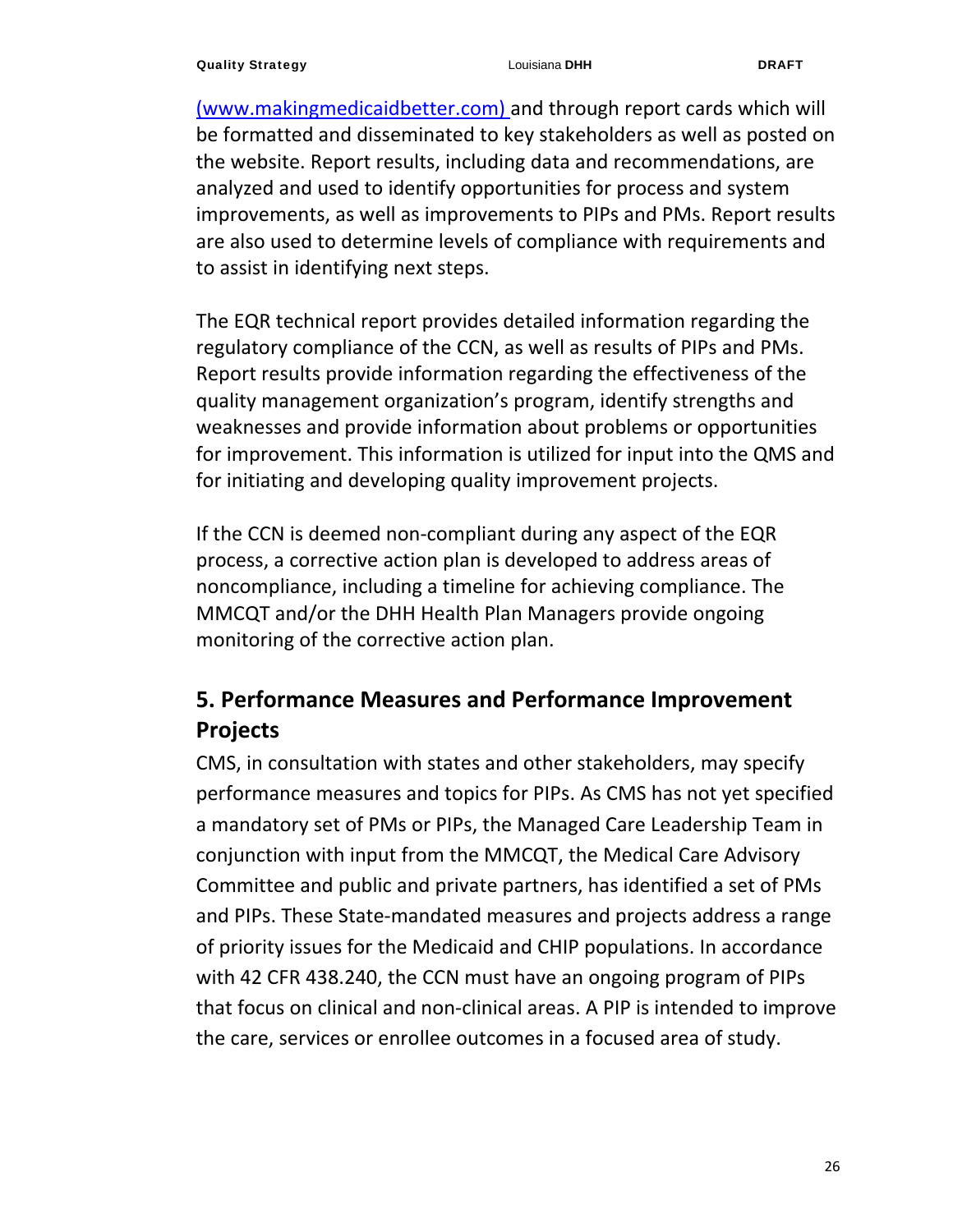Final selection and approval of PIPs and PMs is the responsibility of the Medicaid Managed Care Leadership Team. State‐specific PMs are reported by the CCN, and results are reviewed quarterly by the MMCQT, with final HEDIS results reviewed annually. Validation results of the PIPs are also reviewed by the MMCQT on an annual basis in conjunction with the EQRO compliance report results.

#### *A. Louisiana Performance Measurement Set*

The State requires the plans to collect data on patient outcome performance measures, as defined by HEDIS, CHIPRA Initial Core Set, Agency for Healthcare Research and Quality (AHRQ) Prevention Quality Indicators, CAHPS or otherwise defined by the State, and reports the results of the measures to the State annually. Because the majority of the Louisiana Medicaid enrollment is children and adolescents, the preponderance of the performance measures are related to child or adolescent health. The State may add or remove reporting requirements with 30 days advance notice. At a minimum, the following performance measures shall be measured by the CCN: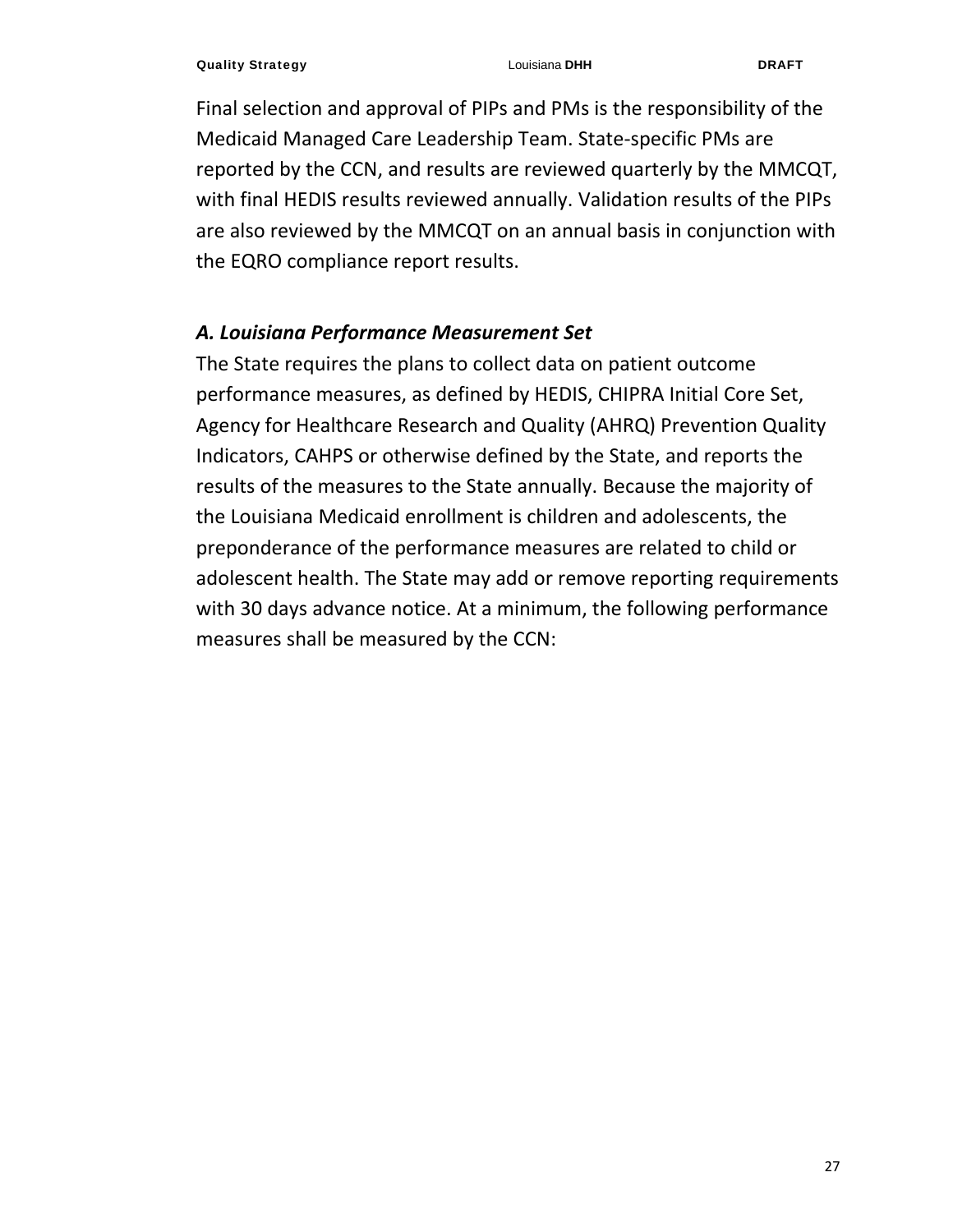| <b>Access and</b>           | <b>Effectiveness of Care</b>  |                | <b>Use of Services</b> |
|-----------------------------|-------------------------------|----------------|------------------------|
| <b>Availability of Care</b> |                               |                |                        |
|                             |                               |                | \$\$ Well-Child        |
| \$\$ Adults' Access to      | \$\$ Comprehensive            | \$\$ Chlamydia | Visits in the Third,   |
| Preventive/Ambulatory       | Diabetes Care<br>Screening in |                | Fourth, Fifth and      |
| <b>Health Services</b>      | HbA1c<br>Women                |                | Sixth of Life          |
| **HFDIS                     | **HEDIS/CHIPRA<br>**HFDIS     |                | **HEDIS/CHIPRA         |
|                             |                               |                | \$\$ Adolescent Well-  |
|                             |                               |                | <b>Care Visits</b>     |
|                             |                               |                | **HEDIS/CHIPRA         |

#### **Table 3: Level I and Level II Performance Measures**

| <b>Access and</b>           |                                                              |                                                                          | <b>Prevention Quality</b>                              | <b>Satisfaction and</b>                                                    |
|-----------------------------|--------------------------------------------------------------|--------------------------------------------------------------------------|--------------------------------------------------------|----------------------------------------------------------------------------|
| <b>Availability of Care</b> | <b>Effectiveness of Care</b>                                 | <b>Use of Services</b>                                                   | <b>Indicators</b>                                      | <b>Outcomes</b>                                                            |
|                             | Childhood<br>Immunization<br><b>Status</b><br>**HEDIS/CHIPRA | Well-Child Visits in<br>the First 15 Months<br>of Life<br>**HEDIS/CHIPRA | <b>Adult Asthma</b><br><b>Admission Rate</b><br>**AHRQ | <b>CAHPS Health Plan</b><br>Survey 4.0,<br><b>Adult Version</b><br>**HEDIS |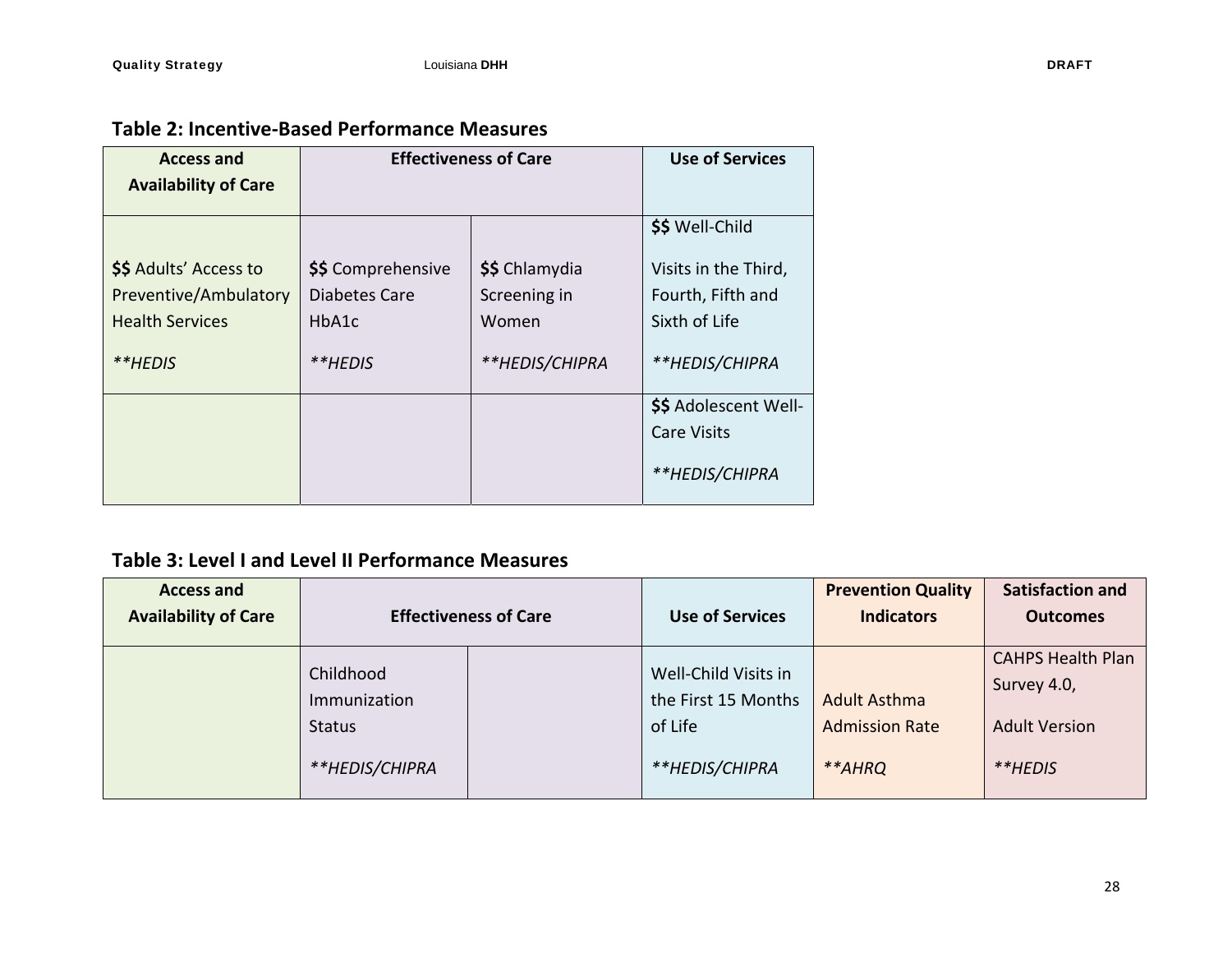| <b>Access and</b><br><b>Availability of Care</b> |                              |                      | <b>Use of Services</b> | <b>Prevention Quality</b><br><b>Indicators</b> | <b>Satisfaction and</b><br><b>Outcomes</b> |
|--------------------------------------------------|------------------------------|----------------------|------------------------|------------------------------------------------|--------------------------------------------|
|                                                  | <b>Effectiveness of Care</b> |                      |                        |                                                |                                            |
|                                                  |                              |                      |                        |                                                | <b>CAHPS Health Plan</b>                   |
|                                                  |                              |                      |                        |                                                | Survey 4.0,                                |
|                                                  |                              |                      |                        |                                                | Child Version,                             |
| Children and                                     |                              | Percent of live      |                        |                                                | including Children                         |
| <b>Adolescents Access to</b>                     | Immunizations for            | births weighing less | <b>Ambulatory Care</b> |                                                | <b>With Chronic</b>                        |
| <b>PCP</b>                                       | Adolescents                  | than 2,500 grams     | (ER Utilization)       | <b>CHF Admission Rate</b>                      | Conditions                                 |
|                                                  |                              |                      |                        |                                                |                                            |
| ** HEDIS/CHIPRA                                  | **HEDIS/CHIPRA               | **CHIPRA             | **HEDIS                | **AHRQ                                         | **HEDIS/CHIPRA                             |
| <b>Prenatal and</b>                              |                              |                      | Emergency              |                                                |                                            |
| Postpartum Care                                  |                              |                      | Utilization-Avg # of   |                                                |                                            |
| (Timeliness of Prenatal                          |                              | Cesarean Rate for    | ED visits per          | Uncontrolled                                   |                                            |
| Care and Postpartum                              | <b>Cervical CA</b>           | Low-Risk First Birth | member per             | <b>Diabetes Admission</b>                      | Provider                                   |
| Care)                                            | Screening                    | Women                | reporting period       | Rate                                           | Satisfaction                               |
| **HEDIS/CHIPRA                                   | **HEDIS                      | **CHIPRA             | **CHIPRA               | **AHRQ                                         | **State                                    |
|                                                  |                              | Weight Assessment    |                        |                                                |                                            |
|                                                  |                              | and Counseling for   |                        |                                                |                                            |
|                                                  |                              | <b>Nutrition and</b> | Annual # of asthma     |                                                |                                            |
|                                                  |                              | Physical Activity in | patients (1yr old)     | Plan all-cause                                 |                                            |
|                                                  | <b>Breast CA</b>             | Children/            | with 1 asthma          | readmissions                                   |                                            |
|                                                  | Screening                    | Adolescents          | related ER visit       | ** HEDIS-adapted                               |                                            |
|                                                  | **HEDIS/CHIPRA               | **HEDIS/CHIPRA       | **CHIPRA               | for Medicaid                                   |                                            |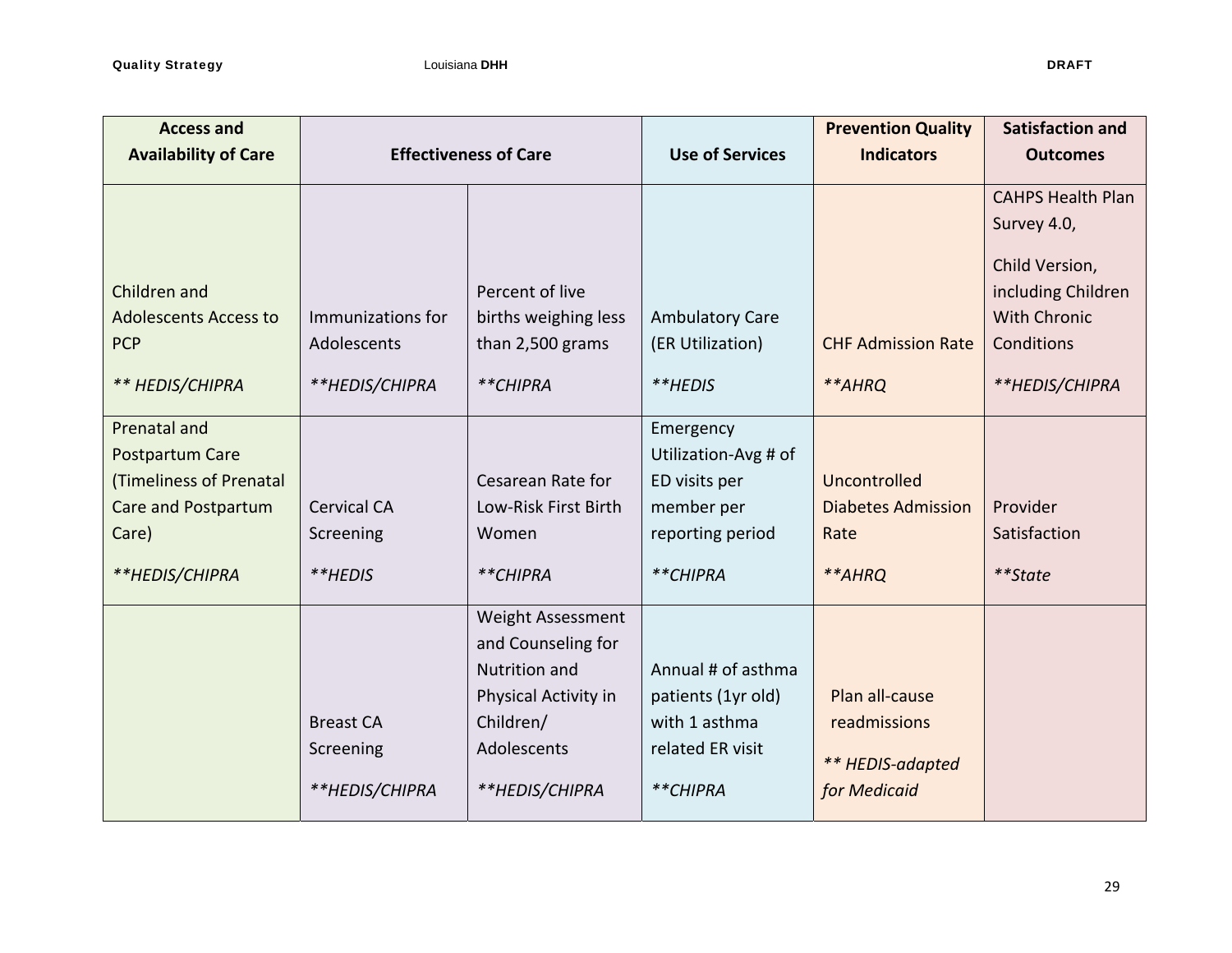| <b>Access and</b><br><b>Availability of Care</b> | <b>Effectiveness of Care</b>                                                          |                                                                                  | <b>Use of Services</b>                                            | <b>Prevention Quality</b><br><b>Indicators</b> | <b>Satisfaction and</b><br><b>Outcomes</b> |
|--------------------------------------------------|---------------------------------------------------------------------------------------|----------------------------------------------------------------------------------|-------------------------------------------------------------------|------------------------------------------------|--------------------------------------------|
|                                                  | <b>Controlling High</b><br><b>Blood Pressure</b><br>**HEDIS                           | <b>Appropriate Testing</b><br>for Children With<br>Pharyngitis<br>**HEDIS/CHIPRA | Frequency of<br><b>Ongoing Prenatal</b><br>care<br>**HEDIS/CHIPRA |                                                |                                            |
|                                                  | Follow-Up Care for<br>Children Prescribed<br><b>ADHD Medication</b><br>**HEDIS/CHIPRA | Use of Medication<br>for people with<br>Asthma<br>**HEDIS/CHIPRA                 |                                                                   |                                                |                                            |
|                                                  | <b>Otis Media Effusion</b><br>**CHIPRA                                                | Comprehensive<br><b>Diabetes Care</b><br>**HEDIS                                 |                                                                   |                                                |                                            |
|                                                  | Cholesterol<br>management for<br>patients with<br>cardiovascular<br>conditions        | <b>EPSDT</b> screening<br>rate<br>**CMS 416                                      |                                                                   |                                                |                                            |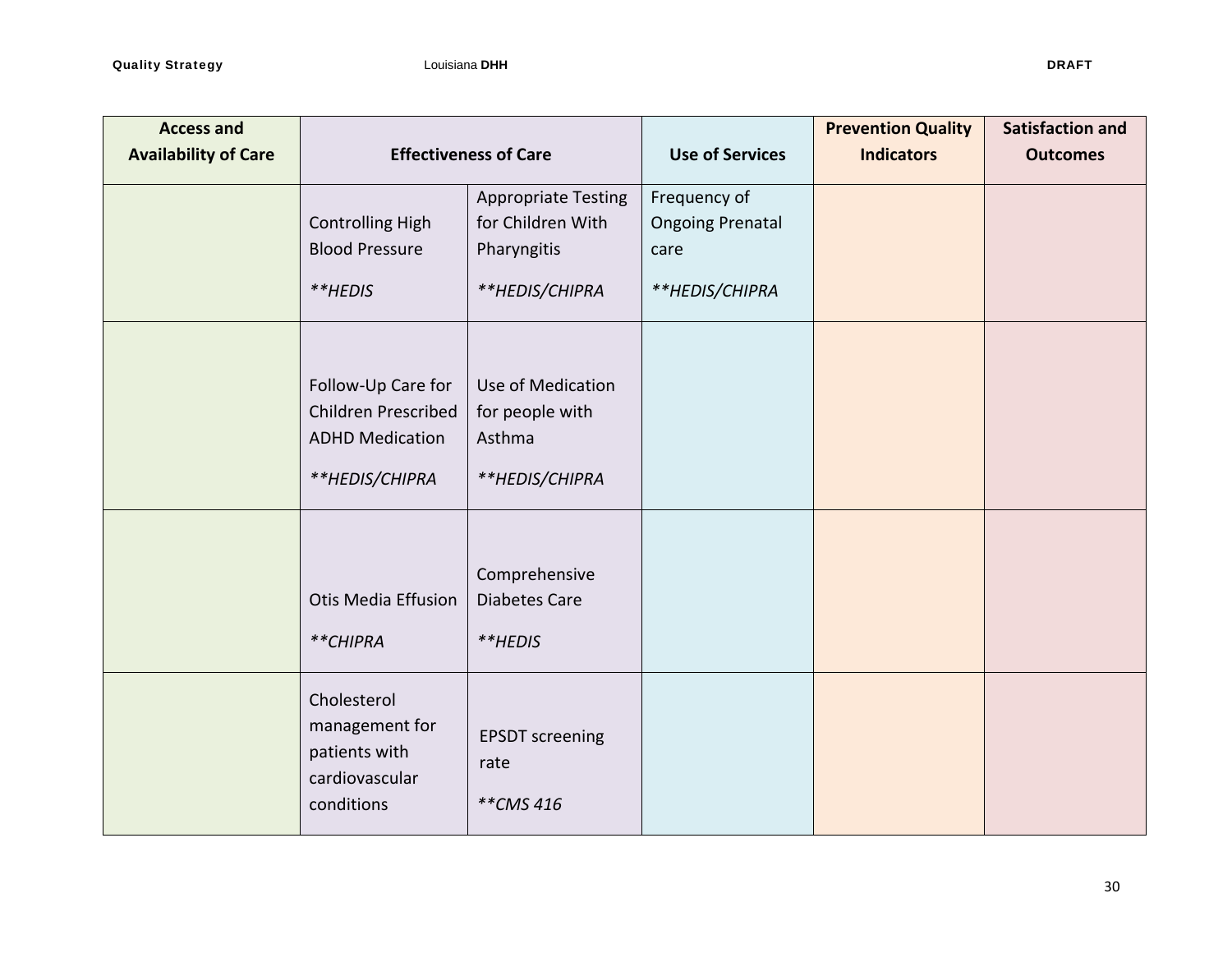| <b>Access and</b><br><b>Availability of Care</b> | <b>Effectiveness of Care</b> |                                      | <b>Use of Services</b> | <b>Prevention Quality</b><br><b>Indicators</b> | <b>Satisfaction and</b><br><b>Outcomes</b> |
|--------------------------------------------------|------------------------------|--------------------------------------|------------------------|------------------------------------------------|--------------------------------------------|
|                                                  | **HEDIS                      |                                      |                        |                                                |                                            |
|                                                  |                              |                                      |                        |                                                |                                            |
|                                                  |                              |                                      |                        |                                                |                                            |
|                                                  |                              |                                      |                        |                                                |                                            |
|                                                  |                              |                                      |                        |                                                |                                            |
|                                                  |                              | Percent of pregnant<br>women who are |                        |                                                |                                            |
|                                                  |                              | screened for                         |                        |                                                |                                            |
|                                                  |                              | tobacco usage and                    |                        |                                                |                                            |
|                                                  |                              | secondhand smoke                     |                        |                                                |                                            |
|                                                  | Pediatric central-           | exposure and are                     |                        |                                                |                                            |
|                                                  | line associated              | offered appropriate                  |                        |                                                |                                            |
|                                                  | bloodstream<br>infections    | and individualized<br>intervention   |                        |                                                |                                            |
|                                                  |                              |                                      |                        |                                                |                                            |
|                                                  | **CHIPRA                     | **State                              |                        |                                                |                                            |
|                                                  |                              | Total number of                      |                        |                                                |                                            |
|                                                  |                              | eligible women who                   |                        |                                                |                                            |
|                                                  |                              | receive 17-OH                        |                        |                                                |                                            |
|                                                  |                              | progesterone<br>during pregnancy,    |                        |                                                |                                            |
|                                                  |                              | and % of preterm                     |                        |                                                |                                            |
|                                                  |                              | births at fewer than                 |                        |                                                |                                            |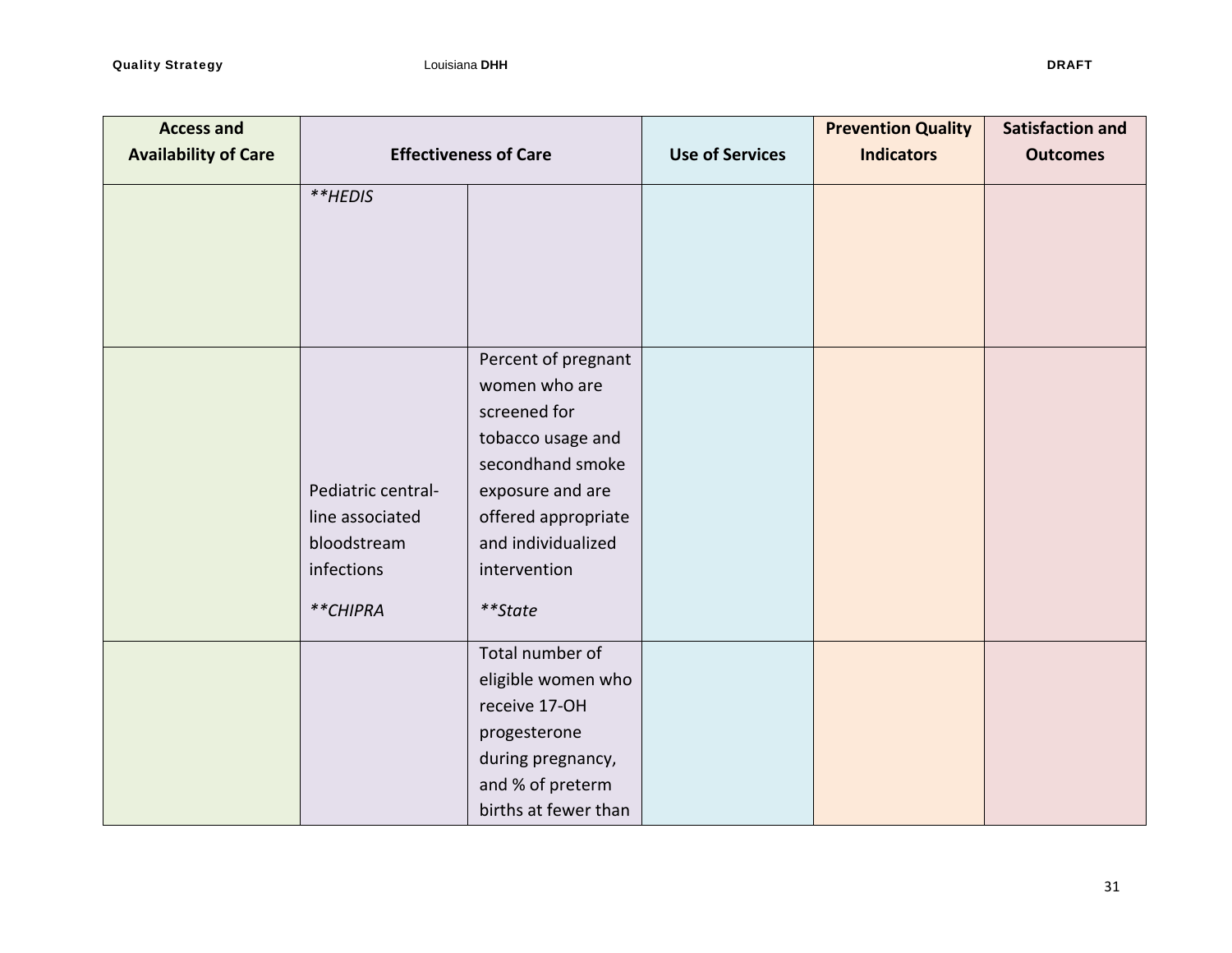| <b>Access and</b><br><b>Availability of Care</b> | <b>Effectiveness of Care</b>                                          | <b>Use of Services</b> | <b>Prevention Quality</b><br><b>Indicators</b> | <b>Satisfaction and</b><br><b>Outcomes</b> |
|--------------------------------------------------|-----------------------------------------------------------------------|------------------------|------------------------------------------------|--------------------------------------------|
|                                                  | 37 weeks and fewer<br>than 32 weeks in<br>those recipients<br>**State |                        |                                                |                                            |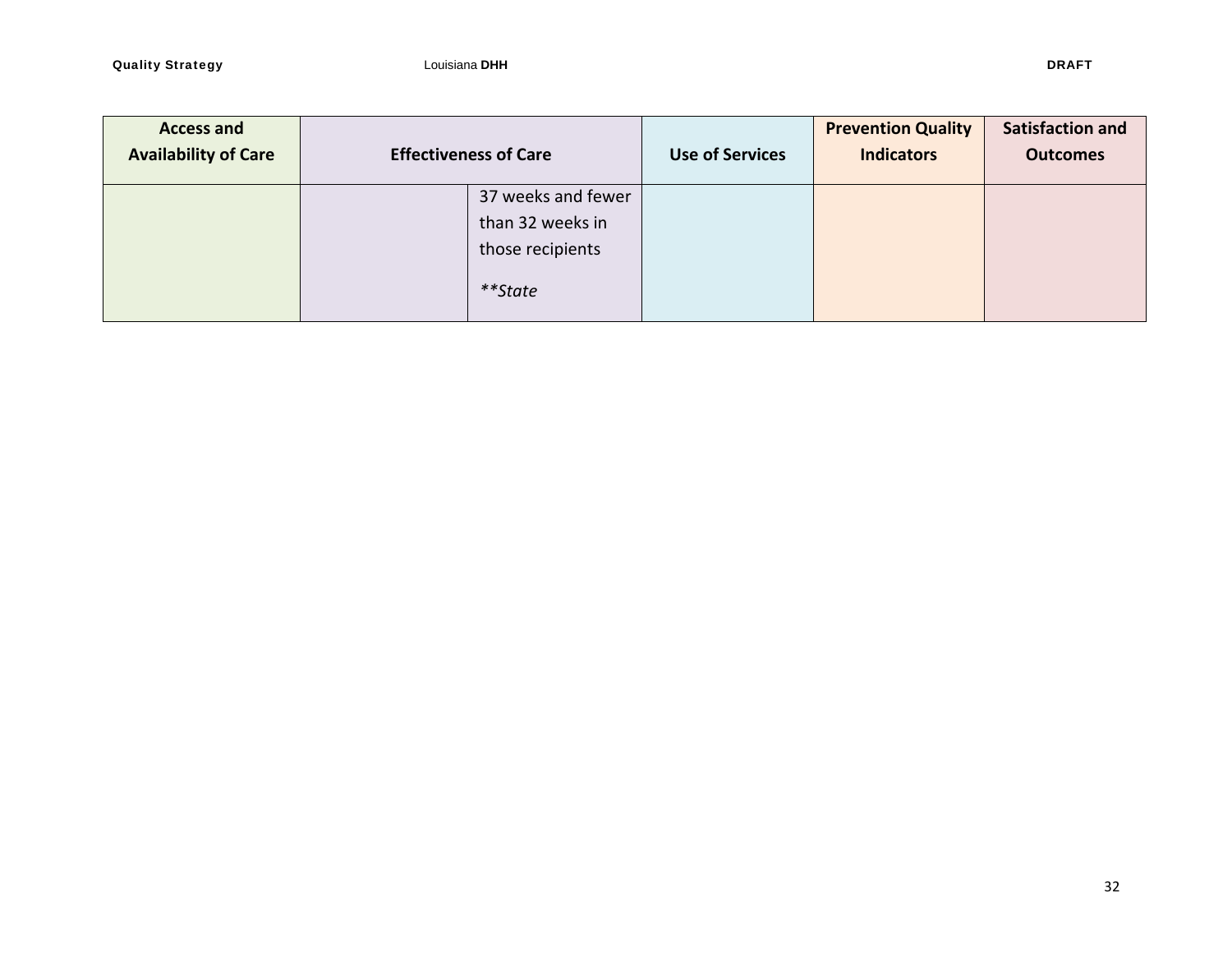#### *B. Louisiana's Performance Improvement Projects*

PIPs are conducted to achieve improvement through ongoing measurement and intervention resulting in significant improvement, sustained over time, with favorable effect on health outcomes and enrollee satisfaction.

Each PIP must be completed in a reasonable time period so as to generally allow information on the success of PIPs in the aggregate to produce new information on quality of care every year. The quality of care projects used to measure performance improvement shall include diagrams (e.g., algorithms and/or flowcharts) for monitoring and shall:

- Target specific conditions and specific health service delivery issues for focused individual practitioner and system‐wide monitoring and evaluation.
- Use clinical care standards or practice guidelines to objectively evaluate the care the entity delivers or fails to deliver for the targeted clinical conditions.
- Use appropriate quality indicators derived from the clinical care standards or practice guidelines to screen and monitor care and services delivered.
- Implement system interventions to achieve improvement in quality.
- Evaluate the effectiveness of the interventions.
- Provide sufficient information to plan and initiate activities for increasing or sustaining improvement.
- Monitor the quality and appropriateness of care furnished to enrollees with special health care needs.
- Reflect the population served in terms of age groups, disease categories and special risk status.
- Ensure that appropriate health professionals analyze data.
- Ensure that multi-disciplinary teams will address system issues.
- Include objectives and quantifiable measures based on current scientific knowledge and clinical experience, and have an established goal or benchmark.
- Identify and use quality indicators that are measurable and objective.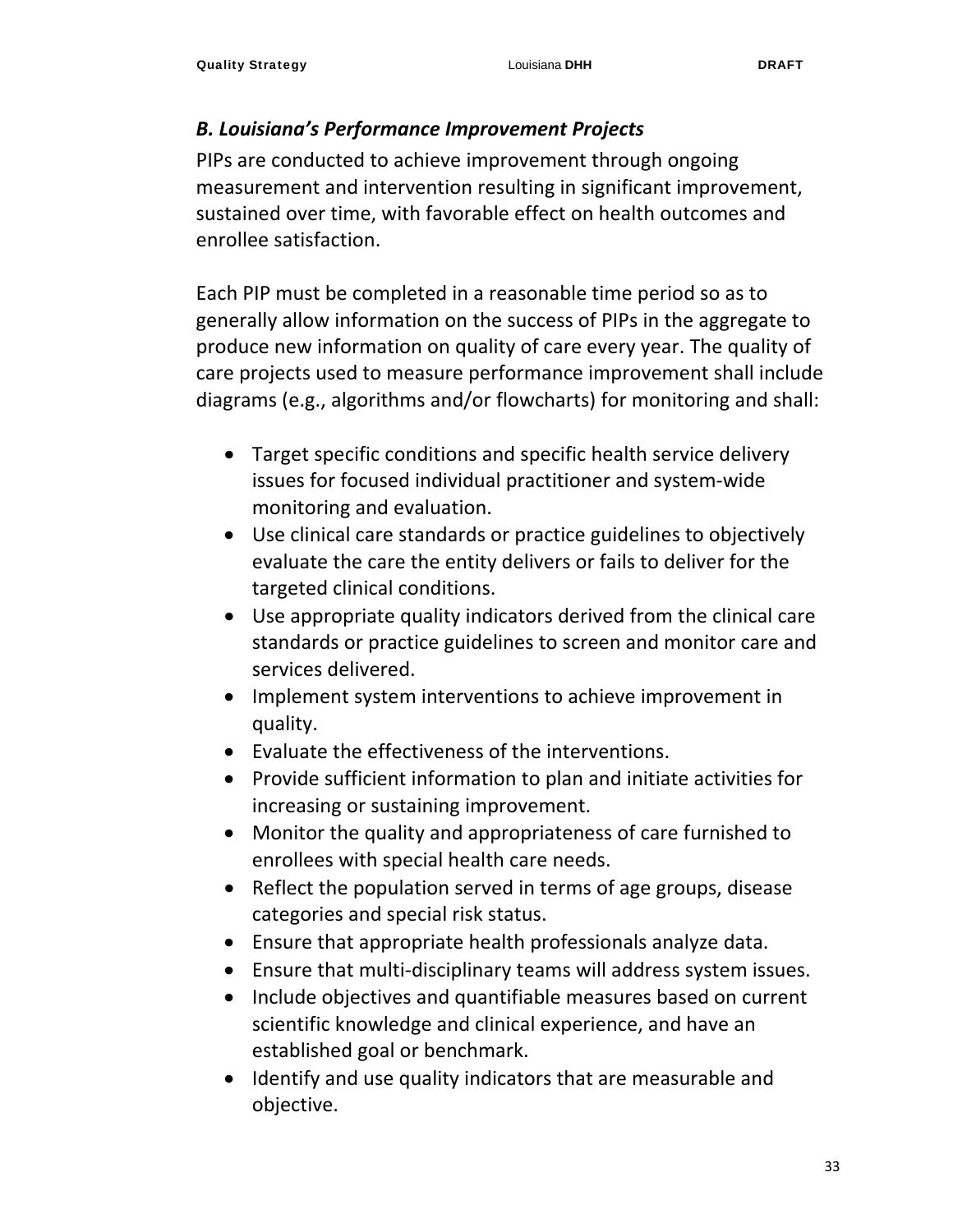- Validate the design to ensure that the data to be abstracted during the quality improvement project is accurate, reliable and developed according to generally accepted principles of scientific research and statistical analysis.
- Maintain a system for tracking issues over time to ensure that actions for improvement are effective.

In accordance with 42 CFR 438.240, Louisiana requires that each plan perform a minimum of two State‐approved PIPs, one clinical and one non‐clinical. The DHH required PIP during the first contract year is listed in Section 1 of Table 3 below. The CCN shall choose the second PIP from Section 2. DHH may require an additional PIP each successive year to reach a maximum of four (4) PIPs.

#### **Table 3: Louisiana Performance Improvement Projects**

| Section 1                                                                                                                                                                             | <b>Specifications</b> |
|---------------------------------------------------------------------------------------------------------------------------------------------------------------------------------------|-----------------------|
| Ambulatory Care Measure – Emergency<br>Department Visit category - The number of<br>emergency department visits per 1,000 member<br>months                                            | <b>HEDIS</b>          |
| <b>Section 2</b>                                                                                                                                                                      | <b>Specifications</b> |
| Cervical Cancer Screening - The percentage of<br>women 24-64 years old in the denominator that<br>received a cervical cancer screening                                                | <b>HEDIS</b>          |
| Breast Cancer Screening – The percentage of<br>women 40-69 years old that received a breast<br>cancer screening                                                                       | <b>HEDIS</b>          |
| Well Child Visits in the First 15 Months of Life $-$<br>The percentage of children in the denominator<br>that received at least 6 well child visits in the first<br>15 months of life | <b>HEDIS</b>          |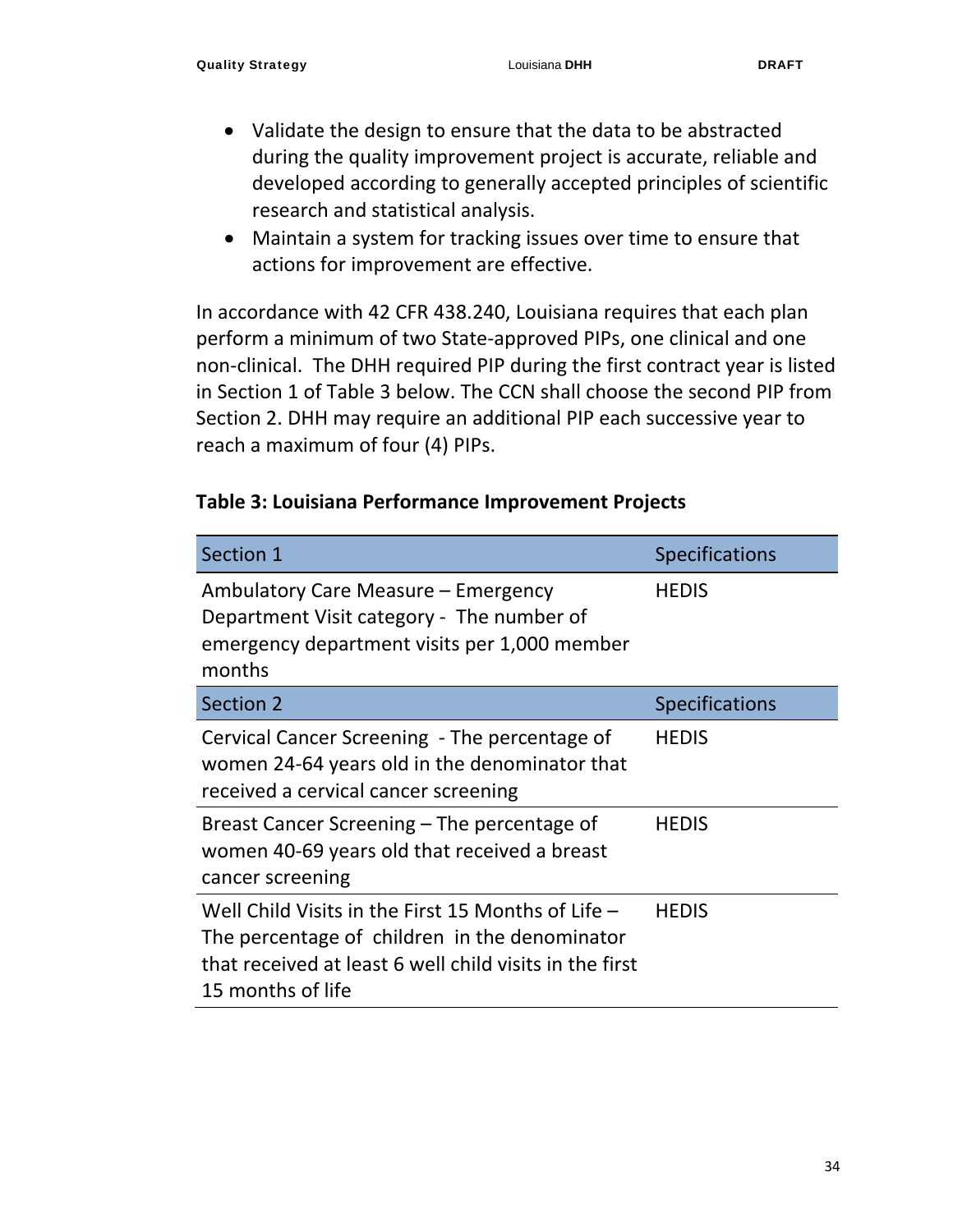| Childhood Immunization Status (CIS)                                                                                            | <b>HEDIS</b> |
|--------------------------------------------------------------------------------------------------------------------------------|--------------|
| The percentage of children 2 years of age who<br>had the appropriate immunizations by their<br>second birthday (Combination 2) |              |
| Elective Delivery Prior to 39 completed weeks<br>gestation                                                                     | <b>JCAHO</b> |
| Cesarean Delivery Rate (nullipara)                                                                                             | <b>JCAHO</b> |
| <b>Elective Delivery</b>                                                                                                       | <b>JCAHO</b> |
| Appropriate Use of Antenatal Steroids                                                                                          | <b>JCAHO</b> |
| <b>Exclusive Breastfeeding at Hospital Discharge</b>                                                                           | JCAHO        |

Within three (3) months of the execution of the contract, the CCN shall submit, in writing, a description of each of their selected PIPs to the Department for approval. The detailed description shall include:

- An overview explaining how and why the project was selected, as well as its relevance to the CCN members and providers;
- The study question;
- The study population;
- The quantifiable measures to be used, including a goal or benchmark;
- Baseline methodology;
- Data sources;
- Data collection methodology;
- Data collection cycle;
- Data analysis cycle;
- Results with quantifiable measures;
- Analysis with time period and the measures covered;
- Analysis and identification of opportunities for improvement; and
- An explanation of all interventions to be taken.

The EQRO validates the two PIPS per CCN each year. The EQRO report summarizes the findings for each CCN on the validated PIPs. It contains the analysis of findings, as well as recommendations for improvement.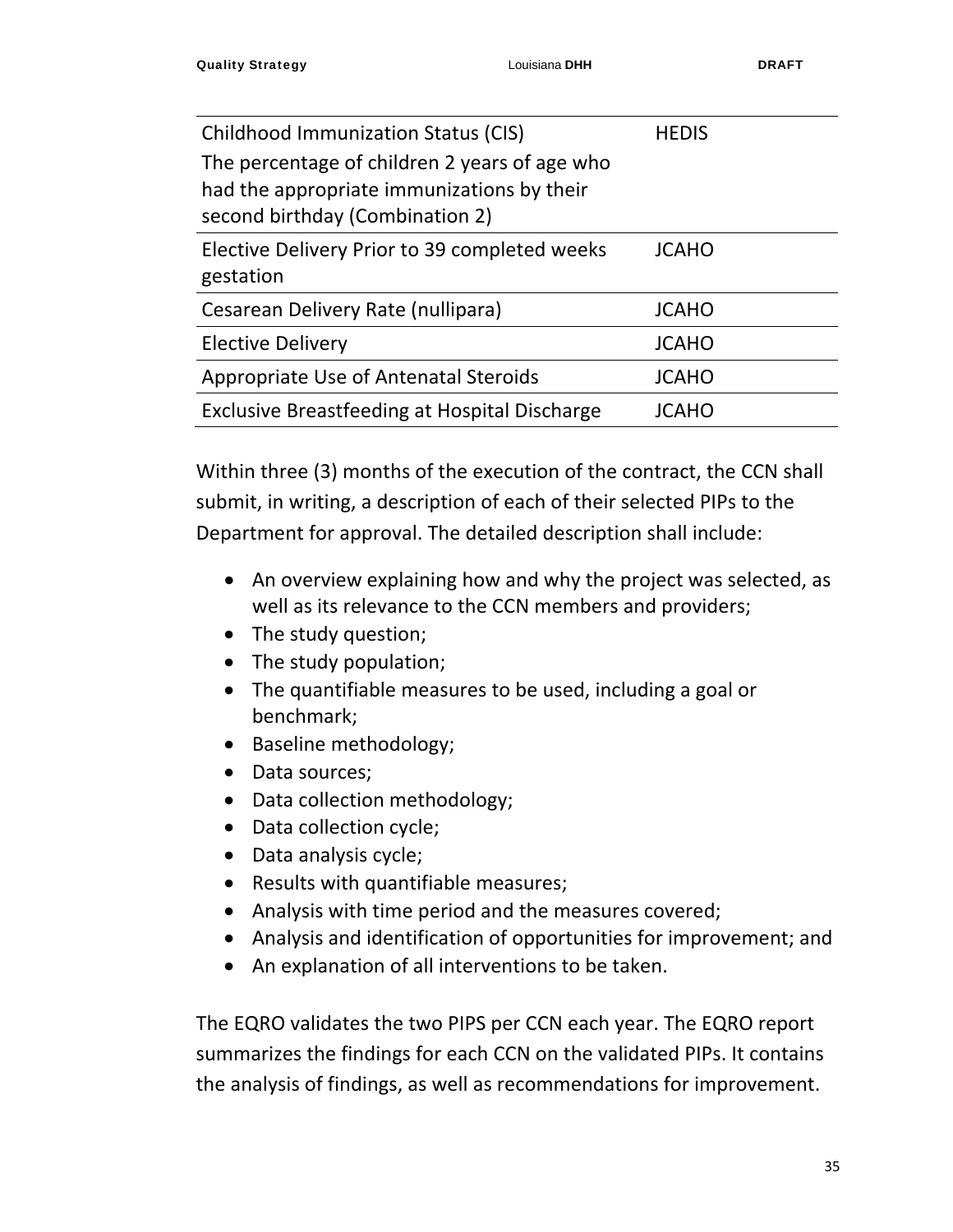## **6. State‐specific Mandatory Performance Reporting**  *A. CCN Reporting Requirements*

Reports to be generated by the contractor shall meet all State and federal reporting requirements. These reports include implementation, operation, financial, clinical and outcome measurement. The needs of the Department and other appropriate agencies for planning, monitoring and evaluation shall be taken into account in developing report formats and compiling data.

The contractor may also be asked to produce additional ad‐hoc reports in cooperation with other federal and/or State agencies upon request of the Department. The Department shall incur no expense in the generation of such reports. Additionally, the contractor shall make revisions in the data elements or format of the reports required in the contract upon request of the Department and without additional charge to the Department. The Department shall provide written notice of such requested revisions or format changes in a notice of required report revisions. The contractor shall maintain a data gathering and storage system sufficient to meet the requirements of the contract.

Reports shall be transferred electronically to the Department. Reports that contain protected health information (PHI) shall be transferred via a secure web service. The contractor shall not publish any reports or data without prior written approval from the Department.

The timeframe for reports due to the State are:

- Monthly reports will be due to the State on the fifth day of the following month
- Quarterly reports will be provided to the State 45-60 days following the end of each quarter
- Annual reports will be submitted to the State 90-180 days following the end of the calendar year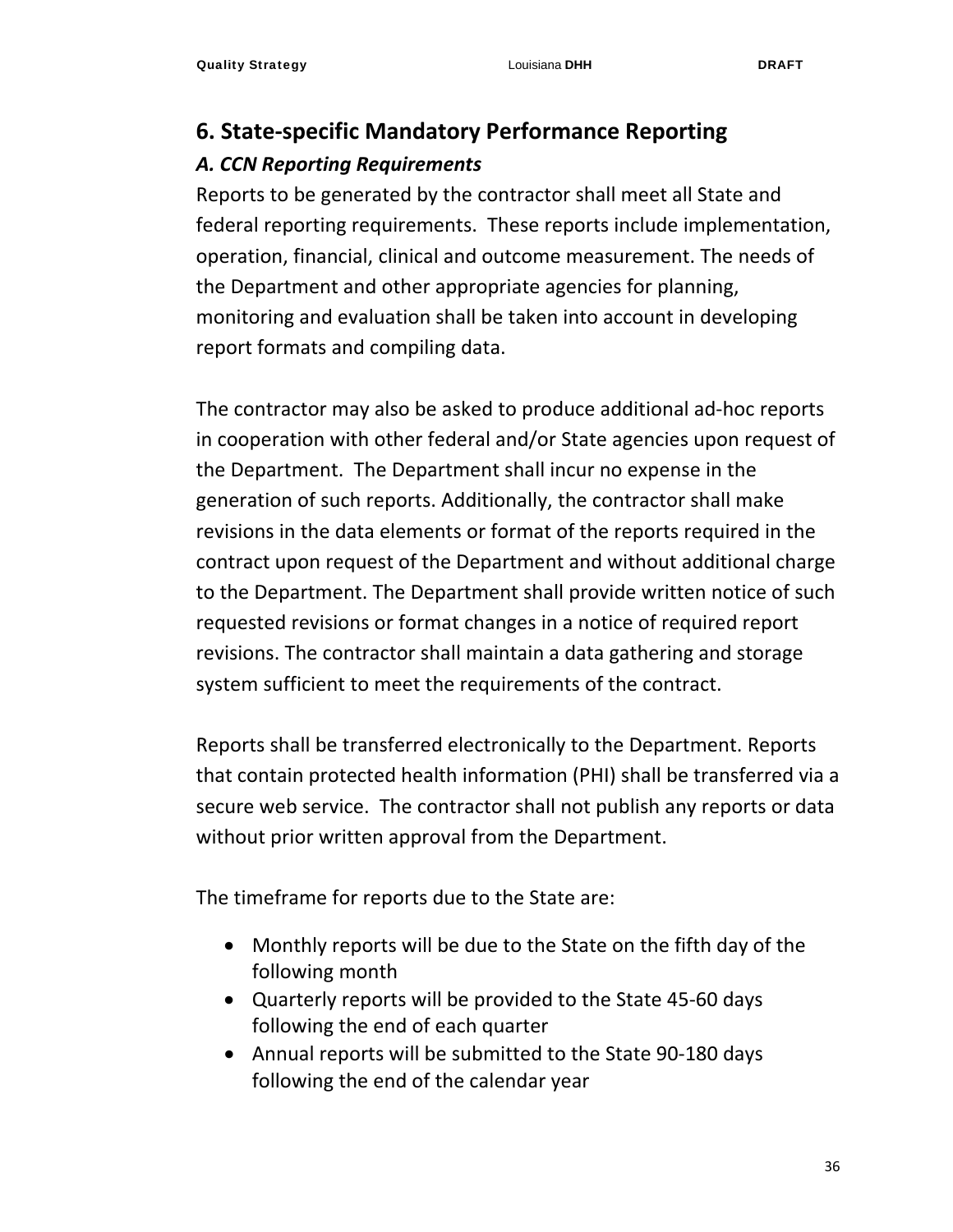- Exceptions to this schedule will be identified with the applicable report
- Reports should be submitted electronically in a format approved by the State

## *1. Monthly Reports:*

- Network provider and subcontractor registry
- Member services call center and unsuccessful new member contacts (annual summary)
- Provider call center (annual summary)
- Provider complaints and resolution
- Non-Medicaid enrolled providers (CCN-P)
- Grievance, appeal and fair hearing log report and redacted report (quarterly summary)
- Marketing activities update
- Claims payment accuracy report (CCN‐P)
- Financial reporting (if requested by DHH)
- Denied claims (CCN-P)
- Federally qualified health centers/rural health clinics encounter file (CCN‐P)
- Telephone and internet activity

## *2. Quarterly Reports*

- PCP care management fee report (CCN-S)
- PCP linkage file
- CCN disenrollment
- Maximum number of members in each GSA
- EPSDT report (annual summary (CCN‐P)
- Utilization management (UM) medical record reviews (annual summary)
- Fraud and abuse activity (annual summary)
- Chronic Care Management Program (CCMP) (annual summary)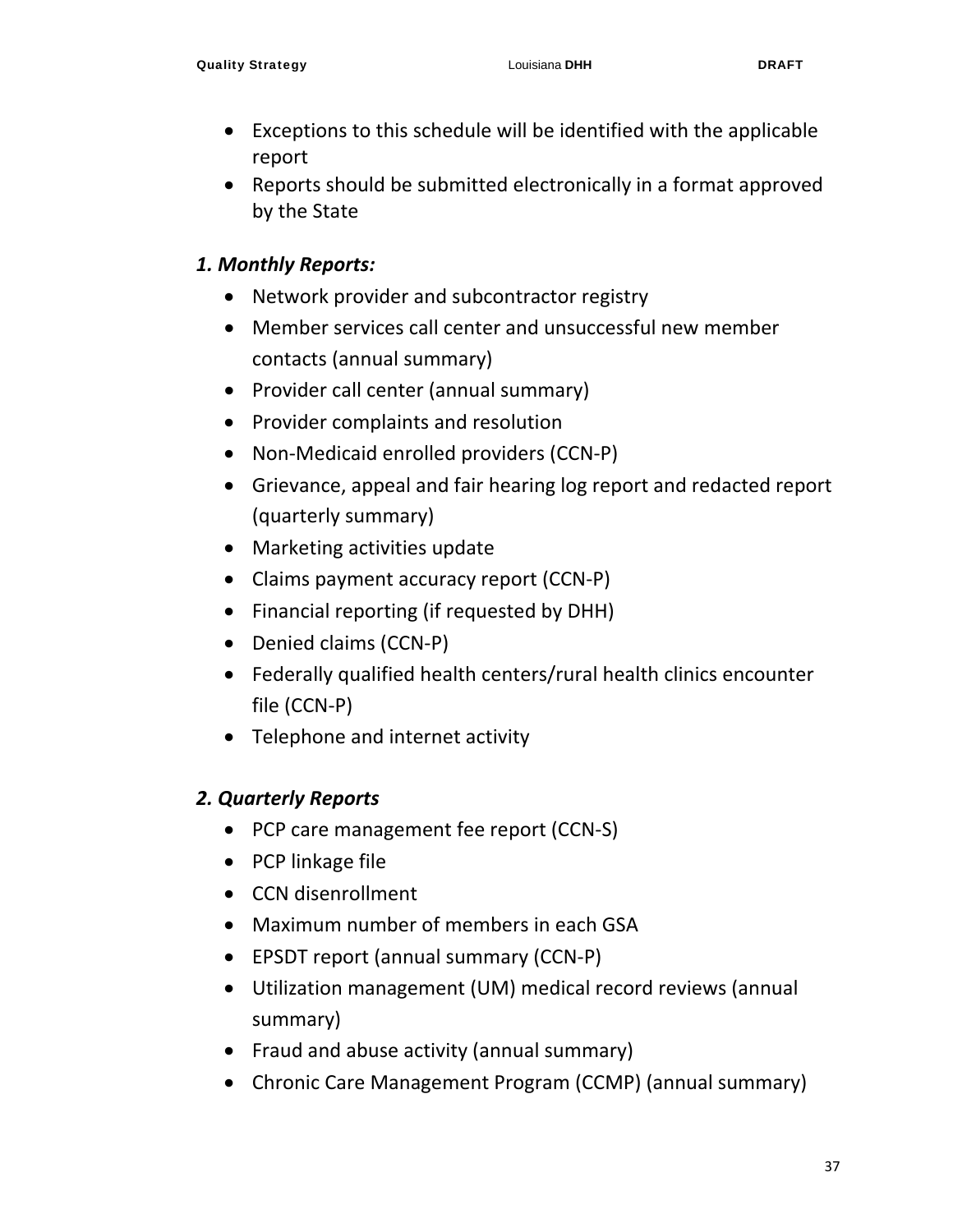- Grievance, appeal and fair hearing log report and redacted report (summary of monthly reports)
- Claims summary (CCN-P)
- Claims processing interest payments (CCN‐P)
- Unaudited financial statements and financial reporting guide
- PCP utilization and profile (annual summary)
- Back-up file list
- Case management (annual summary)
- Member Advisory Council meeting minutes and correspondence

## *3. Semi‐annual Reports*

Administrative performance reporting measures

## *4. Annual Reports*

- Organizational chart and functional organizational chart
- Medical loss ratio (CCN-P)
- Patient-centered medical home implementation plan and recognition report
- Member services call center and unsuccessful new member contacts (summary of monthly reports)
- Provider call center (summary of monthly reports)
- Referral policies
- EPSDT report (summary of quarterly reports) (CCN‐P)
- Medical record review
- Service area review of appointment availability (twenty-four hour access and availability survey) (CCN‐P)
- UM medical record reviews (summary of quarterly reports)
- Fraud and abuse activity (summary of quarterly reports)
- CCMP report (annual summary of quarterly reports)
- CCMP predictive modeling specifications and program evaluation
- Emergency management plan certification
- Member satisfaction survey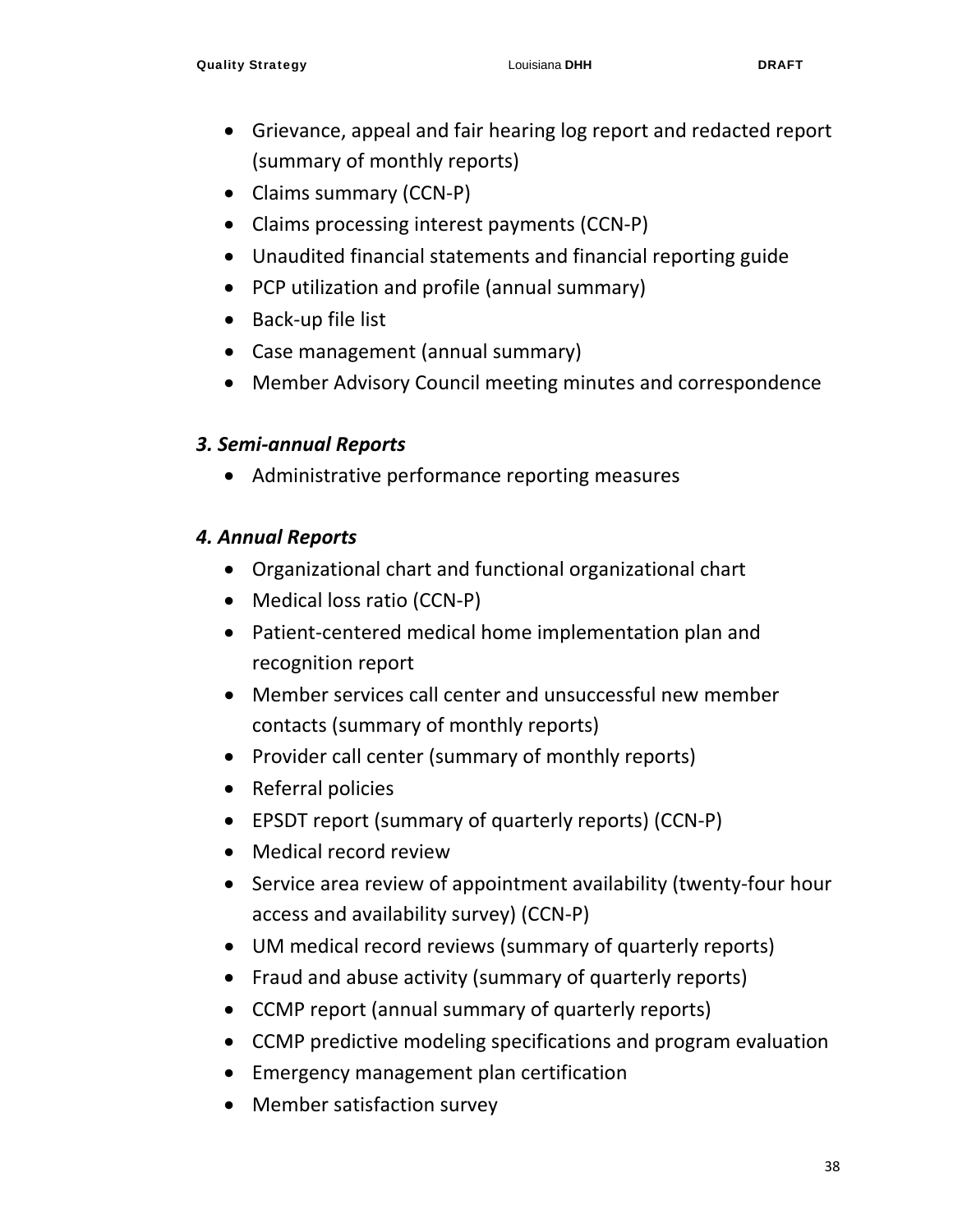- Provider satisfaction survey
- Network provider development and management plan
- Marketing activities annual review
- Third party liability collections (CCN‐P)
- Audited financial statement
- Quality Assurance Program Initiative (QAPI) program description and QAPI plan
- Impact and effectiveness of QAPI plan
- PIP descriptions and outcomes
- Clinical and Administrative Level I and II performance measures
- PCP utilization and profile reports (summary of quarterly reports) (CCN‐P)
- System refresh plan
- Electronic data processing audit
- Case management reports (summary of quarterly reports)
- Prior authorization and pre-certification summary
- SAS 70 report (CCN-P)
- Member Advisory Council plan
- Independent assessments of program impact, access, quality and cost‐effectiveness

## **7. CMS Reporting Requirements**

The State will prepare and submit annual reports summarizing progress toward QMS results. Progress toward goal achievement will be included, as available, from data and results reporting. Discussion of barriers and trends will be addressed.

Annual reports will be submitted 60 days after the close of the year.

The annual report will provide a detailed overall analysis and assessment of the effectiveness of the QMS strategy, including, but not limited to, the following: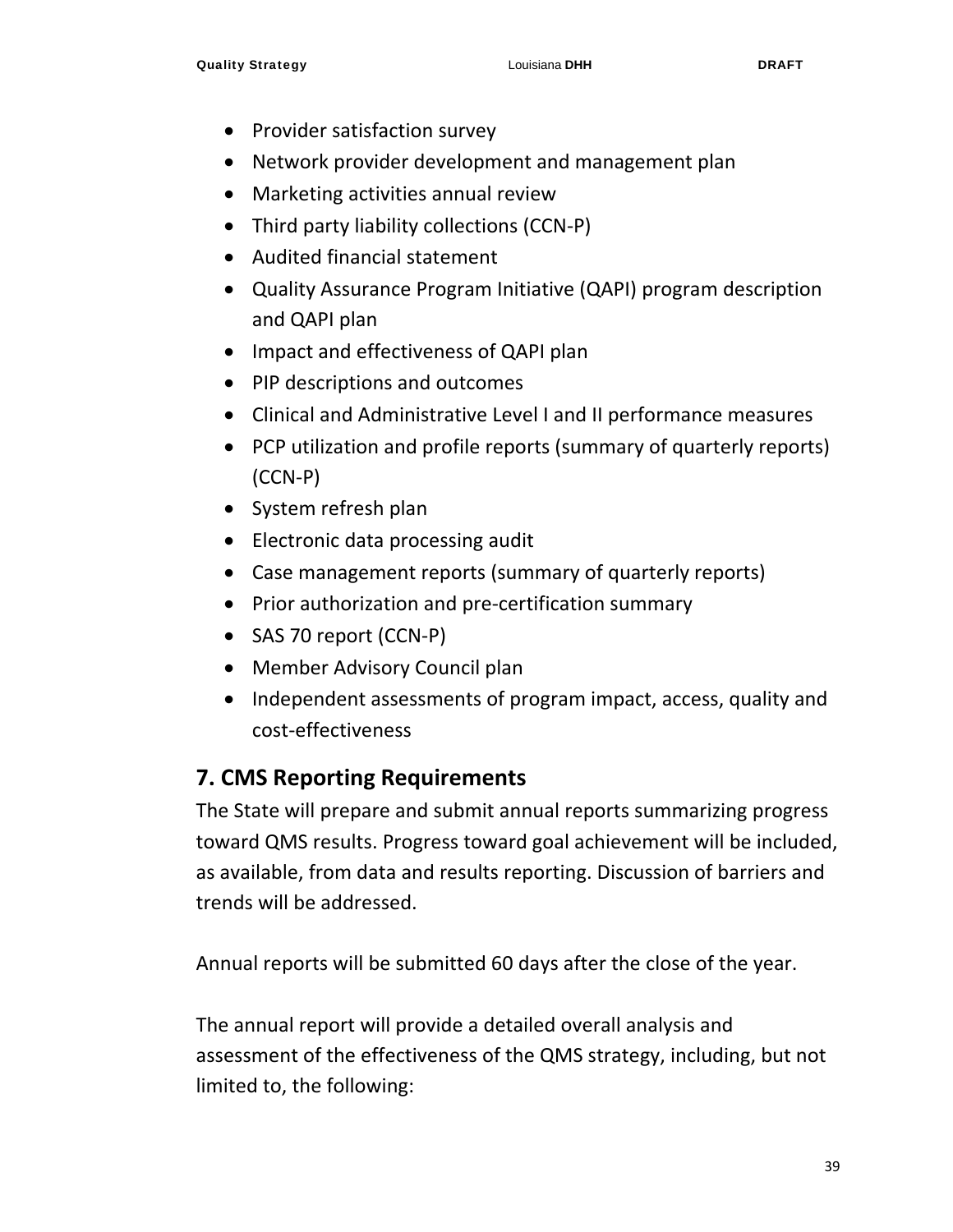- Quantifiable achievements;
- Data and numeric analysis;
- Discussion of variations from expected results;
- Barriers and obstacles encountered;
- Interventions planned to overcome barriers;
- How participant and system changes were improved as a result of QMS initiative results; and
- Best practices and lessons learned with resultant changes to the following year's strategy.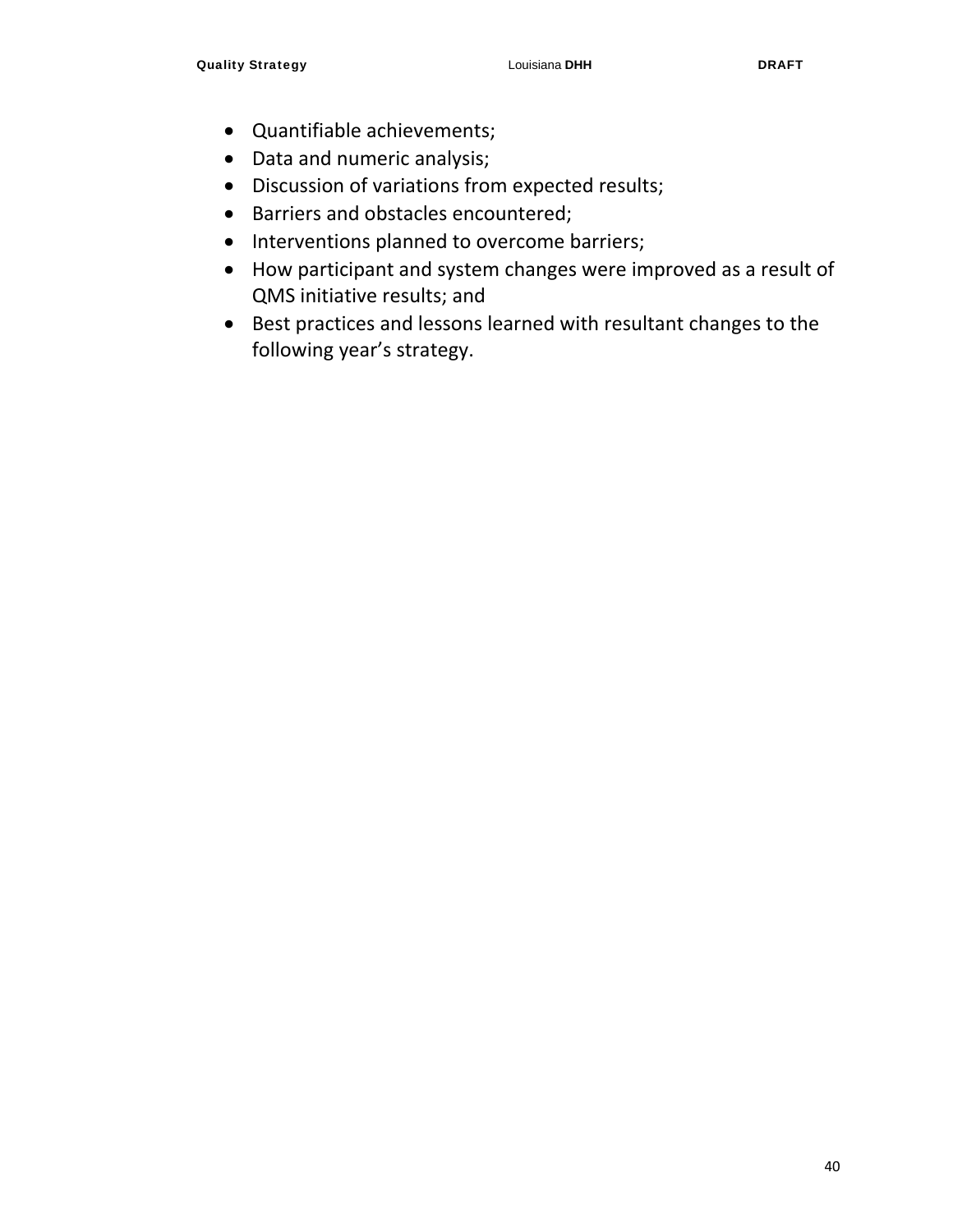

# **State Standards**

In an effort to provide adequate access to Louisiana's Medicaid population, all standards for access to care, structure and operations, and quality measurement and improvement listed below and throughout the QMS document are incorporated in the CCN contract/RFP, which is in accordance with federal regulations.

The following table summarizes State‐defined access standards.

| General                                                                                                                  | Specialty                                                                  | Maternity                                                                                           |
|--------------------------------------------------------------------------------------------------------------------------|----------------------------------------------------------------------------|-----------------------------------------------------------------------------------------------------|
| Emergency services -<br>Available 24 hours a day,<br>seven days a week                                                   | Consultation within one<br>month of referral or as<br>clinically indicated | <b>Emergency services -</b><br>Immediate                                                            |
| Urgent care - within 24<br>hours                                                                                         |                                                                            | Initial prenatal care $-$<br>First trimester - within<br>14 days of first request                   |
| Non-urgent sick care<br>within 72 hours or<br>sooner if conditions<br>deteriorates into urgent<br>or emergency condition |                                                                            | Initial prenatal care $-$<br>Second trimester $-$<br>within seven calendar<br>days of first request |

## **Table 5: Appointment Standard**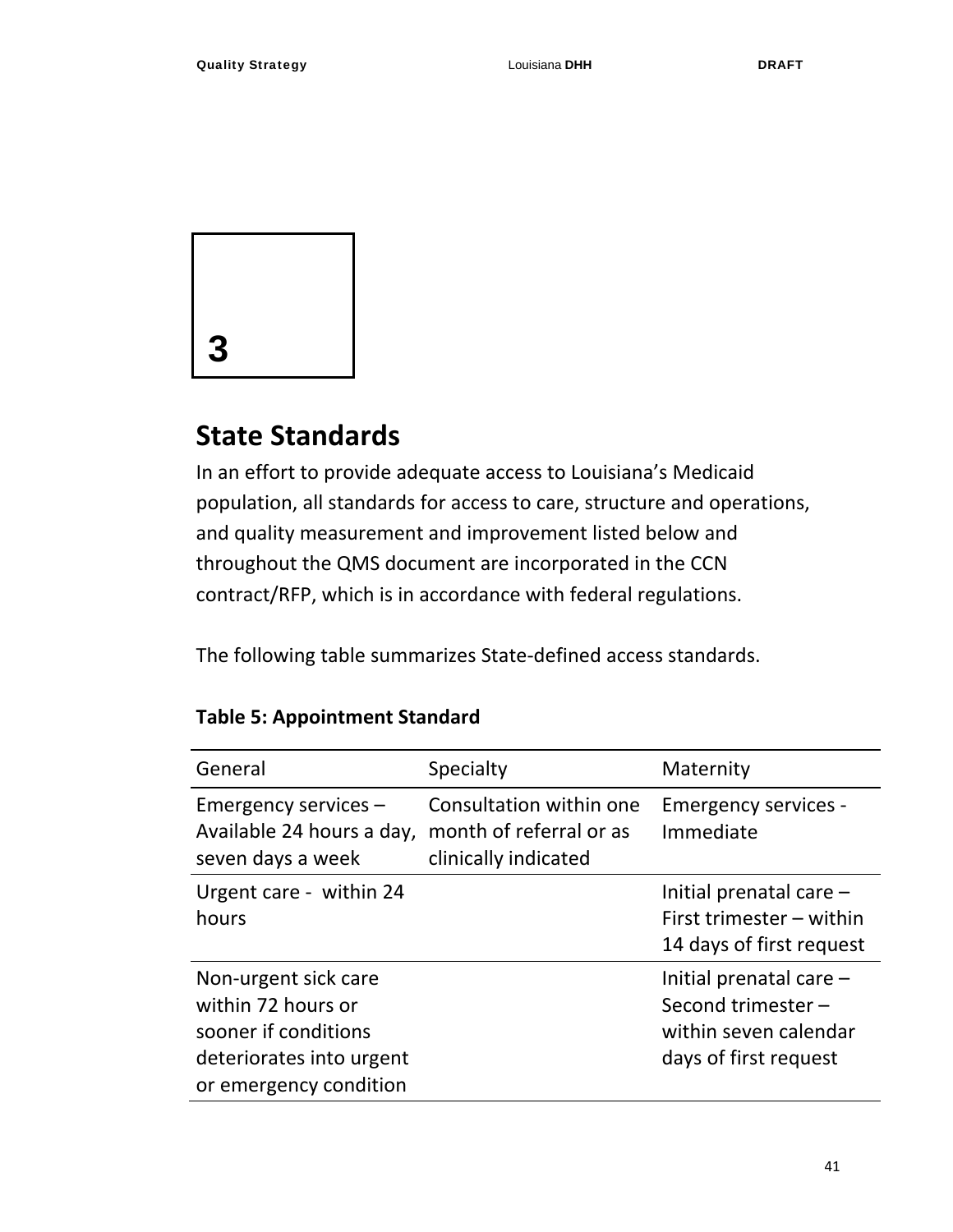| General                                                                                       | Specialty | Maternity                                                                                                                            |
|-----------------------------------------------------------------------------------------------|-----------|--------------------------------------------------------------------------------------------------------------------------------------|
| Routine, non-urgent or<br>preventive care visits -<br>within six weeks of<br>enrollee request |           | Initial prenatal care $-$<br>Third trimester $-$ within<br>three calendar days of<br>first request                                   |
|                                                                                               |           | Initial high risk<br>pregnancy - within<br>three days of<br>identification of high<br>risk, or immediately if<br>an emergency exists |

## **1. Access Standards**

Unless otherwise specified in the table below, CCN encompasses both the CCN‐S and CCN‐P programs. Those regulations that apply only to a CCN‐S or CCN‐P are duly noted.

| <b>Performance Standards</b>                                                                                                                                                                                                                                                                                                                                                                                                                                                                                                                                                                                                                                                                                                                                                                                                                                                                                                                                                                                                                                                                                                                                                                         |                                                                                                                      |
|------------------------------------------------------------------------------------------------------------------------------------------------------------------------------------------------------------------------------------------------------------------------------------------------------------------------------------------------------------------------------------------------------------------------------------------------------------------------------------------------------------------------------------------------------------------------------------------------------------------------------------------------------------------------------------------------------------------------------------------------------------------------------------------------------------------------------------------------------------------------------------------------------------------------------------------------------------------------------------------------------------------------------------------------------------------------------------------------------------------------------------------------------------------------------------------------------|----------------------------------------------------------------------------------------------------------------------|
|                                                                                                                                                                                                                                                                                                                                                                                                                                                                                                                                                                                                                                                                                                                                                                                                                                                                                                                                                                                                                                                                                                                                                                                                      |                                                                                                                      |
|                                                                                                                                                                                                                                                                                                                                                                                                                                                                                                                                                                                                                                                                                                                                                                                                                                                                                                                                                                                                                                                                                                                                                                                                      | <b>Delivery Network</b>                                                                                              |
| Maintain and monitor a network of appropriate providers that is supported by<br>$\bullet$<br>written agreements and is sufficient to provide adequate access to all services<br>covered under the contract. In establishing and maintaining the network, each CCN<br>must consider the anticipated Medicaid enrollment, the expected utilization of<br>services, and take in to consideration the characteristics and health care needs of<br>specific Medicaid populations enrolled. The CCN must also consider the numbers<br>and types (in terms of training, experience and specialization) of providers required<br>to furnish the contracted Medicaid services, the number of network providers who<br>are not accepting new Medicaid patients, and the geographic location of providers<br>and Medicaid enrollees. Distance, travel time, the means of transportation<br>ordinarily used by Medicaid members, will be considered, and whether the location<br>provides physical access for Medicaid members with disabilities.<br>The networks must be comprised of hospitals, physicians and specialists in sufficient<br>numbers to make available all covered services in a timely manner. | Contracted network of appropriate providers (42 CFR 438.206(b)(1))<br>Each CCN must meet the following requirements. |
| The primary care network must have at least 1 full time equivalent PCP for every                                                                                                                                                                                                                                                                                                                                                                                                                                                                                                                                                                                                                                                                                                                                                                                                                                                                                                                                                                                                                                                                                                                     |                                                                                                                      |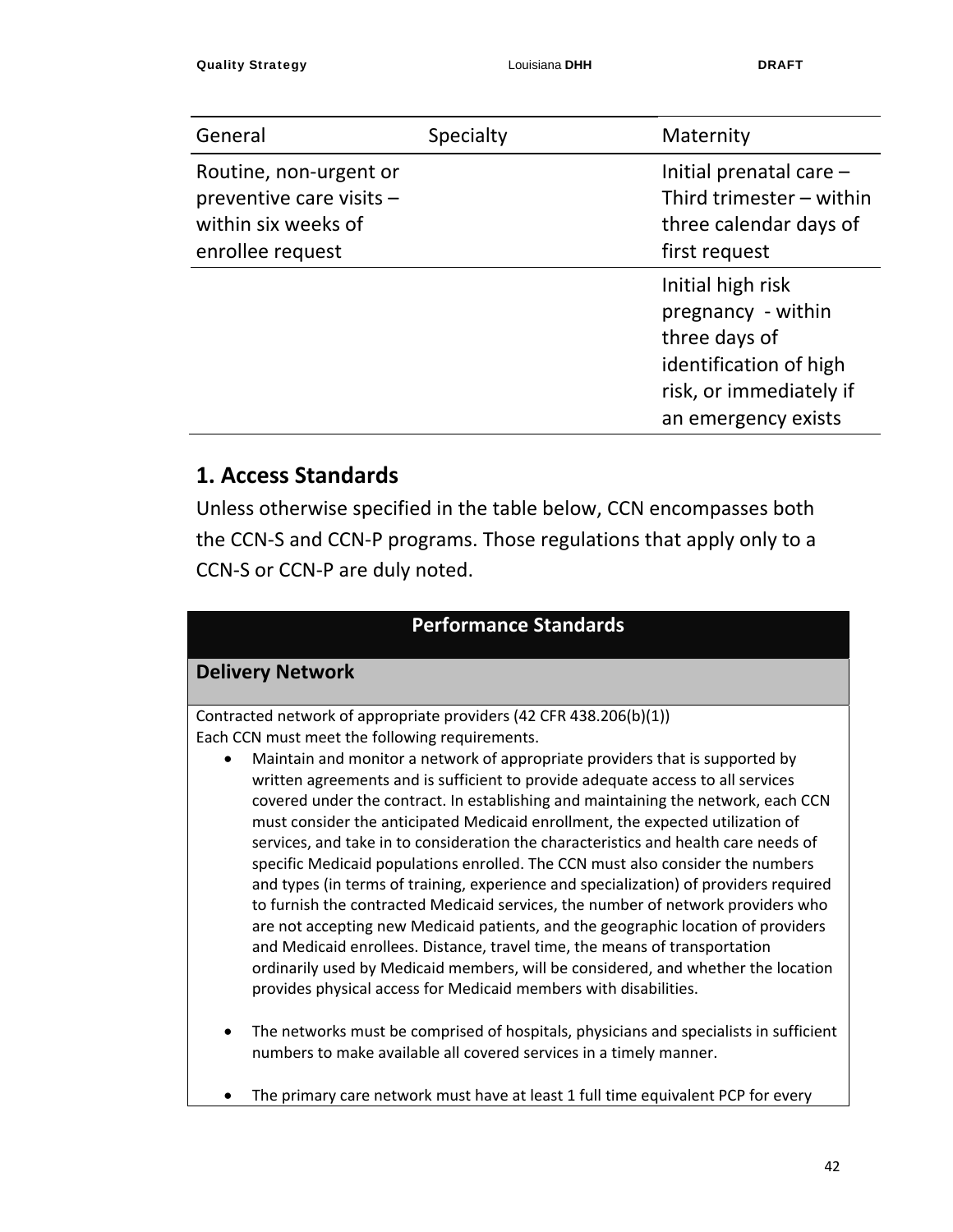2,500 patients. Physicians with physician extenders (nurse practitioner/physician assistant, certified nurse midwife or OB/GYNs only) may increase the physician ration by 1,000 per extender. The maximum number of extenders shall not exceed two extenders per physician.

 The CCN shall assure the availability of timely access to hospital care. Transport time will be usual and customary, not to exceed 30 miles, except in rural areas where distance may be greater. If greater, the standard shall be the community standard for accessing care. Exceptions must be justified, documented and submitted to DHH for approval. The CCN shall include, at a minimum, access to the following:

- o One (1) tertiary hospital in each parish in their service area, if a hospital is available, for the provision of inpatient and outpatient services, including emergency room services (free standing psychiatric hospitals and distinct part psychiatric hospitals do not meet this requirement):
	- **Essential hospital services for:**
	- **Level III Obstetrical services;**
	- **EXECTE:** Level III Neonatal Intensive Care (NICU) services;
	- Pediatric services;
	- **Trauma services:**
	- Burn services; and
- o One (1) tertiary hospital either recognized as a Children's Hospital by the National Association of Children's Hospitals and Related Institutions or a comparable facility with similar comprehensive levels of tertiary care pediatric services

#### **Timely services for enrollees 438.6(k)(3)**

● Each CCN-S must provide for arrangements with, or referrals to, sufficient numbers of physicians and other practitioners to ensure that services under the contract can be furnished to enrollees promptly and without compromise to quality of care.

#### **Direct Access to Women's Health Specialist (42 CFR 438.206(b)(2)**

- Provides female enrollees with direct access to a women's health specialist within the network for covered care necessary to provide women's routine and preventive health care services. This is in addition to the enrollee's designated source of primary care if that source is not a women's health specialist.
- Contractors must ensure that the network procedures for accessing family planning services are convenient and easily comprehensible to members.
- A women's health specialist may serve as a primary care provider.

#### **Adequate and Timely Second Opinion (42 CFR 438.206(b)(3))**

Provides for a second opinion from a qualified health care professional within the network, or arranges for the enrollee to obtain one outside the network, at no cost to the enrollee.

### **Adequate and Timely Out‐of‐Network Providers (42 CFR 438.206(b)(4) & (b)(5))**

 If the network is unable to provide necessary medical services, covered under the contract, to a particular enrollee, the CCN must adequately and timely cover these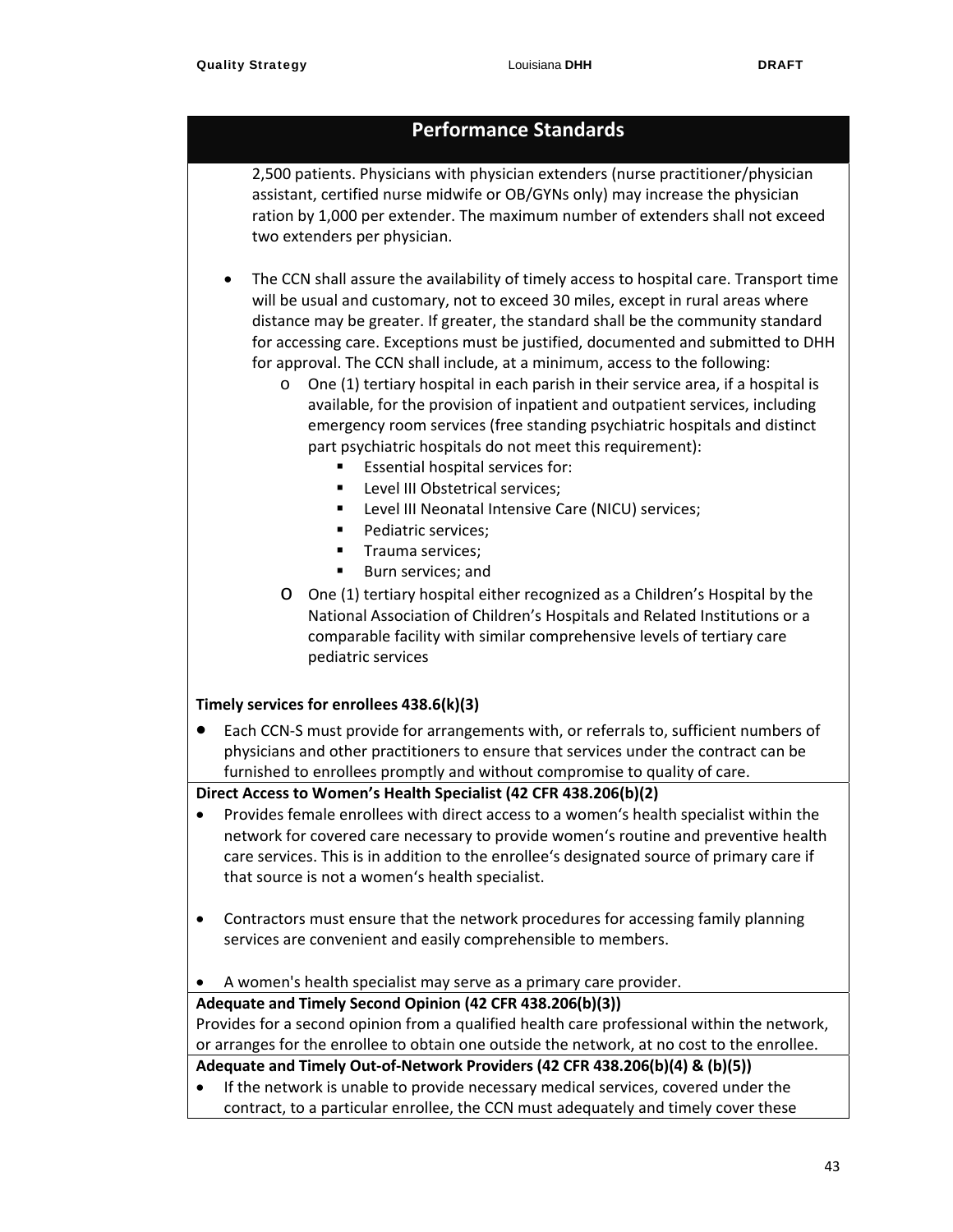services out of network for the enrollee for as long as the CCN is unable to provide them.

■ Requires out-of-network providers to coordinate with the CCN with respect to payment and ensures that cost to the enrollee is no greater than it would be if the services were furnished within the network.

**Provider Credentialing as required in regulation (42 CFR 438.206(b)(6))** Demonstrates that its providers are credentialed as required by § 438.214

#### **Timely Access (42 CFR 438.206(c)(1)(i‐vi))**

- Each CCN-P must meet and require its providers to meet State standards for timely access to care and services, taking into account the urgency of the need for services. Standards for access and timeliness are identified in the chart at the beginning of the standards section.
- Ensure that the network providers offer hours of operation that are no less than the hours of operation offered to commercial enrollees or comparable to Medicaid fee-forservice, if the provider serves only Medicaid enrollees.
- Make services included in the contract available 24 hours a day, 7 days a week, when medically necessary.
- Establish mechanisms to ensure compliance by providers, monitor providers regularly to determine compliance, and take corrective action if there is a failure to comply.

#### **Reasonable and Adequate Hours of Operation 438.6(k)(1)**

● Each CCN-S must provide for reasonable and adequate hours of operation, including 24hour availability of information, referral, and treatment for emergency medical conditions.

#### **Cultural Considerations (42 CFR 438.206(c)(2))**

- Each CCN participates in the State's efforts to promote the delivery of services in a culturally competent manner to all enrollees, including those with limited English proficiency and diverse cultural and ethnic backgrounds.
	- o The CCN is required to have available interpretive services for all languages other than English upon request.
	- o The CCN will encourage and foster cultural competency in its employees.

### **Assurances of Adequate Capacity 438.207**

#### **Documentation and Assurances of Adequate Capacity and Services (42 CFR 438.207 (b), (c))**

- Each CCN must give assurances to the State and provide supporting documentation that demonstrates that it has the capacity to serve the expected enrollment in its service area in accordance with the State's standards for access to care.
	- o *Nature of supporting documentation.* Each CCN must submit documentation to the State, in a format specified by the State to demonstrate that it complies with the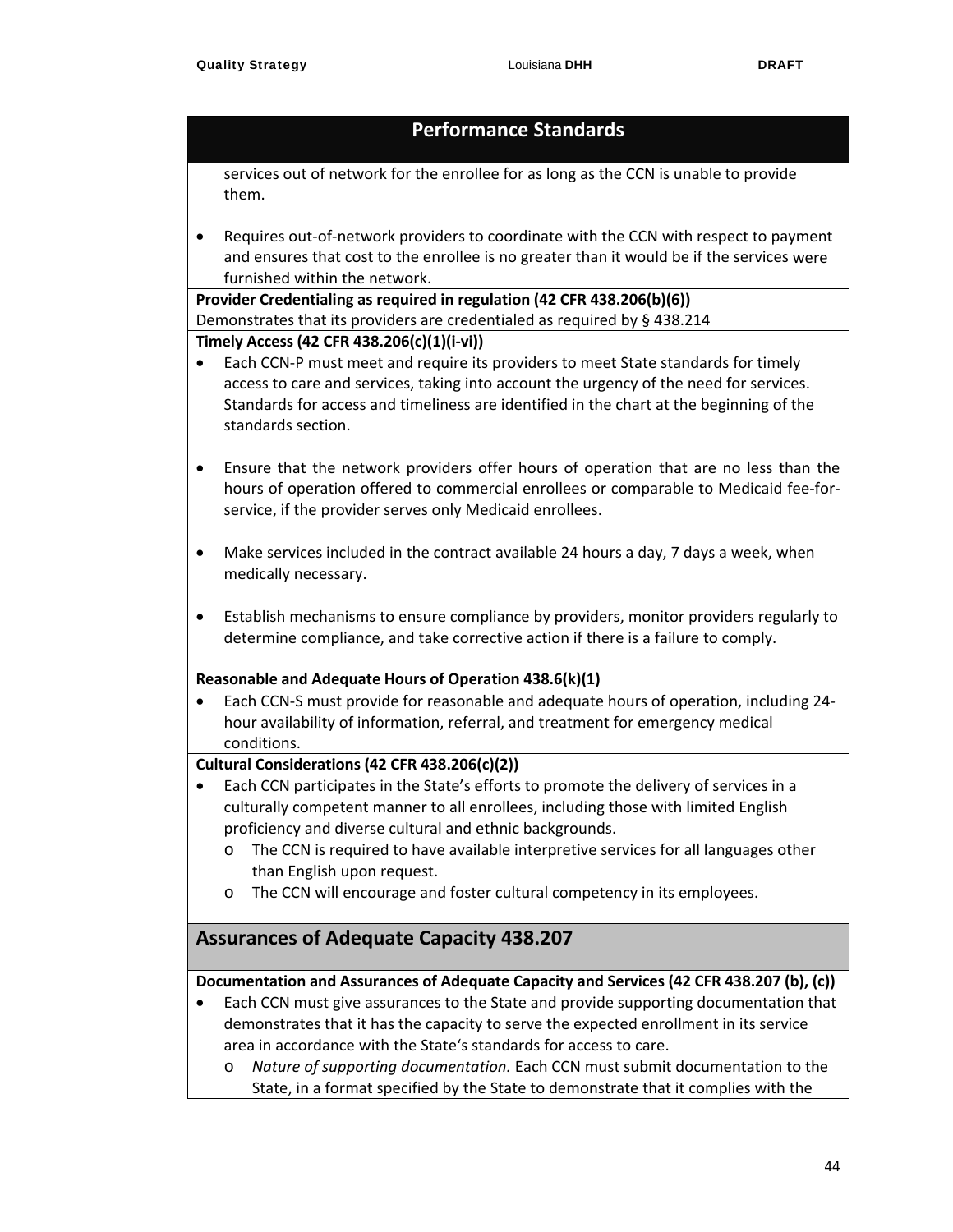#### requirements below.

- o Offers an appropriate range of preventive, primary care, and specialty services that are adequate for the anticipated number of members for the service area.
- o Maintains a network of providers that is sufficient in number, mix, and geographic distribution to meet the needs of the anticipated number of members in the service area.
- o *Timing of documentation.* Each CCN must submit the required documentation, no less frequently than:
	- o at the time it enters into a contract with the State or at any time there has been a significant change (as defined by the State) in the CCN operations that would affect adequate capacity and services, including changes in Contractor services, benefits, geographic service area, payments or enrollment of a new population with the CCN.

## **Coordination and Continuity of Care 438.208**

Except as specified below, the State must ensure through its contracts, that each CCN complies with the requirements of this section.

- **Exception for CCNs that serve dually eligible enrollees.** 
	- o For a CCN that serves enrollees who are also enrolled in and receive Medicare benefits from a Medicare+Choice plan, the State determines to what extent that a CCN must meet the primary care coordination, identification, assessment, and treatment planning provisions of this section.
	- o The State bases its determination on the services it requires the CCN to furnish to dually eligible enrollees.

#### **Primary care and coordination of health care services for all CCN enrollees.**

Each CCN must implement procedures to deliver primary care to and coordinate health care services for all CCN enrollees. These procedures must meet State requirements and must do the following:

- Ensure that each enrollee has an ongoing source of primary care appropriate to his or her needs and a person or entity designated as primarily responsible for coordinating the health care services furnished to the enrollee.
- Coordinate the services the CCN furnishes to the enrollee with the services the enrollee receives from any other CCN, PIHP, or PAHP.
- Share with other CCNs, PIHPs, and PAHPs serving the enrollee with special health care needs the results of its identification and assessment of the enrollee's needs to prevent duplication of those activities.
- Ensure that in the process of coordinating care, each enrollee's privacy is protected in accordance with the privacy requirements in 45 CFR parts 160 and 164 subparts A and E, to the extent that they are applicable.

#### CCN‐P contract §6.33 and CCN‐S contract §7.1.6

The CCN must maintain a case management program. The CCN will assure case managers initiate and maintain a member care/treatment plan that includes: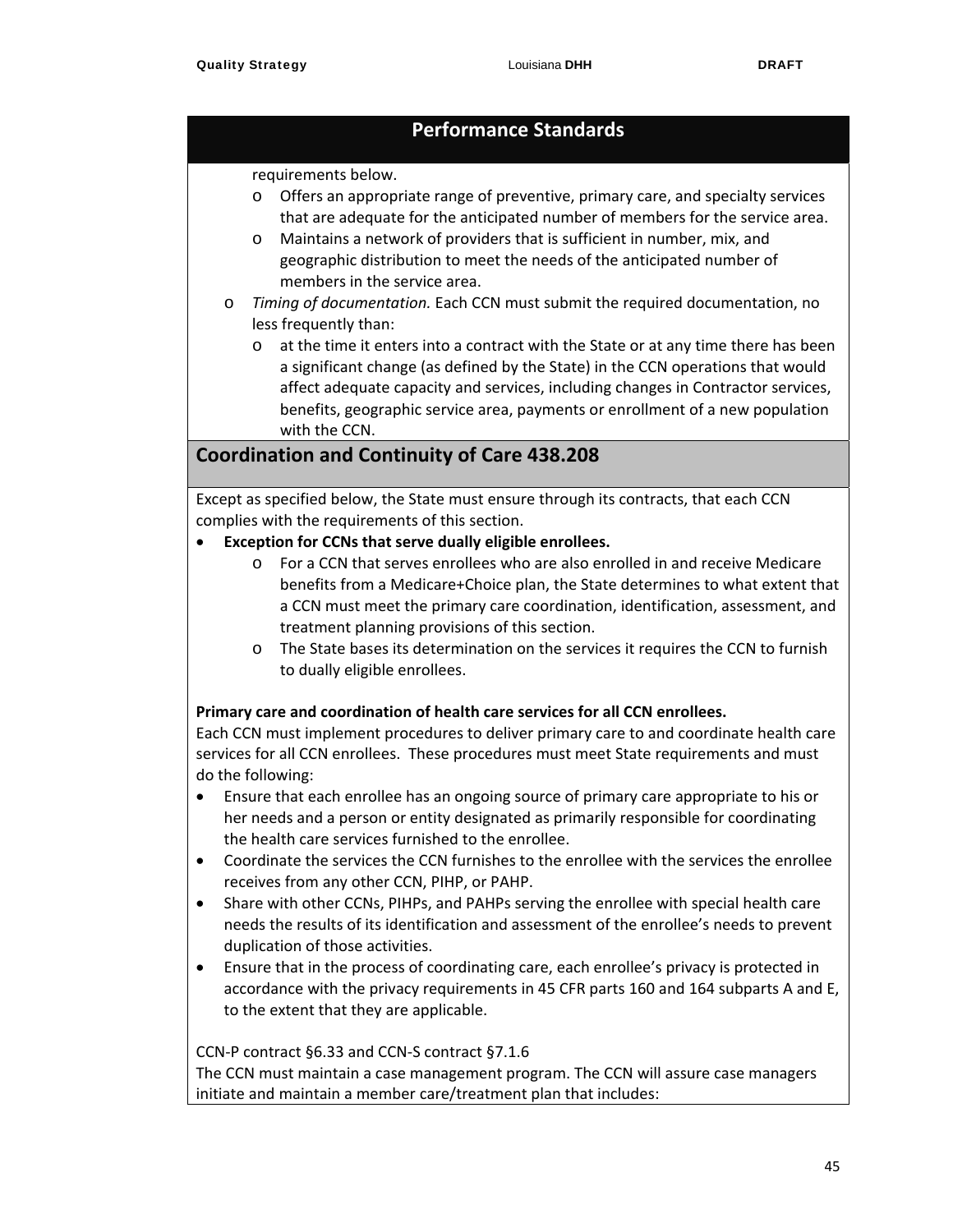- A thorough initial assessment including all domains of care with periodic updates, including enrollee strengths and barriers to care
- Short and long term goals that are developed in collaboration with the enrollee
- Periodic assessment of goal achievement and development of new goals
- Identification and documentation of coordination of care opportunities with all providers involved in the enrollee's care

#### **Identification and Assessment (42 CFR 438.208(c)(1)(2))**

- Identification. The State must implement mechanisms to identify persons with special health care needs to CCNs, as those persons are defined by the State. These identification mechanisms must:
	- o Must be specified in the State's quality improvement strategy in § 438.202; and
	- o May use State staff, the State's enrollment broker, or the State's CCNs.
- Assessment. Each CCN must implement mechanisms to assess each Medicaid enrollee identified by the State (through the mechanism specified in paragraph (c)(1) of this section) and identified to the CCN by the State as having special health care needs in order to identify any ongoing special conditions of the enrollee that require a course of treatment or regular care monitoring. The assessment mechanisms must use appropriate health care professionals.

#### **Mechanisms for Members with Special Health Care Needs: Development of Treatment Plans (42 CFR 438.208(c)(3))**

- Treatment plans. If the State requires CCNs to produce a treatment plan for enrollees with special health care needs who are determined through assessment to need a course of treatment or regular care monitoring, the treatment plan must be
	- o Developed by the enrollee's primary care provider with enrollee participation, and in consultation with any specialists caring for the enrollee;
	- $\circ$  Approved by the CCN in a timely manner, if this approval is required by the CCN; and
	- o In accord with any applicable State quality assurance and utilization review standards.

#### **Mechanisms for Members with Special Health Care Needs: Direct Access to Specialists (42 CFR 438.208(c)(4))**

 Direct access to specialists. For enrollees with special health care needs determined through an assessment by appropriate health care professionals (consistent with § 438.208(c)(2)) to need a course of treatment or regular care monitoring, each CCN must have a mechanism in place to allow enrollees to directly access a specialist (for example, through a standing referral or an approved number of visits) as appropriate for the enrollee's condition and identified needs.

## **Coverage and Authorization of Services 438.210**

Except as specified below, the State must ensure through its contracts, that each CCN complies with the requirements of this section.

- **Exception for CCNs that serve dually eligible enrollees.** 
	- o For a CCN that serves enrollees who are also enrolled in and receive Medicare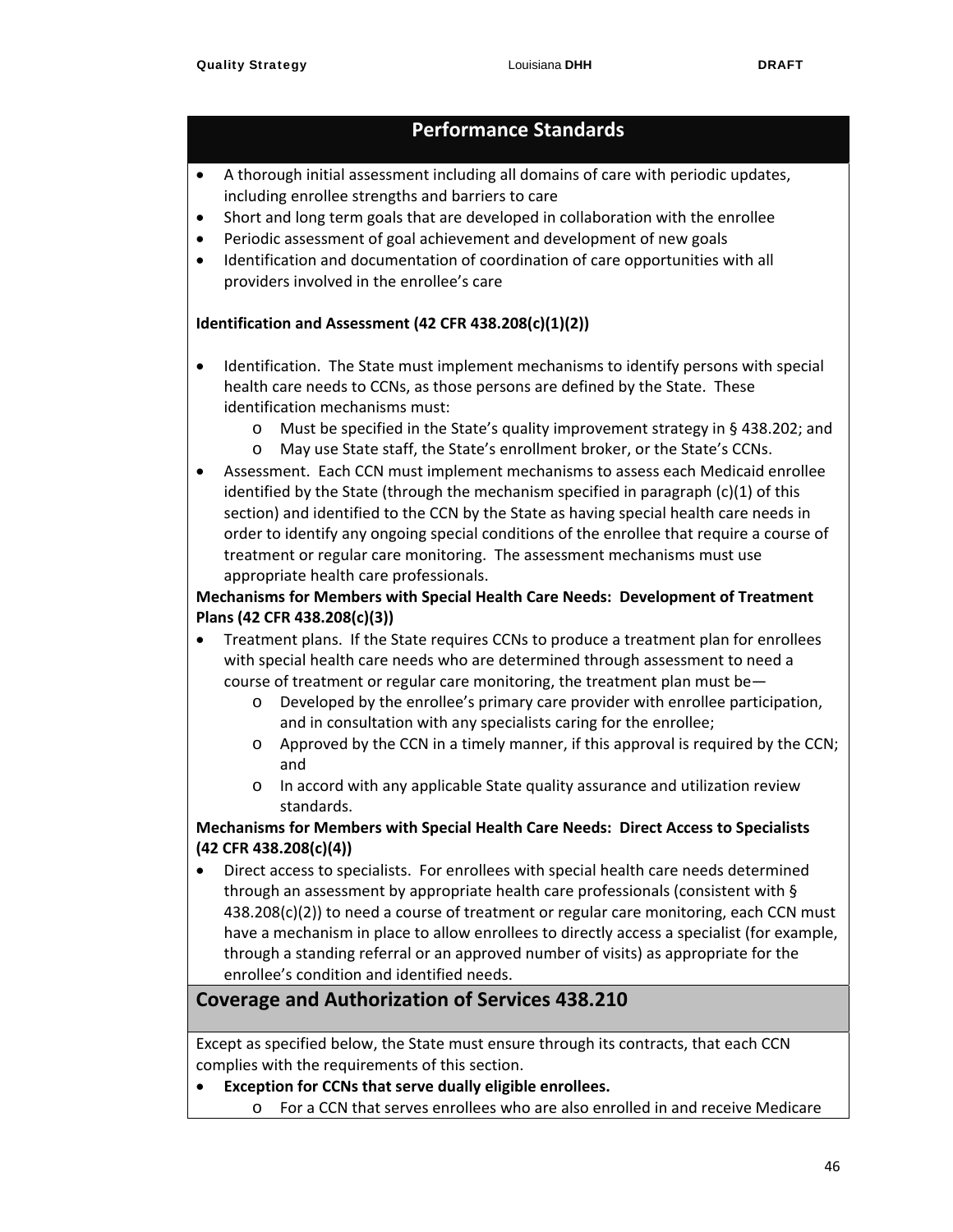| benefits from a Medicare+Choice plan, the State determines to what extent that |
|--------------------------------------------------------------------------------|
| a CCN must meet the primary care coordination, identification, assessment, and |
| treatment planning provisions of this section.                                 |

- o The State bases its determination on the services it requires the CCN to furnish to dually eligible enrollees.
- CCNs and are required to provide for all medically necessary and appropriate Medicaid covered services, consistent with FFS Medicaid, in sufficient amount, scope, and duration to achieve the purpose of the service(s) and, may not arbitrarily deny or reduce the amount, duration, or scope of a required service solely because of diagnosis, type of illness, or condition of the enrollee.
- The CCN may place appropriate limits on a service based criteria applied under the State plan, such as medical necessity or for the purpose of utilization control, provided the services furnished can reasonably be expected to achieve their purpose. And specify what constitutes "medically necessary services" in a manner that:
	- o is no more restrictive than that used in the State Medicaid program as indicated in State statutes and regulations, the State Plan, and other State policy and procedures; and
	- o addresses the extent to which the CCN is responsible for covering services related to the following:
		- **the prevention, diagnosis, and treatment of health impairments,**
		- the ability to achieve age-appropriate growth and development, and
		- the ability to attain, maintain, or regain functional capacity.

**Policies and Procedures for Authorization of Services (42 CFR 438.210(b)(1), (2), and (3))**

- For the processing of requests for initial and continuing authorizations of services, each contract must require:
	- o That the CCN and its subcontractors have in place, and follow, written policies and procedures.
	- o That the CCN
		- Have in effect mechanisms to ensure consistent application of review criteria for authorization decisions; and
		- Consult with the requesting provider when appropriate.
- That any decision to deny a service authorization request or to authorize a service in an amount, duration or scope that is less than requested, be made by a health care professional who has appropriate clinical expertise in treating the enrollee's condition or disease.

#### **Notice of Adverse Action (42 CFR 438.210(c))**

Each contract must provide for the CCN to notify the requesting provider, and give the enrollee written notice of any decision by the CCN to deny a service authorization request, or to authorize a service in an amount, duration or scope that is less than requested. The notice must meet the requirements of §438.404, except that the notice to the provider need not be in writing.

**Timeframe for decisions (42 CFR 438.210(d))(1), (2)&(e)**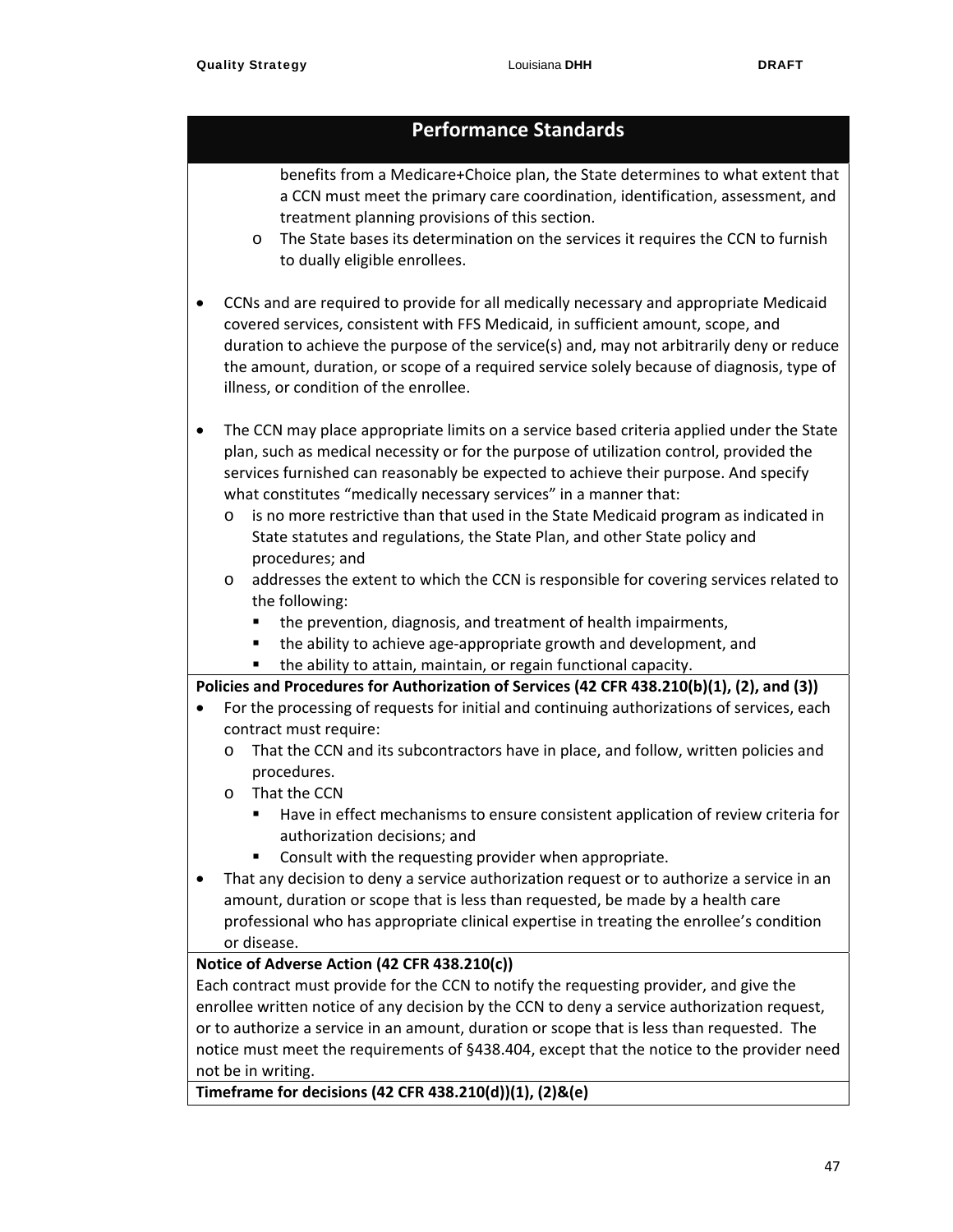Each CCN contract must provide for the following decisions and notices:

o *Standard authorization decisions*. For standard authorization decisions, provide notice as expeditiously as the enrollee's health condition requires and within State‐ established timeframes that may not exceed 14 calendar days following receipt of the request for service, with a possible extension of up to 14 additional calendar days, if:

- The enrollee, of the provider, requests extension: or
- **The CCN** justifies (to the State agency upon request) a need for additional information and how the extension is in the enrollee's interest.
- o *Expedited authorization decisions.* For cases in which a provider indicates, or the CCN determines, that following the standard timeframe could seriously jeopardize the enrollee's life or health or ability attain, maintain, or regain maximum function, the CCN must make an expedited authorization decision and provide notice as expeditiously as the enrollee's health condition requires and no later than 3 working days after receipt of the request for service.
- o The CCN may extend the 3 working days time period by up to 14 calendar days if the enrollee requests an extension, or if the CCN justifies (to the State agency upon request) a need for additional information and how the extension is in the enrollee's interest.
- Compensation for utilization management activities. Each contract must provide that, consistent with §438.6(h), and §422.208 of this chapter, compensation to individuals or entities that conduct utilization management activities is not structured so as to provide incentives for the individual or entity to deny, limit, or discontinue medically necessary services to any enrollee.

#### **Emergency and Post–Stabilization Care Service (42 CFR 438.114)**

The CCNs will comply with the definitions used in this section:

- *Emergency medical condition* means a medical condition manifesting itself by acute symptoms of sufficient severity (including severe pain) such that a prudent layperson, with an average knowledge of health and medicine, could reasonably expect the absence of immediate medical attention to result in:
	- o Serious jeopardy to the health of the individual or, in the case of a pregnant woman, the health of the woman or her unborn child;
	- o Serious impairment to bodily functions; or
	- o Serious dysfunction of any bodily organ or part.
- *Emergency services* means covered inpatient or outpatient services that are:
	- o Furnished by a provider qualified to furnish emergency services.
	- o Needed to evaluate or stabilize an emergency medical condition.
- *Post‐stabilization care services* means covered services, related to an emergency medical condition, that are provided after an enrollee is stabilized in order to maintain the stabilized condition, or, under the circumstances described in paragraph (e) of this section, to improve or resolve the enrollee's condition.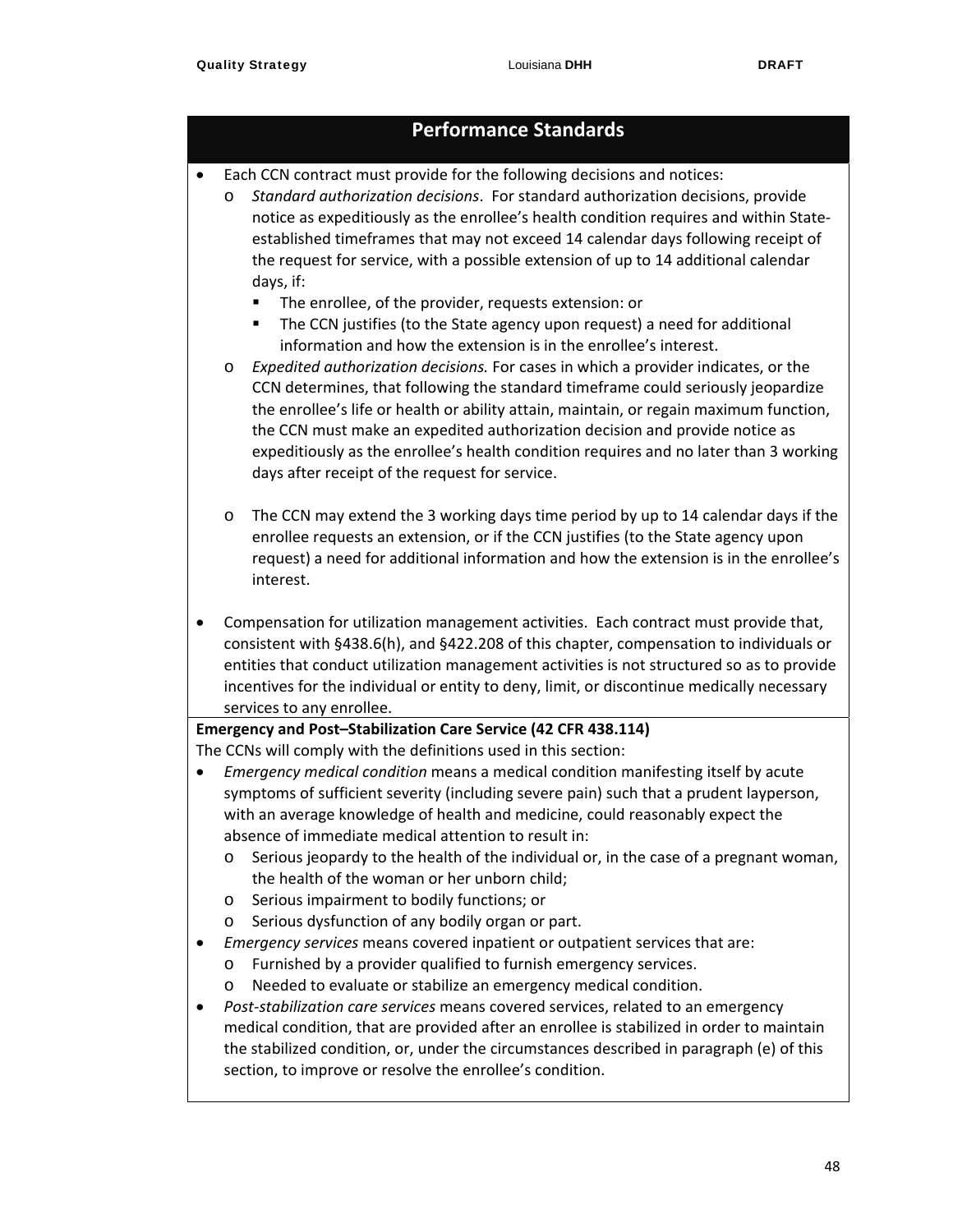- The CCN must cover Post Stabilization services without requiring authorization, and regardless of whether the member obtains the services within or outside the Contractor's provider network if any of the following circumstances exist:
	- o The Post stabilization Services were pre‐approved by the Contractor;
	- o The Post Stabilization Services were not pre‐approved by the Contractor because the Contractor did not respond to the Provider's request for these Post stabilization services within one (1) hour of the request;
	- o The Post stabilization services were not pre‐approved by the Contractor because the Contractor could not be reached by the provider to request pre‐approval for these post stabilization services; or
	- o The Contractors representative and the treating physician cannot reach an agreement concerning the member's care and a Contracting physician is not available for consultation. In this situation, the Contractor must give the treating physician the opportunity to consult with a plan physician and treating physician may continue with care of the patient until a plan physician is reached or one of the criteria in

42 CFR 422.113 (C) (3) is met.

- The CCN may not limit what constitutes an emergency medical condition on the basis of lists of diagnoses or symptoms.
- The CCN may not refuse to cover emergency services based on the emergency room provider, hospital, or fiscal agent not notifying the enrollee's primary care provider, CCN, or applicable State entity of the enrollee's screening and treatment within 10 calendar days of presentation for emergency services.
- An enrollee who has an emergency medical condition may not be held liable for payment of subsequent screening and treatment needed to diagnose the specific condition or stabilize the patient.
- The attending emergency physician, or the provider actually treating the enrollee, is responsible for determining when the enrollee is sufficiently stabilized for transfer or discharge, and that determination is binding on the entities responsible for coverage and payment.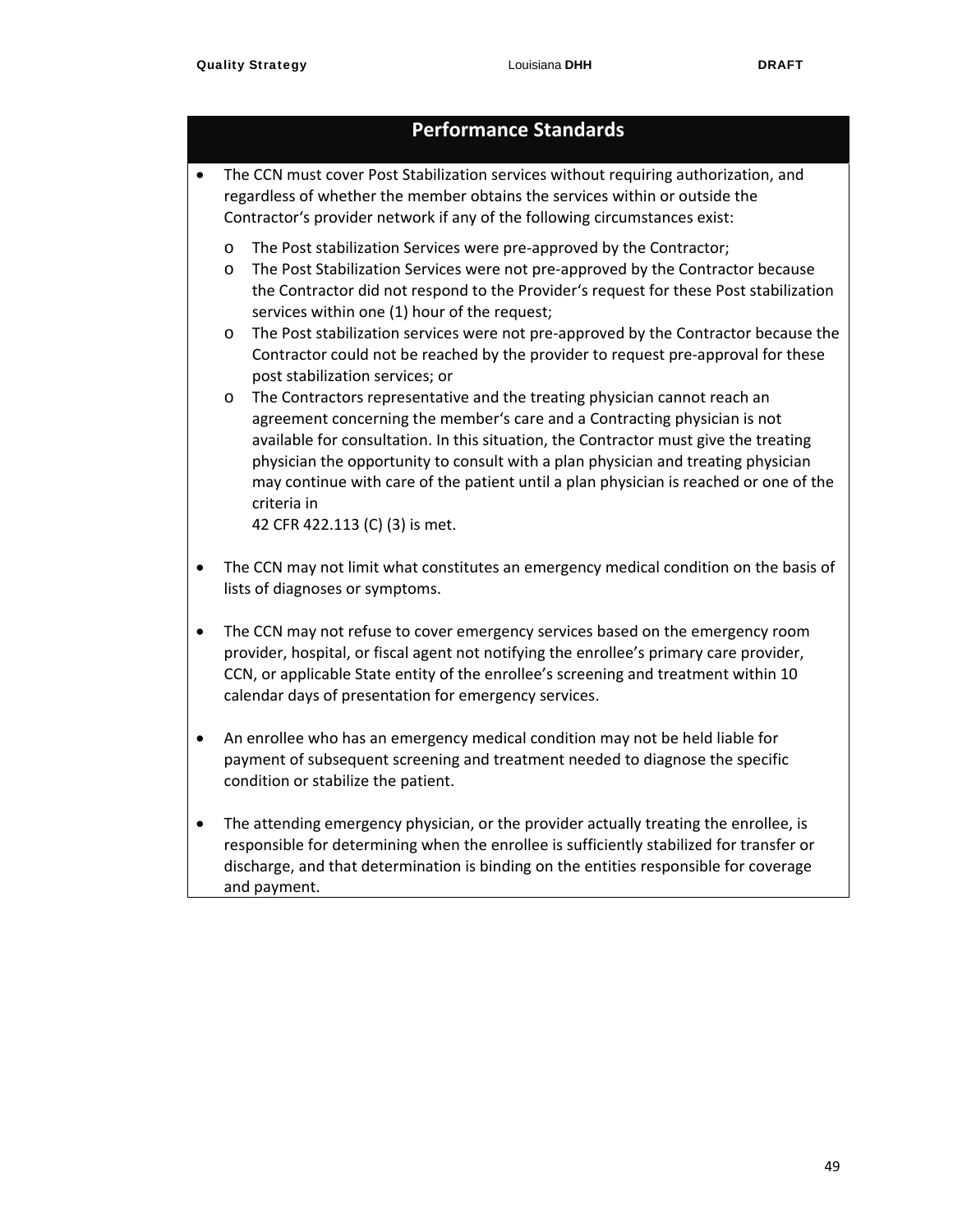## **2. Structure and Operations**

## **Structure and Operations Performance Standards**

## **Provider Selection**

#### **Selection and Retention (42 CFR 438.214(a), (b)(2))**

- The State must ensure, through its contracts, that each CCN implements written policies and procedures for selection and retention of providers and that those policies and procedures include, at a minimum, the requirements of this section.
- Each CCN must follow a documented process for credentialing and recredentialing of providers who have signed contracts or participation agreements with the CCN.

#### **Nondiscrimination (42 CFR 438.214(c)) (42 CFR 438.12(a))**

- CCN provider selection policies and procedures, must not discriminate against particular providers that serve high‐risk populations or specialize in conditions that require costly treatment.
- If a CCN declines to include individual or groups of providers in its network, it must give the affected providers written notice of the reason for its decision.
- Contractors must also have a written appeals process providers will use to challenge any denial of credentialing resulting from this process.

#### **(42 CFR 438.12 (b)(1))**

The CCN will not be required to contract with providers beyond the number necessary to meet the needs of the members.

#### **(42 CFR 438.12(b)(2))**

The CCN may use different reimbursement amounts for different specialties or for different practitioners in the same specialty.

#### **(42 CFR 438.12(b)(3))**

The CCN is not precluded from establishing measures that are designed to maintain quality of services and control costs and are consistent with its responsibilities to members.

#### **Excluded Providers (42 CFR 438.214(d))**

The CCN may not employ or contract with providers excluded from participation in Federal health care programs under either section 1128 or section 1128A of the Act.

#### **State Requirements (42 CFR 438.214(e))**

Each CCN must comply with any additional requirements established by the State.

 The CCN is required to contract with the Louisiana State University safety net, Office of Public Health, School Based Health Clinics.

## **Confidentiality 438.224**

#### **Confidentiality requirements consistent with (42 CFR 438.224), (45 CFR parts 160 and 164)**

- The CCN, including all providers, physicians' practitioners, suppliers, etc., shall have in place policies and procedures to maintain the confidentiality of all‐medical records and assure that all records and their use meet all HIPAA requirements.
- The State is not required to obtain written approval from an enrollee before requesting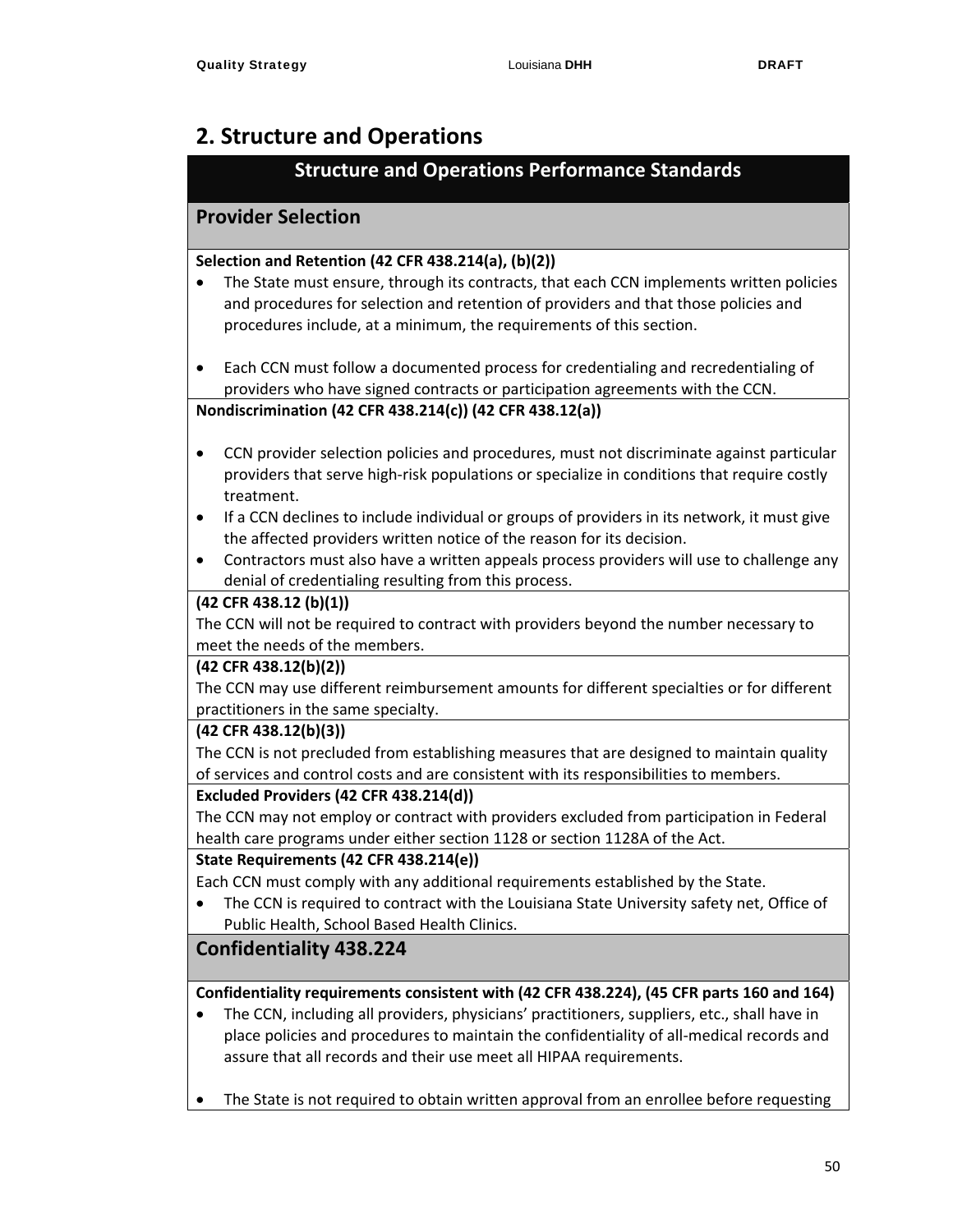the enrollee's record from the primary care provider or any other provider and shall be afforded access within thirty 30 calendar days to all enrollee's medical records whether electronic or paper.

- The Contractor shall upon the written request of the enrollee, guardian or legally authorized representative of an enrollee, furnish a copy of the medical records of the enrollee's health history and treatment rendered. Such record shall be furnished within a reasonable time of the receipt of the written request.
- When an enrollee changes primary care providers, his or her medical records or copies of medical records must be forwarded to the new primary care provider within ten (10) business days from receipt of request.
- The CCN must have written policies and procedures for maintaining the confidentiality of data, including medical records/enrollee information and adolescent/STD appointment records.
- Access to all individually identifiable information relating to Medicaid enrollees that is obtained by the CCN shall be limited by the CCN to persons or agencies that require the information in order to perform their duties in accordance with this contract, and to such others as may be authorized by the State in accordance with applicable law.
- The CCN must provide safeguards that restrict the use or disclosure of information concerning enrollees to purposes directly connected with the administration of the contract.

### **Enrollment and Disenrollment**

#### **Enrollment and Disenrollment (42 CFR 438.226)**

Each CCN must ensure that its contract complies with the enrollment and disenrollment requirements and limitations set forth in § 438.56.

#### **Disenrollment: Requirements and Limitations (42 CFR 438.56)**

- All CCN contracts must have written policies that specify the reasons for which the CCN may request a transfer of an enrollee and reasons a transfer may not be requested. The CCN may not initiate transfers because of a medical diagnosis or health status of an enrollee, diminished mental capacity, or uncooperative or disruptive behavior resulting from his or her special needs (unless the enrollee's continued enrollment in the CCN seriously impairs the entity's ability to furnish services to either this enrollee or other enrollees), or non‐compliance related to diagnosis, an enrollee's attempt to exercise his or her rights under the grievance system, or based on the demands of an enrollee to seek referrals to specialists or for information regarding their medical condition system.
- The CCN will identify methods to assure the State that it does not request transfer for reasons not covered by contract.

#### **Disenrollment requested by the member**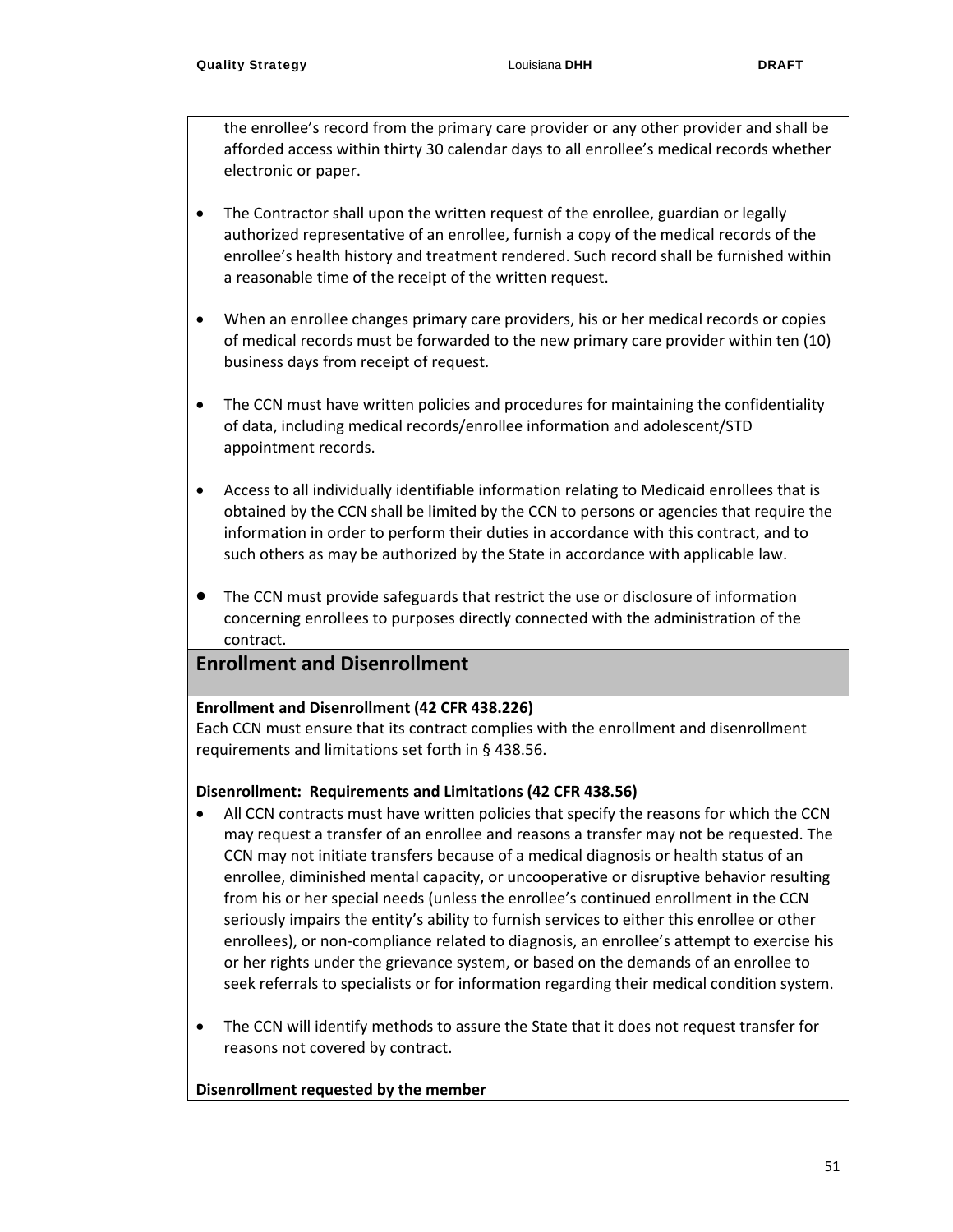- The CCN must provide that an enrollee may request to transfer for cause at any time and without cause, at the following times:
	- o During the 90 days following the enrollee's initial enrollment date or State notice of enrollment date, whichever is later
	- o At least once every 12 months thereafter
	- o Upon automatic reenrollment
	- o Upon State imposed sanctions per 438.702(a) (3)

#### **Procedures for Disenrollment**

- The CCN may initiate transfers for valid reasons including:
	- o Persistent and documented refusals of the enrollee to comply with contractor requirements that are consistent with State and Federal laws and regulations.
	- o Misuse of the system, abuse or threatening conduct by the enrollee.
	- o Deliberate falsification of application or enrollment materials by the enrollee.
- The CCN must have attempted through education and case management to resolve any difficulty leading to a request for transfer unless the enrollee has demonstrated abusive or threatening behavior.
- The state may require that the enrollee seek redress through the CCN grievance system before making a determination on the enrollee's request. If the grievance process is used, it must be completed in time to permit the disenrollment (if approved) to be effective no later than the first day of the second month in which the request was made.

## **Enrollment and disenrollment 438.6(k)(2) and (k)(5)**

- Each CCN-S must restrict enrollment to recipients who reside sufficiently near one of the manager's delivery sites to reach that site within a reasonable time using available and affordable modes of transportation.
- Each CCN-S must provide that enrollees have the right to disenroll from their primary care case manager in accordance with 438.56(c).

### **Prohibited discrimination 438.6(k)(4)**

 Each CCN‐S must prohibit discrimination in enrollment, disenrollment, and re‐ enrollment, based on the recipient's health status or need for health care services.

### **Grievance Systems 438.228**

#### **Grievance Systems (42 CFR 438.228(a))**

The CCN must have a grievance system in place that meets the requirements of Subpart F of Part 438 – Managed Care.

#### **Statutory Basis and Definitions 438.400**

- The CCN is required to establish and maintain internal grievance system procedures under which Medicaid enrollees, or providers acting on their behalf, may challenge the denial of coverage of, or payment for, medical assistance.
- An "action" shall be defined as:
	- o Denial or limited authorization of a requested service, including the type or level of service;
	- o Reduction, suspension, or termination of a previously authorized service;
	- o Denial, in whole or in part, of payment for a service;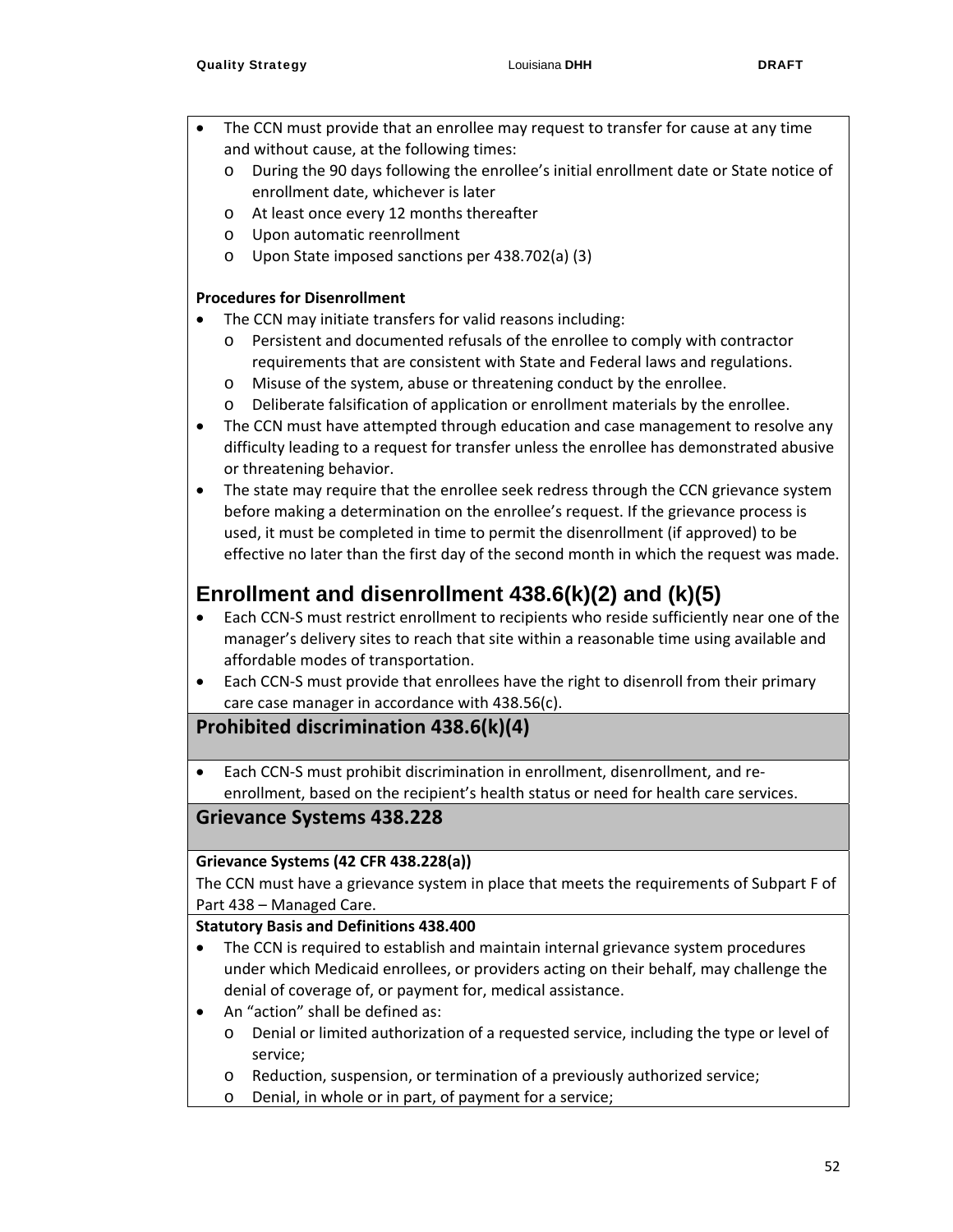- o Failure to provide services in a timely manner, as defined by the State or act within the timeframes of 438.208;
- o For a resident of a rural area with only one Contractor, the denial of a Medicaid enrollee's request to exercise his or her right to obtain services out of network.
- *Appeal* means a request for review of an action as defined in this section.
- *Grievance* means an expression of dissatisfaction about any matter other than an action, as "action" is defined in the section. The term is also used to refer to the overall system that includes grievances and appeals handled at the CCN level and access to the State fair hearing process.

### **General Requirements 438.402**

#### **The Grievance System (42 CFR 438.402 (a))**

 Each CCN must have a system in place for enrollees that include a grievance process, an appeal process, and access to the State's fair hearing system.

#### **Authority to File (42 CFR 438.402(b))**

 An enrollee may file a grievance or a CCN level appeal and may request a State Fair Hearing. A provider or the enrollee's legal representative acting on behalf of the enrollee and with the enrollee's written consent, may file an appeal. A provider may file a grievance or request a State Fair Hearing on behalf of an enrollee.

#### **Timing (42 CFR 438.402(b)(2))**

- An enrollee may file a grievance either orally or in writing. A provider may file a grievance as the State permits the provider to act as the enrollee's authorized representative.
- An enrollee or the provider may file an appeal; and request a Fair Hearing within a timeframe that may be no less than 20 days and not exceed 90 days from the date on the Contractors notice of action.

#### **Procedure (42 CFR 438.402(b)(3))**

 An enrollee may file a grievance orally or in writing and, either with the State or with the CCN and unless he or she requests expedited resolution must follow an oral filing with a written, signed, appeal.

## **Notice Of Action 438.404, 438,200, 438.228, 438.206**

#### **42 CFR 438.228, 431.206(b) and 431.210:**

The CCN has delegated responsibility for State Fair Hearing notices.

#### **MCO Notification of State Procedures (42 CFR 438.200(b))**

- The CCN is required to provide information on State Fair Hearing procedures including, but not limited to the enrollee's right to a State fair hearing, how to obtain a hearing, and representation rules at a hearing. Additionally, the State fair hearing description must be included in enrollee and provider information.
- The CCN must give the enrollee written notice of any action to include but not limited to, service authorizations, within the timeframes for each type of action.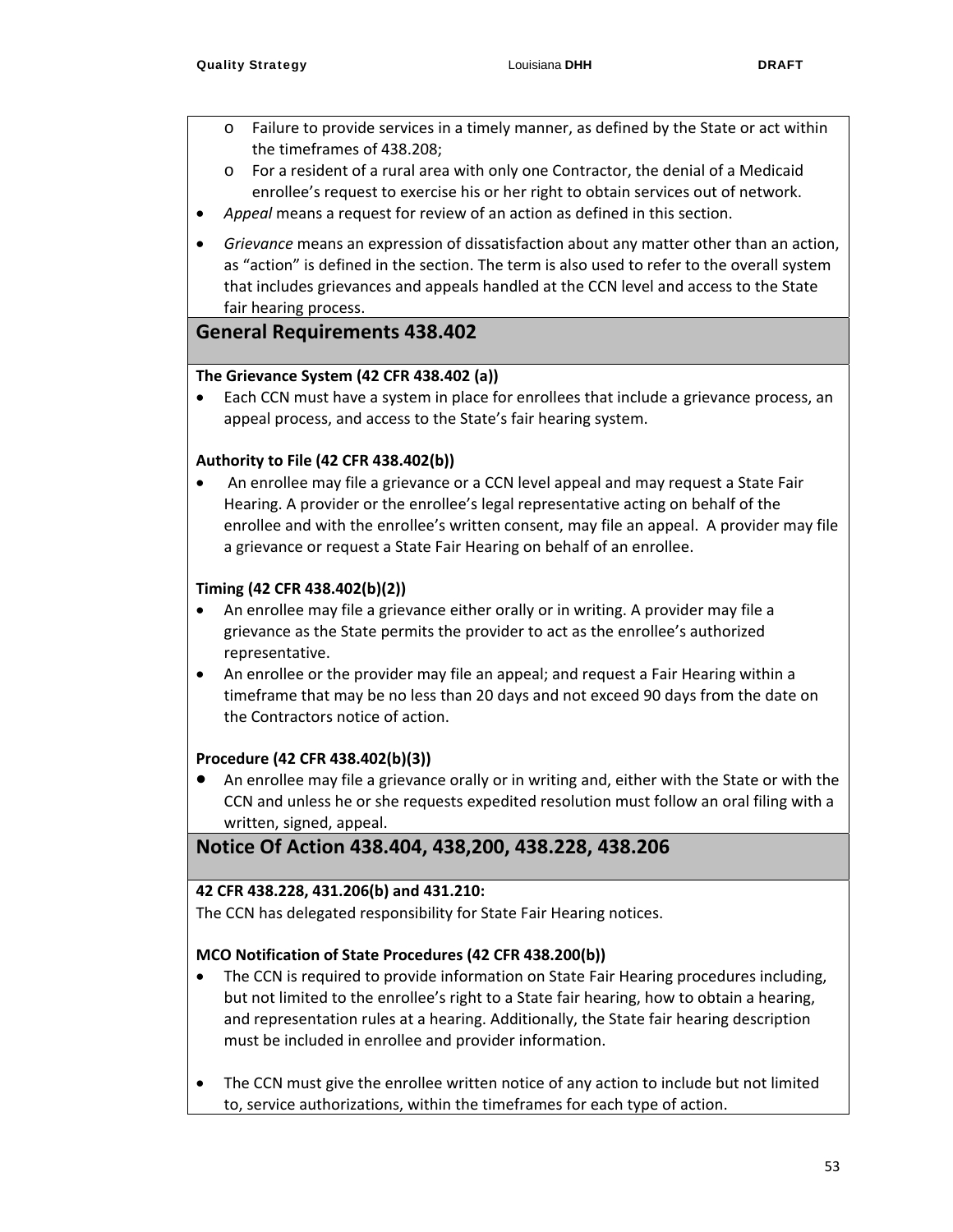CCNs are responsible to ensure timely notification of an enrollee of his/her right to use the State administrative grievance process.

#### **Language and Format (42 CFR 438.404(a), 42 CFR 438.10(c) and (d)) Language:**

- The CCN is required to make written information available in prevalent non‐English languages in its particular service areas. In Louisiana, Spanish and Vietnamese are currently the prevalent non‐English languages.
- Inform the enrollee about rights as an enrollee of CCN services; this will include informing the enrollee both orally and in a clearly written format in the enrollee's own language about both the CCN and State grievance and appeal procedures; if the enrollee has an auditory and/or visual impairment, reasonable accommodations must be made to assure that the enrollee is informed and understands his/her rights

#### **Format:**

- The CCN must produce written materials including notice of actions and must meet the language and format requirements to ensure ease of understanding. Information must be available in alternative formats, must be available and in an appropriate manner.
- The CCN is required to notify all enrollees and potential enrollees that information is available in alternative formats and how to access those formats.

#### **Notice of Adverse Action Content (42 CFR 438.404(b)) (42 CFR 431.206(b) and 431.210)**

- The notice must explain the action the CCN or its sub-contractor has taken or intends to take. The reason for the action and the enrollee's or provider's right to file an appeal with the CCN or to request a state fair hearing. Procedures for exercising the enrollee's right to appeal or grieve. Circumstances under which an expedited resolution is available and how to request it, and the enrollee's right to have benefits continue pending the resolution of the appeal, how to request that benefits be continued, and the circumstances under which the enrollee may be required to pay the cost of these services.
- The CCN will also inform enrollees that:
	- o the enrollee may represent himself or use legal counsel, a relative, a friend, or other spokesman
	- o the specific regulations that support, or the change in Federal or State law that requires, the action
	- o an explanation of the enrollee's right to request an evidentiary hearing if one is available or a state agency hearing, or in cases of an action based on change in law, the circumstances under which a hearing will be granted.)

#### **Timeframes for Notice of Action: (42 CFR 438.404(c)(1))**

#### **Termination, Suspension, or Reduction of Services**

 The CCN is required to give at least 10 days notice before the date of action when the action is termination, suspension, or reduction of previously authorized Medicaid‐ covered services: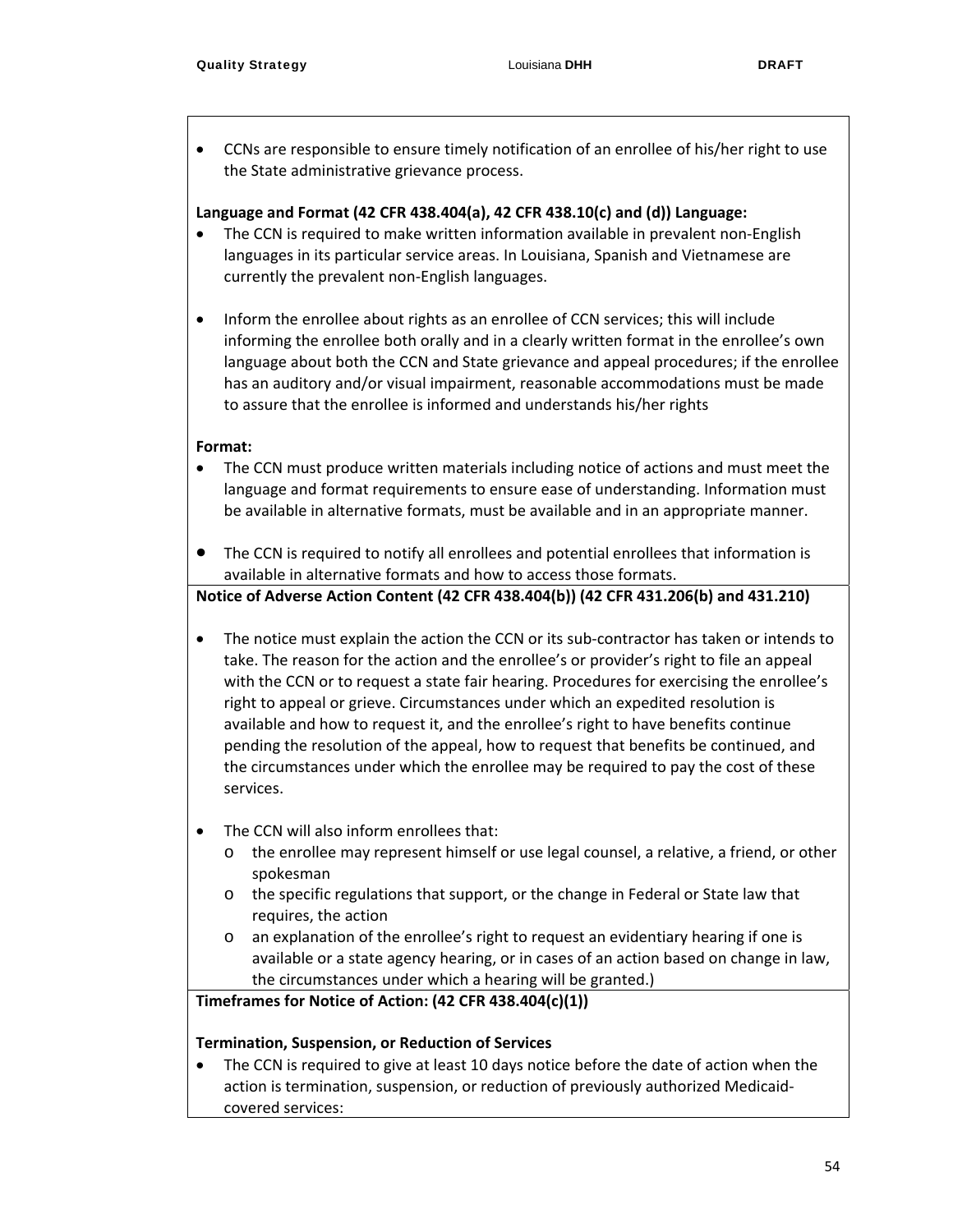- o Except If probable enrollee fraud has been verified, then 5 days
- o By the date of the action for:
	- The death of an enrollee;
	- A signed written recipient statement requesting service termination or giving information requiring termination or reduction of services;
	- The enrollee's admission to an institution where he is not longer eligible for services;
	- The enrollee's address is unknown and the mail directed to him has no forwarding address;
	- The enrollee has accepted Medicaid services by another local jurisdiction;
	- **The enrollee's physician prescribes the change in level of medical care;**
	- An adverse determination made with regard to the preadmission screening requirements for Nursing Facility admissions on or after January 1, 1989; or
	- The safety or health of individuals in the facility would be endangered, the enrollee's health improves sufficiently to allow more immediate transfer or discharge, an immediate transfer or discharge is required by the enrollee's urgent medical needs, or an enrollee has not resided in the NF for 30 days.

**Timeframes of Notice of Action (42 CFR 438.404(c)(2), (3), (4), (5)&(6)) Untimely Service** 

#### **Authorization Decisions**

- The CCN is required to give notice on the date that timeframes expire if service authorization decisions are not reached for either standard or expedited service requests. Untimely service authorizations constitute a denial and are considered adverse actions. For denial of payment, the CCN is required to give notice at the time of any action affecting the claim.
- For standard service authorization decisions, (42 CFR 438.210 (d) (1)), that deny or limit services, notification occurs within the timeframe specified in Coverage and Authorization of Services.
- If the CCN is granted an extension, the enrollee must be given written notice of the extension, and be offered the opportunity to file a grievance if they disagree with the decision. The CCN must carry out the decision as expeditiously as the enrollee's health condition requires and no later than the date the extension expires.
- For service authorization decisions not reached within the timeframes (which constitutes a denial and is thus an adverse action), notification occurs on the date that the timeframes expire.
- For expedited service authorization decisions, notification occurs within the timeframe specified in Coverage and Authorization of Services.

**Handling of Grievances and Appeals 438.406**

#### **General Requirements (42 CFR 438.406(a)**

 The CCN grievance and appeals process must be approved by the State. The appeals process shall consist of an informal internal review by the CCN (Stage 1 appeal) and a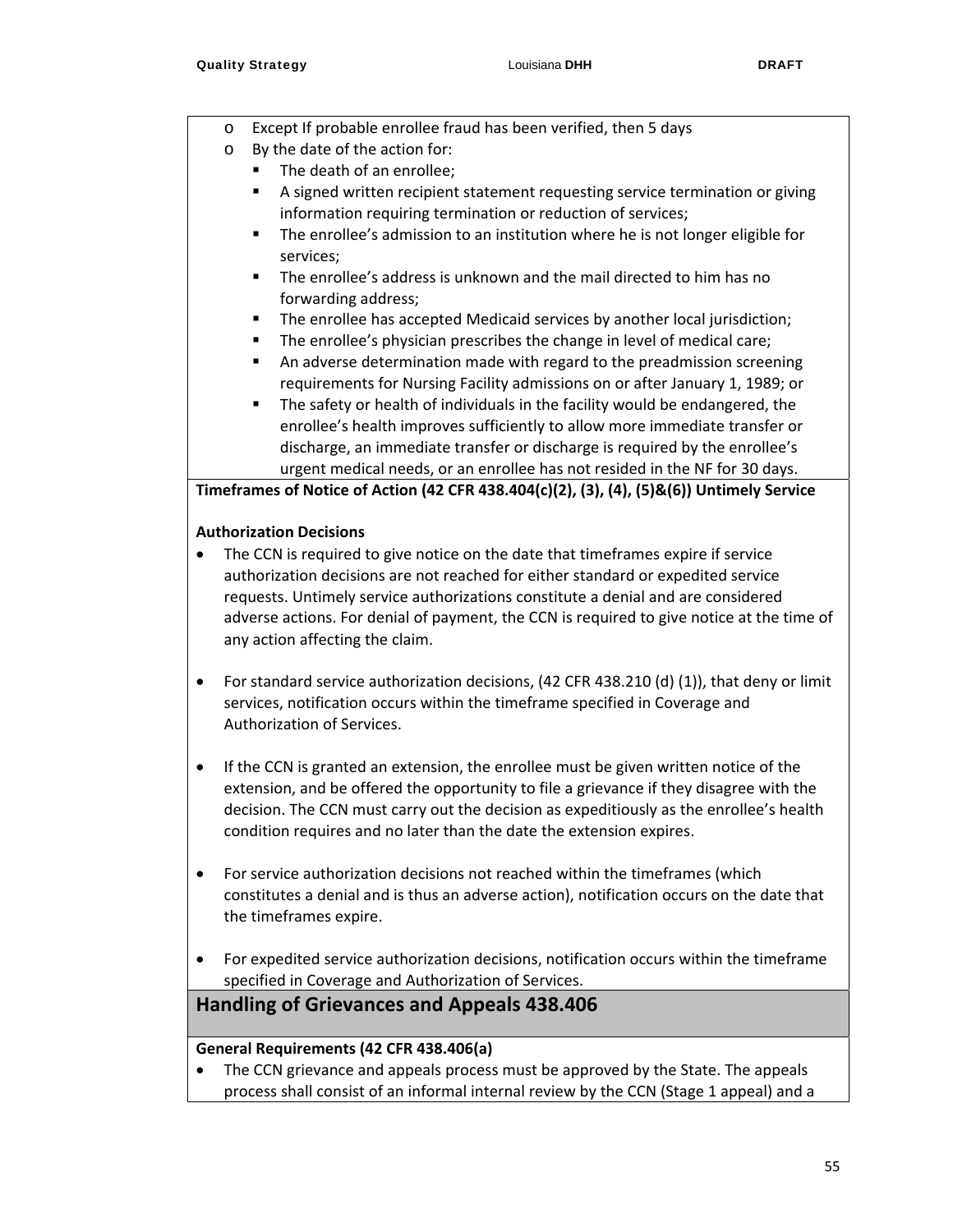formal internal review by the CCN (Stage 2 appeal). The enrollee always has the right to appeal to the DHH, whether or not they have filed an appeal with the CCN.

- The CCN will provide members any reasonable assistance in completing forms and taking other procedural steps. This includes, but is not limited to, providing interpreter services and toll-free numbers that have adequate TTY/TTD and interpreter capability.
- The CCN will acknowledge the receipt of each grievance and appeal within 5 days of receipt.
- Ensure that individuals who make decisions on Grievances and Appeals are individuals who were not involved in any previous level of review or decision-making. And who if deciding an appeal of a denial that is based upon lack of medical necessity or grievance resolution regarding denial of expedited resolution of an appeal or a grievance or appeal that involves clinical issues are health care professionals who have the appropriate clinical expertise as determined by the State, in treating the members condition or disease.

#### **Special Procedures – The Process for Appeals (42 CFR 438.406(b))**

The enrollee or provider may file an appeal either orally or in writing and must follow the oral filing with a written, signed appeal.

The CCN must:

- Ensure that oral inquiries seeking to appeal an action are treated as appeals and confirm those inquiries in writing, unless the enrollee or provider requests expedited resolution;
- Provide a reasonable opportunity to present evidence, and allegations of fact or law, in person as well as in writing and inform the enrollee of the limited time for this in the case of an expedited resolution;
- Allow the enrollee and representative the opportunity, before and during the appeals process, to examine the enrollee's case file, including medical records, and any other documents and records
- Consider the enrollee representative, or estate representative of a deceased enrollee as parties to the appeal

## **Resolution and Notification: Appeals 438.408**

#### **Resolution and Notification (42 CFR 438.408(a), (b), (c))**

• The CCN must resolve each appeal and provide notice as expeditiously as the enrollee's health condition requires but within the State established timeframes not to exceed 90 calendar days from the day the CCN receives the appeal.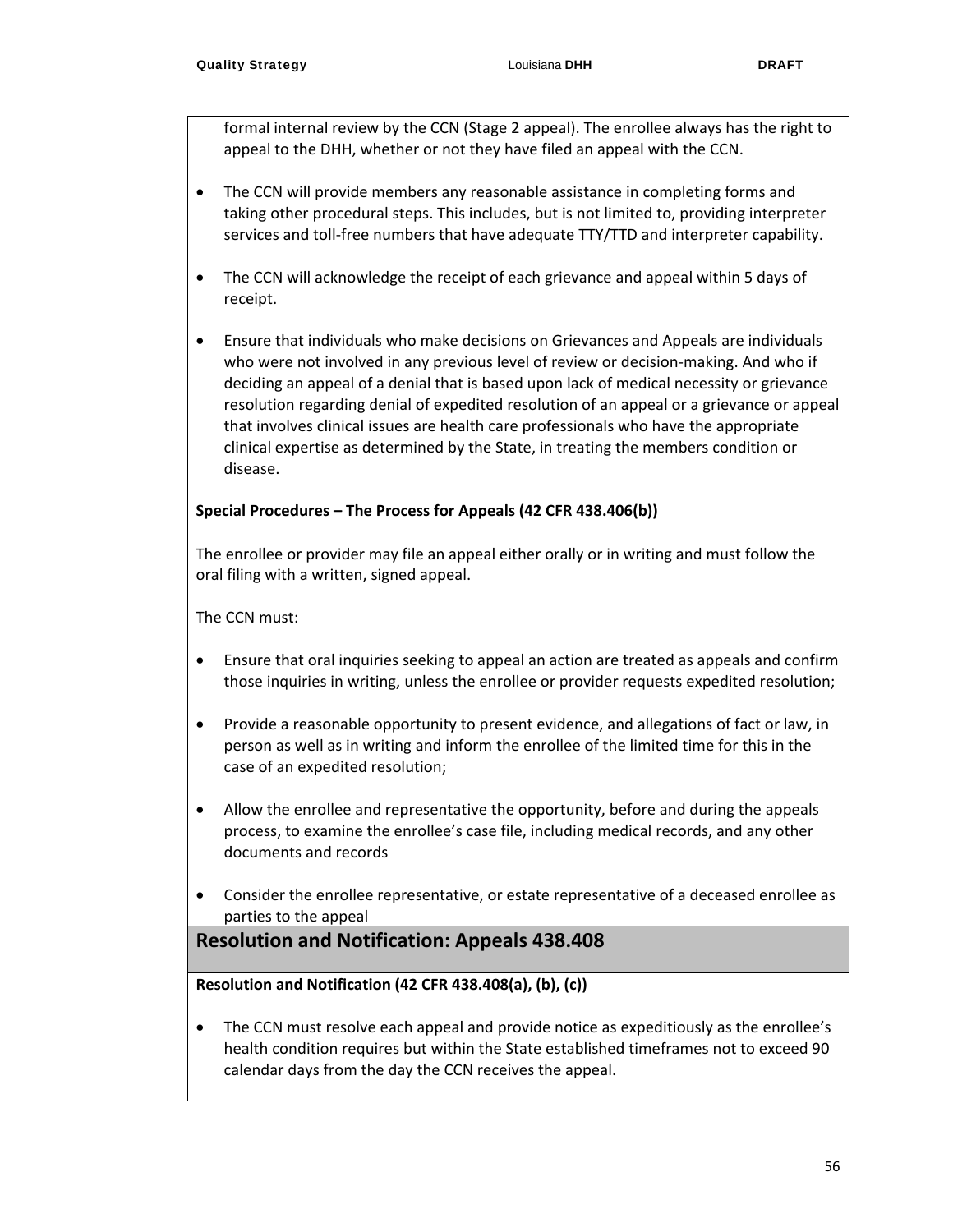- For standard resolution of an appeal and notice to the affected parties, the State must establish a timeframe that is no longer than 45 days from the day the CCN receives the appeal and for expedited resolution of an appeal and notice to affected parties, the timeframe is no longer than 3 working days after the CCN receives the appeal.
- The CCN may extend the timeframes by up to 14 days if the enrollee requests an extension, or the CCN shows there is need for additional information and that the delay is in the enrollee's interest. For an extension not at the enrollee's request, the CCN must give the enrollee written notice of the reason for the delay. If the CCN extends the timeframes, it must for any extension not requested by the enrollee, give the enrollee written notice of the reason for the delay.

#### **Format and Content of Resolution Notice (42 CFR 438.408(d)(e))**

The CCN must follow State defined requirements for notification of an enrollee of the disposition of an appeal.

- The CCN will provide written notice of disposition of grievances and appeals and for expedited resolution; the CCN must also make reasonable efforts to provide oral notice.
- The CCN must provide written notice of disposition, which must include the results date of appeal resolution. And for decisions not wholly in the enrollee's favor:
	- o The right to request a State fair hearing
	- o How to request a State fair hearing
	- o The right to continue to receive benefits pending a hearing
	- o How to request the continuation of benefits
	- o If the CCN action is upheld in a hearing, the enrollee may be liable for the cost of any continued benefits.

#### **Requirements for State Fair Hearings (42 CFR 438.408(f))**

- Ensure that the CCN appeal system cannot be prerequisite to, nor a replacement for, the enrollee's right to appeal to the DHH and request a fair hearing in accordance with 42CFR 431, Subpart E. The enrollee always has the right to appeal to the DHH, whether or not they have filed for an appeal with the CCN.
- The entire Appeal/Fair Hearing process must be accomplished within the specified 90‐ day period from notice of "action".
- The parties to the State fair hearing include the CCN as well as the enrollee and his or her representative of a deceased enrollee's estate.

### **Expedited Appeals Process: 438.410**

#### **General (42 CFR 438.410(a))**

The CCN must establish and maintain an expedited appeal process. The expedited review process is necessary when the CCN determines, or the provider indicates, that the time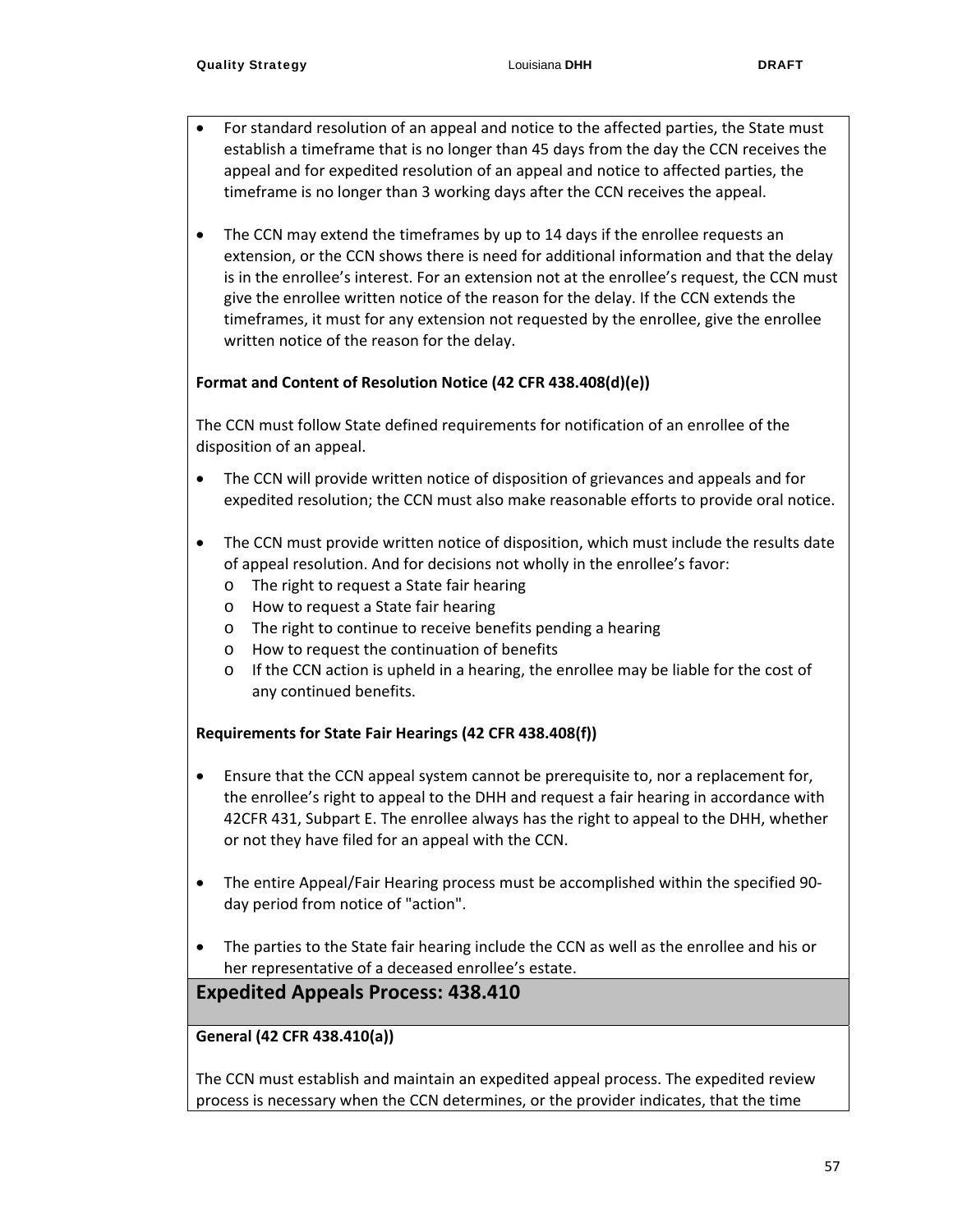required for a standards resolution could seriously jeopardize the enrollee's life or health or ability to attain, maintain, or regain maximum function.

#### **Punitive Action (42 CFR 438.410(b))**

The CCN must ensure that punitive action is neither taken against a provider who requests an expedited resolution or supports an enrollee's appeal.

**Action following a denial of a Request for Expedited Resolution (42 CFR 438.410(c))**

If a CCN denies a request for an expedited resolution of an appeal, it must:

- transfer the appeal to the standard timeframe of no longer than 45 calendar days from the day the CCN received the appeal, with a possible 14‐day extension.
- give the enrollee prompt oral notice of the denial then written notice within two calendar days. This decision does not constitute an action therefore can be grieved but not appealed.

## **Information about the grievance system to providers and subcontractors. 438.414**

#### **Information (42 CFR 438.414) (438.10 (g))**

- The CCN must provide procedures and timeframes related to grievance, appeal, and fair hearings to all providers and subcontractors at the time they enter into a contract.
- Information must include the right to a State fair hearing, the method for obtaining a hearing, and the rules that govern representation at the hearing.
- The right to file grievances and appeals with requirements and timeframes for filing a grievance or appeal.
- The availability of assistance in the filing process including the toll‐free numbers that the enrollee can use to file a grievance or an appeal by phone.
- The fact that, when requested by the enrollee, benefits will continue if the enrollee files an appeal or a request for State fair hearing within the timeframes specified for filing. The enrollee may be required to pay the cost of services furnished while the appeal is pending, if the final decision is adverse to the enrollee.
- Any appeal rights that the State chooses to make available to providers to challenge the failure of the organization to cover a service.

## **Record keeping and Reporting Requirements 438.416**

 The CCN is required to maintain records of grievances and appeals. Those records will include, at a minimum a log of all grievances/appeals whether verbal or written. The log should include enrollee identifying information, a statement of the appeal and resolution, if affected. Log data should be analyzed monthly to identify trends and/or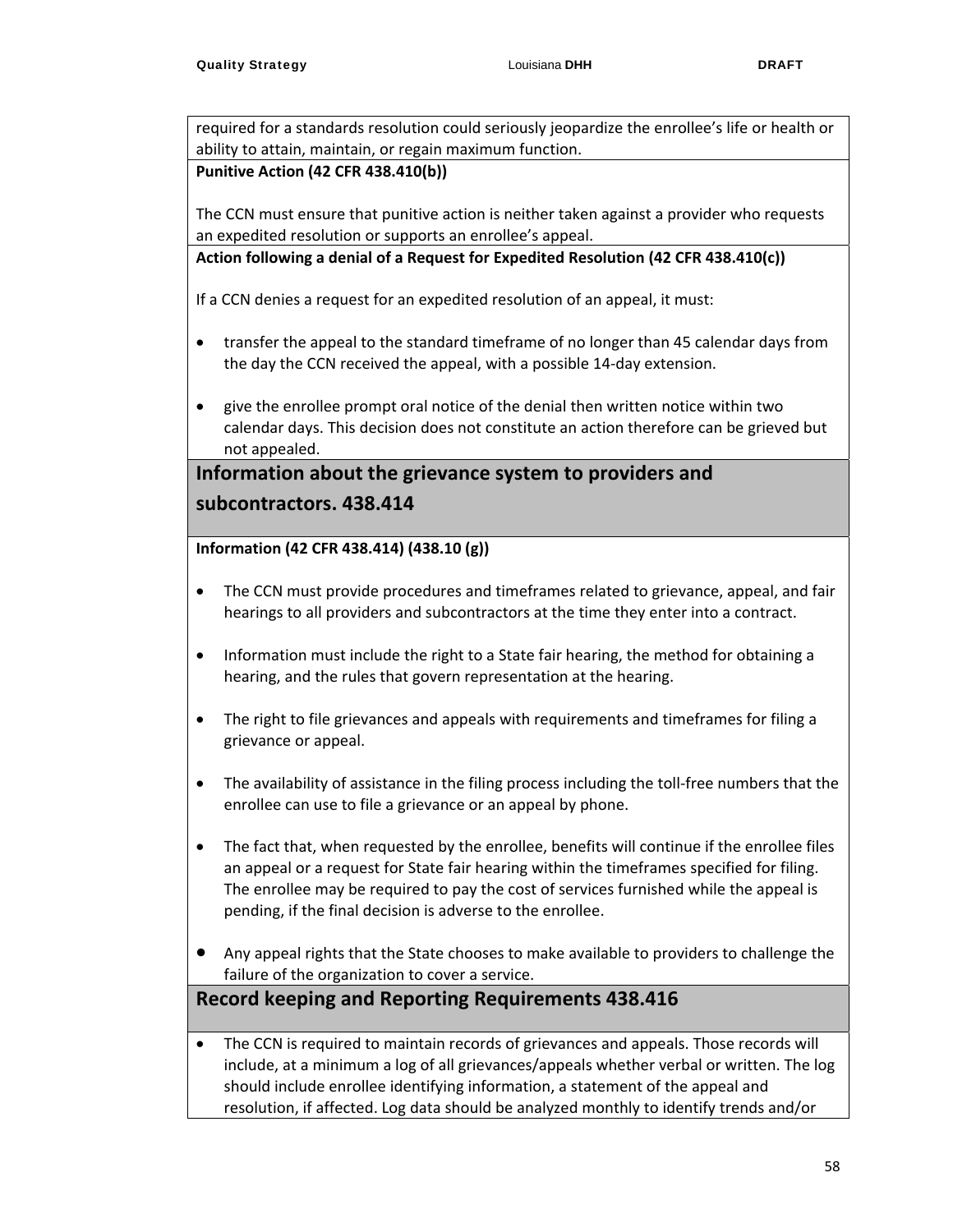patterns for administrative use and review

Logs must always be available for State and CMS review.

## **Continuation of benefits while the CCN appeal and the State fair hearing are pending. 438.420**

**Terminology, Timely Filing and Continuation of Benefits (42 CFR 438.420(a), (b))**

- Timely filing means that the appeal is filed on or before the later of the following:
	- o Within 10 days of the CCN mailing the notice of action, or
	- o The intended effective date of the CCN proposed action;
- The CCN must continue the enrollee's benefits if the appeal involves the termination, suspension, or reduction of a previously authorized course of treatment.
- An authorized provider ordered the services and the authorization period has not expired.
- The enrollee requests extension of benefits.

#### **Duration of Continued or Reinstated Benefits (42 CFR 438.420(c))**

- If the CCN continues or reinstates benefits, they will be continued until the enrollee withdraws the appeal or does not request a fair hearing within 10 days from when the CCN mails an adverse enrollee decision. Benefits will also continue until a State fair hearing decision adverse to the enrollee is made or the authorization expires or authorization service limits are met.
- Information regarding continuance of benefits must be included in the "Notice of Action" letters to the enrollee's representative.

**Member Responsibility for Services Furnished (42 CFR 438.420(d))**

The CCN may recover the cost of the continuation of services furnished to the enrollee while the appeal was pending, to the extent that they were furnished solely because of the requirements of this section, and in accordance with (431.230 (b)), if the final resolution of the appeal upholds the CCN action.

## **Effectuation of Reversed Appeal Resolutions 438.424**

**Effectuation when Services were not Furnished (42 CFR 438. 424(a))**

The CCN must authorize or provide the disputed services promptly and as expeditiously as the enrollee's health condition requires if the CCN or State fair hearing officer reverses the decision to deny, limit, or delay services.

#### **Effectuation when Services were Furnished (42 CFR 438. 424(b))**

The CCN or the State must pay for disputed services in accordance with State policy and regulation if the CCN or State fair hearing officer reverses the decision to deny authorized services and the enrollee received the disputed services while the appeal was pending.

**Subcontractual Relationships and Delegation 438.230**

**Written Agreement (42 CFR 438.230 (a), (b))**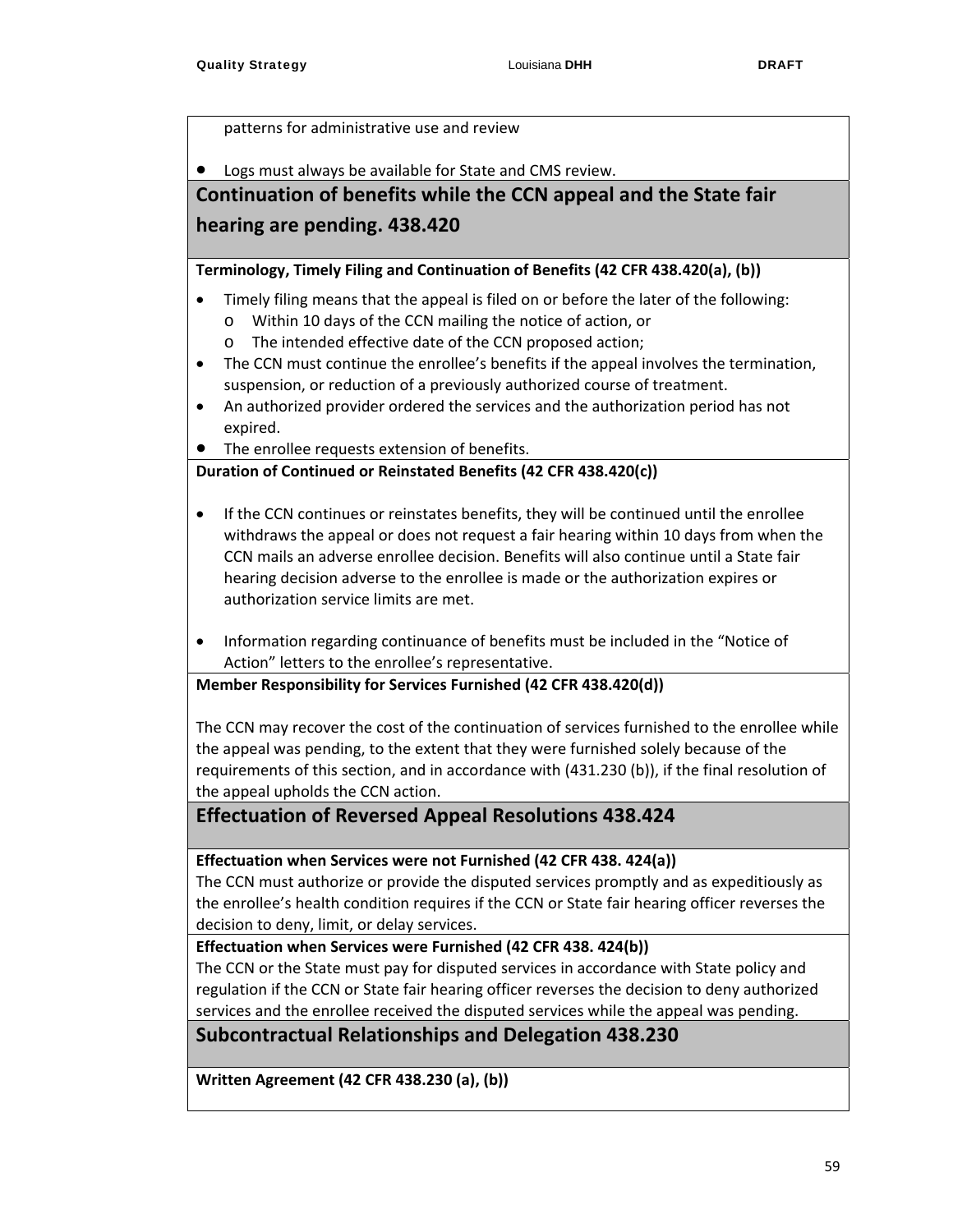- The CCN is accountable for any functions and responsibilities that it delegates to any subcontractor as well as any payments to a subcontractor for services related to the contract.
- The CCN shall give the State immediate notice in writing, by certified mail, of any action or suit filed and of any claim made against the CCN or subcontractor(s) that, in the opinion of the CCN, may result in litigation related in any way to the contract with the State.
- The CCN is responsible to maintain a written agreement between the entity and subcontractor that specifies the delegated scope of work, and report responsibilities including revocation of agreement.
- Before any delegation, each Contractor must evaluate the prospective subcontractor's ability to perform the activities to be delegated.

#### **Periodic Performance Review (42 CFR 438.230(b))**

 The CCN is responsible for periodic evaluation of subcontractor performance consistent with established state schedule, industry standards or state CCN laws and regulations.

#### **Corrective Action Plan (42 CFR 438.230(b))**

 The CCN must ensure that identified deficiencies or areas for improvement are subject to corrective action.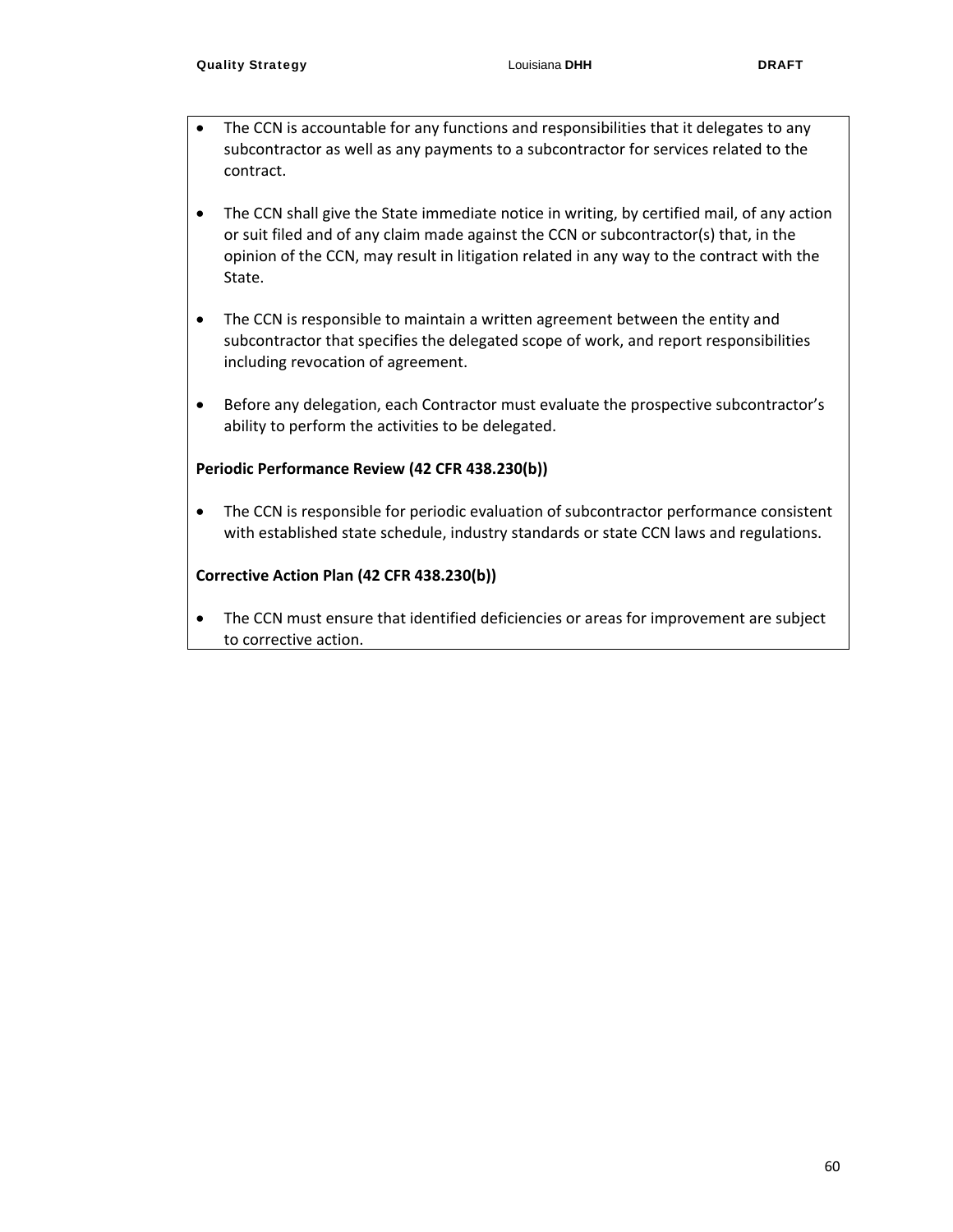## **3. Quality Assessment and Performance Improvement**

## **Measurement and Improvement Performance Standards**

## **Practice Guidelines**

#### **Adoption (42 CFR 438.236(b))**

- Each CCN adopts practice guidelines that meet the following requirements: o Are based on valid and reliable clinical evidence or a consensus of health care professionals in a particular field.
	- o Consider the needs of the CCN enrollees.
	- o Are adopted in consultation with contracting health care professionals.
	- o Are reviewed and updated periodically as appropriate.

### **Dissemination (42 CFR 438.236(c))**

Each CCN will disseminate the guidelines and new technologies to all affected providers, and upon request to members, potential members, consumer advocates.

#### **Application (42 CFR 438.236(d))**

Each CCN will assure that decisions regarding utilization management, member education, coverage of services and other areas to which the guidelines apply are consistent with the guidelines.

### **Quality Assessment and Performance Improvement Program**

#### **Requirements (42 CFR 438.240(b))**

- Each CCN is required to have an ongoing quality assessment and performance improvement program consistent with contractual obligations, State and Federal requirements and accreditation guidelines for the services it furnishes to its enrollees.
- Contractors must survey their enrollees on at least an annual basis to determine satisfaction with Contractor's services.
- Each CCN must also have a quality management plan for the upcoming year that is consistent with the State Quality Strategy. This plan must describe the program's scope; objectives and all planned projects, activities, and focused studies for the upcoming year. The plan must also describe monitoring of previously identified issues including tracking of issues over time. A timetable must be included, which clearly identifies target dates for implementation and completion of all phases of activities. This plan must be approved by DHH prior to implementation.
- The program at a minimum must outline the administrative and organizational structures and design of the quality management program.
- Describe methodologies and mechanisms for objective and systematic monitoring of access to care and services provided to members.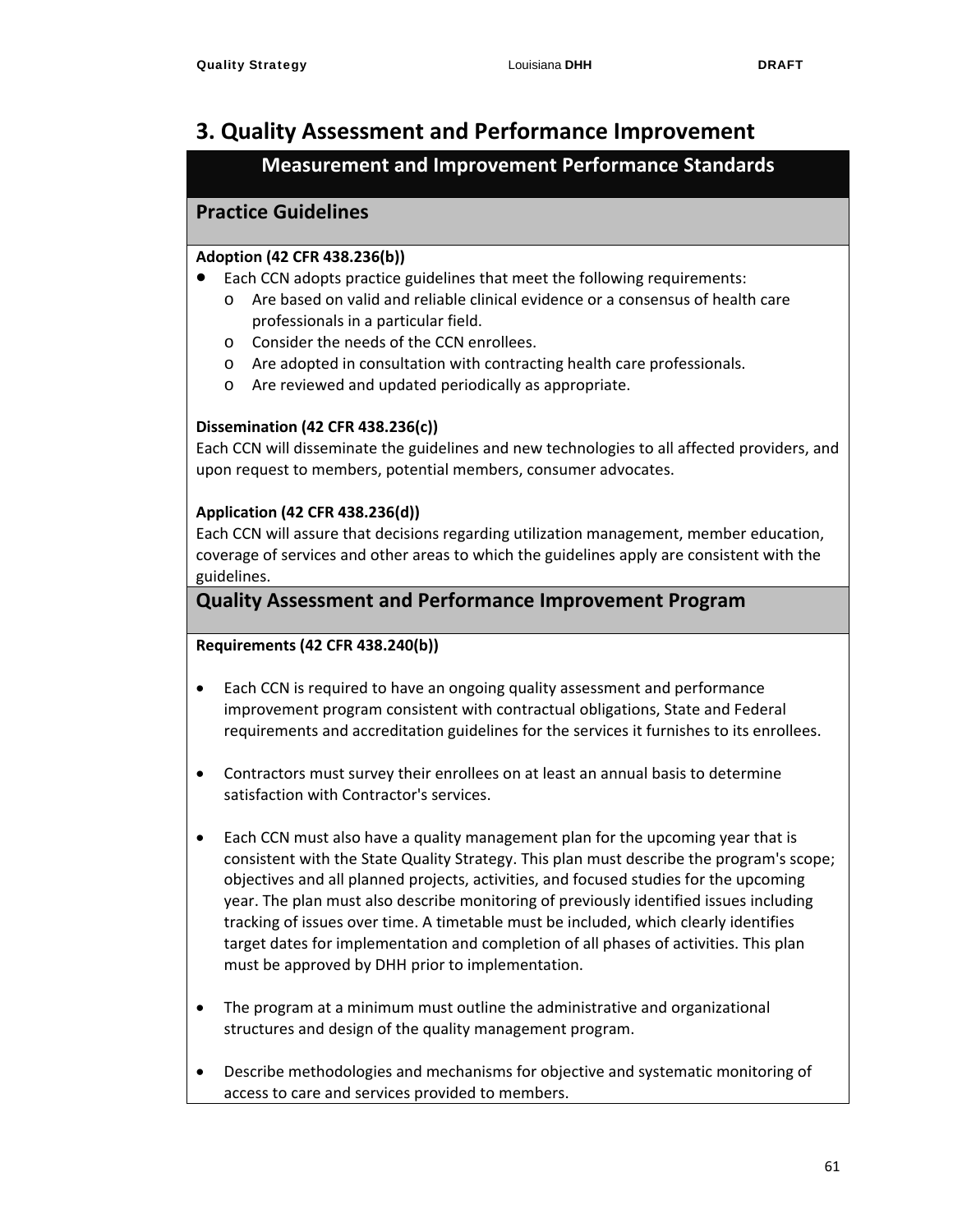- Describe mechanisms to ensure that findings, conclusions, recommendations, actions taken, and results of actions taken are documented and reported to individuals within the organization for use in conjunction with other related activities.
- Describe methodologies and mechanisms for tracking issues over time with an emphasis on improving health outcomes; such mechanisms should be developed in accordance with the guidelines of the *Guide to Clinical Preventive Services* (Report of the U.S. Preventive Services Task Force), the EPSDT guidelines, or other criteria based on scientifically or clinically validated analysis.

**Performance Measures &/or Performance Improvement Projects (42 CFR 438.240) (b))**

The State and CMS may specify performance measures and topics for required CCN performance improvement projects which must be achieved through ongoing measurements and intervention, significant improvement, sustained over time, clinically and non clinically, with favorable effect on health outcomes and member satisfaction. **Under‐utilization and Over‐utilization (42 CFR 438.240(b)(3))**

- Each CCN is required to implement mechanisms to detect over- and under-utilization of services.
- Each CCN will develop a Utilization Management Plan and annual work plan.
- Describe methodologies and mechanisms for monitoring and auditing provider performance, identifying deficiencies, addressing deficiencies with corrective action, monitoring of corrective actions for intended results, and communication of all findings to providers.

#### **Quality and Appropriateness of Care (42 CFR 438.240(b)(4))**

The CCN is required to have in place mechanisms to assess the quality and appropriateness of care furnished to all enrollees with particular emphasis on children with special health care needs.

**Performance Measurement Requirements (42 CFR 438.240(b)(2) and 42 CFR 438.240(c))**

- The CCN is responsible to provide:
	- o A full description of how they will address the clinical program initiatives as specified by the State for the Medicaid population.
	- o Ongoing reports quarterly, semi‐annually, and annually as specified in the reporting section. Additional reports as determined necessary by the State for quality assurance and improvement activities.

**Requirements (42 CFR 438.240(b)(1) and 42 CFR 438.240(d)(1))**

The CCN is responsible to conduct performance improvement projects, approved by the State that will achieve demonstrable and sustained improvement over time incorporating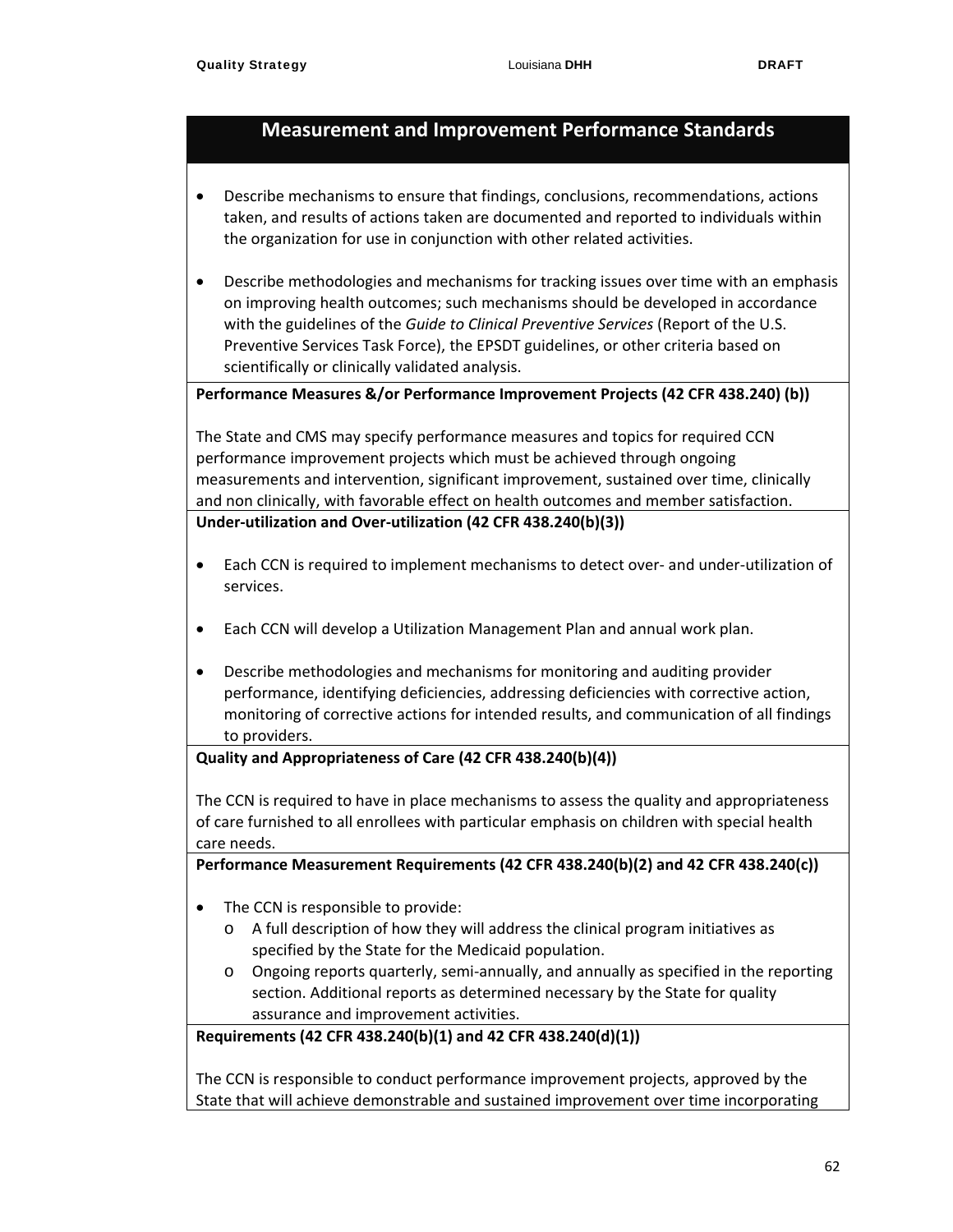performance improvement standards of measurement, including objective quality indicators, implementation, and evaluation and planning.

#### **Performance Measurement (42 CFR 438.204(c))**

The CCN must measure and report to the State its performance using standard measures required by the State including those developed in consultation with States and other relevant stakeholders. (42 CFR 438.3204c and 438.240(a)(2). The CCN must submit data specified by the State to enable the State to measure the CCN's performance.

#### **Reporting and Outcome (42 CFR 438.240(d)(2))**

The CCN is required to report the status and results of each project to the State upon request and annually as requested for the EQR process and must produce new information on quality of care every year.

#### **State Review (42 CFR 438.240(e)(2))**

- The CCN will be subject to annual review of the impact and effectiveness of their quality assessment and performance improvement program, including:
	- o Performance on the required standard measures.
	- o Results of Performance Improvement Projects.

### **Information requirements**

**Member Information as required by 42 CFR 438.10 (42 CFR 438.218) The State assumes the following responsibilities:**

- 438.10(a) The State defines the following terms compliant with the 438.10(a), "enrollee" means a Medicaid recipient who is currently enrolled in a CCN. A "potential enrollee" means a Medicaid recipient who is subject to mandatory enrollment or may voluntarily elect to enroll in a given managed care program, but is not yet an enrollee of a specific CCN.
- $\bullet$  438.10(b)(1)(d)(1)(i) The State assures the CCN that the enrollment broker will provide all enrollment‐related notices, informational materials, and instructional materials to enrollees/potential enrollees in a manner and format that may be easily understood.
- Choice Counseling ‐ Mechanism. The state has delegated to the enrollment broker the responsibility to help enrollees and potential enrollees understand the State's managed care program.
- 42 CFR 438.10(c)(3) $\&(4)\&(5)$  The State assures that the enrollment broker makes its written information available in the prevalent non‐English languages in its particular service area, as specified by the State in the contract. The State assures that the enrollment broker makes oral interpretation services available free of charge to each potential enrollee and enrollee. The enrollment broker must notify enrollees: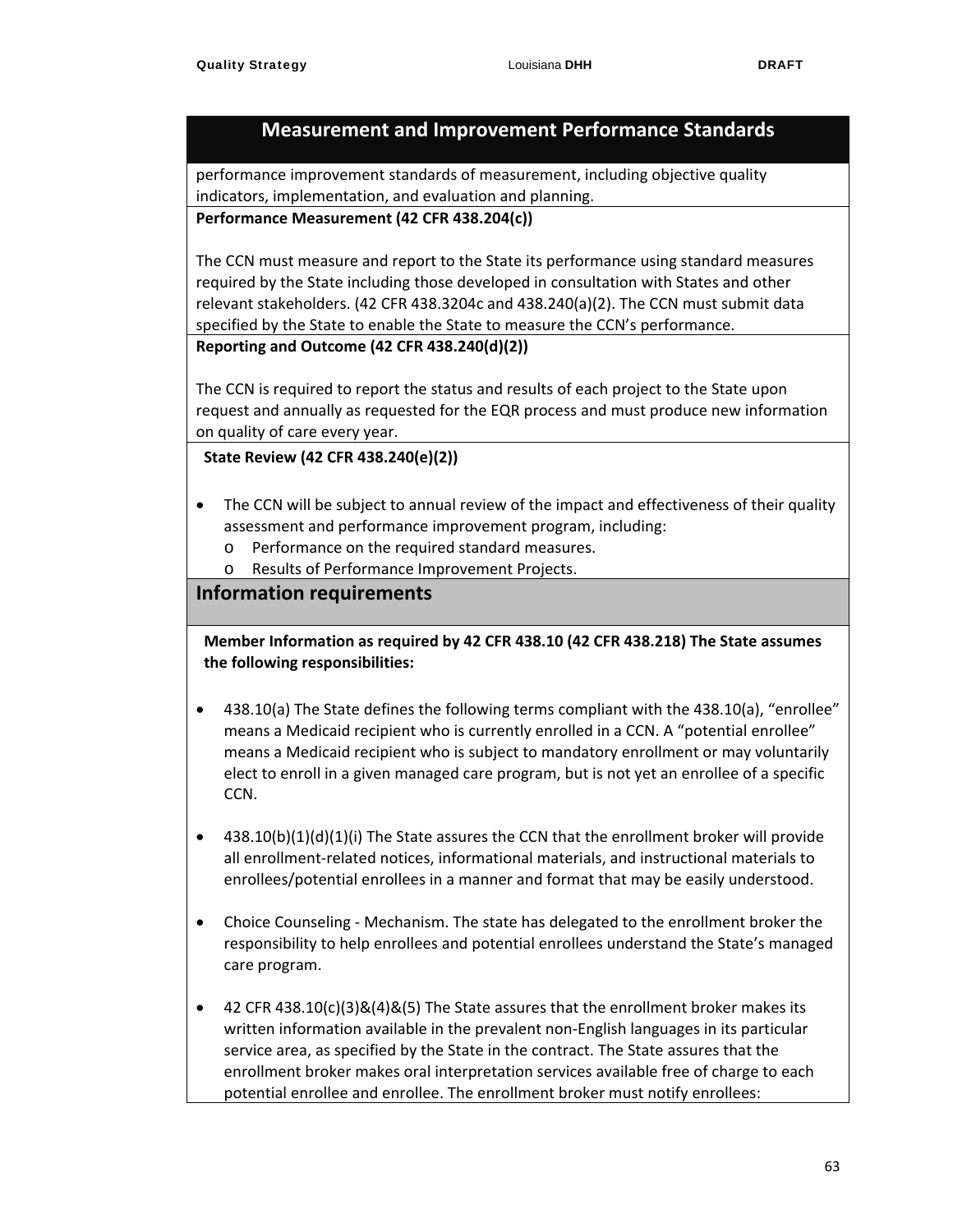- o that oral interpretation is available for any language
- o that written information is available in prevalent languages
- o how to access the interpretation services and written information
- 42 CFR 438.10(d)(1)(ii)&(d)(2) Information Alternative formats. The State is responsible to assure written material is available in alternative formats and in an appropriate manner that takes into consideration the special needs of those who, for example, are visually limited or have limited reading proficiency. All enrollees and potential enrollees must be informed that information is available in alternative formats and how to access those formats.
- 42 CFR 438.10 (e)(f) Information Potential enrollees and enrollee non-covered services. The State assures through its contract with the enrollment broker that each CCN is informed of any services available under the State plan and not covered by the CCN contractor. That the enrollment broker shall make available to potential enrollees and new enrollees, information in a written and prominent manner of any benefits to which the enrollee may be entitled but which are not made available to the enrollee by the entity. Such information shall include information on where and how such enrollee may access benefits not made available to the enrollee through the CCN.
- $\bullet$  42 CFR 438.10(e)(1) & (e)(2) 42 CFR 438.102(c) Information Potential Enrollees.

The State delegates through the contract to the enrollment broker who must provide the information of this Section to each potential enrollee as follows:

- o At the time the potential enrollee first becomes eligible to enroll in a voluntary program, or is first required to enroll in a mandatory enrollment program.
- o Within a timeframe that enables the potential enrollee to use the information in choosing among available CCNs.

The information for potential enrollees must include the following:

- General information about:
	- o the basic features of managed care
	- o which populations are excluded from enrollment, subject to mandatory enrollment, or free to enroll voluntarily in the program
	- o CCN responsibilities for coordination of enrollee care.
- Information specific to each CCN program operating in the potential enrollee's service area. A summary of the following information is sufficient, but the State must provide more detailed information upon request:
	- o benefits covered
	- o cost sharing, if any
	- o service area
	- o names, locations, telephone numbers of, and non‐English language spoken by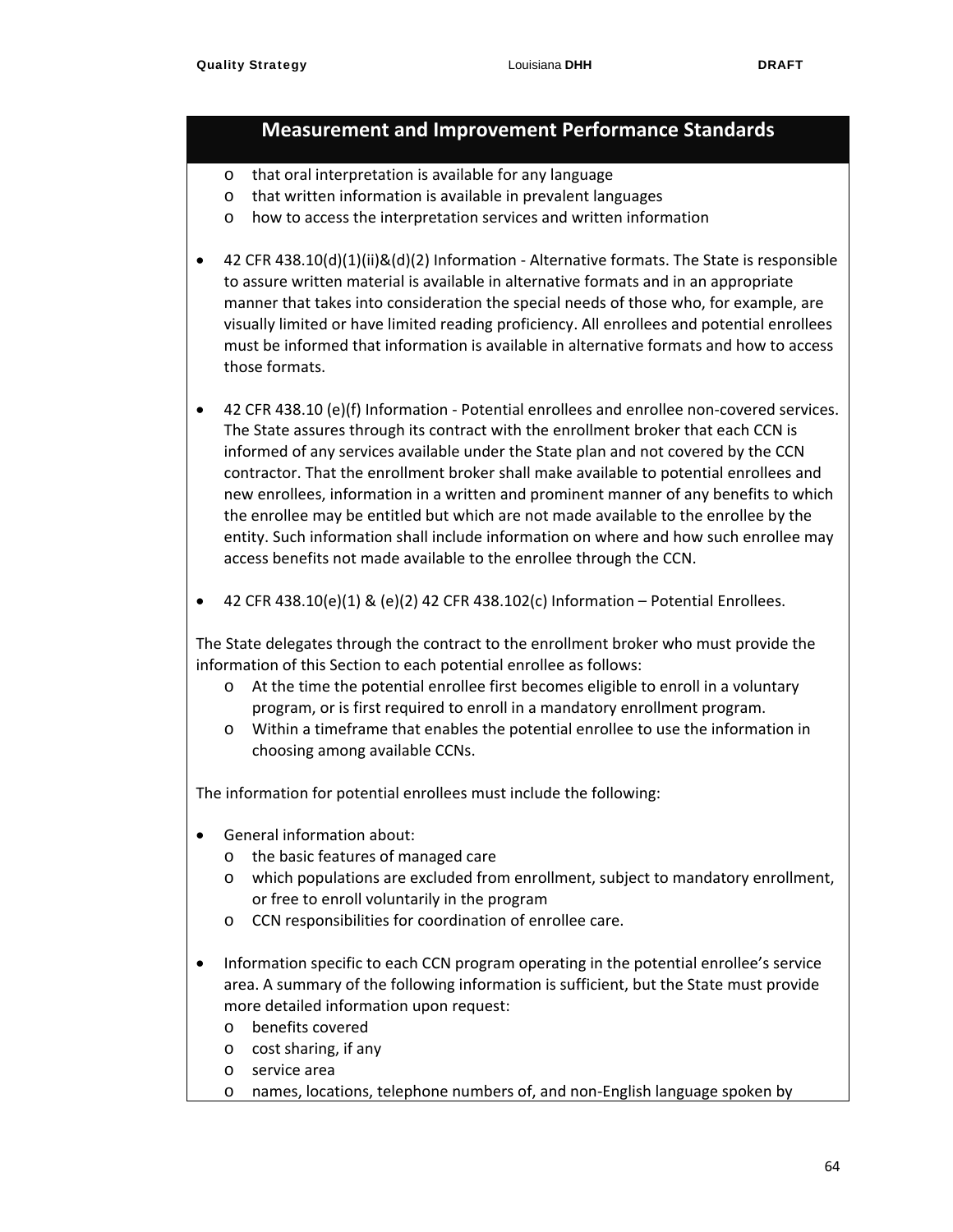current contracted providers, and including identification of providers that are not accepting new patients. For CCNs this includes at minimum information on primary care physicians, specialists, hospitals.

- The State will provide, through the enrollment broker, information to enrollees indicating benefits that are available under the State plan but are not covered under the contract, including how and where the enrollee may obtain those benefits, any cost sharing, and how transportation is provided. This includes counseling or referral services that the CCN does not cover because of moral or religious objections.
- 42 CFR 438.10(f)(3) Information ‐ Enrollees. The State assures the enrollment broker provides information to each enrollee as follows:
	- o Notify all enrollees of their disenrollment rights, at a minimum, annually. For States that choose to restrict disenrollment for periods of 90 days or more, States must send the notice no less than 60 days before the start of each enrollment period.
	- o Notify all enrollees, at the time of enrollment, of the enrollee's rights to change providers or disenroll for cause.
	- o Notify all enrollees of their right to request and obtain information at least once a year.

### **CCN Requirements**

#### **Information Requirements (42 CFR 438.10 (a), (b))**

- 438.10(a) the CCN will be compliant with how the State defines the following terms compliant with 438.10(a), "enrollee" means a Medicaid recipient who is currently enrolled in a CCN in a given managed care program. A "potential enrollee" means a Medicaid recipient who is subject to mandatory enrollment or may voluntarily elect to enroll in a given managed care program, but is not yet a member of a specific CCN.
- The CCN is required to meet the following State standards regarding information:
	- o (b) The CCN must provide all informational materials, and instructional materials relating to enrollees and potential enrollees in a manner and format that may be easily understood.
	- o (3) The CCN will have in place a mechanism to help enrollees and potential enrollees understand the requirements and benefits of the plan.
	- o (c) (1) Language. The CCN must comply with the State's definition of prevalent non‐ English languages spoken by enrollees and potential enrollees throughout the State.
	- o (c) (3) The CCN will make available written information in each prevalent non‐ English language in its service area.
	- $\circ$  (c), (4) The CCN will make oral interpretation services available and free of charge to each potential enrollee and enrollee in its service area for Spanish and Vietnamese at all times and for all languages not just those identified by the State as prevalent upon request.
	- $\circ$  (c)(5) (i)&(ii) The CCN will notify its enrollees that: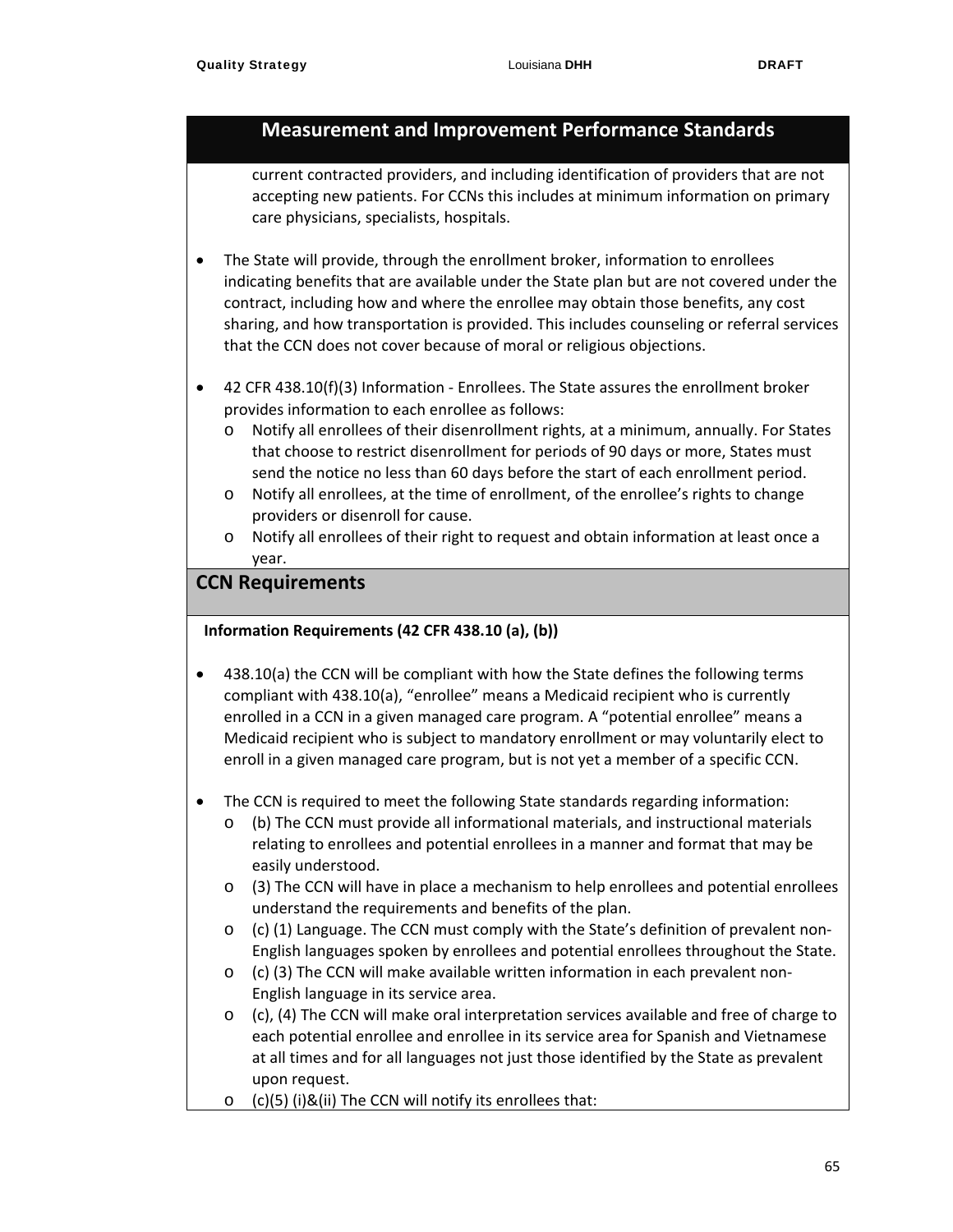- that oral interpretation is available for any language and written information is available in prevalent languages
- how to access those services
- $\circ$  (d) Format. (1),(i)&(ii) The State expects the CCN will assure that written material uses:
	- (i) easily understood language and format at no more than a 6.9 grade reading level.
	- (ii) written materials are available in alternative formats and in an appropriate manner that takes into consideration the special needs of those who, for example, are visually limited or have limited reading proficiency.
- o (2) The CCN will inform all enrollees and potential enrollees that information is available in alternative formats and how to access those formats.
- $\circ$  (f)(4)The CCN will provide enrollees with written notice of any change (that the State defines as "significant") in the information specified in paragraphs (f) (6) of the Section and if applicable, paragraphs (g) and (h) of this Section, at least 14 days before the intended effective date of the change.
- $\circ$  (f)(5) The CCN must make a good faith effort to give written notice of termination of a contracted provider, within 15 days after receipt or issuance of the termination notice, to each enrollee who received his or her primary care from the provider.
- 438.10(f)(6)(i) The CCN will provide the following information to enrollees;
	- o Names, locations, telephone numbers of, and non‐English languages spoken by current contracted providers in the enrollee's service area, include identification of providers that are not accepting new patients. For the CCN this includes, at a minimum, information on primary care physicians, specialists, hospitals, nursing facilities and HCBS providers.
- 438.10(f)(6)(ii) restrictions on the enrollee's freedom of choice among network providers.
- 438.10(f)(6)(iii) enrollee rights consistent with 438.100.
- $\bullet$  438.10(f)(6)(iv) information on grievance and fair hearing procedures, and for CCN members, the information specified in  $\S438.10(g)(1)$ , and for PAHP members, the information specified in §438.10(h)(1).
- $\bullet$  438.10(f)(6)(v) describing the amount, duration, and scope of benefits, and in sufficient detail to assure the enrollees understand entitled benefits.
- 438.10(f)(6)(vi) the procedures for obtaining benefits and authorizations for services.
- $\bullet$  438.10(f)(6)(vii) the extent and how enrollees may obtain benefits, including family planning services from out of network providers, and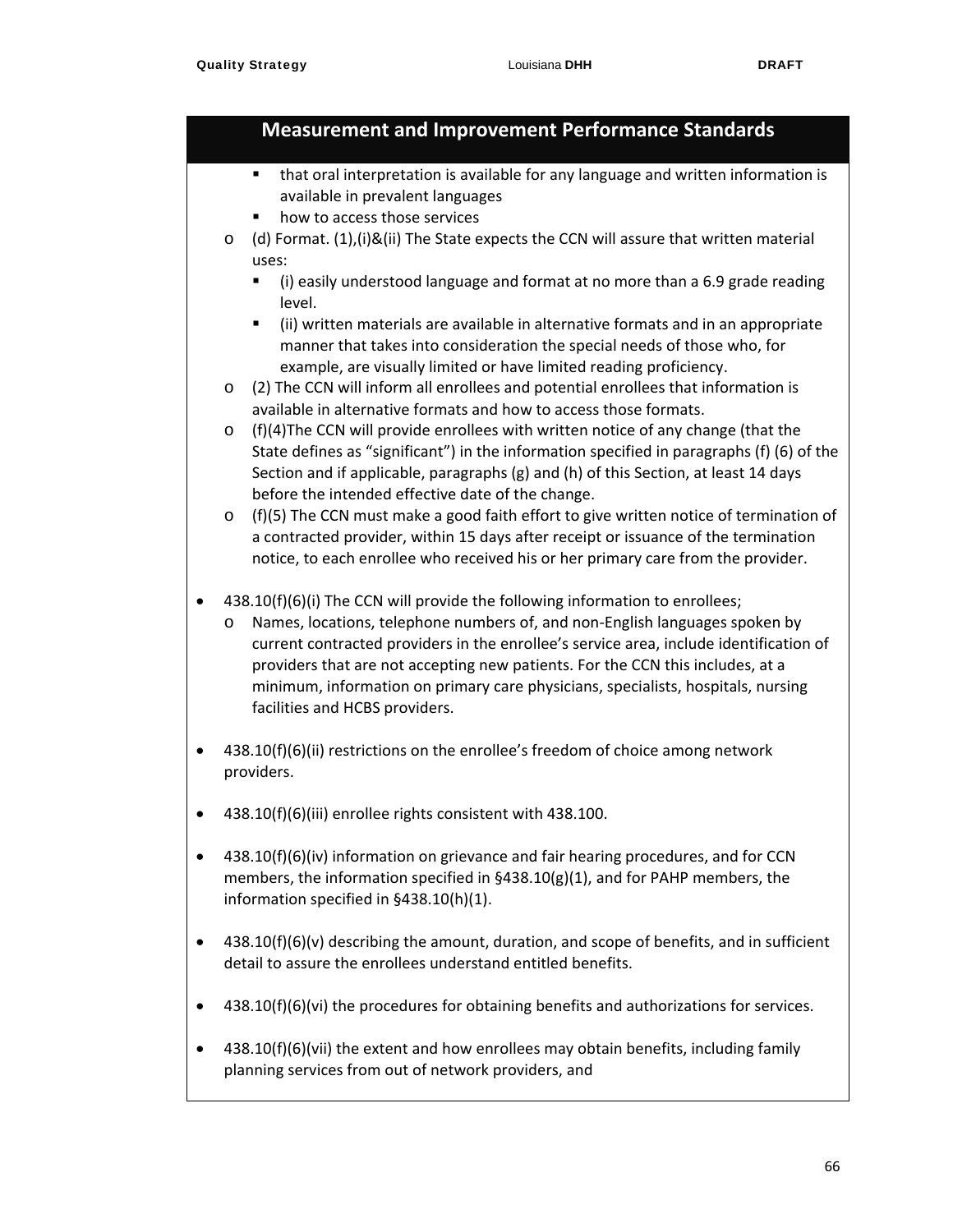## **Measurement and Improvement Performance Standards**  $\bullet$  438.10(f)(6)(viii) the extent of and how after hour emergency services are provided including:  $\circ$  438.10(f)(6)(viii), (a) what constitutes and emergency providing definitions consistent with 438.114 o 438.10(viii)(b) a prior authorization is not required for Emergency Services o 438.10(viii)(c) the process and procedures for obtaining emergency services, including use of the 911‐ telephone system o 438.10(viii)(d) locations of emergency setting and locations at which providers and hospitals furnish emergency services and post stabilization services covered under the contract  $\circ$  438.10(viii)(e) informing enrollees that they have a right to access the nearest emergency facility without regard to contracting status 438.10(6) (ix) The CCN will provide information to enrollees congruent with 422.113; 438.10 (6)(x) policy on referral for specialty care and other benefits not furnished by the enrollee's primary care provider. 438.10(6)(xi) cost sharing if any. **Information to Members 42 CFR 438.10 G** The CCN will provide enrollees with information about State fair hearing, the right to a hearing and the method for obtaining a hearing. Information to enrollees will include: o the rules that govern representation at the hearing o the right to file grievances and appeals, requirements and timeframes for filing a grievance or appeal and the availability of assistance in the filing process  $\circ$  the toll-free numbers that the enrollee can use to file a grievance or an appeal by phone o the fact that, when requested by the enrollee, benefits will continue if the enrollee files an appeal or a request for State fair hearing within the timeframes specified for filing; and the enrollee may be required to pay the cost of services furnished while the appeal is pending, if the final decision is adverse to the enrollee o any appeal rights that the State chooses to make available to providers to challenge the failure of the organization to cover a service o advance directives, as set forth in §438.6(i) (2) Additional information that is available upon request, including the following: o Information on the structure and operation of the CCN.

o Physician incentive plans as set forth in §438.6(h) of this chapter.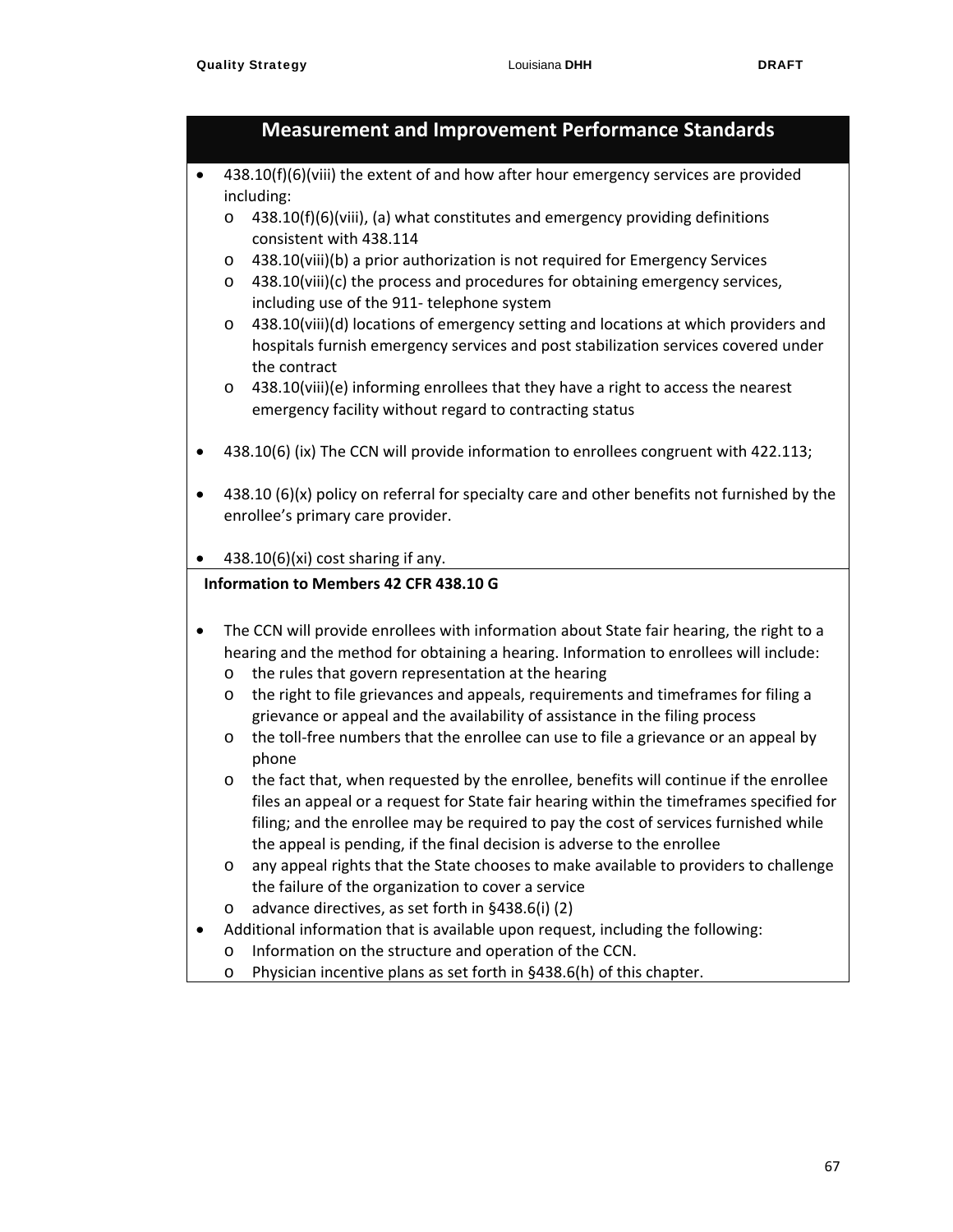## **4. Intermediate Sanctions**

The premise behind the QMS process is one of continuous quality improvement. Louisiana strongly believes in working with its CCNs in a proactive manner to improve the quality of care received by Louisiana Medicaid and CHIP recipients. However, should the need arise, part of Louisiana's quality management process is the existence of sanctions and conditions for contract termination that may be imposed should the continuous quality improvement process not be effective. The sanctions for the CCN‐P plan meet the federal requirements of 43 CFR Subpart I, as well as Louisiana's State requirements for sanctions and terminations. Because the CCN‐S plan is not a MCO, Louisiana has chosen to implement State requirements for sanctions and conditions for termination. The sanctions for the CCN‐S plans differ as they do not need to meet the federal requirements of 42 CFR Part 438 Subpart 1.

DHH will have the right to impose penalties and sanctions, arrange for temporary management, as specified below, or immediately terminate the CCN contract under conditions specified below.

Whenever the State determines that the CCN is failing to provide one or more core benefits and services, it may authorize members to obtain the covered service from another source. In the event that DHH determines that the CCN failed to maintain an adequate network of mandatory contracted provider types, a monetary penalty per incident may be assessed.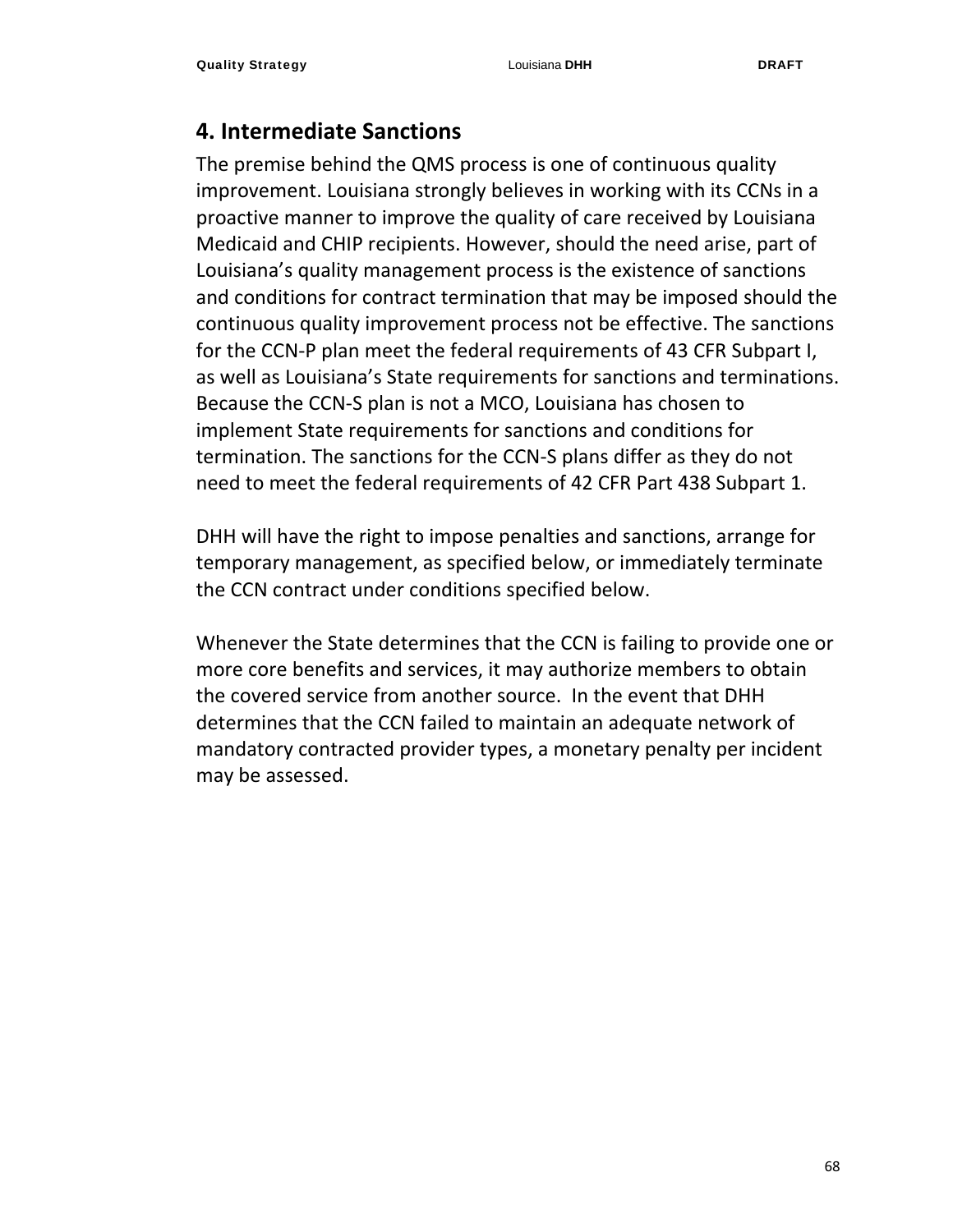The State may impose sanctions against a CCN if the CCN:

- Fails substantially to provide medically necessary services that the CCN is required to provide, under law or under its contract with DHH, to a member covered under the contract;
- Imposes on members' premiums or charges that are in excess of the premiums or charges permitted under the Louisiana Medicaid CCN program;
- Acts to discriminate against or among members on the basis of their health status or need for health care services; this includes termination of enrollment or refusal to re‐enroll a member, except for reasons in Section 11.12.2 or any practice that would reasonably be expected to discourage enrollment by recipients whose medical condition or history indicates probable need for substantial future medical services;
- Misrepresents or falsifies information that it furnishes to CMS or to DHH;
- Misrepresents or falsifies information that it furnishes to a member, potential member or health care provider;
- Fails to comply with the requirements for physician incentive plans, as set forth (for Medicare) in 42 CFR. 422.208 and 422.210;
- Has distributed directly, or indirectly through any agent or independent contractor, marketing materials that have not been approved by DHH or that contain false or materially misleading information;
- Violates any of the other applicable requirements of sections 1903(m) or 1932 of the Act and any implementing regulations;
- Has violated any of the other applicable requirements of sections 1932 or 1905(t)(3) of the Act and any implementing regulations.

Where these violations are documented, the State will require a corrective action plan (CAP) be developed and submitted within five (5) calendar days of the date of receipt of notification of the violation or non‐compliance from DHH. Upon approval by DHH, the CCN must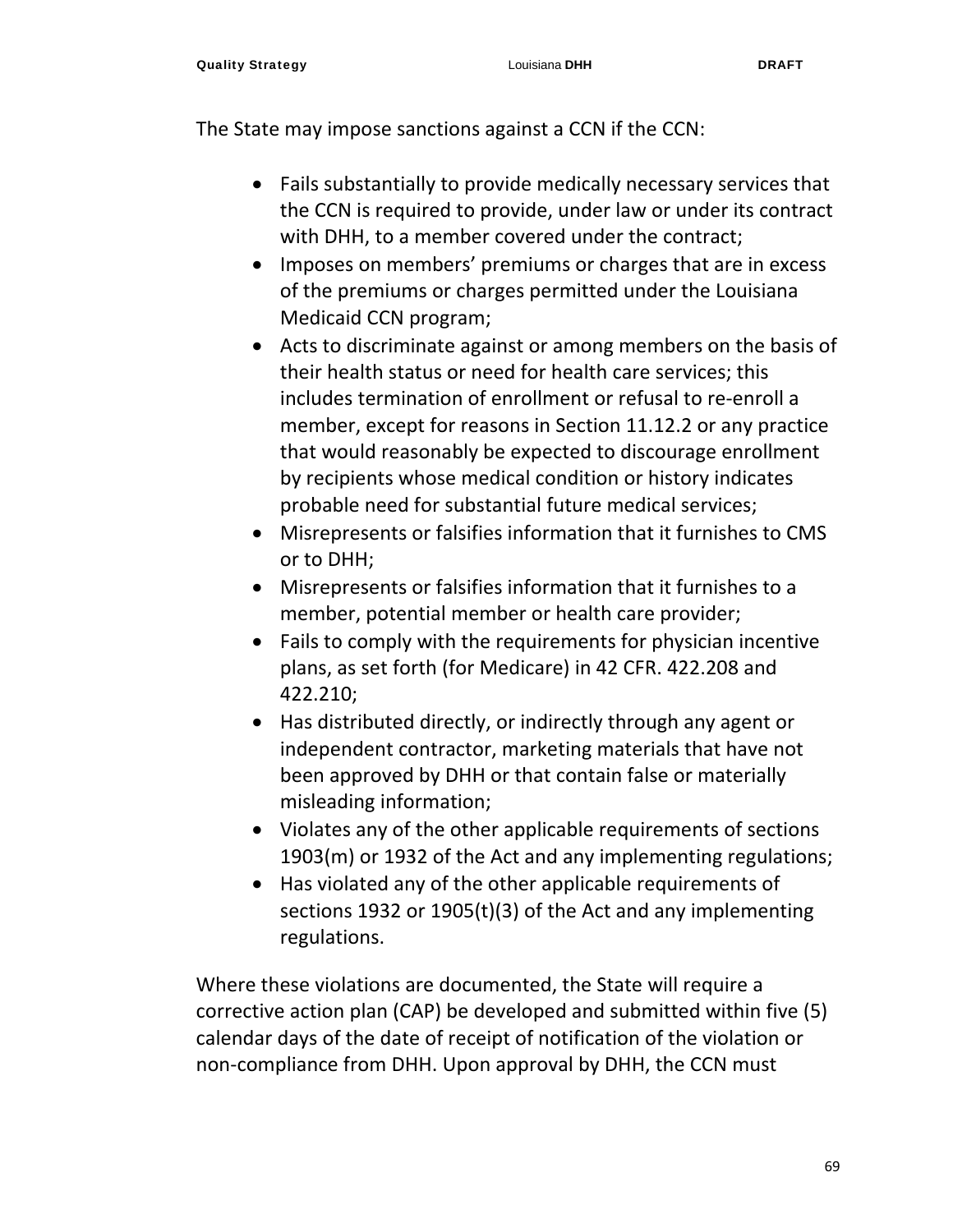implement the initial or revised CAP within the timeframes specified by the Department.

If the CAP is not successful, intermediate sanctions will be applied. The State may also choose to:

- Impose civil monetary penalties in the specified amounts
- Appoint temporary management for the CCN as provided in 42 CFR 438.706
- Grant members the right to terminate enrollment without cause and notifying the affected members of their right to disenroll
- Suspend all new enrollments, including automatic assignment, after the effective date of the sanction
- Suspend payment for members enrolled after the effective date of the sanction and until CMS or DHH is satisfied that the reason for imposition of the sanction no longer exists and is not likely to recur
- Apply additional sanctions allowed under the State statute or regulations that addresses areas of non‐compliance

The following factors will be considered in determining sanction(s) to be imposed:

- Seriousness of the offense(s);
- Patient quality of care issues;
- Failure to perform administrative functions;
- Extent of violations, history of prior violations, prior imposition of sanctions;
- Prior provision of provider education, provider willingness to obey program rules;
- Whether a lesser sanction will be sufficient to remedy the problem; and
- Actions taken or recommended by peer review groups or licensing boards.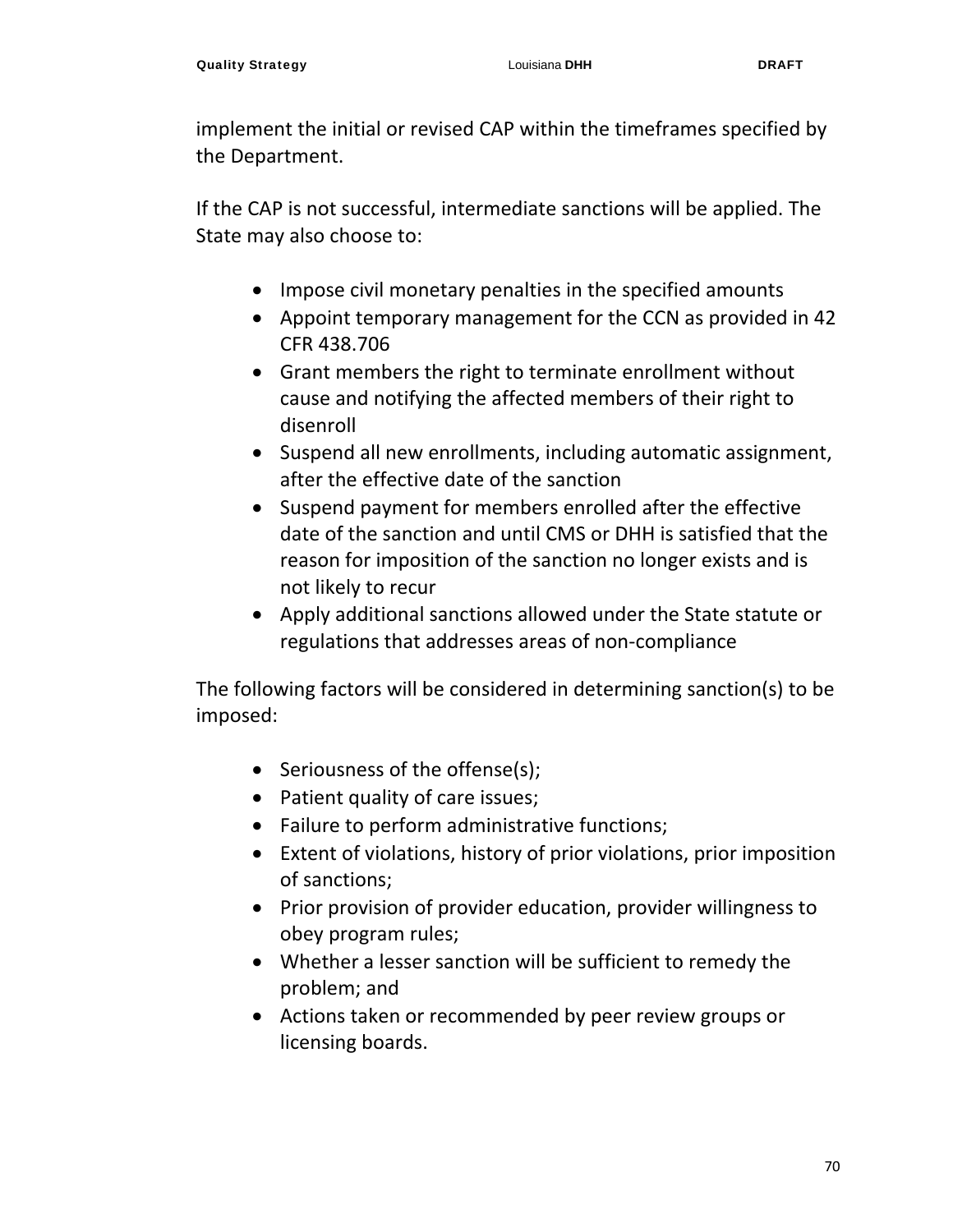If DHH determines that the CCN is out of compliance with the contract, DHH may suspend the CCN's enrollment of new members under the contract after notification by DHH. When exercising this option, DHH will notify the CCN in writing of its intent to suspend new enrollment prior to the beginning of the suspension period. The suspension period may be for any length of time specified by DHH. The Louisiana Medicaid Director may require the CCN contractor to correct any deficiencies which served as the basis for the suspension as a condition of reinstatement of enrollment activities.

The State may not terminate a contract with a CCN, unless the CCN is provided with a hearing prior to the termination. However, if the State determines that actions by the CCN or its subcontractor(s) pose a serious threat to the health of members enrolled in the CCN, DHH may terminate the contract immediately. In this event, the CCN will be given an opportunity to enroll in another CCN or move to fee-for-service.

Temporary management will be imposed by DHH if it finds that:

- There is continued egregious behavior by the CCN, including, but not limited to, behavior that is described in 42 CFR 438.700 or that is contrary to any requirement of sections 1903(m) and 1932 of the Social Security Act; or
- There is substantial risk to member's health; or
- The sanction is necessary to ensure the health of the CCN's members while improvements are made to remedy violations under 42 CFR 438.700 or until there is an orderly termination or reorganization of the CCN.

The State may not delay imposition of temporary management to provide a hearing before imposing temporary management. In addition, the State will not terminate temporary management until it determines that the CCN can ensure that the sanctioned behavior will not recur.

DHH's election to appoint temporary management shall not act as an implied waiver of DHH's right to terminate the contract, suspend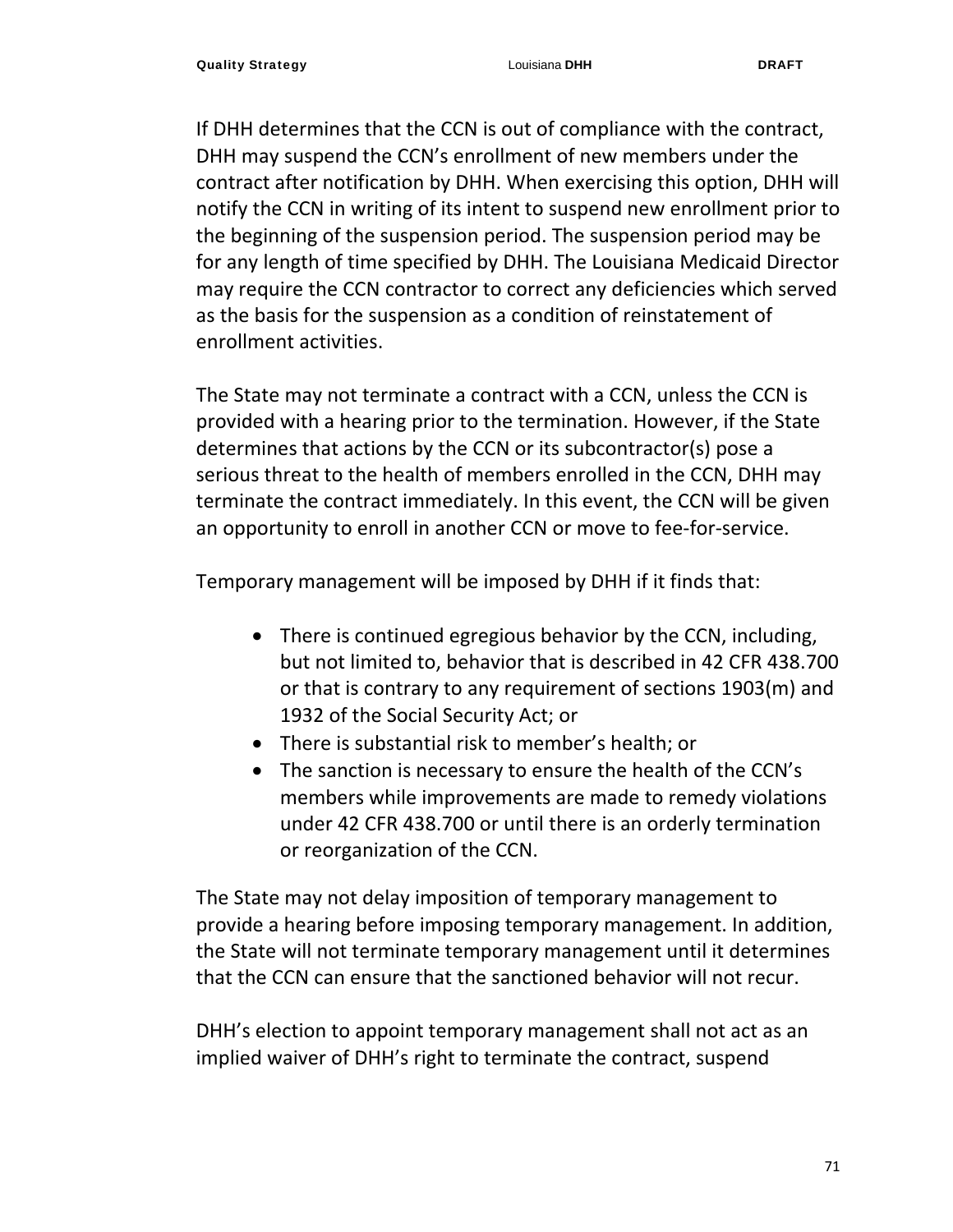enrollment or to pursue any other remedy available to DHH under the contract.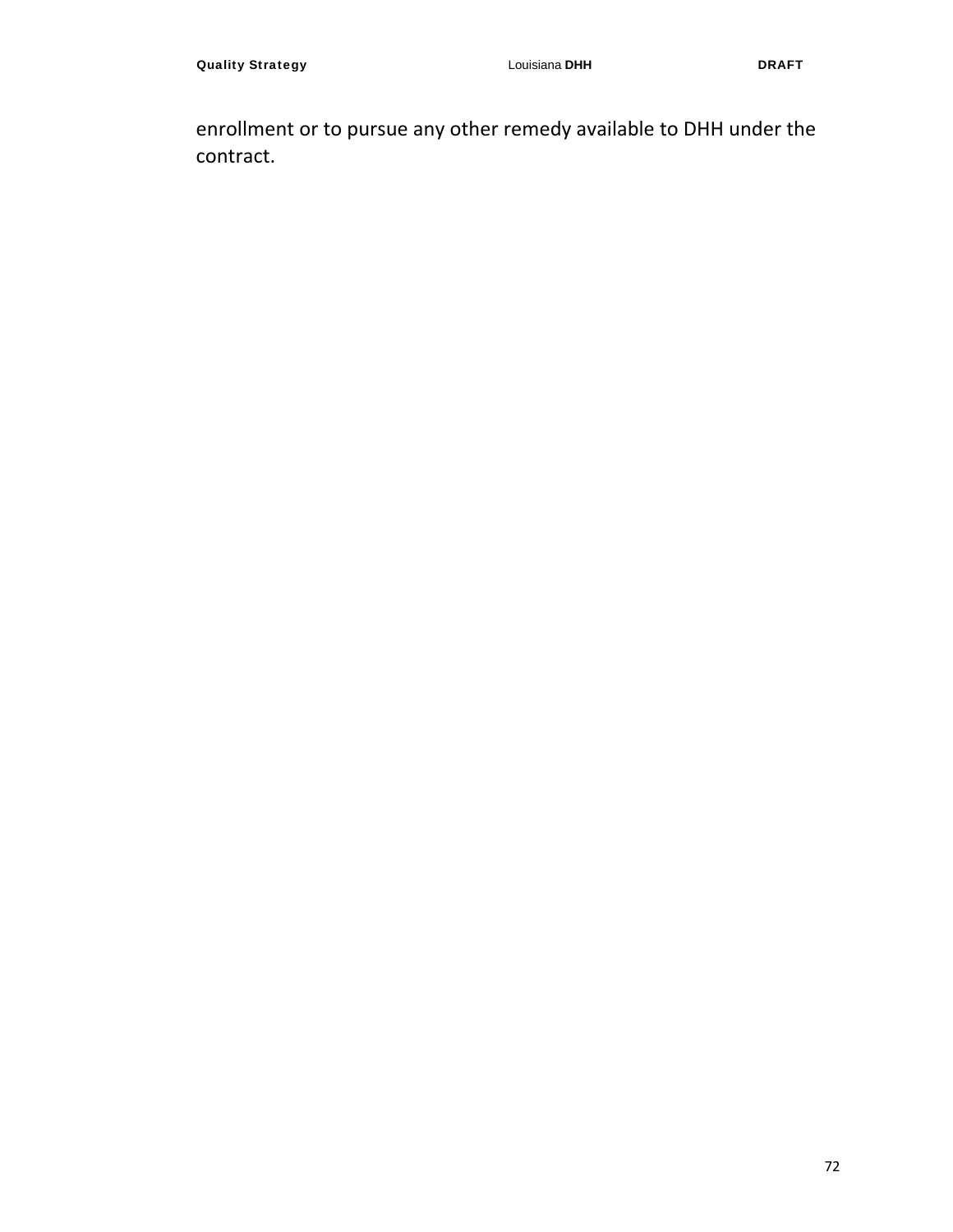

# **Quality Assessment and Performance Improvement**

## **1. Monitoring Mechanisms – State Monitoring and Evaluation**

As required by CFR 438.204(b)(3), Louisiana will regularly monitor and evaluate the CCN's compliance with the standards. The State will engage in a variety of methods to ensure that the CCN develops and implements a quality plan that meets the expectations communicated through the QMS, the managed care contract and compliance requirements specified within Balanced Budget Act (BBA) regulations. Monitoring mechanisms for required standards are summarized in the table below.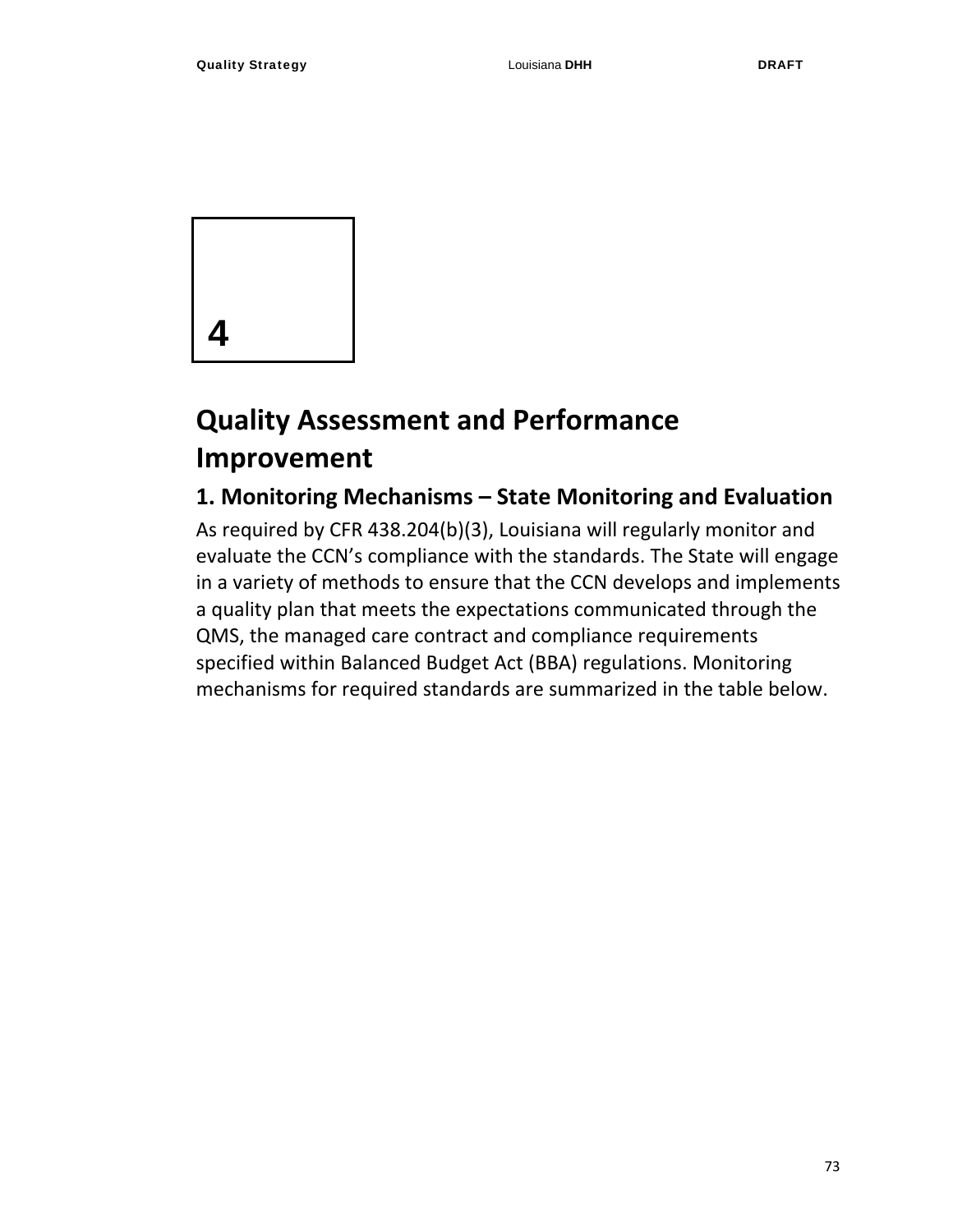Table 6: Monitoring activities

| Monitoring                                   | Member                    | Provider     | Grievance &  | <b>EQRO</b>               | <b>CNN</b>                                          | <b>CNN</b>               | <b>CNN</b>                                           | Admini-         |
|----------------------------------------------|---------------------------|--------------|--------------|---------------------------|-----------------------------------------------------|--------------------------|------------------------------------------------------|-----------------|
| Mechanism                                    | <b>CAHPS</b><br>Survey    | Survey       | Appeal Log   | Report                    | Performance<br>Measures<br>(HEDIS,<br>CHIPRA, AHRQ) | Validated<br><b>PIPs</b> | Reporting<br>(Clinical,<br>Operations &<br>Financial | strative<br>PMs |
| <b>Access to Care Standards</b>              |                           |              |              |                           |                                                     |                          |                                                      |                 |
| Availability of<br>Services                  | $\mathsf{X}$              |              | X            | $\boldsymbol{\mathsf{X}}$ |                                                     |                          | $\mathsf{X}$                                         | $\mathsf{X}$    |
| Network Adequacy                             | $\boldsymbol{\mathsf{X}}$ |              | $\mathsf{X}$ | $\boldsymbol{\mathsf{X}}$ | $\mathsf{X}$                                        |                          | $\mathsf{X}$                                         | $\mathsf{X}$    |
| Coordination and<br>Continuity of Care       | $\mathsf{X}$              | $\mathsf{X}$ | $\mathsf{X}$ | X                         |                                                     |                          | $\mathsf{X}$                                         |                 |
| Special Health Care<br>Needs                 | $\mathsf{X}$              |              |              | $\boldsymbol{\mathsf{X}}$ | $\mathsf{X}$                                        |                          | $\mathsf{X}$                                         |                 |
| Coverage and<br>Authorization of<br>Services | $\mathsf{X}$              | $\mathsf{X}$ | $\mathsf{X}$ | $\mathsf{X}$              |                                                     |                          | $\mathsf{X}$                                         | $\mathsf{X}$    |
| <b>Structure and Operational Standards</b>   |                           |              |              |                           |                                                     |                          |                                                      |                 |
| Provider Selection<br>and Credentialing      |                           | $\mathsf{X}$ |              | X                         |                                                     |                          | $\mathsf{X}$                                         |                 |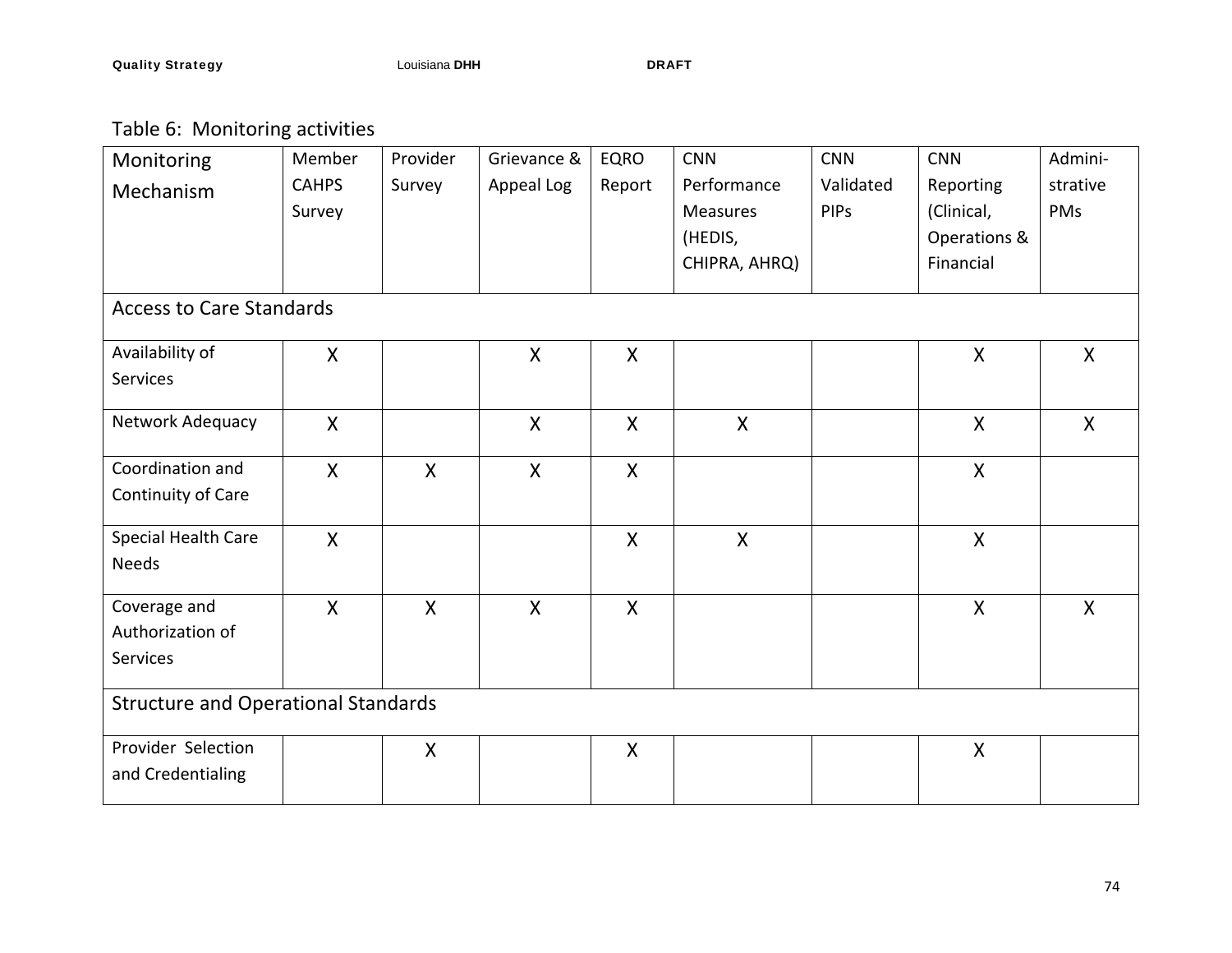**Quality Strategy DRAFT CONSIDER LOUISIANA DRAFT** 

| Monitoring      | Member       | Provider | Grievance & | EQRO   | <b>CNN</b>    | <b>CNN</b>  | <b>CNN</b>   | Admini-  |
|-----------------|--------------|----------|-------------|--------|---------------|-------------|--------------|----------|
| Mechanism       | <b>CAHPS</b> | Survey   | Appeal Log  | Report | Performance   | Validated   | Reporting    | strative |
|                 | Survey       |          |             |        | Measures      | <b>PIPs</b> | (Clinical,   | PMs      |
|                 |              |          |             |        | (HEDIS,       |             | Operations & |          |
|                 |              |          |             |        | CHIPRA, AHRQ) |             | Financial    |          |
|                 |              |          |             |        |               |             |              |          |
| Confidentiality | X            |          | Χ           | Χ      |               |             | Χ            |          |
|                 |              |          |             |        |               |             |              |          |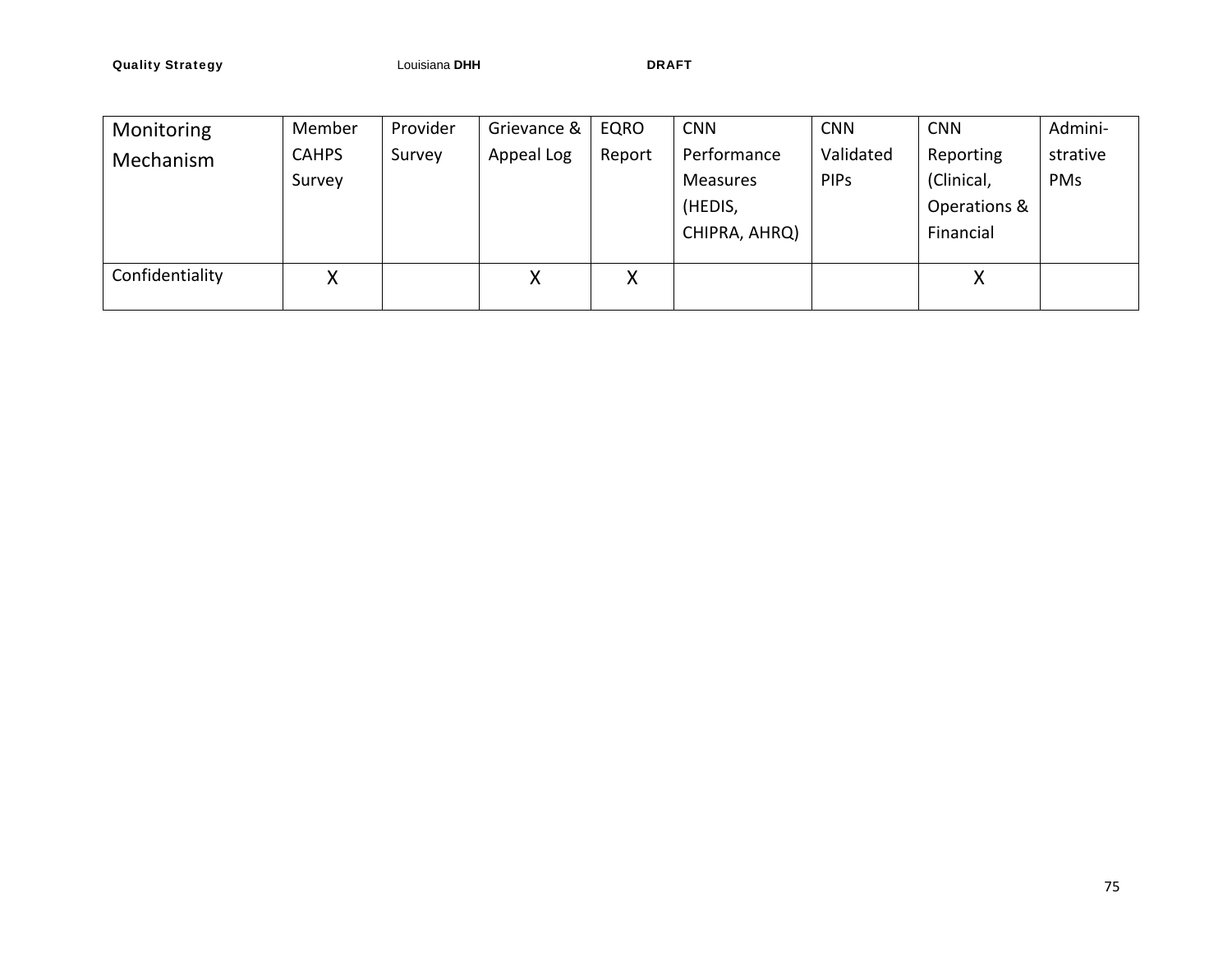| Enrollment and                                            |   |  |   | $\boldsymbol{\mathsf{X}}$ |              |              | $\mathsf{X}$ |              |
|-----------------------------------------------------------|---|--|---|---------------------------|--------------|--------------|--------------|--------------|
| Disenrollment                                             |   |  |   |                           |              |              |              |              |
| Grievance Systems                                         | X |  | X | $\boldsymbol{\mathsf{X}}$ |              |              | $\mathsf{X}$ |              |
| Sub-contractual                                           |   |  |   | X                         |              |              | $\mathsf{X}$ |              |
| Relationships & Delegation                                |   |  |   |                           |              |              |              |              |
| Quality Measurement and Performance Improvement Standards |   |  |   |                           |              |              |              |              |
| <b>Practice Guidelines</b>                                |   |  |   | X                         | $\mathsf{X}$ | $\mathsf{X}$ | $\mathsf{X}$ |              |
| QAPI                                                      |   |  |   | X                         |              | X            | X            |              |
| <b>Health Information</b>                                 |   |  |   | $\boldsymbol{\mathsf{X}}$ | X            | $\mathsf{X}$ |              |              |
| Systems                                                   |   |  |   |                           |              |              |              |              |
| <b>PIPS</b>                                               |   |  |   | $\boldsymbol{\mathsf{X}}$ | $\mathsf{X}$ | $\mathsf{X}$ | $\mathsf{X}$ | $\mathsf{X}$ |
| PMs                                                       |   |  |   | X                         |              |              | $\mathsf{X}$ |              |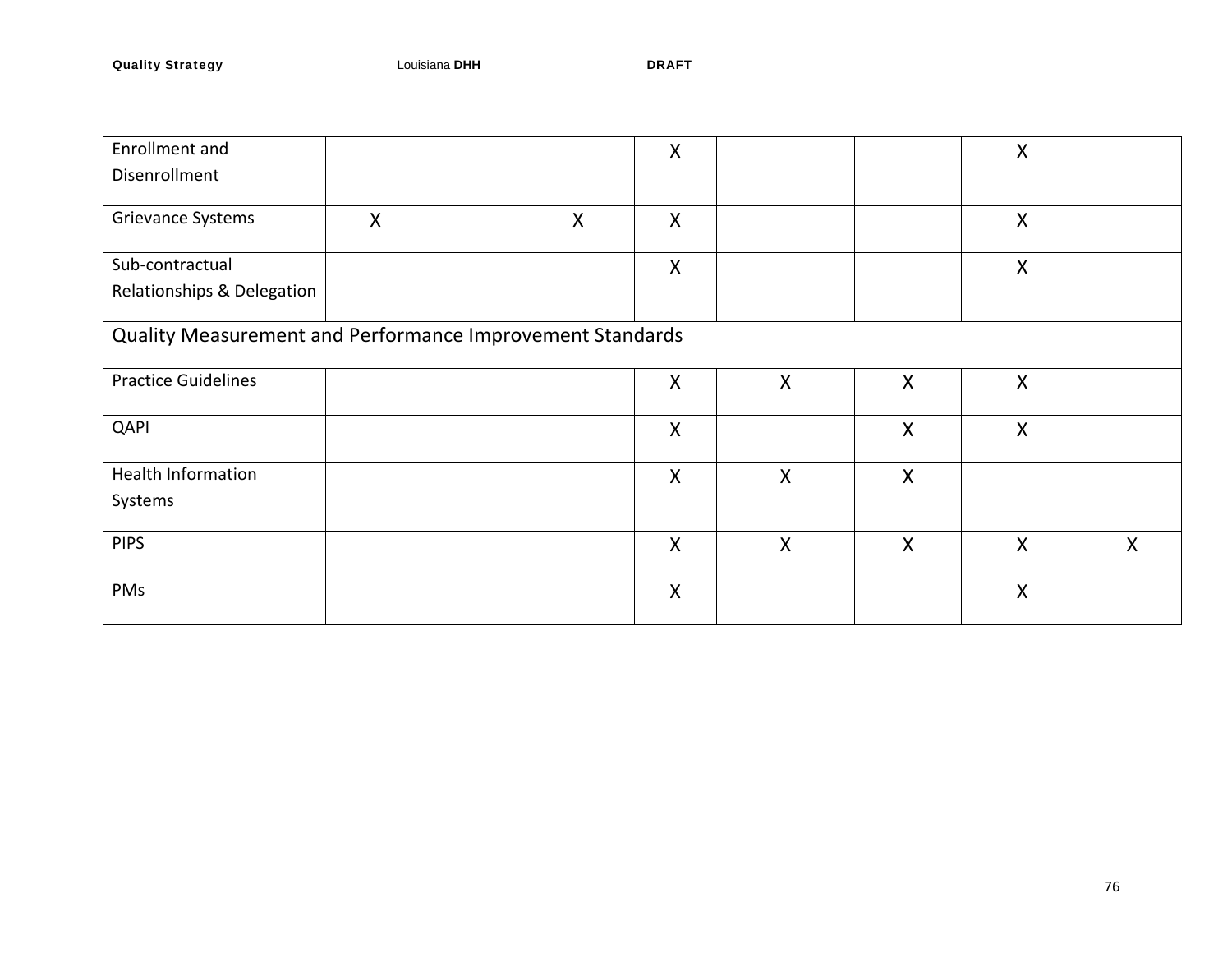Each CCN establishes a QAPI that specifies regular scheduled meetings and mechanisms to review and analyze data and reports, identify root causes, barriers and improvement interventions. CCNs must submit reports to DHH as referenced in Chapter 2 of this Quality Strategy. The Medicaid Managed Care Quality Team reviews and monitors reports submitted from the CCNs. The Organization Chart and Table 1 in the Quality Management Strategy Implementation section of Chapter 1 depict the monitoring and oversight process. If the MMCQT and/or the Health Plan Managers determines that the CCN's quality performance is not acceptable, the CCN will be required to submit a CAP. If the CCN fails to provide a CAP within the time specified, DHH will sanction the CCN in accordance with the provisions of sanctions set forth in the CCN contract and may immediately terminate all new enrollment activities and automatic assignments.

Monitoring mechanisms will include:

- 1. Member and Provider Satisfaction Survey
	- a) Member Satisfaction: In order to assess the quality and appropriateness of care to all Medicaid enrollees, Louisiana is requiring that CCNs administer a CAHPS survey designed to measure client experience and satisfaction with the CCN. Each CCN must enter into an agreement with a vendor that is verified by NCQA to perform CAHPS surveys. The survey is administered annually to a statistically valid random sample of clients who are enrolled in health plans at the time of the survey. The surveys will provide valid and reliable data for individual plan results in a specific service delivery area. Analyses can also provide statistical analysis for targeting improvement efforts and comparison to national and State benchmark standards. The CAHPS Health Plan Survey 4.0 for Medicaid Enrollees will be used and includes: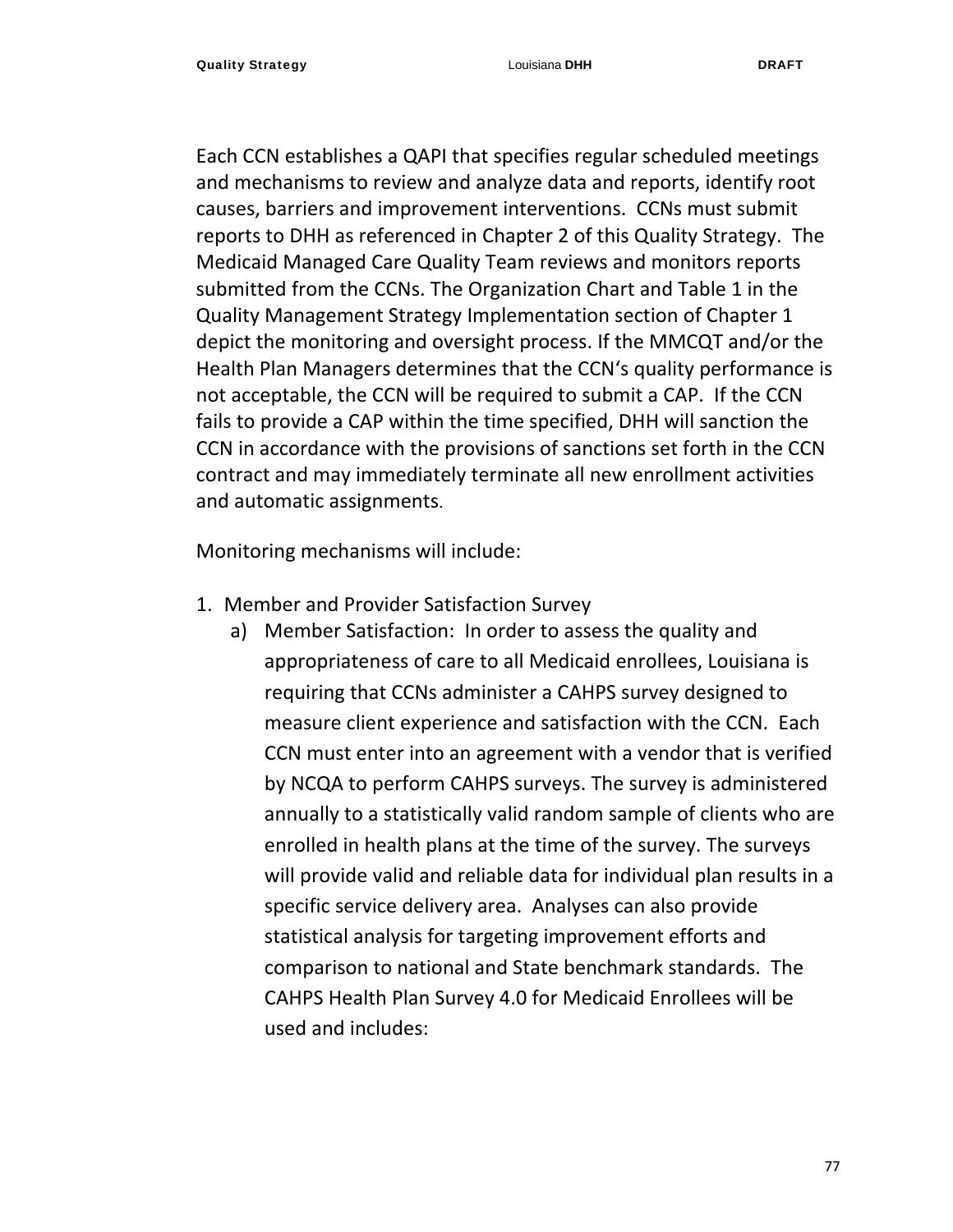- Getting Needed Care
- Getting Care Quickly
- How Well Doctors Communicate
- Health Plan Customer Service
- Global Ratings

Monitored by: Medicaid Managed Care Quality Team.

Frequency: Annually

b) Provider Satisfaction Surveys will be administered by the CCN annually to assess satisfaction with provider enrollment, provider communications, provider education, provider complaints, claims processing (CCN‐P), utilizations review processes and support toward patient‐centered medical home (PCMH) implementation. Feedback from the surveys will enable plans and the State to identify provider issues and areas for improvement.

Monitored by: Medicaid Managed Care Quality Team.

Frequency: Annually

2. Grievance/Appeal Logs

State review of CCN‐established process for maintaining records of all grievances and appeals, with sufficient data to identify the person who makes the grievance or appeal and the date of receipt, nature, resolution and date of resolution for each grievance and appeal. Copies of grievances and appeals redacted of PHI will be posted on the www.makingmedicaidbetter.com website.

Review of grievance and appeal data and information is also used to assess quality and utilization of care and services. Results from ongoing analysis are applied to evaluation of compliance with quality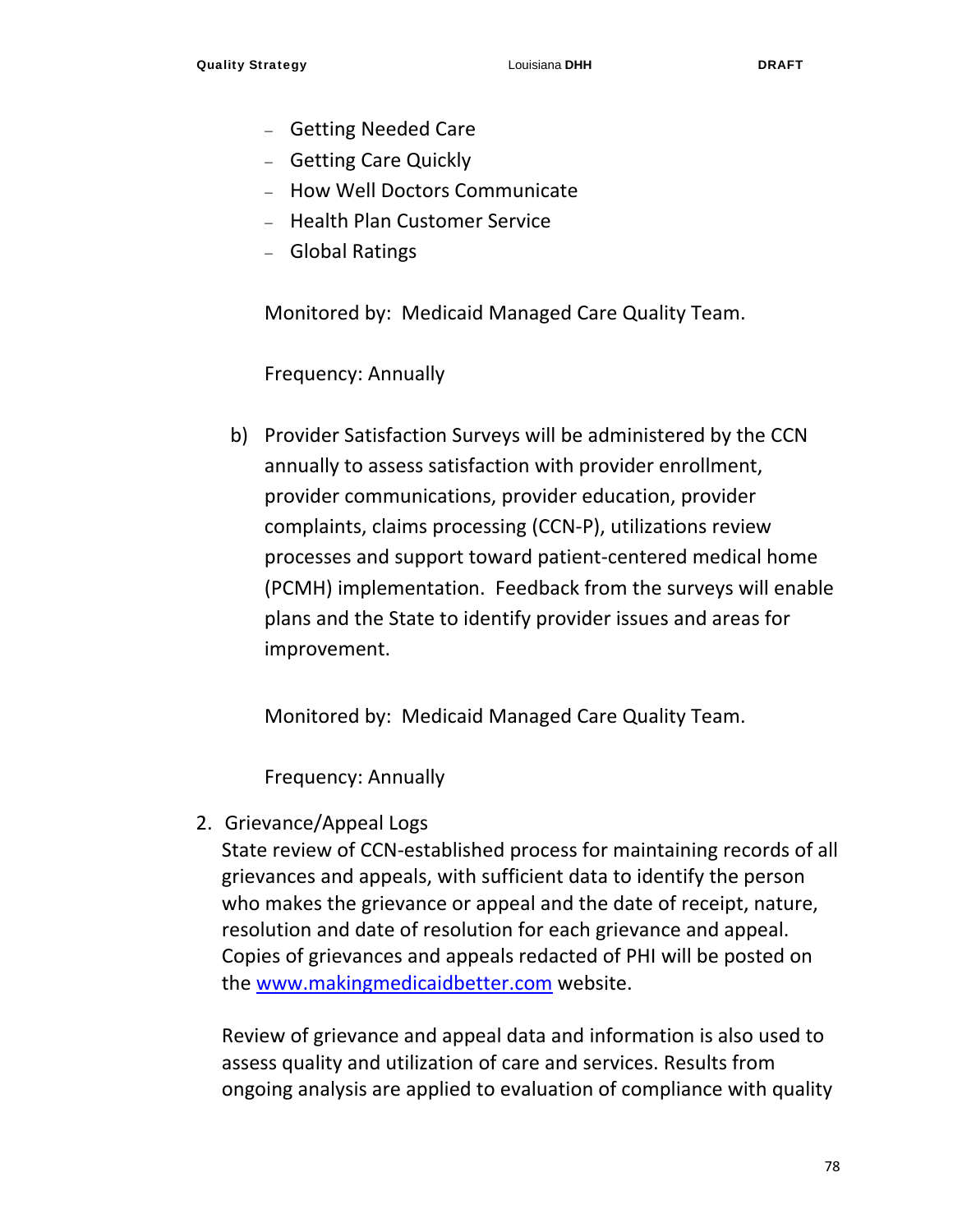expectations. CCNs are subject to monetary penalties if more than 10% of their adverse decisions are reversed at the State Fair Hearing level. State Fair Hearings are being contracted to the Division of Administrative Law.

Monitored by: Medicaid Managed Care Quality Team.

Frequency: Monthly and quarterly summary

#### 3. EQRO

Following a competitive procurement, the State has contracted with Island Pro Review Organization for EQRO functions. Results of the EQR ensured the State's compliance with BBA regulations and assessed the CCNs for compliance with requirements as addressed in the QMS and the CCN contract. The EQRO monitors availability of services, delivery of network adequacy, timely access to care, cultural consideration, primary care and coordination/continuity of services, special health care needs, coverage and authorization of services, emergency and post stabilization services, provider selection/credentialing, enrollment and disenrollment, grievance systems, practice guidelines, quality assessment and performance improvement program, health information systems, performance improvement projects and performance measurement. The EQRO report also includes evaluation of how effectively the CCNs address improvement recommendations from the EQRO the prior year.

In accordance with 42 CFR 438.228 (b), during the EQR process, a random sampling of grievance and appeal charts will be selected to monitor the CCNs and their providers and subcontractors to ensure they are providing timely notification to enrollees of the delegated State Fair Hearing.

Monitored By: Medicaid Managed Care Quality Team.

Frequency: Annually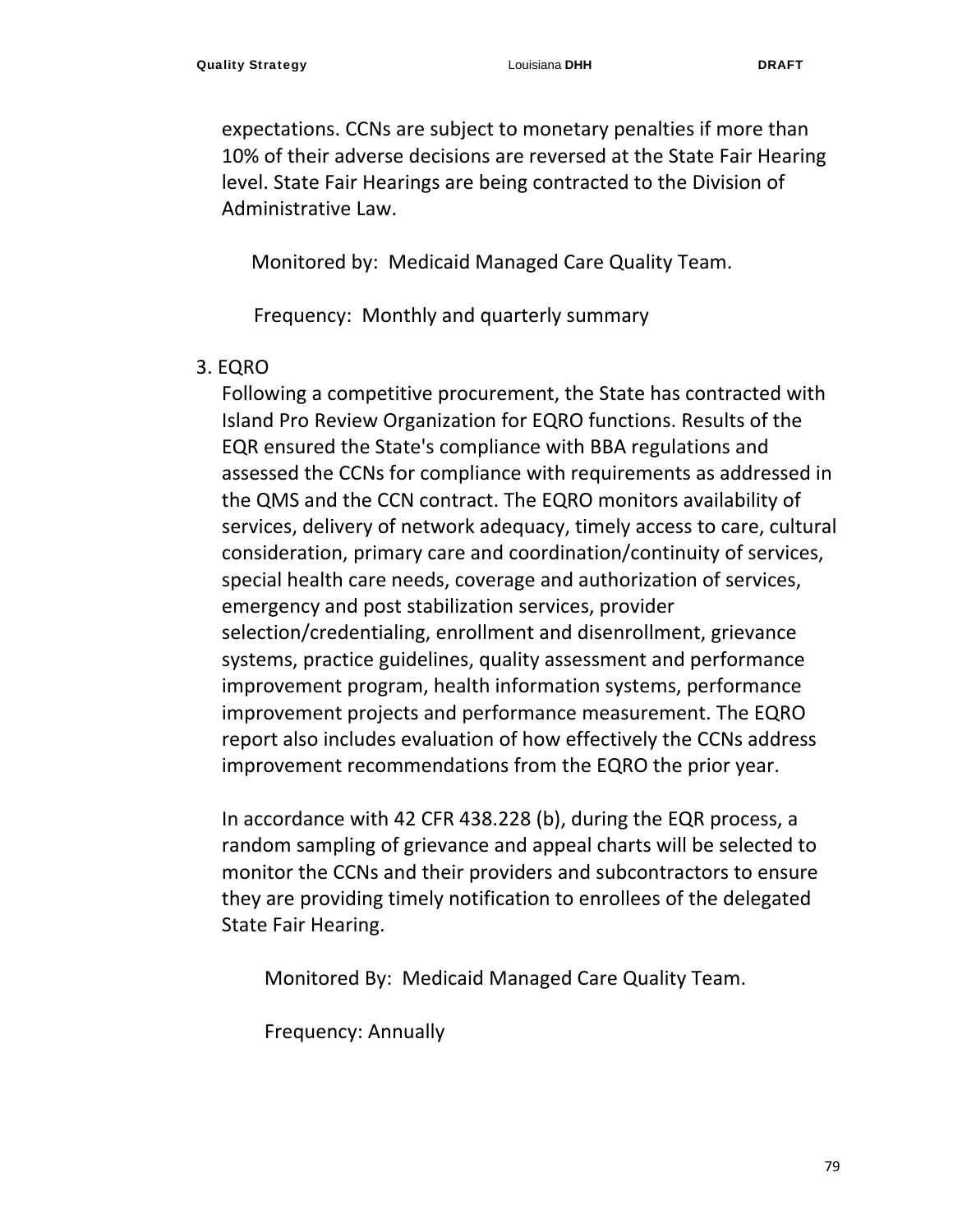#### 4. CNN PMs

The EQRO conducts validation of PMs selected by the State and reported during the preceding twelve months. Results of the PM validation process will be compliant and demonstrate actual results on an annual basis, progressing toward achievement of the stated goal for that measure.

Monitored by: Medicaid Managed Care Quality Team.

Frequency: Quarterly and annually, based on contract requirements for specific performance standard

#### 5. CNN PIPs

The EQRO conducts validation of PIPs. PIPs will be analyzed, compared to expected outcomes, and determinations to continue or adjust will be based upon results.

Monitored by: Medicaid Managed Care Quality Team.

Frequency: Annually

6. CCN Reporting:

DHH monitors CCNs through reporting that includes incentive based measures as identified in Chapter 2, section 5 and contractually required reporting as identified in Chapter 2, section 6 of this Quality Management Strategy. This includes an annual review and approval of the plan's written quality management plans and the annual evaluation of effectiveness.

Review and analysis of CCN required reports provides the opportunity for tracking and trending of progress on an ongoing basis. The CCN is required to submit a variety of reports on a monthly, quarterly or annual basis. These reports allow the State to provide oversight for quality measures and identify trends early. Corrective action plans are required for measures that fall below minimum performance benchmarks.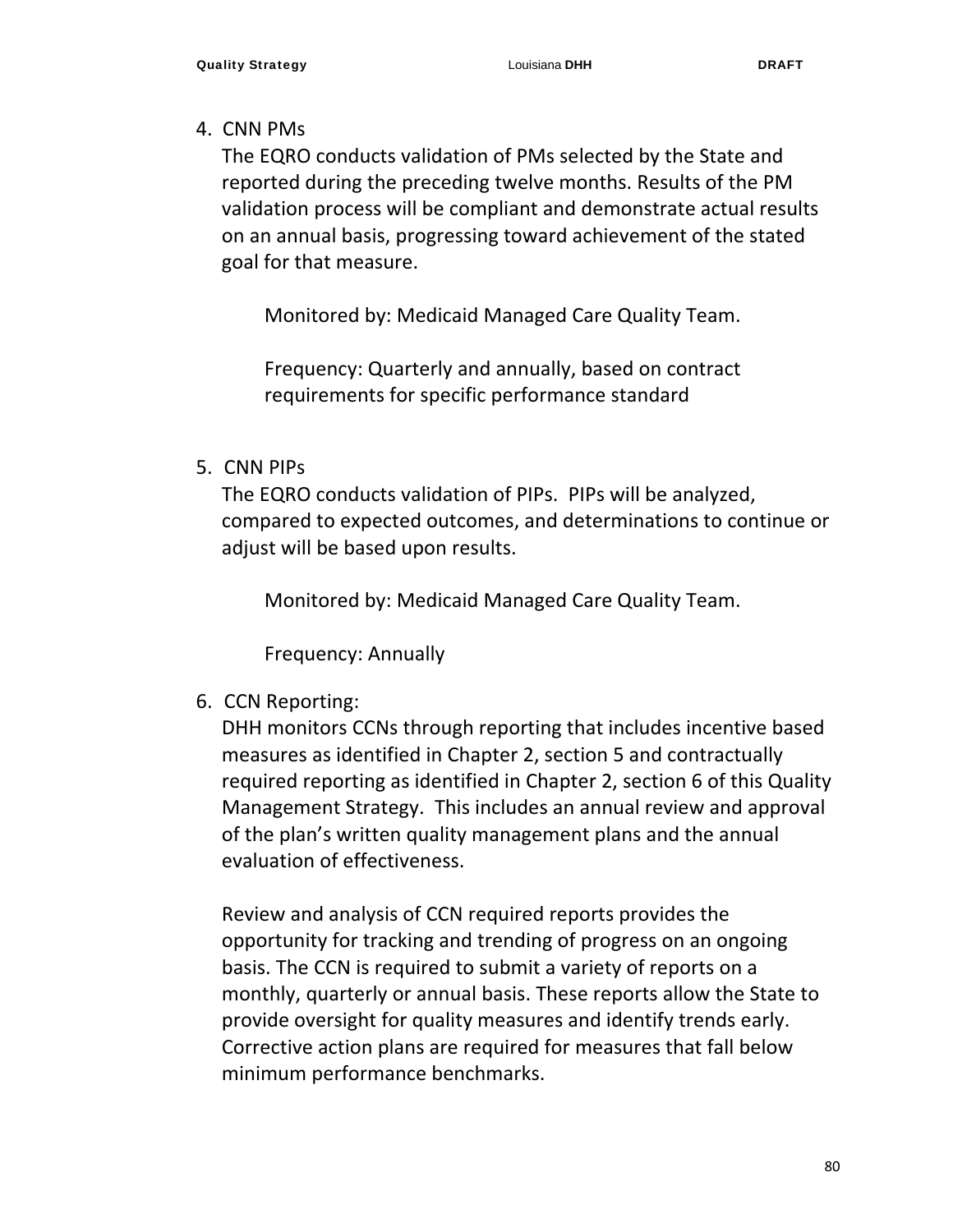Monitored by: Medicaid Managed Care Quality Team.

Frequency: Weekly, monthly, quarterly and annual reports as defined in the CCN‐S and CCN‐P Reporting Requirements Section

7. Administrative System Performance Measures CCNs collect and report on the Administrative System Performance Measure outcomes in order to monitor and evaluate the successful implementation of the CCN program.

Monitored By: Medicaid Managed Care Quality Team.

Frequency: Monthly

## **2. Non‐Duplication Strategy**

Non‐duplication regulation provides states the option to use information from a private accreditation review to avoid duplication with the review of select standards required under 42 CFR 438.204(g). The standards that may be considered for this deemed compliance, as referenced in 438.204(g), are those listed in Subpart D of the regulations for access to care, structure and operations and measurement and improvement. However, Louisiana Department of Insurance does not currently require that managed care plans licensed and doing business in Louisiana become accredited by a national accrediting organization; therefore, DHH will not implement a non‐duplication strategy at this time. DHH will require contracted CCNs to become accredited as early as possible.

#### **3. Health Information Technology**

Each CCN must maintain a health information system that collects, analyzes, integrates and reports data and can achieve the objectives of this Section. The system must provide information on areas, including, but not limited to, utilization, grievances and appeals and disenrollments for other than loss of Medicaid eligibility.

At a minimum, each CCN is required to comply with the following: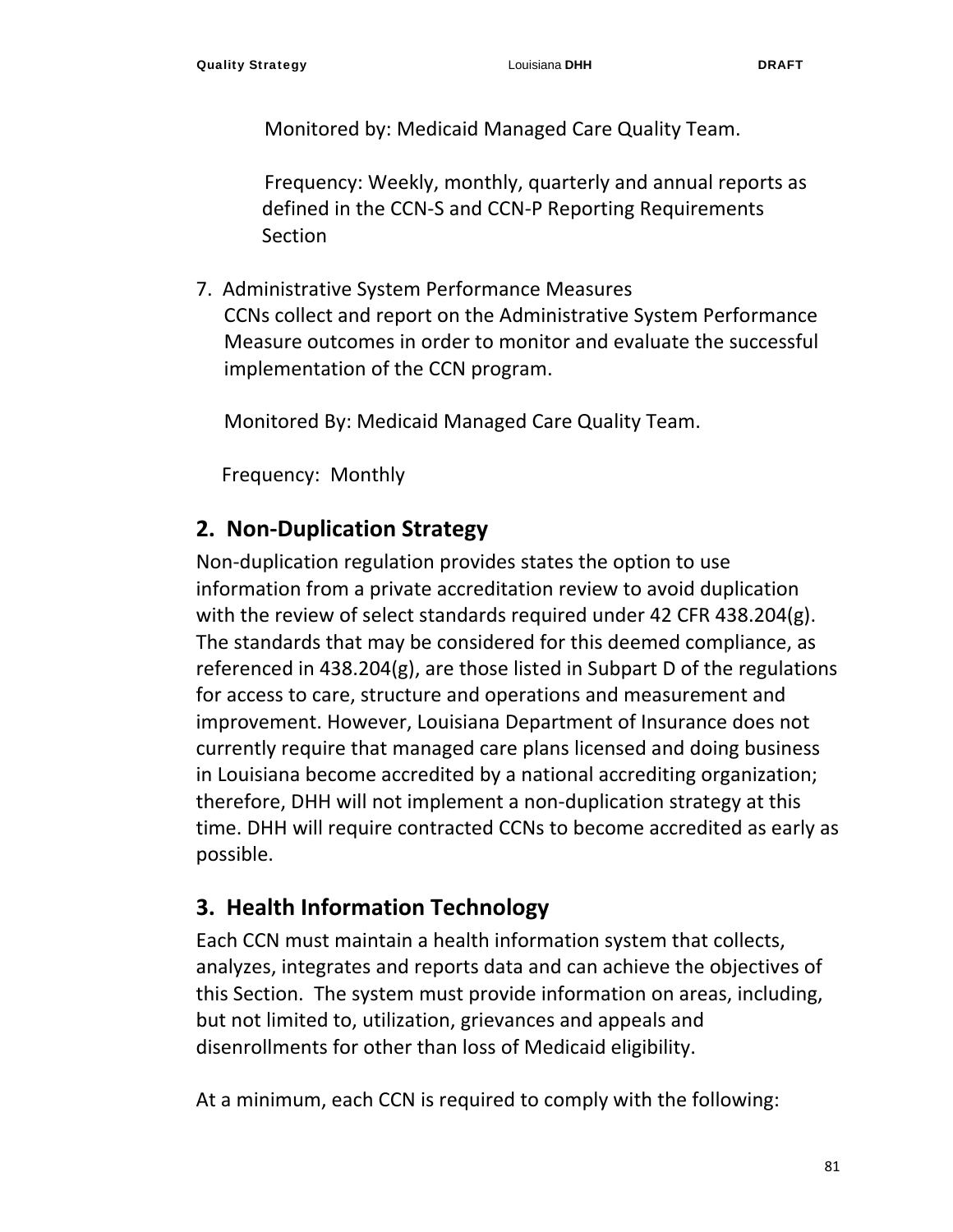- i. Collect data on member and provider characteristics, as specified by the Department, and on services furnished to members through an encounter data system or other methods as specified by the Department.
- ii. Ensure that data received from providers is accurate and complete by:
	- a. Verifying the accuracy and timeliness of reported data;
	- b. Screening the data for completeness, logic and consistency; and
	- c. Collecting service information in standardized formats to the extent feasible and appropriate.
- iii. Make all collected data available to the Department and upon request to CMS.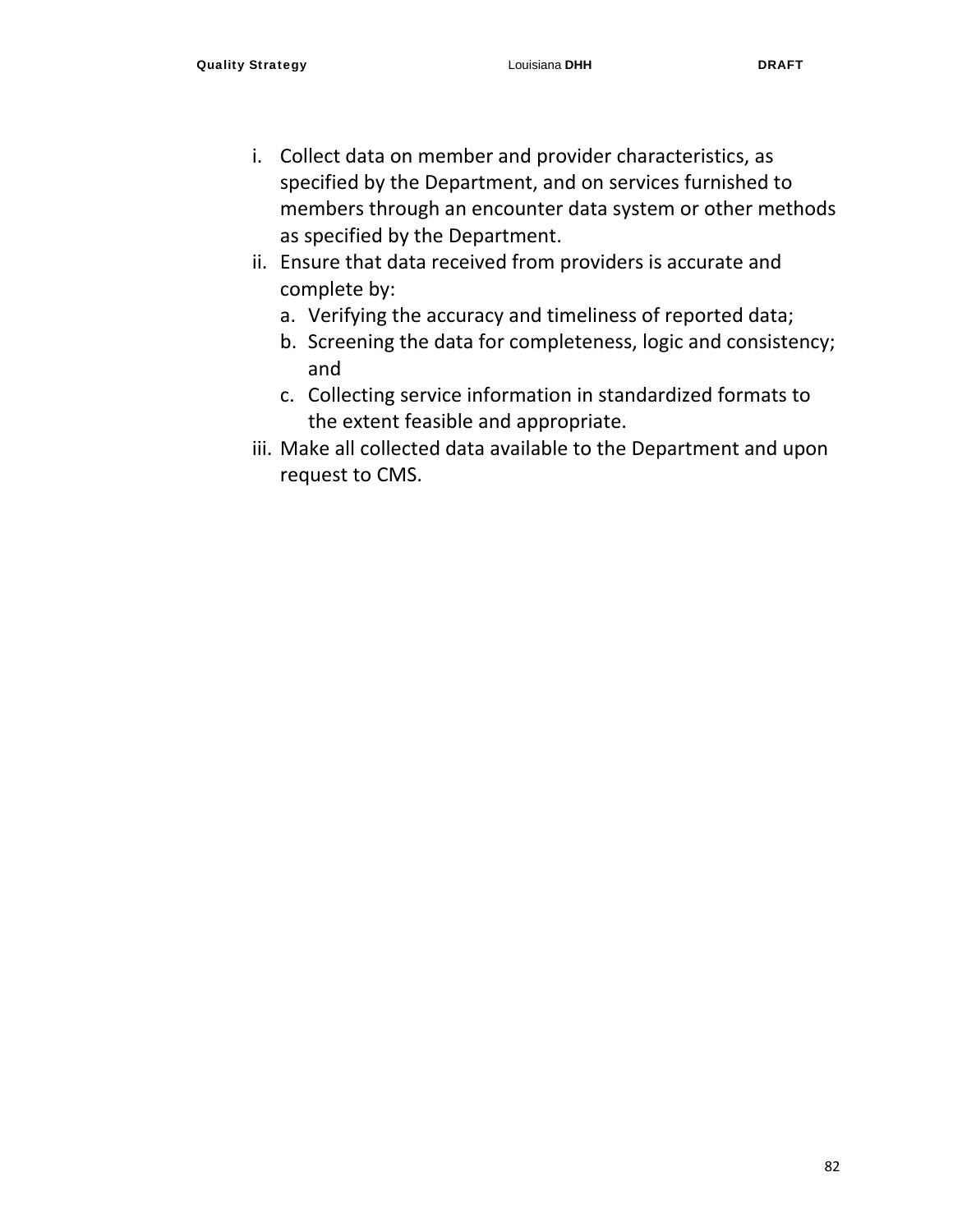

## **Improvement and Interventions**

#### **1. Performance Measure Validation**

Performance measures provide information regarding directions and trends in the aspects of care and service being measured. The information is used to focus and identify future quality activities and direct interventions to improve quality of care and services. Performance measures are tracked and trended, and information will be used to focus future quality activities. CCNs performing poorly in certain performance measures are expected to conduct root cause analyses and identify appropriate interventions for improvement. The EQRO will validate and make improvement recommendations for seven PMs each year for each CCN. The seven PMs will include five incentive-based measures and two additional measures, one of which will be calculated using administrative methodology, and the other will be calculated using hybrid methodology.

#### **2. Performance Improvement Projects**

A PIP is intended to improve the care, services or member outcomes. DHH selects PIP topics to be performed by the CCNs, and the CCNs also select topics individually that address specific areas of concern.

The general expectations for PIPs include:

Year 1: PIP development process, appropriate study topic, clearly defined study question and indicators, correctly identified study population, baseline results, valid sampling methods, accurate and complete data collection, analyses identify interventions for the re‐measurement year;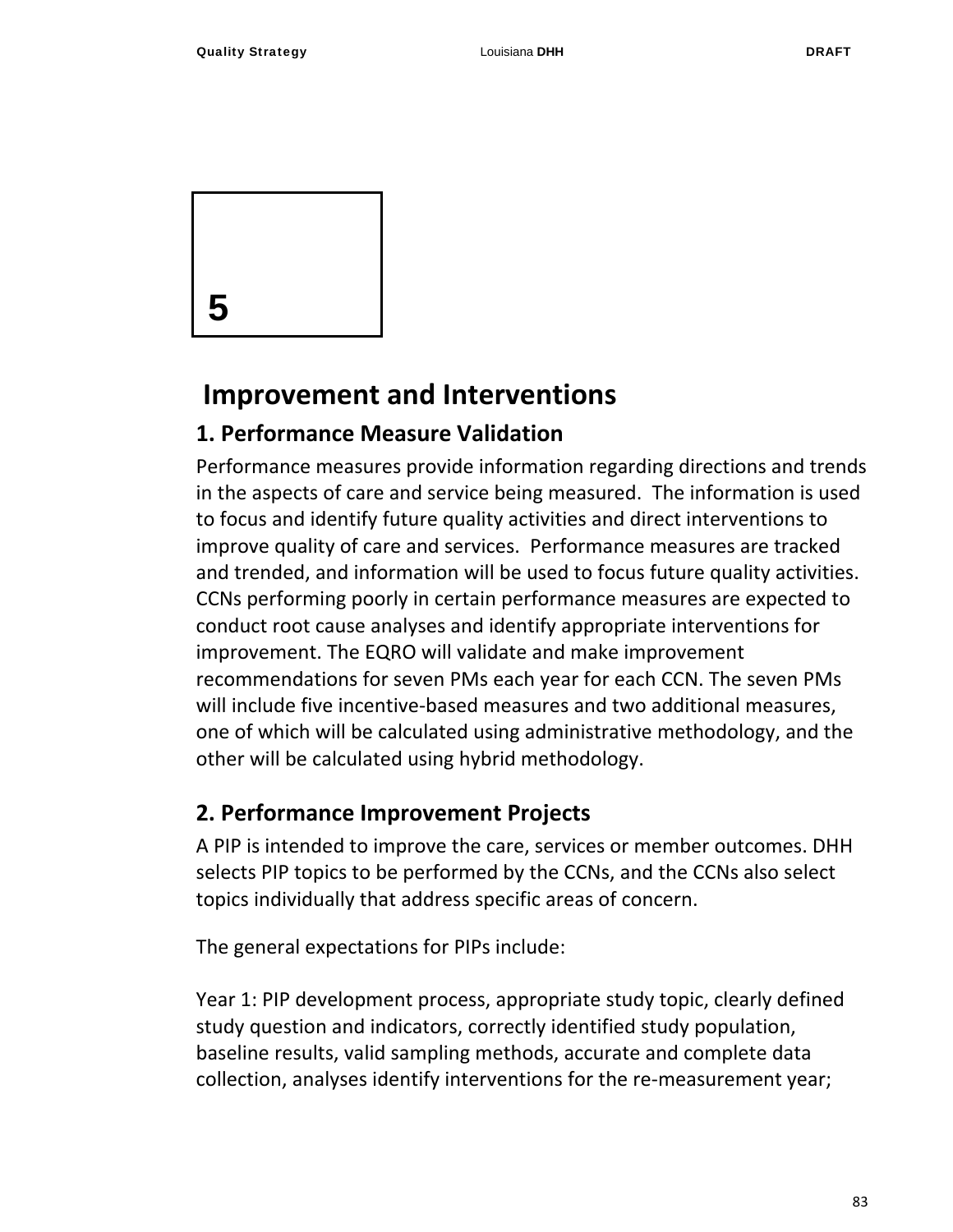Year 2: Interventions implemented and results reported;

Year 3: Re-measurement and ongoing improvement with adjustment in interventions, as appropriate;

Year 4: Re‐measurement demonstrating ongoing improvement or sustainability of results, and future years to be determined based on results, sustainability and member needs.

Each CCN will perform a minimum of two State‐approved PIPs, one clinical and one non‐clinical. The DHH‐required PIP during the first contract year is "Ambulatory Care Measure – Emergency Department Visit category ‐ The number of emergency department visits per 1,000 member months". The CCN shall choose the second PIP from eligible projects as listed in Chapter 2, Table 3, Section 2 of this Quality Strategy. DHH may require an additional PIP each successive year to reach a maximum of four (4) PIPs.

The EQRO will validate two PIPs in the first year, with the possibility of an additional PIP each year to reach a maximum of four PIPs per CCN each year. Results are expected to demonstrate progress toward achievement of the identified goal.

#### **3. Public Reporting**

DHH has established the website www.makingmedicaidbetter.com to post public reporting regarding quality activities and progress toward quality goals. Posting may include results of performance measure reporting displayed by CCN in a simple and understandable format for review by consumers, providers and stakeholders.

## **4. Collaboration**

Louisiana will implement and maintain a robust quality improvement framework, including a Medicaid Managed Care Quality Team. Ongoing collaboration will involve the Louisiana Healthcare Quality Forum, the Medicaid Advisory Committee, the Birth Outcomes Initiative and the DHH/CCN Member Advisory Committee, which will be established. This framework and these committees will support the quality improvement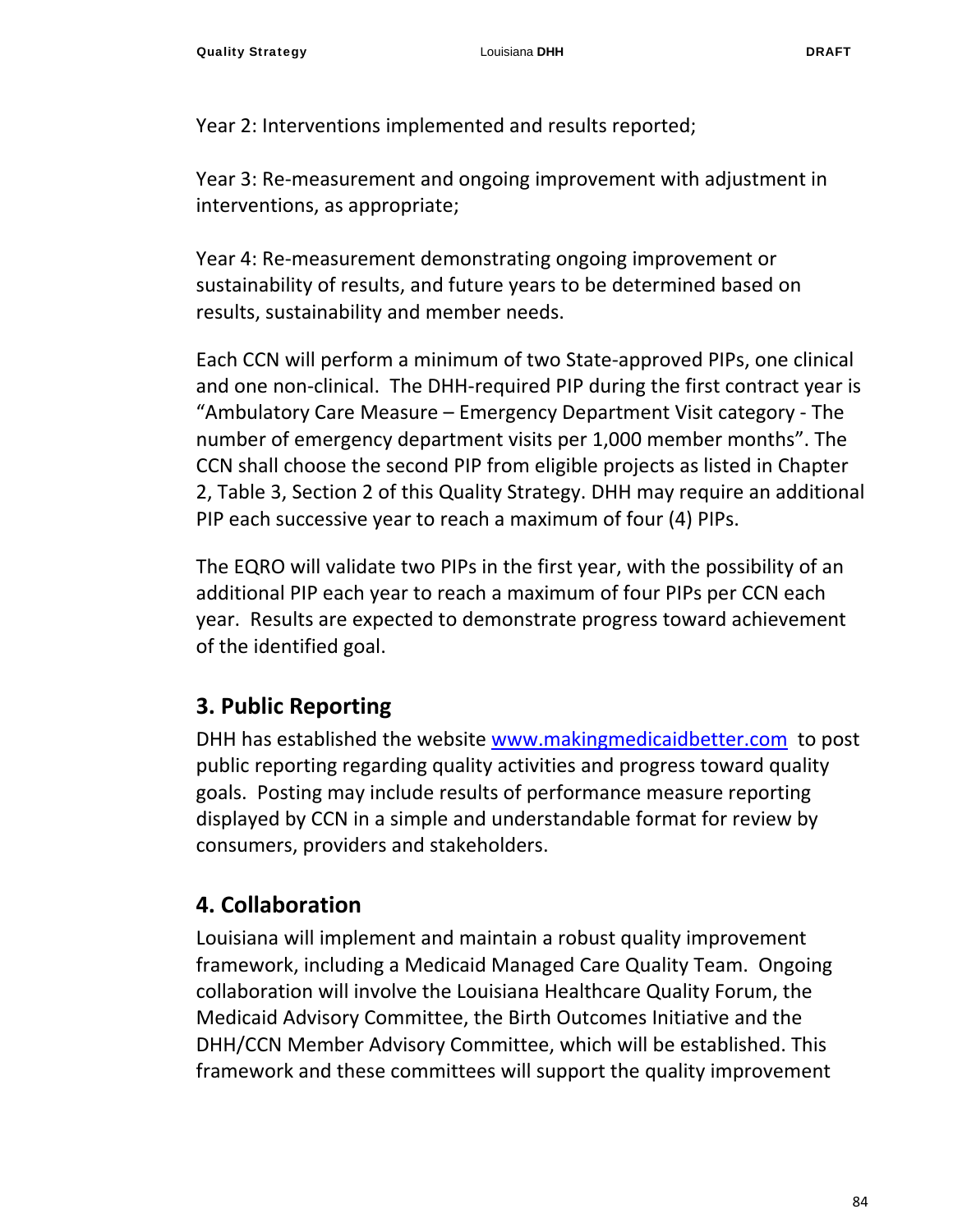process, provide resources to implement quality improvement initiatives and monitor performance against quality strategy goals and objectives.

One statewide collaborative effort is the Birth Outcomes Initiative (BOI). This priority initiative is focused on developing a plan for increased coordination of resources and targeted investments that can make positive impacts on birth outcome measures such as preterm birth, low birth weight, and hospital-based maternity care. Along with these targeted investments, greater access to quality care and improved data collection have the potential to lead to significant cost savings in Medicaid and across DHH while creating a healthier generation of Louisianans. Participation on the BOI team includes 80 quality and measurement experts, hospitals and health systems leaders, health plans, clinicians, consumers and community partners committed to improving the health of women and infants in Louisiana. Team members represent medical professional organizations, hospitals, providers, consumers and community partners.

Performance measures provide information regarding directions and trends in the aspects of care being measured. This information is used to focus and identify future quality activities and direct interventions for existing quality activities. The Quality Strategy Committee will assist plans in analyzing HEDIS, CAHPS and utilization data. Topic‐specific workgroups will be used to help with particular quality issues. For measures progressing toward or meeting goals, ongoing measurement with barrier analysis may continue. Measures meeting goals for at least two consecutive cycles may continue to be measured or, to ensure improvement is maintained, may be placed on an annual re‐measurement cycle. For measures demonstrating consistent lack of progress or goal achievement, corrective action plans may be required to assist the contractor in meeting measurement expected results. The corrective action must demonstrate appropriate actions to positively impact measurement results.

Selective PMs will be validated during the EQR process, with a corrective plan required for areas of non‐compliance. Sanctions may be implemented should other efforts of cooperation fail.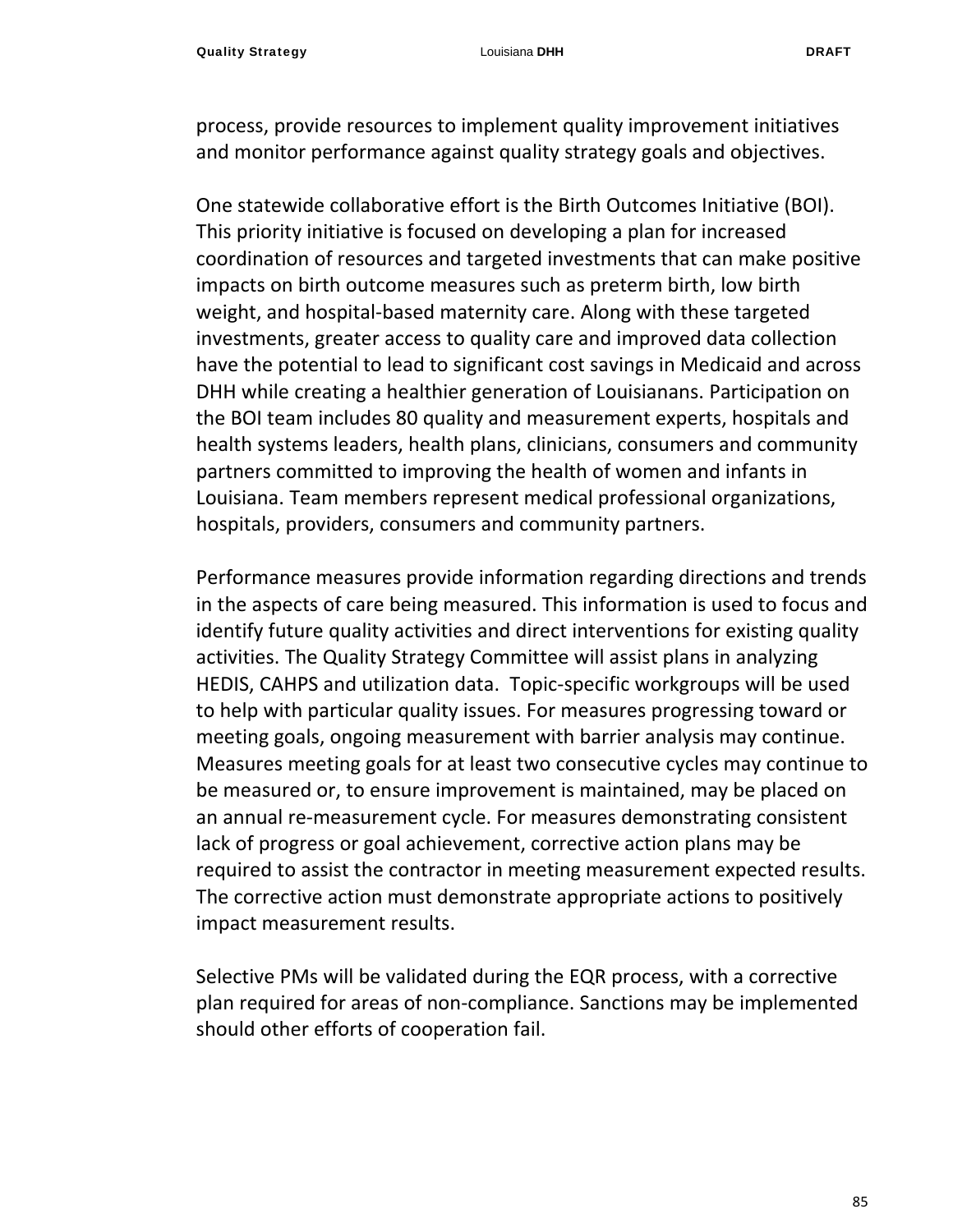## **5. Pay‐for‐Performance**

DHH does plan to implement a Pay for Performance Program. This financial incentive program will be aligned with the goals of the CCN Program in that it is a program that will reward CCNs for gains in members' access to health care services and improved program quality and efficiency of the CCN's delivery system through provider practice improvements.

For CCN‐Ps, incentives will be based on a CCN's performance measure outcomes for each calendar year. A maximum of 2.5% (0.5% for each of the five (5) incentive‐based measures) may be deducted for up to twelve months, effective October following the measurement year if results fall below the benchmarks established by DHH.

CCN‐S plans are eligible for shared savings after actual medical costs and the enhanced PCCM fees are reconciled against the established per capita prepaid benchmarks. The amount of shared savings for which the CCN is eligible is also contingent upon quality performance measure outcomes. A maximum of 100% eligible (20% for each of the five (5) incentive‐based performance measures) savings payout will be contingent upon the CCN's performance measure outcomes each calendar year or otherwise specified by DHH. All incentive based and Level I performance measures that fall below performance standards will require a CAP.

The incentive‐based measures selected by DHH, and presented in the following table, are also found in Chapter 2 of the QMS and Appendix J of the CCN RFP. DHH will finalize benchmarks for these measures following review of 2011 HEDIS results.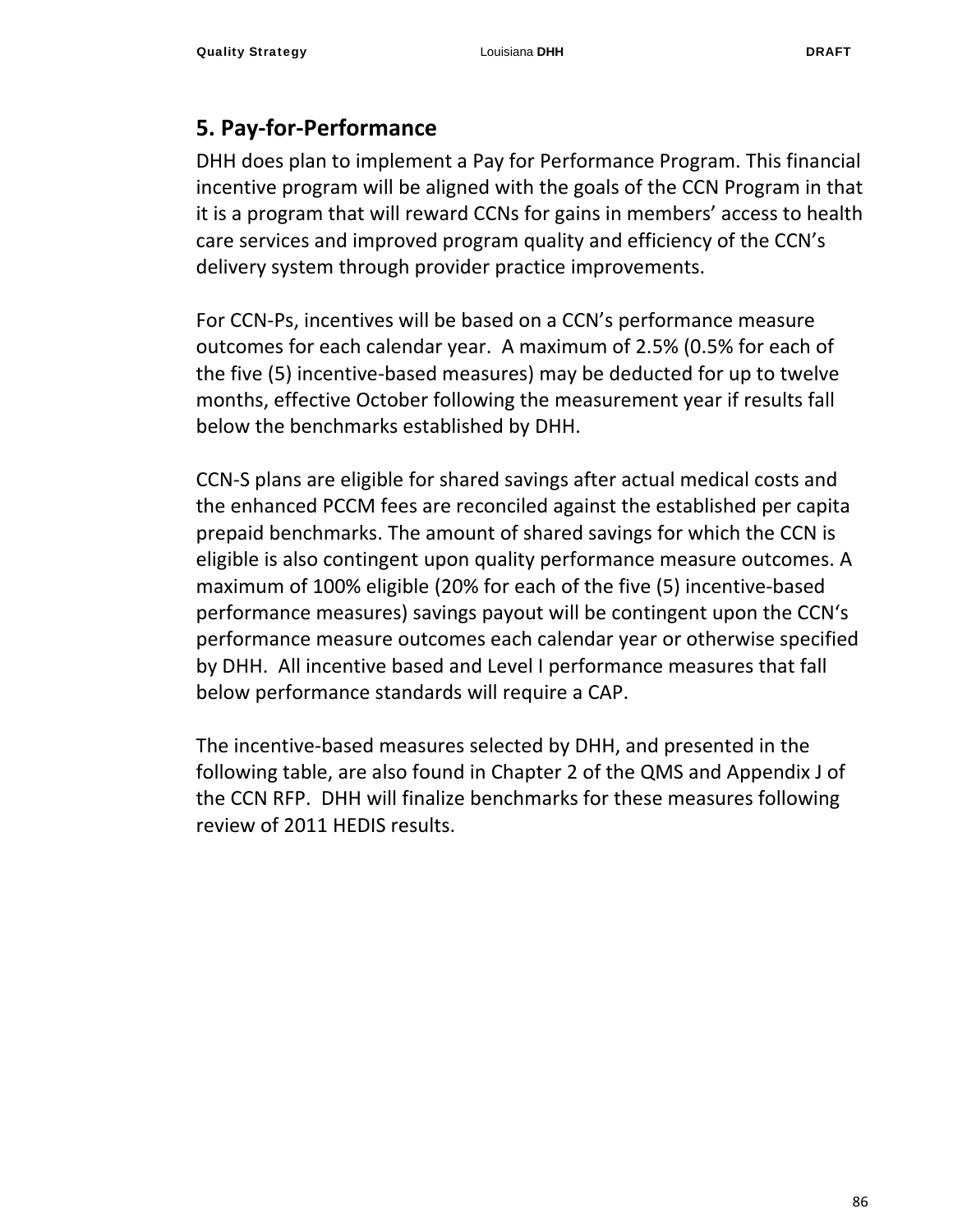#### **TABLE 7: Incentive Measures**

| <b>Access and Availability</b><br>of Care                                 | <b>Effectiveness of Care</b>                 | <b>Use of Services</b>                  |                                                               |
|---------------------------------------------------------------------------|----------------------------------------------|-----------------------------------------|---------------------------------------------------------------|
|                                                                           |                                              |                                         |                                                               |
|                                                                           |                                              |                                         | \$\$ Well-Child                                               |
| \$\$ Adults' Access to<br>Preventive/Ambulatory<br><b>Health Services</b> | \$\$ Comprehensive<br>Diabetes Care<br>HbA1c | \$\$ Chlamydia<br>Screening in<br>Women | Visits in the Third,<br>Fourth, Fifth and<br>Sixth of Life    |
| **HEDIS                                                                   | **HEDIS                                      | **HEDIS/CHIPRA                          | **HEDIS/CHIPRA                                                |
|                                                                           |                                              |                                         | \$\$ Adolescent Well-<br><b>Care Visits</b><br>**HEDIS/CHIPRA |
|                                                                           |                                              |                                         |                                                               |

In addition, during the first two years of implementation of the CCN‐S Program, distribution of any savings achieved will be contingent upon the CCN‐S meeting established contract reporting requirements, benchmarks for specified clinical performance measures and/or compliance with the Contract, as determined by DHH and approved by CMS.

#### *A. Intermediate Sanctions and Corrective Action Plans*

To be effective, the quality improvement process should be one of continuous quality improvement. The State will work with the CCNs in a proactive manner to improve quality of care provided by the plan to members. Intermediate sanctions and CAPs will be used only when other strategies and tools have been considered and have not been effective.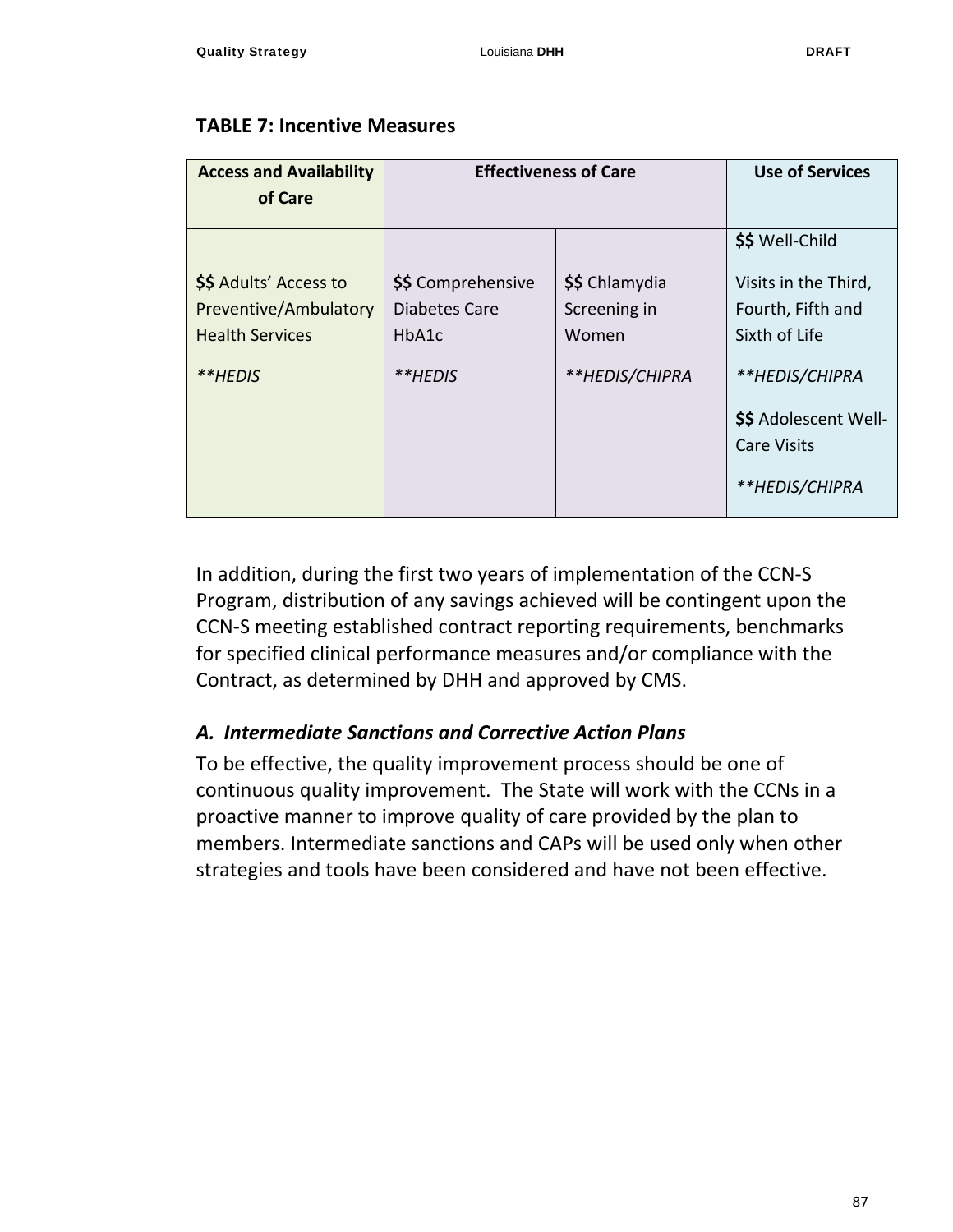

## **Strategy Review and Effectiveness**

The QMS will be reviewed, at least annually, by the MMCQT and Medicaid Managed Care Leadership Team and revised based on results of analyses. The MMCQT presents quality data to the Medicaid Managed Care Leadership team regularly to evaluate progress toward goals and objectives based on results of quality performance measures. Performance measure results, along with dialogue through stakeholders regarding current issues and barriers to access and quality, inform decisions regarding the upcoming year's goals and measures. Annually, measures are assessed to determine if the measures will continue or new measures should be added. Criteria used to make decisions regarding measure recommendations are based on the following criteria:

- Relevance: Measures must be relevant to health and delivery system problems experienced by 1–18 year old children.
- Scientific soundness: Measures must be based on evidence produced through strong research.
- Feasibility: Measures initially must meet at least one of three requirements:
	- o Be retrievable through routinely collected administrative data
	- o Be collected via survey of enrollees or their caretakers
	- o Be collected via a medical record review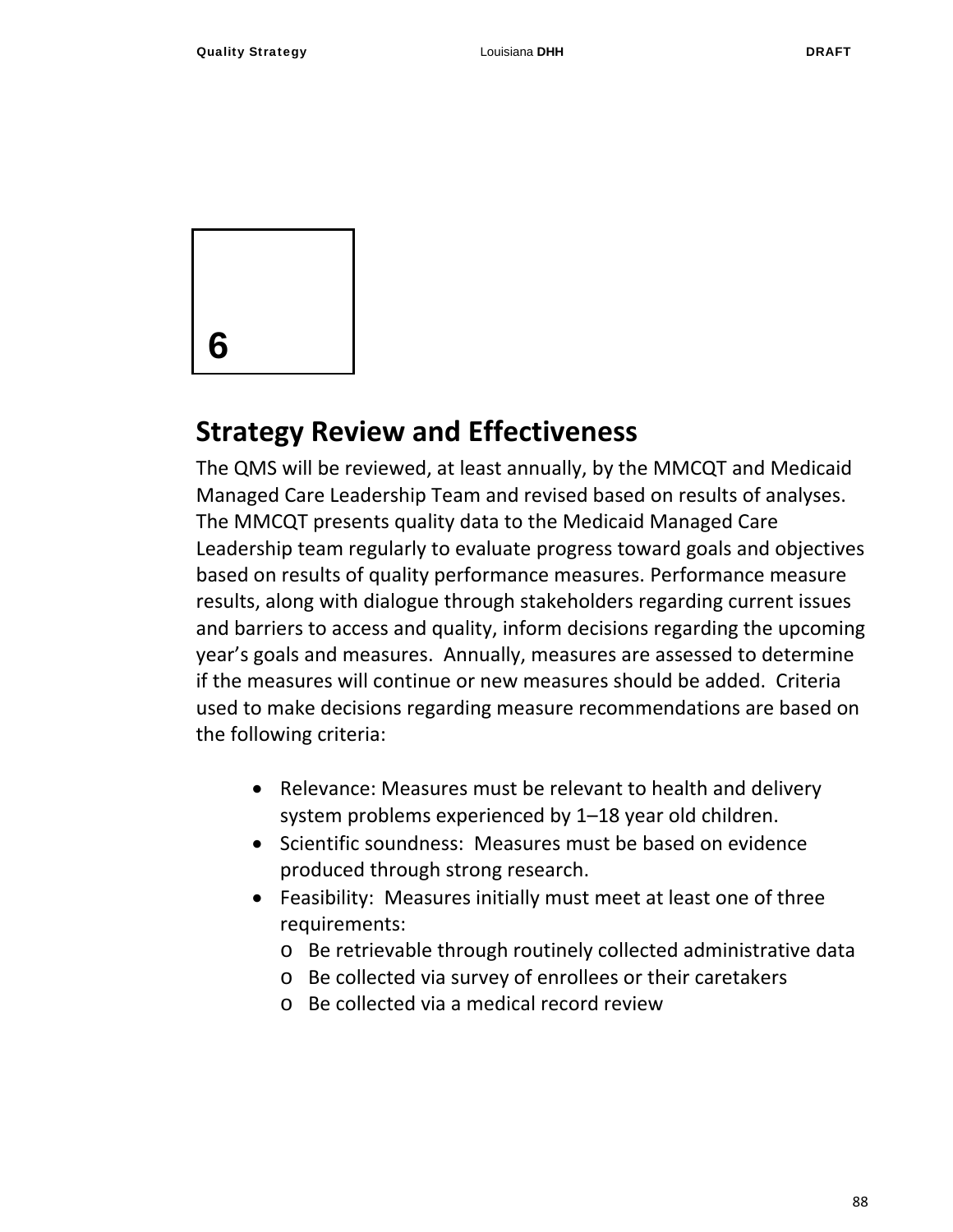Additional considerations for decisions regarding quality measures and initiatives include technical aspects, such as:

- The measure has been in operation for a sufficient period of time to demonstrate effectiveness (i.e., usually three years);
- Has demonstrated success that has been documented through tangible results;
- Consistency with current policy and evidence‐based practice. The QMS provides a mechanism for DHH to think strategically about the flow of quality data and the management of intervention activities. This QMS guides monitoring and intervention activities for implementation by all plans and programs.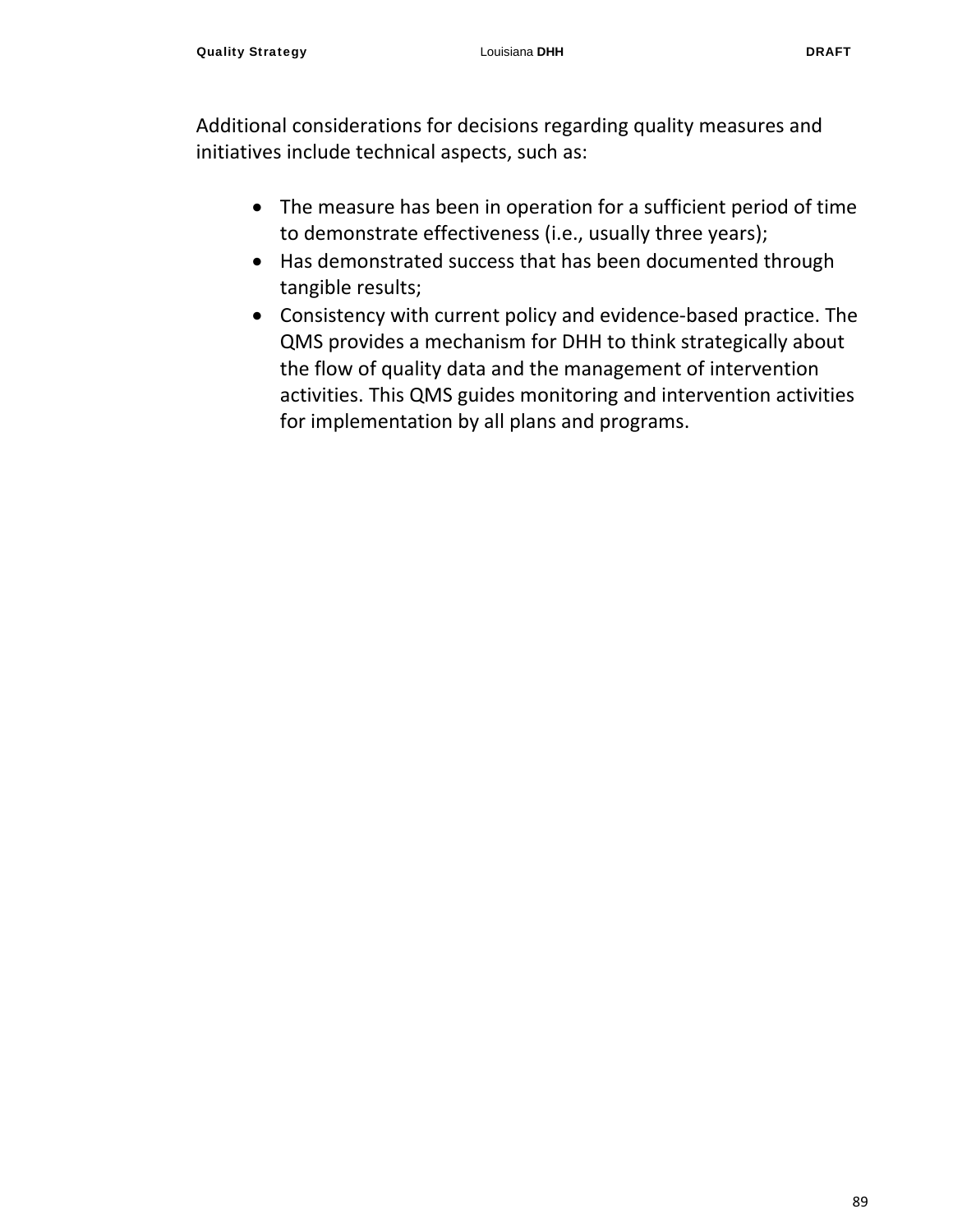

## **Opportunities**

Drafting the QMS has allowed MMCP staff to think strategically about means for monitoring the quality of care provided to enrollees, the flow of quality data and the management of intervention activities. This QMS will guide monitoring and performance improvement activities for all CCN plans and programs. The QMS will be reviewed, at least annually, by the Medicaid Managed Care Leadership Team and revised based on analysis results.

The Medicaid Managed Care Quality Team will regularly review CCN performance results and recommend corrective action/follow‐up. This will be an important step to ensuring quality care and the implementation of quality improvement activities. In subsequent versions and updates of the QMS, this Section will describe how benchmarks and goals have been established, various quality improvement initiatives that DHH and the CCNs have engaged in over the past year and progress in meeting objectives related to those initiatives. The MMCP staff will present annual summary report findings to the MMCQT to solicit feedback regarding the quality strategy, historical and current HEDIS, CAHPS and utilization data.

Since this QMS is in the beginning stages of development and implementation, there will be modifications to the process at various steps of implementation. It will be important to continuously assess and revise the quality process to ensure the successful implementation of the QMS. In addition, performance measures and targets will also need to be continuously evaluated to ensure that the goals and measures meet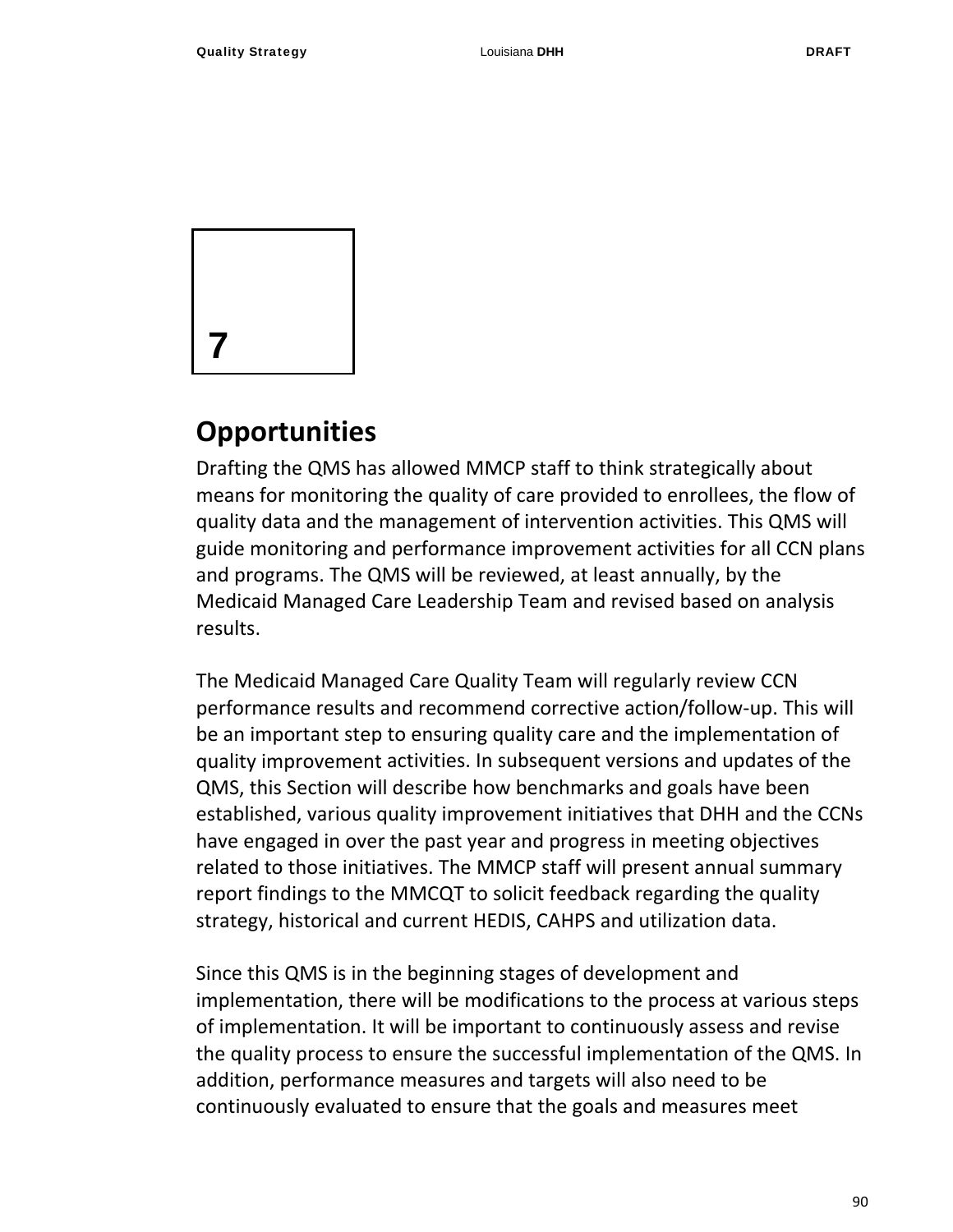appropriate populations and domains of care. The QMS will focus quality activities based on informed decisions from analyses of previous performance data and input from a variety of sources. As a result, sustained improvement is expected in subsequent years, brought forth by improvement initiatives, corrective action and systems changes that are implemented.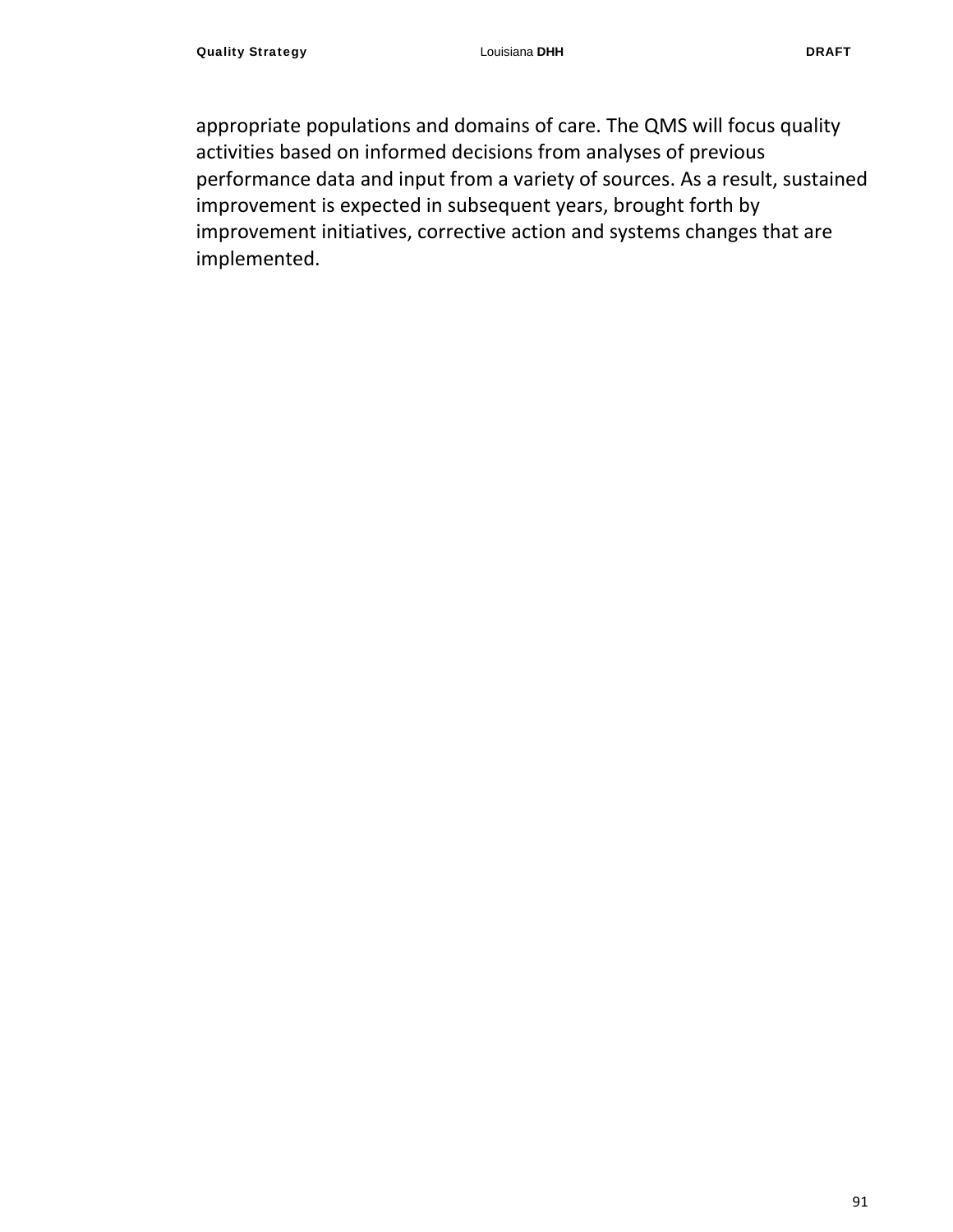

#### **Definition of Medical Necessity**

Medically necessary services are defined as those health care services that, in accordance with accepted standards of practice, are deemed reasonably necessary by the Medicaid program to diagnose, correct, cure, alleviate or prevent the worsening of conditions that endanger life, cause suffering or pain, have resulted or will result in a handicap, physical deformity or malfunction and no equally effective, more conservative or less costly course of treatment is available or suitable for the recipient who has requested the service.

Any such services must be individualized, specific and consistent with symptoms or confirmed diagnosis of the illness or injury under treatment, and not in excess of the patient's needs.

Services that are experimental, investigational, non‐FDA approved, cosmetic or intended primarily for the convenience of the recipient are specifically excluded from Medicaid coverage and will be deemed NOT medically necessary.

The fact that a provider has prescribed, recommended or approved health care services does not mean that such services are medically necessary or a covered Medicaid service.

The Department defines the terms "investigational" or "experimental" as the use of a service, procedure or supply that is not recognized as standard medical care for the condition, disease, illness or injury being treated. A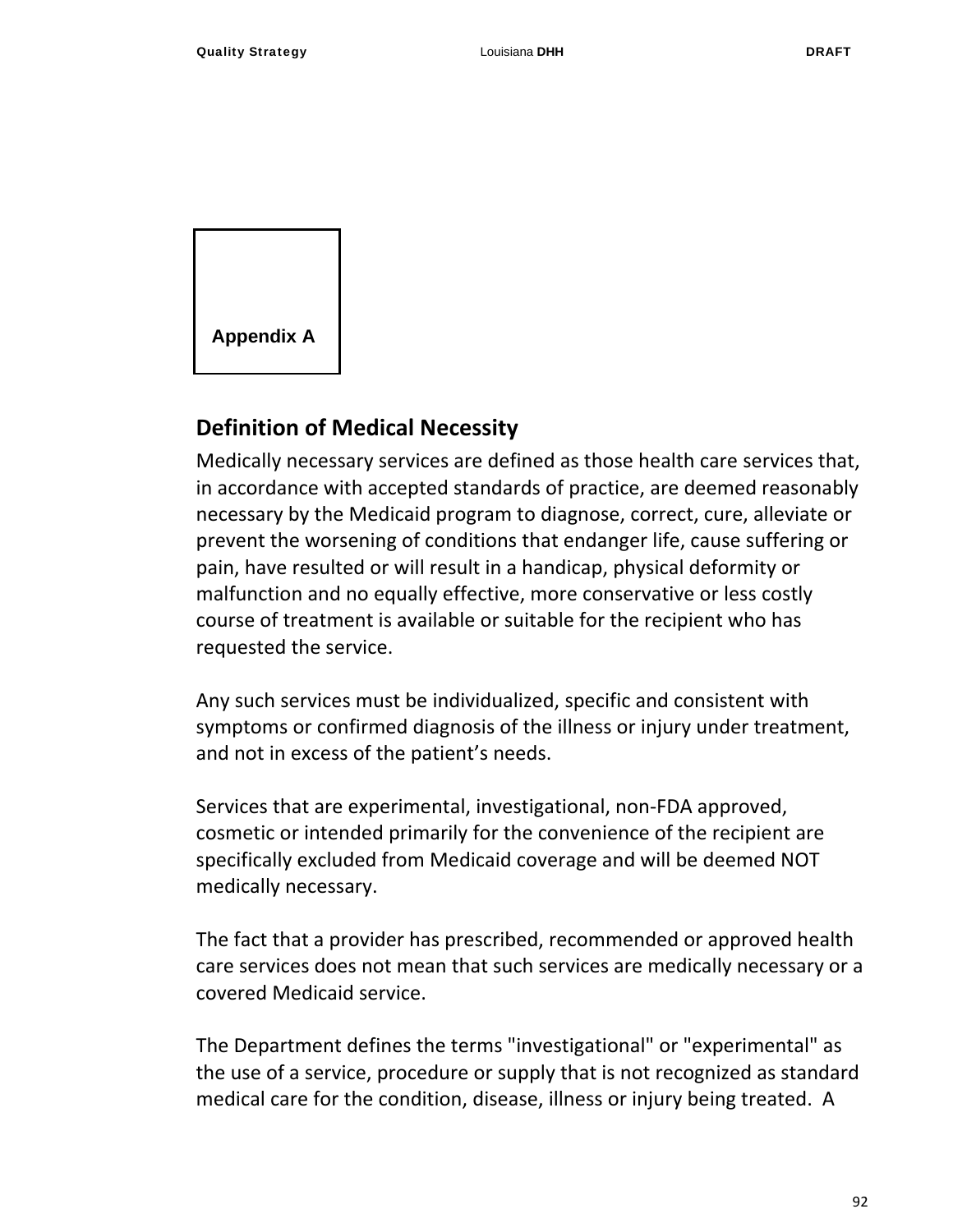service, procedure or supply includes, but is not limited to, the diagnostic service, treatment, facility, equipment, drug or device.

A service is considered investigational (experimental) if any of the following criteria are met:

- 1. The services, procedures or supplies requiring federal or other governmental body approval, such as drugs and devices, do not have unrestricted market approval from the Food and Drug Administration or final approval from any other governmental regulatory body for use in treatment of a specified condition. Any approval that is granted as an interim step in the regulatory process is not a substitute for final or unrestricted market approval.
- 2. There is insufficient or inconclusive medical and scientific evidence to permit the Department (or agent) to evaluate the therapeutic value of the service, procedure or supply.
- 3. There is inconclusive medical and scientific evidence in peer‐reviewed medical literature that the service, procedure or supply has a beneficial effect on health outcomes.
- 4. The service, procedure or supply under consideration is not as beneficial as any established alternatives.
- 5. There is insufficient information or inconclusive scientific evidence that, when used in a non-investigational setting, the service, procedure or supply has a beneficial effect on health outcomes or is as beneficial as any established alternatives.
- 6. Investigational (experimental) services do not meet the criteria for "medically necessary services" because these services are not standard medical practice.

The Medicaid Director is granted final authority to make exceptions regarding coverage based on case by case circumstances at his/her discretion.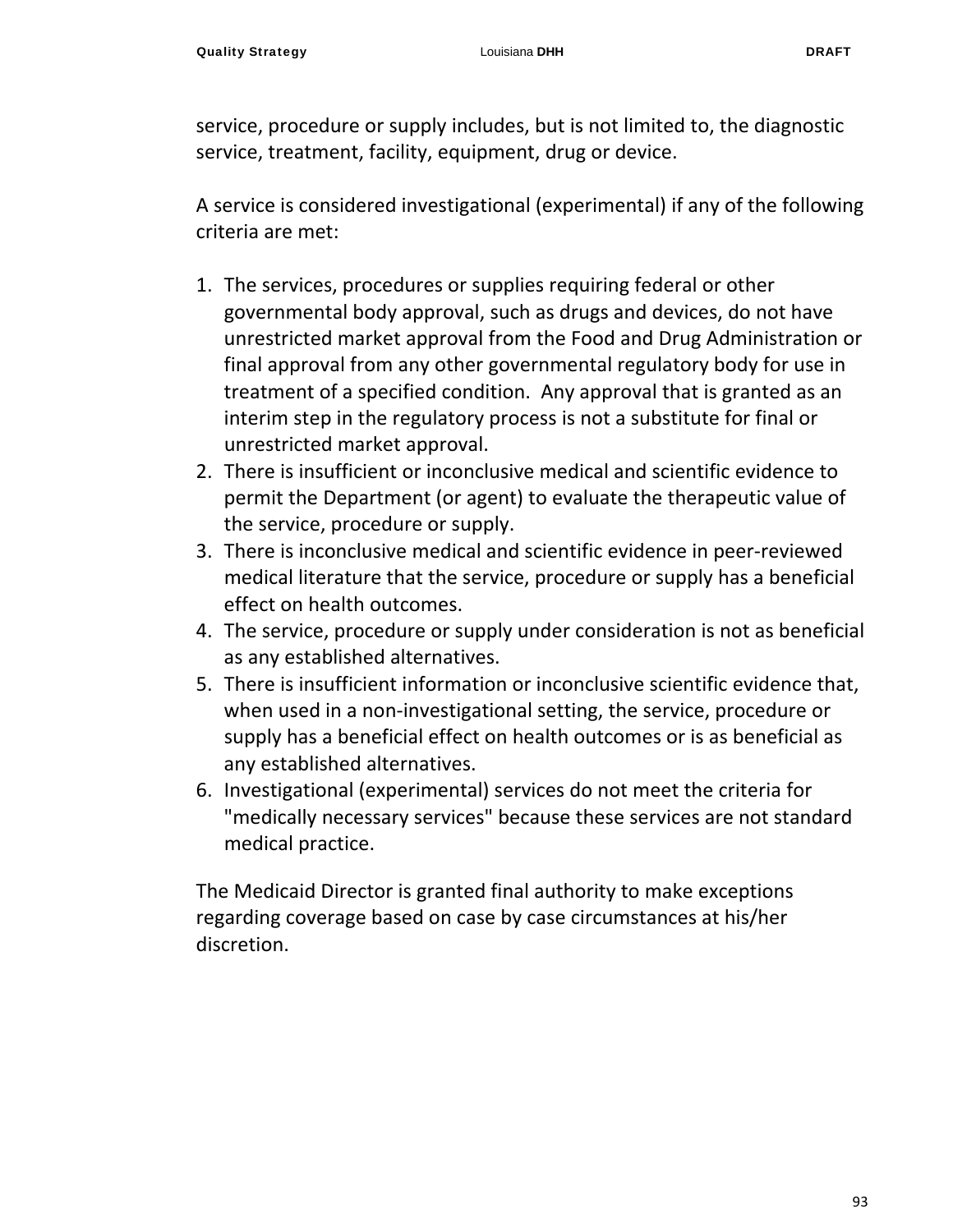

## **Acronyms (Amend)**

Adjusted Clinical Groups (ACGs) Balanced Budget Act of 1997 (BBA) Centers for Medicare and Medicaid Services (CMS) Children with Special Health Care Needs (CSHCN) Congestive Heart Failure (CHF) Consumer Assessment of Healthcare Providers and Systems (CAHPS) Controlled Dangerous Substances (CDS) Department of Health and Social Services (DHSS) Division of Social Services (DSS) Drug Enforcement Agency (DEA) Early and Periodic Screening Diagnosis and Treatment (EPSDT) Emergency Room (ER) External Quality Review (EQR) External Quality Review Organization (EQRO) Federal Poverty Limit (FPL) Fee‐for‐Service (FFS) First State Health Plan (FSHP) Health Insurance Portability and Accountability Act of 1996 (HIPAA) Health Risk Assessment (HRA) Managed Care Organizations (MCOs) Management Information System (MIS) Medical Management Information System (MMIS) Medicaid Director and Administrative Team (MDAT) National Committee for Quality Assurance (NCQA) Office of Management and Budget (OMB)